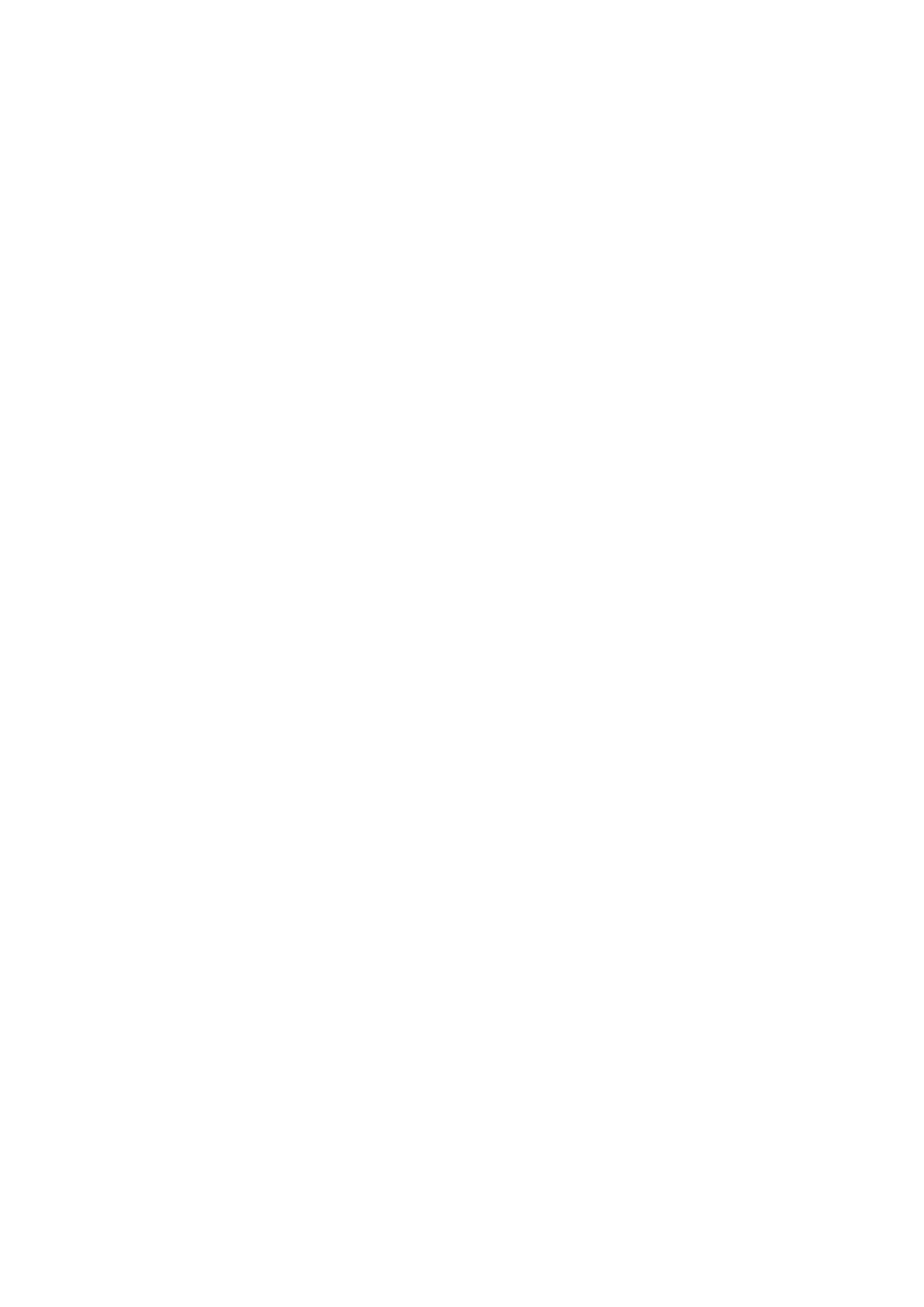# THE POWER OF PERSEVERANCE

Over the years, our strength of will has always helped us to rise from times of turbulence. As we face unprecedented challenges, we remain positive and optimistic. We know that our vision for the future will help us to build on our strong foundations.

Proving our true worth today, we seek even greater value creation for our loyal stakeholders, thus renewing the way they experience the unique hospitality of our nation. As we go forward, we are confident of being on the right track for lasting success. While continuing to set the benchmark for hospitable service, we remain strong and resourceful, standing out in the crowd with the power of perseverance.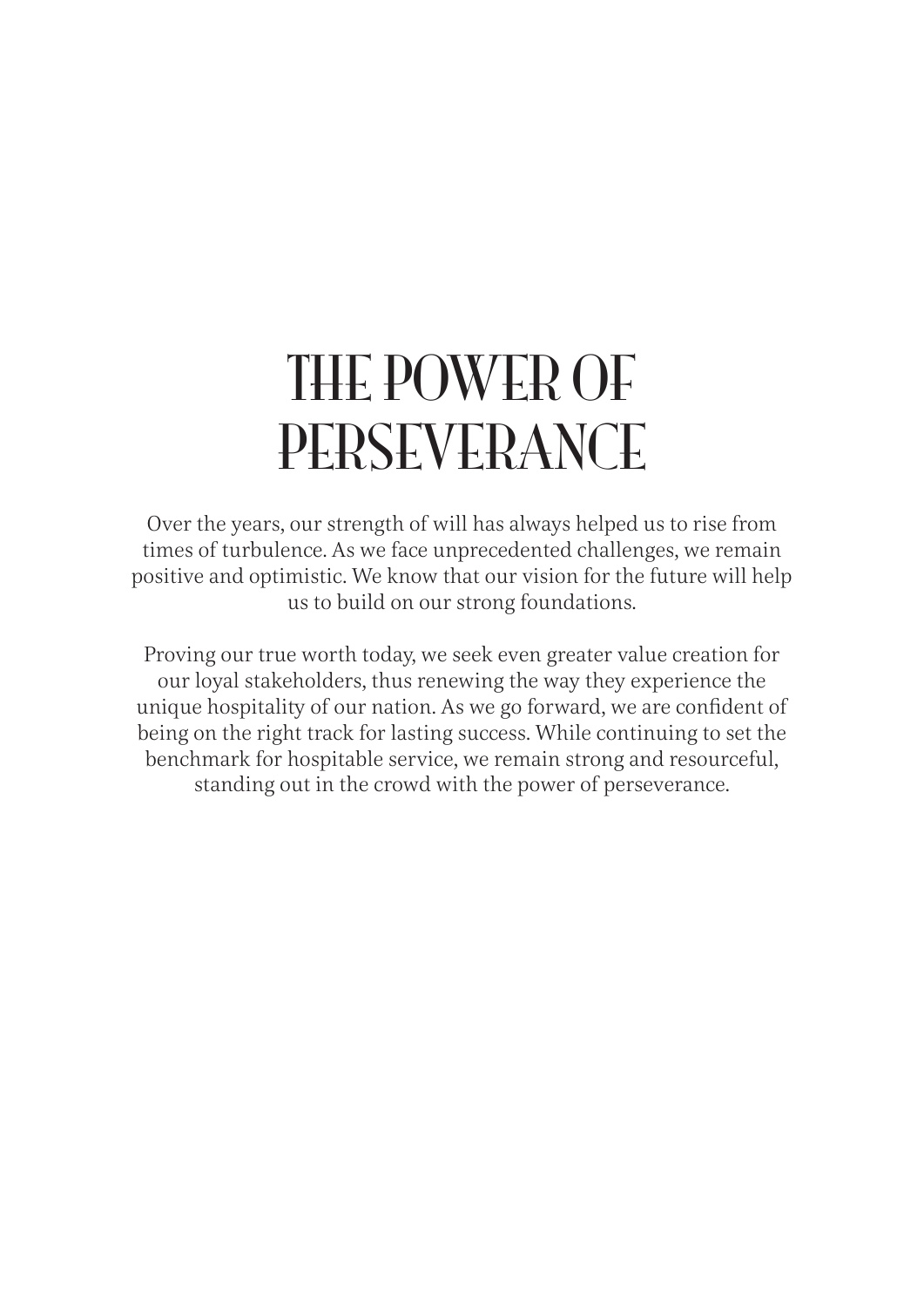# **CONTENTS**

| Annual Report of the Board of Directors |
|-----------------------------------------|

| Statement of Directors' Responsibilities 23          |  |
|------------------------------------------------------|--|
| Related Party Transactions Review Committee Report24 |  |
|                                                      |  |
|                                                      |  |
|                                                      |  |
|                                                      |  |
|                                                      |  |
|                                                      |  |
|                                                      |  |
|                                                      |  |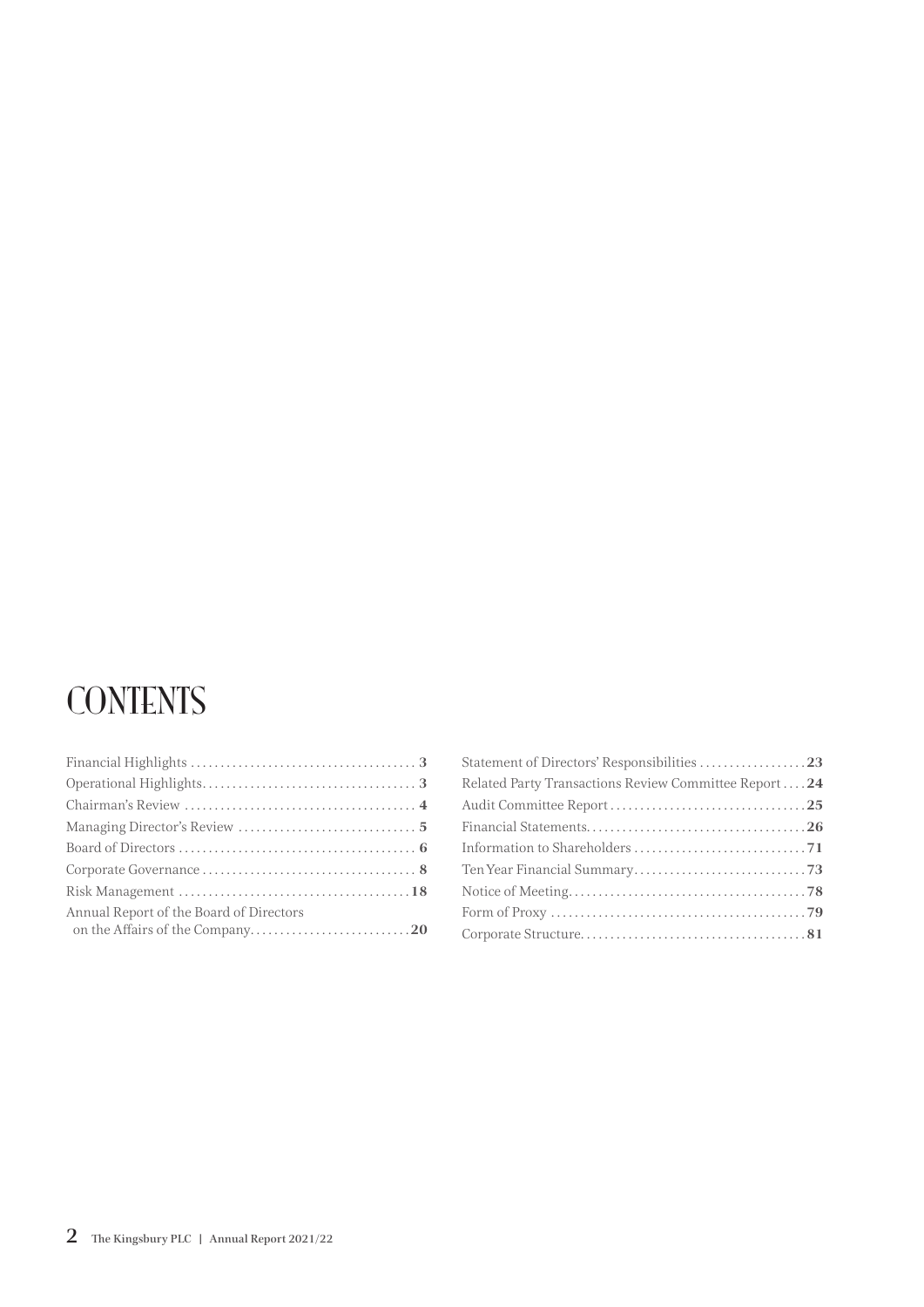### FINANCIAL HIGHLIGHTS

| Year ended 31st March                           |               | 2021/22    | 2020/21    |
|-------------------------------------------------|---------------|------------|------------|
| <b>Earnings Highlights and Ratios</b>           |               |            |            |
| Revenue                                         | (Rs'000)      | 2,021,665  | 777,923    |
| Earnings Before Interest & Tax (EBIT)           | (Rs'000)      | (346, 421) | (799,278)  |
| Profit/(Loss) Before Tax (PBT)                  | (Rs'000)      | (456, 538) | (881, 394) |
| Profit/(Loss) After Tax (PAT)                   | (Rs'000)      | (426, 835) | (758, 194) |
| Earnings Per Share (Basic)                      | (Rs.)         | (0.88)     | (1.57)     |
| Return on Capital Employed                      | $\frac{0}{0}$ | (8.05)     | (19.42)    |
| Return on Assets                                | 0/0           | (10.61)    | (21.41)    |
| Gross Profit Margin                             | $\frac{0}{0}$ | 23.60      | (10.92)    |
|                                                 |               |            |            |
| <b>Financial Position Highlights and Ratios</b> |               |            |            |
| Shareholders Fund                               | (Rs'000)      | 1,127,101  | 1,484,931  |
| <b>Total Assets</b>                             | (Rs'000)      | 4,304,326  | 4,116,182  |
| <b>Total Debt</b>                               | (Rs'000)      | 2,011,883  | 1,651,173  |
| Return on Equity                                | 0/0           | (32.68)    | (40.76)    |
| Gearing                                         | $\frac{0}{0}$ | 64.09      | 52.65      |
| Debt/Equity                                     | 0/0           | 178.50     | 111.20     |
| Net Assets Per Share                            | (Rs.)         | 2.33       | 3.07       |
| <b>Ouick Asset Ratio</b>                        | No: of Times  | 0.21       | 0.12       |
| <b>Equity Asset Ratio</b>                       | No: of Times  | 0.26       | 0.36       |
| Current Ratio                                   | No: of Times  | 0.27       | 0.17       |
|                                                 |               |            |            |
| Market/Shareholder Information                  |               |            |            |
| Market Price Per Share                          | (Rs.)         | 8.00       | 6.00       |
| Market Capitalisation                           | (Rs'000)      | 3,872,000  | 2,904,000  |
| Price Earnings Ratio                            | No: of Times  | (9.07)     | (3.83)     |

### OPERATIONAL HIGHLIGHTS







17/18

 $\sqrt{2}$ 

18/19

Shareholders Funds Market Capitalisation

19/20

20/21

21/22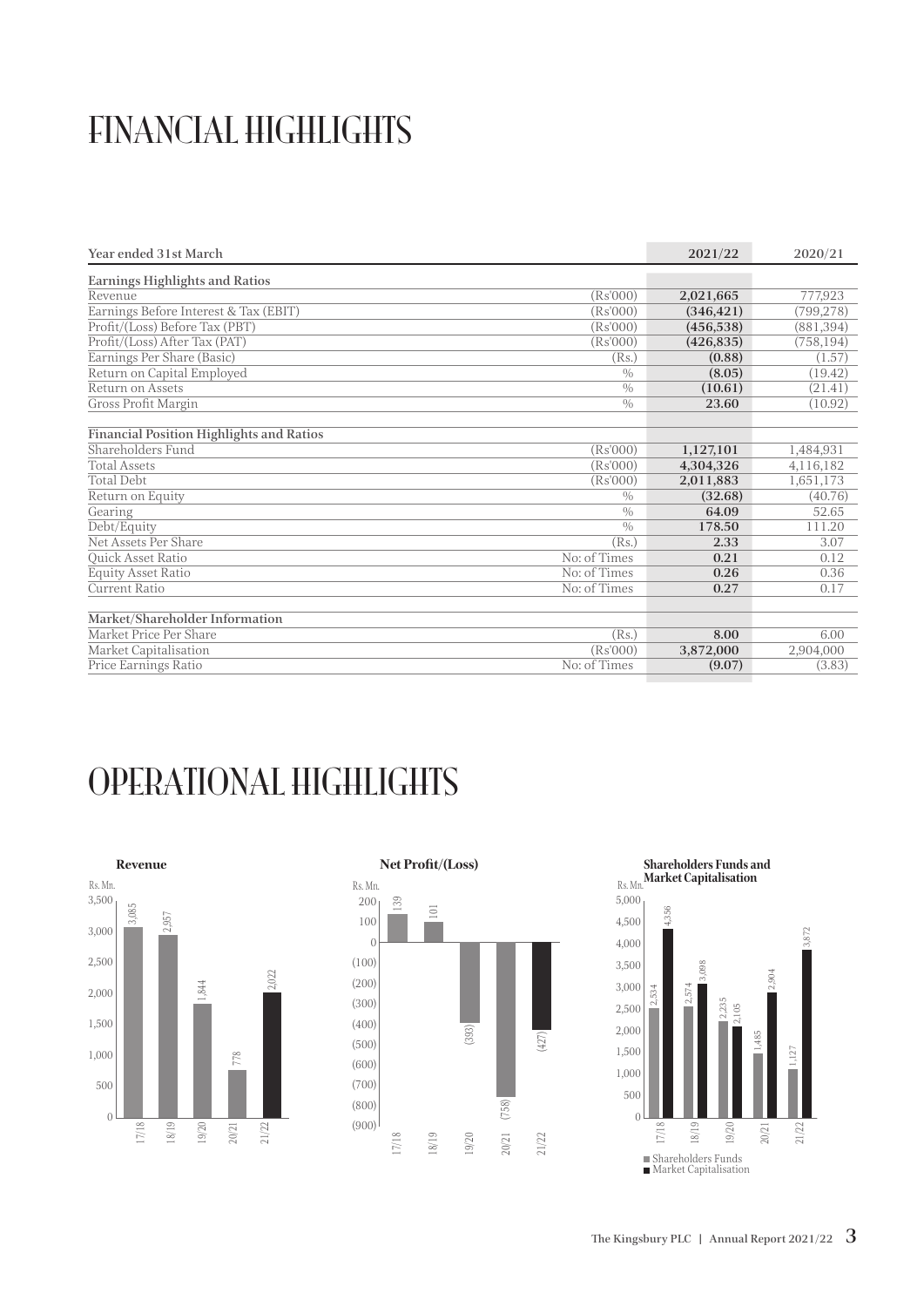### CHAIRMAN'S REVIEW

#### **DEAR SHAREHOLDER**

It gives me great pleasure to place before you the Annual Report and the Audited Financial Statements of The Kingsbury PLC for the year ended 31st March 2022. Although your Company was poised for a more favourable outlook for the tourism industry, the resurgence of COVID-19 and resultant lockdowns dashed hopes for a strong revival in the industry. Nevertheless, I am proud of the spirit of togetherness, unity and compassion practised by the entire team of The Kingsbury in 2021/22.

#### **OPERATING ENVIRONMENT**

The spectre of the global pandemic continued to linger well into the year under review as the global travel and tourism industry continued to fight for survival.

By mid-2021 it was evident that although the pandemic controls were relaxed globally and Sri Lanka was opening up to receive tourists, the nation's economy was in a downward spiral. The lack of dollars in the system coupled with shortages of fuel and cooking gas and negative reports in the global press painted a bleak picture that would deter any substantial recovery in the tourism industry during the year.

#### **OVERALL PERFORMANCE**

The Kingsbury PLC too felt the adverse impact of lower room occupancy and reduced patronage of its F&B outlets, but on a much lesser scale than tourist resorts. As a city business hotel with a loyal customer base of local clients and corporates, coupled with our status as a preferred hotel for banquets, The Kingsbury PLC managed to sustain a reasonable flow of guests into the hotel. A series of measures were taken to control costs and optimise resources through the lean periods. Following the subdued

nature of the industry and the wider economy, Your Company ended the year under review reporting an overall loss of Rs. 427 Mn. on revenues of Rs. 2,022 Mn.

The Hotel's banqueting operations is well reputed as one of the best in the country and the staff ensured that the same standards were maintained while adhering to the latest health protocols. Staff motivation initiatives and close consultations between management and the rest of the team led to a mood of confidence and stoicism, while remaining optimistic for a better tomorrow.

As seen around the world, there is pentup demand for global travel and we are hopeful that Sri Lanka will attract a large chunk of the market for travellers who seek value for money, considering the ongoing devaluation of the rupee against the US dollar. There is a distinct trend towards wellness tourism and Sri Lanka is particularly well placed to offer a soothing wellness stay with abundant nature, culture and Ayurveda spa experiences.

#### **ENVIRONMENTAL, SOCIAL AND GOVERNANCE (ESG)**

Being part of the Hayleys Group, widely known for its sustainable approach to business, The Kingsbury too has absorbed a similar ethos when it comes to focusing on reducing its carbon footprint by controlling consumption of natural resources. Your Company operates under governance guidelines as mandated by the Colombo Stock Exchange and the Securities Exchange Commission, apart from upholding the benchmarks in sustainability set by the parent group.

#### **LOOKING AHEAD**

The repercussion of the last few years from the time of the 2019 Easter attacks, through the global pandemic in 2020 and 2021, and the economic crisis onwards from 2021 that has beset the country - all factors which will have a prolonged adverse impact on the tourism industry.

Nevertheless, I am hopeful that we have weathered the worst of the storm and that by the latter half of the 2022/23 the prospects for the tourism industry will become positive once again. I have the utmost confidence in the team at The Kingsbury – as they soldier on and overcome obstacles to maintain the status of the property as a luxury hotel that offers the most memorable customer experience.

The backing of Sri Lanka's largest conglomerate, Hayleys PLC, provides a strong financial foundation and a first mover advantage when opportunities arise. Based on the latest available data, global international tourist arrivals more than doubled in January 2022 in comparison to 2021 - the 18 million more visitors recorded worldwide in the first month of this year equals the total increase for the whole of 2021. Therefore, I believe we have much to be hopeful about.

#### **ACKNOWLEDGEMENTS**

I would like to thank my colleagues on the board and our valued shareholders for placing their faith in the Hotel. The Managing Director, Hayleys Leisure Sector, Mr. Rohan Karr, and the entire team extended their valuable support through the challenging year. Our customers and guests continue to inspire us to innovate and to delight them at every stage of the life cycle of our brand experience as we look ahead with optimism.

 $\sim$ 

A. M. Pandithage *Executive Chairman*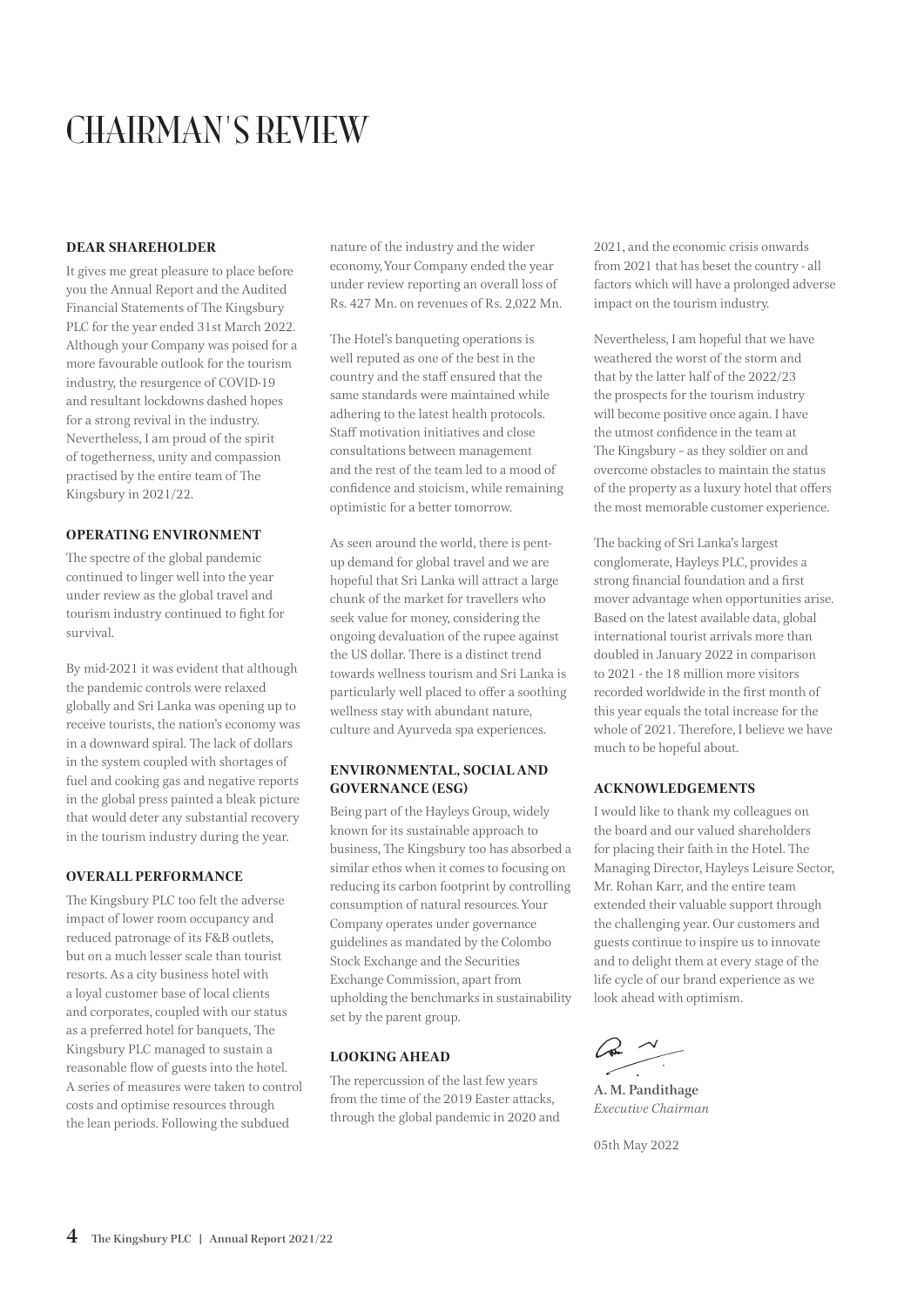### MANAGING DIRECTOR'S REVIEW

Reflecting on the year gone by, while the obstacles may have seemed insurmountable, I am proud of the manner in which the entire team at The Kingsbury rose to the challenge and managed to retain its exuberant spirit to serve stakeholders with its signature service.

#### **EXTERNAL ENVIRONMENT**

Despite the entire tourism industry hoping for a reversal in fortunes in 2021/22, the period under review proved to be the third consecutive year of a negative run for the tourism industry. The official tourist numbers of below 200,000 for the 2021 calendar speak for themselves, with the bulk of tourists being recorded only in the November and December months. Although the numbers gained further traction in the last quarter of 2021/22, hopes for a steady resurgence seem bleak given the deep economic crisis Sri Lanka finds itself in. This dismal backdrop to 2021/22 reflects the steep losses experienced by the industry as a whole.

The hotel performed strongly in the last quarter of the financial year, although since then the acute dollar shortage; lack of fuel, cooking gas, electricity and medicines; and prevailing energy crisis made global headlines, resulting in mass cancellations for the summer period and travel warnings by several countries for its nationals planning to holiday in Sri Lanka. Although the period under consideration saw tourists trickling into Sri Lanka, only 194,495 were recorded for the 2021 calendar year as opposed to 285,334 within the first quarter of 2022. The industry remains hopeful that it will be able to see a tourist influx in the winter 2022/23 season.

#### **COMPANY PERFORMANCE**

Amidst this challenging operating environment, The Kingsbury was quick to seize opportunities wherever and whenever possible, even recording profitability during the year-end festive season.

In keeping with the new normal of home delivery for guests who avoided dining out due to COVID-19, The Kingsbury's home delivery channel, 'Indulgence', performed well, eventually becoming one of the most popular home delivery channels amongst the city's five-star properties, with a steady cash flow.

Dining at The Kingsbury is a regal event and we are confident that our customers are yearning to enjoy the impeccable service and cuisine they enjoy under our roof. The hotel's numerous restaurants, bars and lounges are favoured by the city's corporate elite and other guests. During the year, we welcomed a new globally experienced Culinary Director from Indonesia and the first female Executive Chef in a local hotel, who has infused freshness and novel culinary delights in our eclectic menus.

The Kingsbury will continue to be on the lookout for emerging opportunities to leverage its offerings, while continuing to serve its internal and external stakeholders with passion and commitment. The health and safety of both staff and guests remains a foremost priority and the hotel continues to follow stringent hygiene and safety measures. The well-being of staff during the pandemic was a key concern for the Company at all times.

#### **FUTURE OUTLOOK**

As a luxury hotel, we offer an elevated product to our valued guests and strive to ensure that we continue to offer them the superior experience they are accustomed to when they walk through our doors. However, the restrictions on imports of luxury foods might prove a challenge for the leisure industry. We are hoping that this ban will be reversed considering the need for boosting tourism by offering tourists and banquet clients the service they seek.

Looking for a silver lining, the depreciation against the dollar offers a lucrative opportunity for tourists to have an affordable holiday in Sri Lanka. I am hopeful that soon enough Sri Lanka will be in the news for all the right reasons – as an irresistible holiday destination for tourists from around the globe.

#### **APPRECIATION**

I consider myself fortunate to be spearheading this unique property, strongly backed by the parent group, Hayleys PLC. I would like to thank the Chairman and the Directors for their continued trust in my leadership and commend my entire team for their dedication to sustain our highest standards of excellence at all times. I would also like to thank our valued stakeholders for their unstinted support.

Rohan Karr *Managing Director*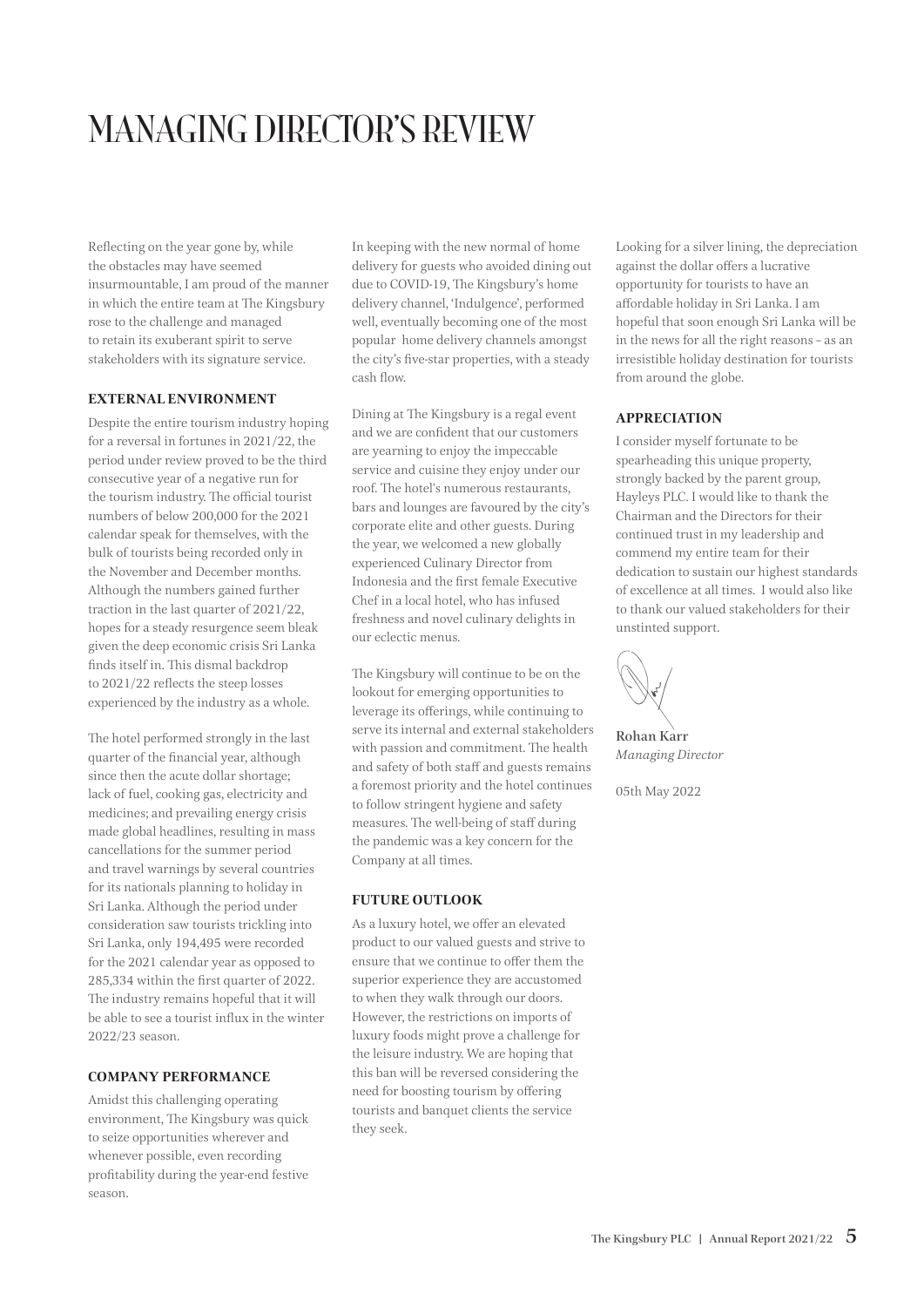### BOARD OF DIRECTORS

#### **MR. A. M. PANDITHAGE**

*Chairman*

Joined the Hayleys Group in 1969. Appointed to the Board of Hayleys PLC in 1998 and as the Chairman and Chief Executive of Hayleys PLC in July 2009.

Appointed to the Board of The Kingsbury PLC in 2010.

Fellow of the Chartered Institute of Logistics and Transport (UK). Serves as Honorary Consul of the United Mexican States (Mexico) to Sri Lanka. Council Member of the Employers' Federation of Ceylon. Member of the Advisory Council of the Ceylon Association of Shipping Agents (CASA).

Leadership Excellence Recognition by the Institute of Chartered Accountants of Sri Lanka. Recipient of the 'Best Shipping Personality' Award by the Institute of Chartered Shipbrokers. Honoured with a Lifetime Achievement Award by Seatrade - Sri Lanka Ports, Trade and Logistics (SLPTL) and the first-ever Sri Lanka Pinnacle Lifetime Award by the Chartered Institute of Logistics and Transport (CILT). Inducted as Legend of Logistics by the Sri Lanka Logistics and Freight Forwarding Association in recognition of services rendered to Sri Lanka's logistics industry.

#### **MR. DHAMMIKA PERERA\***

*Co-Chairman*

Mr. Dhammika Perera is a quintessential strategist and a business leader with interests in a variety of key industries including manufacturing, banking and finance, leisure, plantations, and hydropower generation. He has over 30 years of experience in building formidable businesses through unmatched strategic foresight and extensive governance experience gained through membership of the Boards of quoted and unquoted companies.

Mr Perera is the Chairman of Vallibel One PLC, Royal Ceramics Lanka PLC, Lanka Tiles PLC, Lanka Walltiles PLC, The Fortress Resort PLC, Vallibel Power Erathna PLC, Greener Water Ltd, Delmege Limited, and LB Microfinance Myanmar Company Limited. He is the Co-Chairman of Hayleys PLC and Singer (Sri Lanka) PLC. Executive Deputy Chairman of L B Finance PLC, Deputy Chairman of Horana Plantations PLC. He is also an Executive Director of Vallibel Finance PLC and serves on the Boards of Hayleys Leisure PLC, Haycarb PLC, Hayleys Fabric PLC and Dipped Products PLC. He is also a Director of Dhammika and Priscilla Perera Foundation.

#### **MR. ROHAN J. KARUNARAJAH (ROHAN KARR)**

*Managing Director*

Joined as Executive Director of the board of Hayleys PLC in June 2019. He also serves as Managing Director of the Hayleys Leisure sector which includes The Kingsbury PLC, Hayleys Leisure PLC and its subsidiaries Amaya Resorts & Spas. Mr. Karr holds a Masters in Hospitality and Business Studies from the UK and is a veteran in the hospitality industry with nearly 40 years' experience. He has held senior positions such as Executive Vice President / Sector Head / General Manager at leading hotels in both Sri Lanka and in UK. He has also served as Regional Director - Revenue Management of Marriott Hotels for Whitbread Hotel Company - UK, as General Manager of Bristol Marriott Hotel - UK and Marriott Marble Arch – London UK before his return to Sri Lanka. He was instrumental in revitalising standards for the entire domestic hospitality sector through his groundbreaking work as Executive Vice President of John Keells Holdings, overlooking the Cinnamon City Hotels and Resorts chain and as Head of Brand Development for Cinnamon.

#### **MR. N. J. DE S. DEVA ADITYA\*\***

Mr. N. J. De Silva Deva Aditya (Nirj Deva) DL FRSA, MP (1992-1997) and MEP (1999- 2019) was the first post-war Asian born Conservative Member of the British House of Commons and served in Government as the Parliamentary Private Secretary to the Scottish Office. He was elected as the first Asian-born British Member of the European Parliament, representing over 08 million British people in Berkshire, Hampshire, Buckinghamshire, Oxfordshire, Surrey, Sussex and Kent for 20 years. He has served for 35 years as Her Majesty's Deputy Lieutenant for the Lord Lieutenancy of London representing The Queen. He was the Vice President of the

International Development Committee for 15 years overseeing the Euro 25 billion European Aid Budget.

He was the Chairman of the EU Korean Peninsula Delegation working towards a lasting peace with North Korea, Chairman of the EU China, EU Bangladesh, EU Indonesia, EU Myanmar and EU India Friendship Groups in The EU Parliament and was nominated by his political group ECR to be the President of the European Parliament and was the Chairman of the EU Delegation to the UN General Assembly.

For his Tsunami Relief work, he was made a Chevalier of the Catholic Church and Vishwa Keerthi Sri Lanka Abhimani by the Buddhist Clergy of Sri Lanka.

#### **MR. S. C. GANEGODA\***

Mr. Ganegoda rejoined Hayleys in March 2007. Appointed to the Group Management Committee in July 2007. Appointed to the Board in April 2010. Fellow Member of CA Sri Lanka and Member of Institute of Certified Management Accountants of Australia. Holds an MBA from the Postgraduate Institute of Management, University of Sri Jayewardenepura. Worked for Hayleys Group between 1987 and 2002, ultimately as an Executive Director. Subsequently, held several senior management positions in large private sector entities in Sri Lanka and overseas. Has responsibility for the Strategic Business Development Unit, Group Information Technology of Hayleys PLC and appointed as the Deputy Chairman of Alumex PLC in October 2020. He serves on the Boards of Unisyst Engineering PLC, Dipped Products PLC, Haycarb PLC, Hayleys Fabric PLC, Hayleys Fibre PLC, Kelani Valley Plantations PLC, Regnis (Lanka) PLC, Singer (Sri Lanka) PLC, Singer Industries (Ceylon) PLC, Horana Plantations PLC and Hayleys Leisure PLC.

#### **MR. S. J. WIJESINGHE \***

Mr. Wijesinghe was employed at Hayleys PLC from 2008 to 2019, during which time he served as a member of the Group Management Committee and as the Managing Director of Hayleys Aviation & Projects (Private) Limited, as well as of Unisyst Engineering PLC.

He currently serves as a Non-Executive Director on the Boards of Hayleys Aviation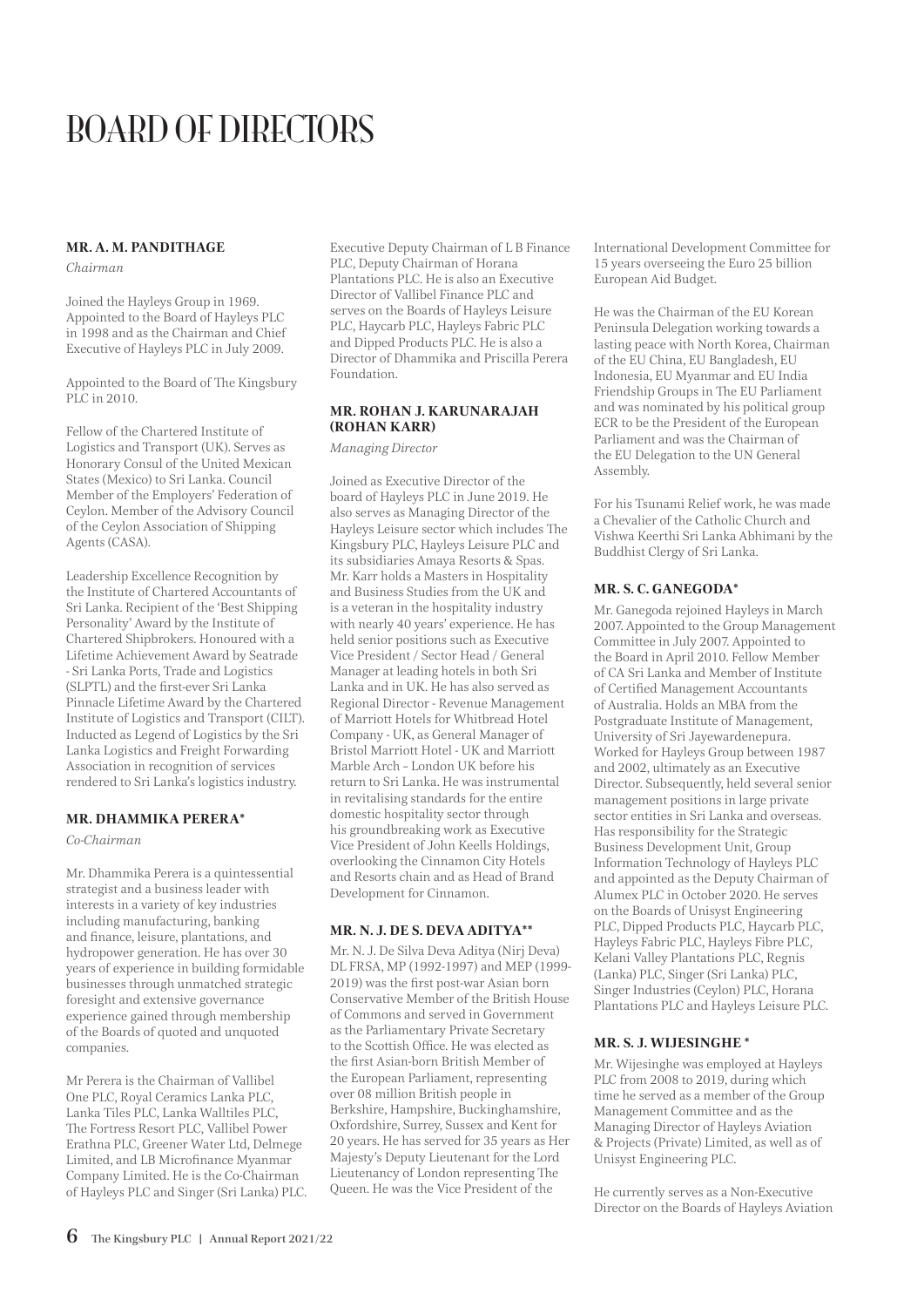& Projects (Private) Limited, Unisyst Engineering PLC, Hayleys Leisure PLC, S&T Interiors (Private) Limited, Summer Seasons Limited and Greener Water (Private) Limited.

Mr. Wijesinghe formerly served as a Non-Executive Director on the Board of Sri Lankan Airlines Limited, as well as on the Board of Sri Lankan Catering Limited. Prior to joining Hayleys, Mr. Wijesinghe held several senior positions at Sri Lankan Airlines, including management positions in Europe, the Middle East, the Far East, as well as in the Head Office in Colombo, Sri Lanka. During his tenure at the airline, Mr. Wijesinghe was a member of its Group Senior Management Team. He also served as a Committee Member on the Pacific Asia Travel Association's (PATA) Education Authority. Overall, Mr. Wijesinghe holds over 35 years of experience in the aviation industry.

Mr. Wijesinghe holds an MBA from the University of Leicester (UK) and is a Member of the Chartered Institute of Marketing (UK).

Additionally, Mr. Wijesinghe has served as the Chairman of Litro Gas Lanka Limited. He also has in excess of 5 years of senior management experience in the hospitality industry.

#### **MR. L. N. DE S. WIJEYERATNE \*\***

Mr. Wijeyeratne is a Fellow of The Institute of Chartered Accountants in Sri Lanka and counts over thirty-five years of experience in Finance and general management the former Group Finance Director of Richard Pieris PLC and also held senior management positions at Aitken Spence & Company, Brooke Bonds Ceylon Ltd and Zambia Consolidated Copper Mines Limited. Mr. Wijeyeratne is a former member of the Quality Assurance Board and the Corporate Governance Committee of the Institute of Chartered Accountants of Sri Lanka and of the Sri Lanka Accounting Standards Monitoring Board.

He is presently an Independent Director and Audit Committee Chairman of several listed entities.

#### **MS. R. N. PONNAMBALAM \*\***

Ms. Ponnambalam has held several senior management positions in large private sector entities.

Ms. Ponnambalam has served as a Director of McLarens Holdings Limited & GAC Shipping Limited. She currently serves as Director of Hayleys Leisure PLC, Macbertan Holdings (Pvt) Ltd, Mcbolon Polymer(Pvt) Ltd, and Pidilite Lanka (Pvt) Ltd.

Ms. Ponnambalam is presently the Managing Director of Macbertan (Pvt) Ltd. She has also been in roles of international and local business development and negotiation.

Ms. Ponnambalam was appointed as a Founder Member of the Commonwealth Business Women's Leadership Group (Sri Lanka) on 13th November 2013. She also currently serves as 1st Vice Chairperson of the Women's Chamber of Industry & Commerce.

#### **MR. J. P. VAN TWEST \*\***

Mr. Van Twest currently serves as the Director/General Manager of The Fortress PLC. He counts over 40 years' experience in the hospitality industry in senior management positions in Sri Lanka, Europe, Australasia and the South Pacific. Mr. Van Twest graduated from the Ceylon Hotel School, Sri Lanka in Hotel & Catering Operations and Advanced Hotel and Catering Operations from the Carl Duisburg Centre in Munich, Germany.

He is a Certified Hotel Trainer with the Chamber of Commerce for Munich and Upper Bavaria and also a graduate of the Technical University of Munich.

He is also a Director of Summer Seasons  $PTC$ 

#### **MS. I. JAMALDEEN \*\***

Ms. Jamaldeen has extensive experience in the hospitality industry, previously leading all corporate events for Bloomberg in London. Her main focus was the planning and execution of high profile events for leaders in politics and finance. Prior to Bloomberg, Ms. Jamaldeen worked as an events manager for Mint, one of London's most renowned events and catering businesses, focusing on high-profile events in and around London. Furthermore, Ms. Jamaldeen has a track record of working in various departments of leading hotels throughout Europe. There she developed extensive knowledge of the overall operational aspects of the hotel business.

Ms. Jamaldeen is the founder of Gem Atelier London, an online jewellery business that mainly sells to the European market. She has also developed an exclusive jewellery business focusing on bespoke pieces for high profile clients. Ms. Jamaldeen is the Managing Director of W15, a collection of high-end boutique hotels around the island. W15 is represented in beautiful locations, with its newly opened flagship property in Hanthana close to Kandy, Weligama and Ahangama in the southern part of Sri Lanka, as well as a city property in Colombo.

Ms. Jamaldeen has a very strong background in the hospitality industry with a Diploma in Hotel Operations and Management from Glion Hotel School in Switzerland. She holds a Bachelor of Business from Victoria University of Technology in Melbourne, Australia as well as an MBA from the International University of Applied Sciences in Bad Honnef, Germany.

#### **MS. A. A. K. AMARASINGHE**

*Alternate Director to Mr. Dhammika Perera\**

Ms. Amarasinghe currently serves as Group Director, International Business Development and CSR at Vallibel One PLC. Prior to joining Vallibel One, she served as an intern at Strategic Policy Division at Department of Community Safety in Brisbane, Australia.

Ms. Amarasinghe earned a bachelor's degree in International Studies from the University of Queensland in Brisbane Australia, followed by a specialisation in French Studies at the University of Lausanne, Switzerland.

She completed her Certificate in Management Acceleration at INSEAD Business School in Fontainebleau, France and holds a Certificate in Hotel Revenue Management from Cornell University, **IISA** 

\* Non-Executive Director

*<sup>\*\*</sup>* Independent Non-Executive Director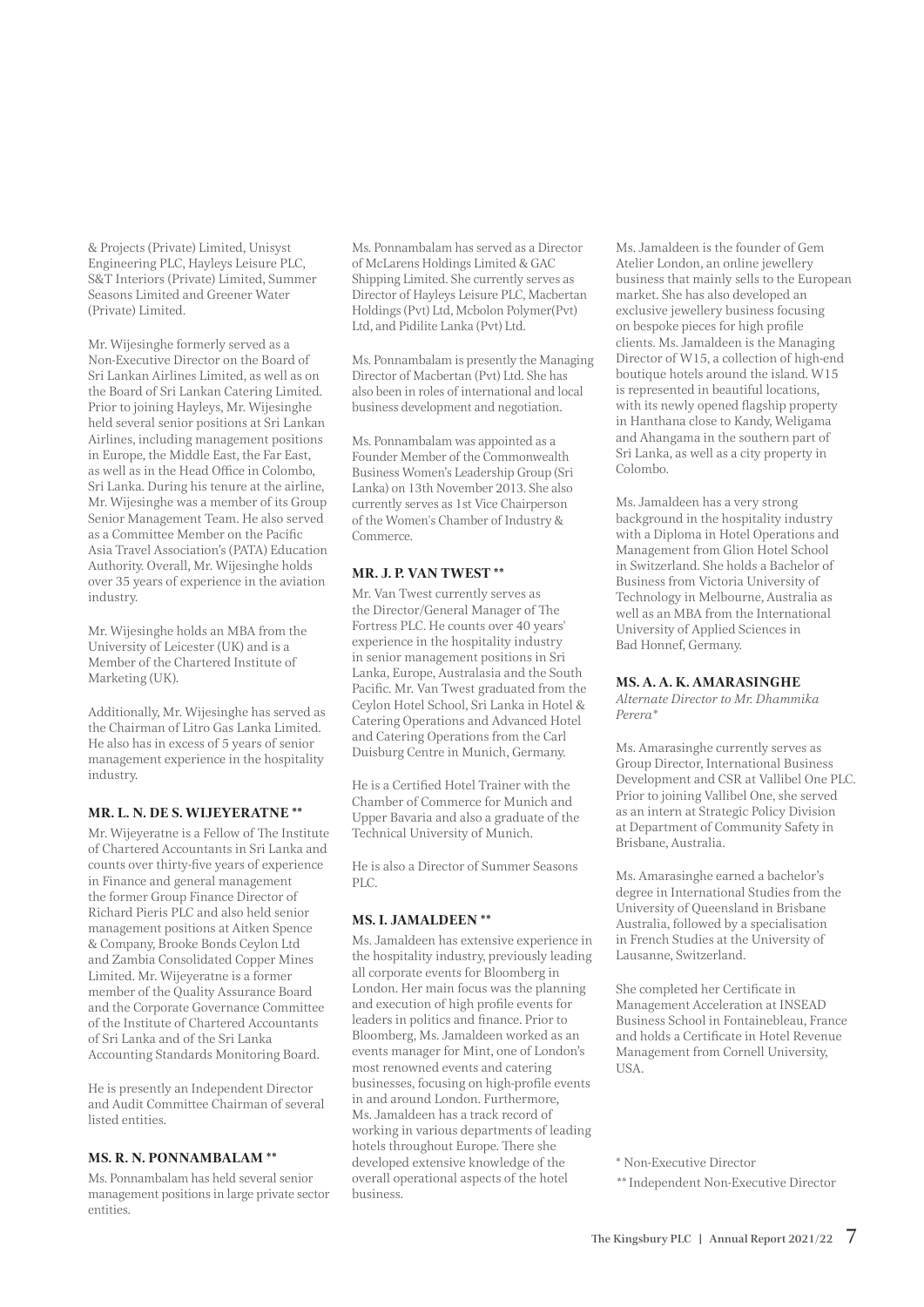# CORPORATE GOVERNANCE

The Company believes Corporate Governance is an essential part of a culture that enables us to meet our short-term objectives while striving to realise the longterm vision of the hotel and the Hayleys Group. Good Corporate Governance ensures that the Company is run as efficiently as possible in the interests of its stakeholders. This in turn promotes greater confidence within the company as well as amongst the public at large.

Our goal has therefore been to foster a culture of good governance, recognising that it is the key to sustainability and integrity of the hotel and central to the health of our economies and their stability.

#### **THE CONSTITUENTS OF OUR GOVERNANCE PRACTICE**

Enterprise Governance constitutes the entire accountability framework of our organisation through the two dimensions of conformance and performance that are in balance. Whilst conformance covers issues such as Board structures and roles and Executive Remuneration, the performance dimension focuses on strategy and value creation. The focus is on helping the Board to make strategic decisions and understanding the gamut of risk and the key drivers of performance. Recognising that performance does not

lend itself easily to a regime of standards and audit, we have developed a range of best practice tools and techniques that can be applied intelligently within different areas of the organisation.

We account the successful infusion of conformance and performance measures to a conscious decision to take good Governance seriously, recognising it as imperative as opposed to requirements of formal codes of practice. Conformance and performance measures are not merely viewed as "policing" tools but as an avenue for us as a corporate to work better and yield better.

#### **THE FOUNDATION OF OUR GOVERNANCE PRACTICE**

The Kingsbury PLC is committed to the highest level of Governance and makes every effort to cultivate a culture that values and rewards exemplary ethical standards, personal and corporate integrity and respect for others.

The very premise of our Governance practice, the foundation upon which it is based and nurtured, is by way of our commitment to the corporate values and the Code of Conduct prevalent within our holding company, the Hayleys Group. As with our holding company,

The Kingsbury PLC has a firm commitment to transparency and integrity in our Corporate Governance practices.

As such, The Board of Directors, Senior Management and Employees are expected to strictly adhere and follow in performing official duties, ensuring that the Group image remains at the highest levels.

The Corporate Governance practice adopted by the Company is in line with the Code of Best Practice on Corporate Governance issued by the Institute of Chartered Accountants of Sri Lanka and Listing Rules of the Colombo Stock Exchange issued by the Securities & Exchange Commission of Sri Lanka. The Corporate Governance Principles, along with the Charters of each of the Board Committees and the by-laws of the Board provide the framework for Corporate Governance at The Kingsbury PLC.

#### **CODE OF BEST PRACTICES ON CORPORATE GOVERNANCE**

#### **A. DIRECTORS**

#### **A.1 Board of Directors:**

The Board is responsible to the Company's shareholders for the success of the entity and for its overall Strategic Direction, Values and Governance. The Board is responsible for the overall system of internal control for the Company and its subsidiaries and for reviewing the effectiveness of the system. It carries out such a review at least annually, covering all material controls including financial,



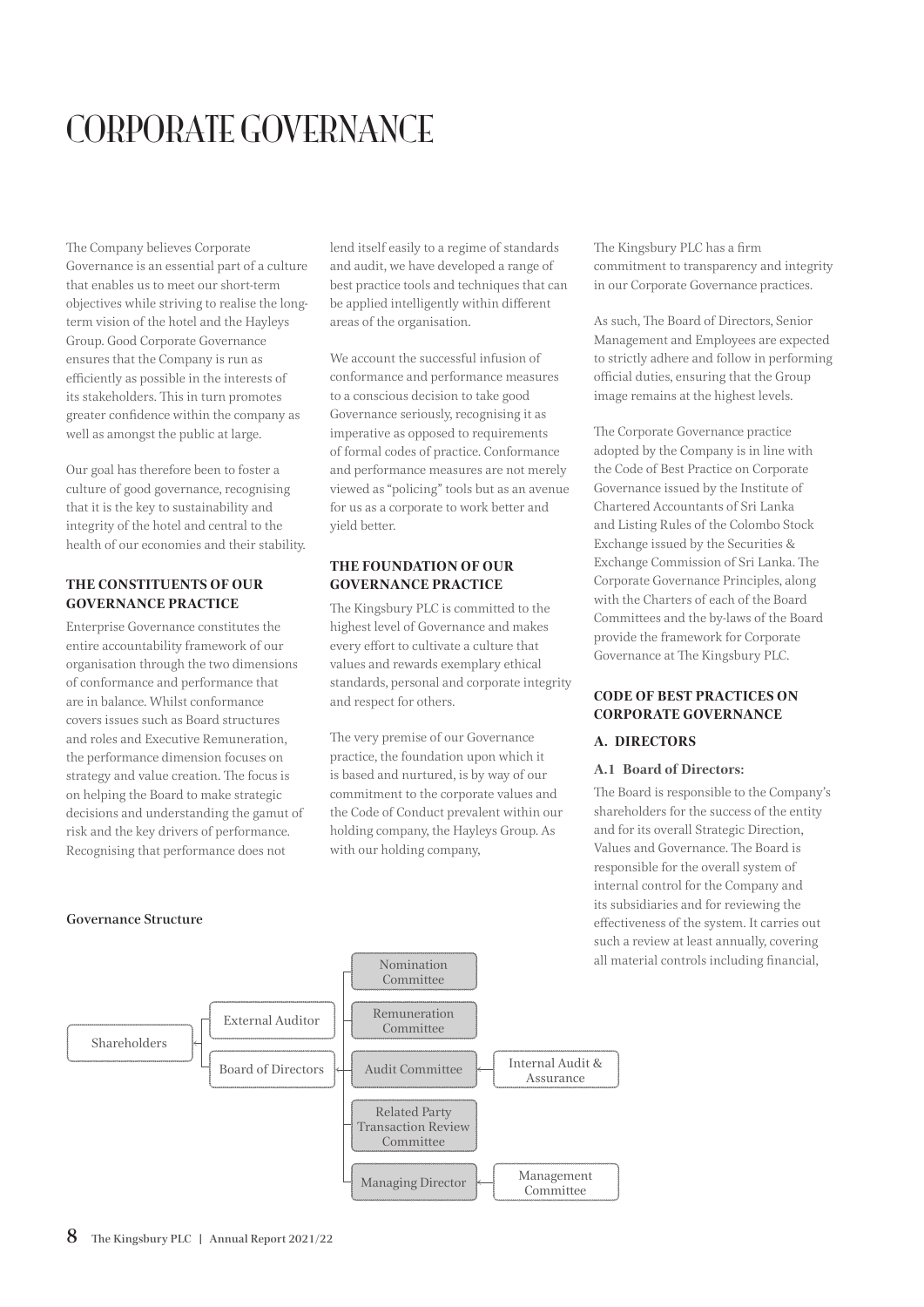operational and compliance controls and risk management systems, reporting to shareholders that it has done so.

A balance of Executive and Non-Executive member representation on the Board ensures impartiality.

The Board of The Kingsbury PLC comprises of ten Directors, an Executive Chairman, a Non-Executive Co-Chairman, one Executive Director and seven Non-Executive Directors of which five are Independent. The names of the Directors and their profiles are available on pages 06 and 07 of this report.

#### A.1.1 Board Meetings:

All meetings of the Board and its subcommittees were well attended during the year. All Board members have specific responsibilities in controlling and setting

direction through the various Board Committees.

The Board meets quarterly as a practice and ad hoc meetings are held whenever necessary. During the financial year under review, the Board met on 04 occasions.

The attendance of these meetings is given below:

| Name of Director                             | Executive / Non-Executive / Independent Non-Executive | Attendance                  |
|----------------------------------------------|-------------------------------------------------------|-----------------------------|
| Mr. A. M. Pandithage - Chairman              | Executive                                             | 04/04                       |
| Mr. Dhammika Perera * - Co-Chairman          | Non-Executive                                         | Please refer the note below |
| Mr. Rohan J. Karunarajah - Managing Director | Executive                                             | 04/04                       |
| Mr. N. J. De S. Deva Aditya **               | Independent Non-Executive                             | 03/04                       |
| Mr. S. C. Ganegoda *                         | Non-Executive                                         | 04/04                       |
| Mr. S. J. Wijesinghe *                       | Non-Executive                                         | 04/04                       |
| Mr. L. N. De S. Wijeyeratne**                | Independent Non-Executive                             | 04/04                       |
| Ms. R. N. Ponnambalam**                      | Independent Non-Executive                             | 04/04                       |
| Mr. J. P. Van Twest **                       | Independent Non-Executive                             | 04/04                       |
| Ms. I. Jamaldeen **                          | Independent Non-Executive                             | 03/04                       |
| Ms. A. A. K. Amarasinghe*                    | Non-Executive                                         | 04/04                       |
| (Alternate Director to Mr. Dhammika Perera)  |                                                       |                             |

Note: Mr. Dhammika Perera was represented by his Alternate Director Ms. A. A. K. Amarasinghe in 04 Board Meetings

The following information was reported and discussed at length at the Board meetings held during the year.

- Finances & Operational results, Monthly & Quarterly against the previous year results.
- Budgets & Targets for the coming Month and Quarter.
- Internal Control breaches or frauds during the period and actions taken.

#### A.1.2 The Board responsibilities can be broadly listed as follows:

• Enhancing shareholder value, formulating, communicating, implementing and monitoring of business policies and strategies.

- Ensuring due compliance with applicable legal, ethical, health, environment and safety standards and regulations.
- Ensuring that due attention is given to appropriate accounting policies and practices and to setting priorities and communicating values and ethical standards for management.
- Ensuring that appropriate systems of internal controls are in place to safeguard the assets of the Company.
- Reviewing and approving annual budgets and periodic monitoring of performance against the budgets.
- Approving of major investments on business proposals and adopting annual

and interim Financial Statements prior to publication.

- Evaluating and monitoring the performance of the Company on a regular basis and initiating remedial action where necessary.
- Adopting annual and interim accounts and recommending dividend for approval by the shareholders.

The ultimate responsibility of the Company's financial performance lies with its Board of Directors and is in control of the Company's affairs and conscious of its obligation to all stakeholders.

A.1.3 Act in Accordance with Laws: The Board has set in place a framework of policies, procedures and a risk management framework to ensure compliance with relevant laws and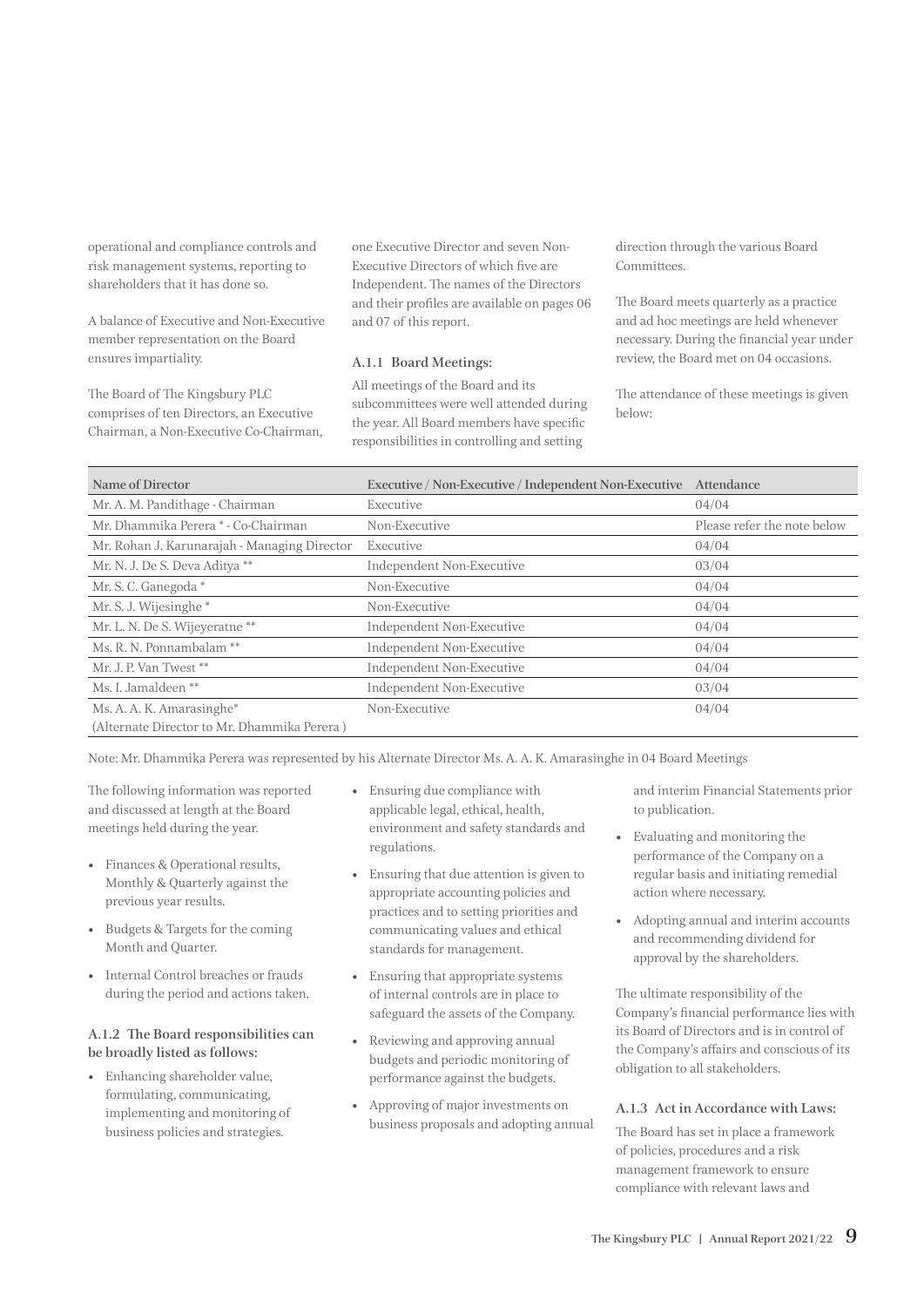### CORPORATE GOVERNANCE

international best practice with regards to the operations of the Company. Directors have the power to obtain independent professional advice as deemed necessary and these functions are co-ordinated by the Group Legal Department or Group Finance, as and when it is necessary.

#### A.1.4 Company Secretary:

The service and advice of the Company Secretaries, Hayleys Group Services (Pvt) Ltd are made available to Directors as necessary. The Company Secretaries keep the Board informed of new laws, regulations and requirements coming into effect, which are relevant to them as individual Directors and collectively to the Board. Hayleys Group Services (Pvt) Ltd consists of competent qualified professionals who are registered as Company Secretaries.

The Company has obtained appropriate insurance covers and it is further detailed in page 21 under "Annual Report of the Directors on the Affairs of The Company".

#### A.1.5 Independent Judgment:

The Board determines the degree of independence of each member, based on criteria such as independence of character and judgment and assessment of relationships or circumstances that affect or are likely to affect the Director's judgment. Independent Directors are free of any business or other relationship with the Company that can materially affect their performance on the Board towards this effect; Independent Board members make an annual determination of their independence through a signed and dated declaration to that effect.

The Governance approach towards the appointment of Alternate Directors stipulates that any Alternate Director appointed by a Non-Executive Director should not be an Executive of the Company and an Alternate Director appointed by an Independent Director should meet the criteria of Independence laid out above. The Board gives direction to the long term strategy, seeking and contributing views and opinions on strategic options proposed by the Executive Management. All members of the Board have fiduciary duty and statutory liability, regardless of whether they are Executive or Non-Executive.

#### A.1.6 Dedicate Adequate Time and Effort to Matters of the Board and Company;

Directors are provided with minutes, the agenda and the board papers giving them adequate time to study the contents prior to meetings.

#### A.1.7 Calling for a Resolution:

One third of the directors can call for a resolution to be presented to the board where they feel it is in the best interest to the company to do.

#### A.1.8 Training for Directors:

The Board regularly reviews and agrees on the training and development needs of the Board members, to ensure Directors are fully able to make appropriate decisions with regard to the current and future performance of the business.

#### **A.2 Division of Responsibilities Between the Chairman and CEO:**

The positions of Chairman and Managing Director are kept separate in line with good Governance practices.

#### **A.3 The Chairman's Role:**

Board meetings and ensures effective participation of both Executive and Non-Executive Directors. It is also the responsibility of the Chairman to ensure that views of Directors on issues under consideration are ascertained; and that the board is in complete control of the Company's affairs and alert to its obligations to all shareholders and other stakeholders. The Chairman maintains close contact with all Directors and, where necessary, holds meetings with Non-Executive Directors without Executive Directors being present.

#### **A.4 Financial Acumen:**

The Board includes two senior Chartered Accountants who possess the necessary knowledge and competence to offer the Board guidance on matters of finance.

#### **A.5 Board Balance:**

The composition of the Executive and Non-Executive Directors (the latter are over one third of the total number of Directors) satisfies the requirements laid down in the Listing Rules of the Colombo Stock Exchange.

The balance of Executive and Non-Executive Directors on the Board are essential in ensuring that decision making is transparent and not dominated by any individual or small group.

As at 31st March 2022, the Board consisted of 10 Directors comprising of:

- 2 Executive Directors (ED)
- 3 Non-Executive Directors (NED)
- 5 Non-Executive Independent Directors (NED/ID)

The Board profiles reflect the calibre of members and the weight their views carry in Board deliberations. The Board seeks individuals with independence based on their proven capabilities and their potential to contribute to the company. Non-Executive Board members perform an important role in providing an external perspective to the business. The Independent Non-Executive Directors are free from any relationship that can interfere with the affairs of the Company.

The Board has determined that the Directors: Mr. N. J. De S. Deva Aditya, Ms. R. N. Ponnambalam, Mr. L. N. De S. Wijeyeratne, Mr. J. P. Van Twest and Ms. I. Jamaldeen satisfy the criteria for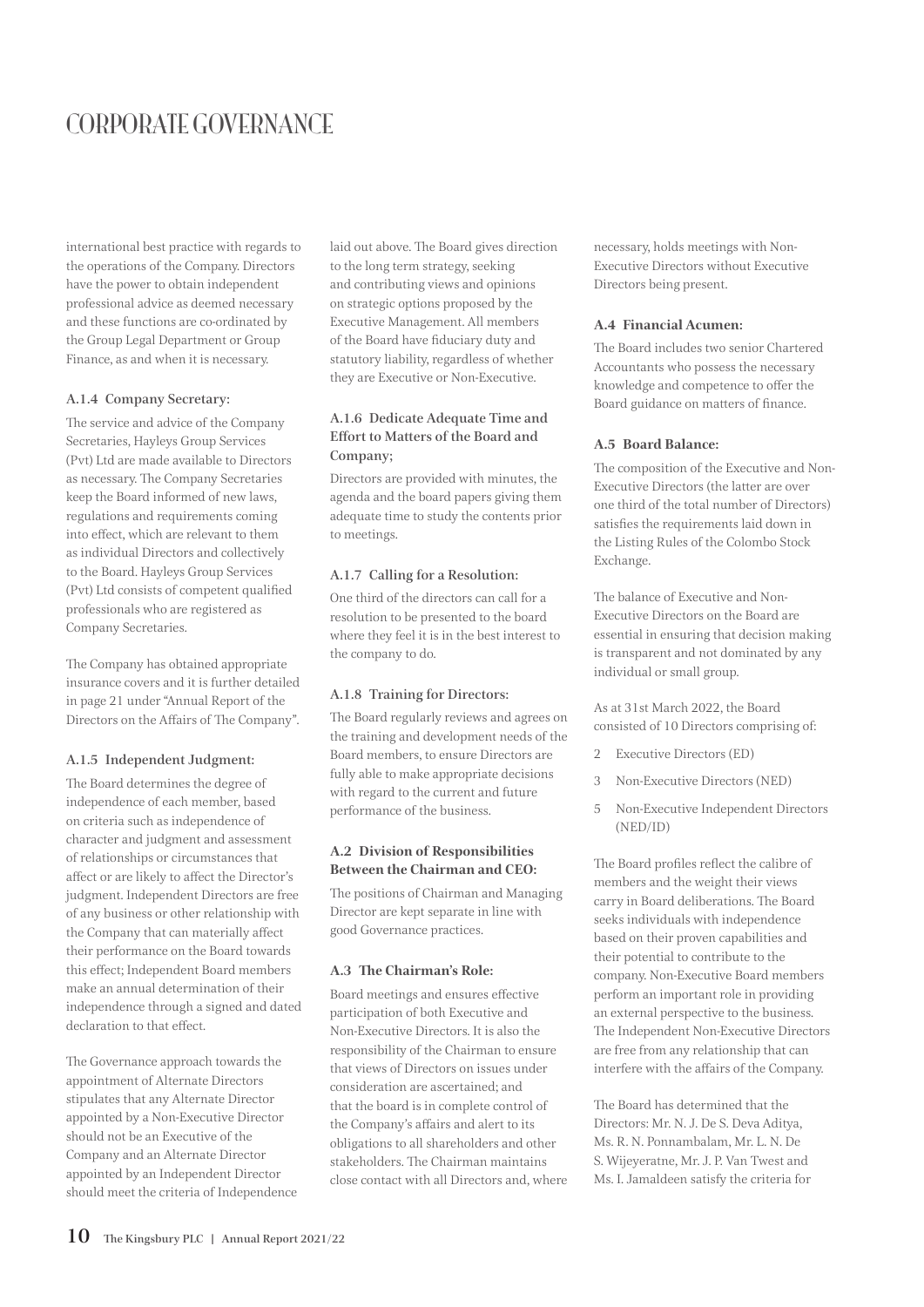'independence' set out in the Listing Rules. The Board further believes the independence of Mr. L. N. De S. Wijeyeratne, Mr. N. J. De S. Deva Aditya and Ms. R. N. Ponnambalam are not compromised by being Board members for more than nine years and spouse of Ms. I. Jamaldeen being a Director of the Parent Company as they conduct themselves in an impartial manner on matters deliberated by the Board.

The Chairman of The Kingsbury PLC is also the Chairman of Hayleys PLC. Co-Chairman (Non-Executive) is also the Co-Chairman (Non-Executive) of Hayleys PLC. Chief Executive authority is vested in the Managing Director of the Company and the distinction between the Chairman and Officers wielding executive powers in the Company ensures the balance of power and authority.

#### **A.6 Supply of Information:**

Directors are provided with quarterly reports on performance and appropriate documentation in advance of each Board meeting for individual directors to study matters under discussion.

#### **A.7 Appointments to the Board:**

The Board as a whole decides on the appointment of Directors in accordance with the Articles of Association of the Company.

#### **A.8 Re-election of Directors:**

The provisions of the Company's Articles require a Director appointed by the Board to hold office until the next Annual General Meeting and seek re-appointment by the shareholders at that meeting.

The Articles call for one third of the Directors in office to retire at each Annual General Meeting. The Directors who retire are those who have served for the longest period after their appointment/ re-appointment. Retiring Directors are generally eligible for re-election. The Managing Director does not retire by rotation.

#### **A.9 Appraisal of Board Performances:**

The Chairman and Remuneration Committee are responsible for evaluating the performance of the Executive Directors. The Board undertakes an annual self-evaluation of its own performance and of its Committees and the responses are collated by the Board Secretary who compiles a report which is submitted to the Chairman and discussed at a Board Meeting.

#### **A.10 Disclosure of Information in Respect of Directors:**

Information specified in the Code with regards to Directors are disclosed within this Annual Report as follows:

- Name, qualifications, expertise, material business interests and brief profiles on pages 06 to 07.
- Related party transactions on pages 63 to 64.
- Membership of sub-committees and attendance at Board Meetings and Sub-Committee meetings on pages 09, 24 and 25.

#### **A.11 Appraisal of Chief Executive Officer:**

Prior to the commencement of each financial year, the Board in consultation with the Chief Executive, set reasonable financial and non-financial targets which are in line with short, medium and long term objectives of The Kingsbury PLC, achievement of which should be ensured by the Chief Executive. A monthly performance evaluation is performed at which actual performance is compared to the budget. The Chief Executive is responsible to provide the Board with explanations for any adverse variances together with actions to be taken.

#### **B. DIRECTORS' REMUNERATION**

#### **B.1 Directors' Remuneration Procedure:**

The Remuneration Committee determines the framework and policy in terms of engagement and remuneration of the Chairman, the Board of Directors, the Executive Management and all compensation structures.

The Remuneration Committee of Hayleys PLC, the holding company of The Kingsbury PLC is responsible for laying down guidelines and parameters for the compensation structures of all management staff within the Group.

The Remuneration Committee comprises the following Non-Executive Directors and the Chairman of this committee is appointed by the Board of Hayleys PLC.

Dr. H. Cabral, PC (Chairman)

Mr. Dhammika Perera (Non-Executive Director)

Mr. M. Y. A. Perera (Independent Non-Executive Director)

Mr. M. H. Jamaldeen (Independent Non-Executive Director)

#### **B.2 Level and Make Up of Remuneration:**

The Kingsbury PLC is guided to work within the given parameters and design compensation levels appropriate for the Company within the Group and commensurate with each employee's level of expertise and contributions, bearing in mind the business's performance and shareholder returns.

#### **B.3 Disclosure of Remuneration:**

Hayleys PLC, the parent company's Remuneration Committee function as the Remuneration Committee of the Company and recommends the remuneration payable to the Managing Director and Executive Director(s) and sets guidelines for the remuneration of management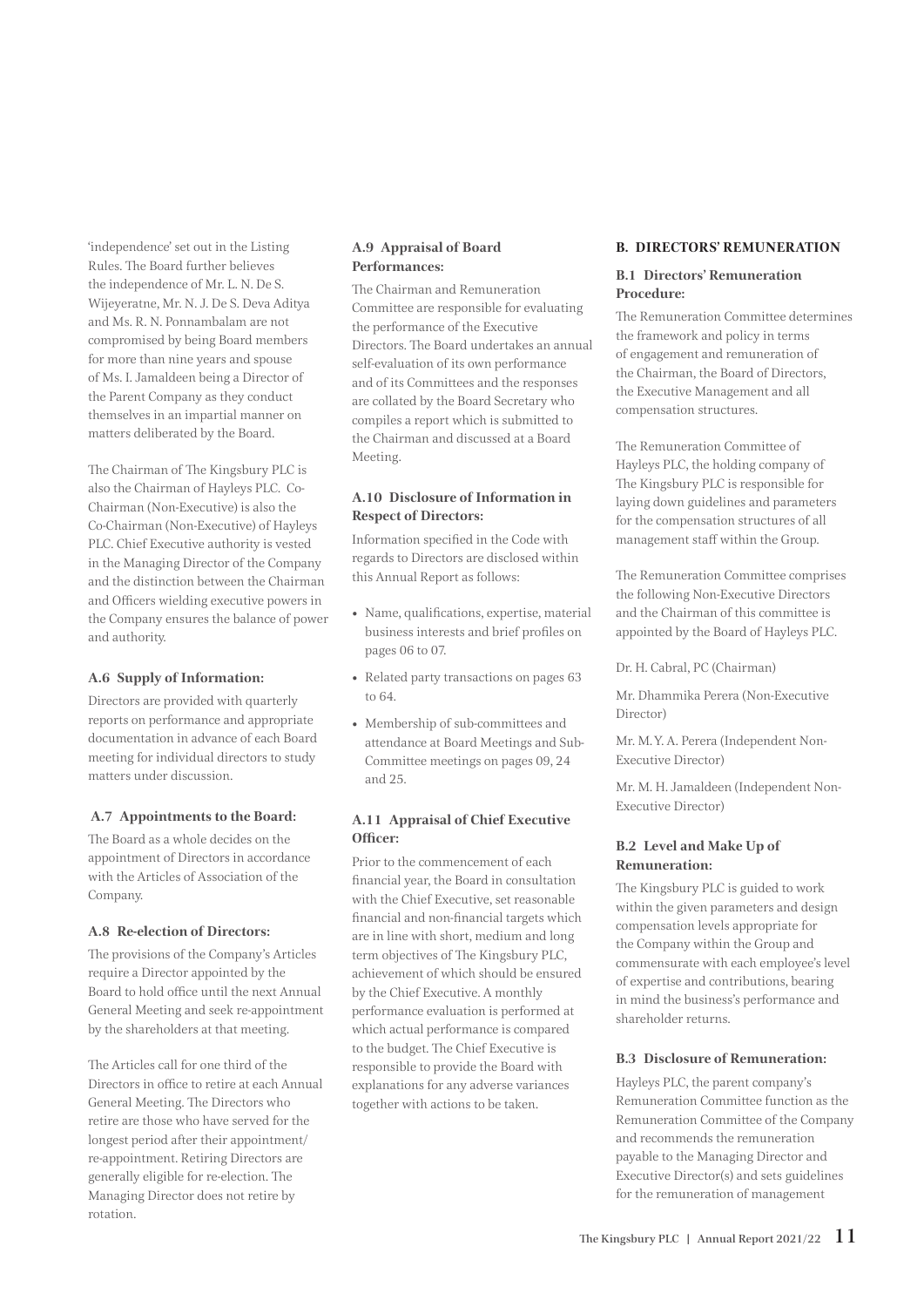### CORPORATE GOVERNANCE

staff within the Company. The total value of Directors' remuneration is reported in Note 30.8 to the Financial Statements.

#### **C. RELATIONS WITH SHAREHOLDERS**

#### **C.1 Constructive Use of the Annual General Meeting (AGM) and Conduct of General Meetings:**

The Annual General Meeting is considered by the Board of Directors as a means of continuing effective dialogue with shareholders and encourages their active participation. The Board offers clarifications and responds to concerns shareholders have over the content of the Annual Report as well as other matters, which are important to them.

The adoption of the Annual Report of the Board of Directors and the Financial Statements is considered as a separate resolution.

A copy of the Annual Report including Financial Statements, Notice of the Meeting and the Form of Proxy are sent to shareholders 15 days prior to the date of the AGM as required by the Statute in order to provide the opportunity to all the shareholders to attend the AGM. A summary of the procedures governing voting at Annual General Meeting is circulated to shareholders with every notice of the Annual General Meeting.

#### **C.2 Communication with Shareholders:**

Shareholders are provided with the Annual Report and also with Quarterly Financial Statements via the Colombo Stock Exchange website, which the company considers as its principal forum for communication with stakeholders.

Shareholders may voice concern or raise queries with the Chairman, Directors or the Company Secretary as appropriate. The Company maintains an appropriate

dialogue and provides feedback and interaction.

#### **C.3 Disclosure of Major and Material Transactions:**

Transactions, if any, which materially affect the net asset base of The Kingsbury PLC, will be disclosed in the Quarterly / Annual Financial Statements. During the year, there were no major transactions as defined by Section 185 of the Companies Act No. 07 of 2007 which materially affect the net asset base of The Kingsbury PLC.

#### **D. ACCOUNTABILITY AND AUDIT**

#### **D.1 Financial Reporting (The Annual Report):**

Emphasis on complete disclosure of financial and non-financial information within the bounds of commercial reality and on the adoption of sound reporting practices. Financial information is disclosed in accordance with the Sri Lanka Accounting Standards. Revisions to existing Accounting Standards and adoption of new standards are carefully monitored.

The Kingsbury PLC has complied with the reporting requirements prescribed by the Colombo Stock Exchange.

The following specialised information requirements are also included in this Annual Report:

- The Annual Report of the Board of Directors on the Affairs of the Company given on pages 20 to 22 cover all areas of this section.
- The "Statement of Directors' Responsibilities" is given on page 23.
- The Directors' Statement on Internal Controls is given on page 12.
- The "Independent Auditors Report" is given on pages 27 to 29 for the Auditor's responsibility.

#### **D.2 Internal Controls:**

The Board is responsible for the Company's internal controls and its effectiveness. Internal control is established with emphasis placed on safeguarding assets, making available accurate and timely information and imposing greater discipline on decision making. It is important to state that any system can ensure only reasonable and not absolute assurance that errors and irregularities are prevented or detected within a reasonable time.

Holding company resources by way of the Hayleys Group's Management Audit & System Review Department are utilised in assessing the effectiveness and successful implementation of the existing controls and strengthening these and establishing new controls where necessary.

The Board has reviewed the effectiveness of the System of financial controls for the period, up till the date of signing the Financials.

#### **D.3 Audit Committee:**

The Audit Committee is chaired by Mr. L. N. De. S. Wijeyeratne, a Fellow Member of the Institute of Chartered Accountants of Sri Lanka. The Managing Director, General Manager and the Head of Finance attend the meetings of the Audit Committee by invitation. The Audit Committee has written terms of reference and is empowered to examine any matters relating to the financial affairs of the Company and its Internal and External Audits.

It helps the Company to strike the proper balance between conformance and performance.

Its key role, therefore, is to monitor the integrity of the Financial Statements of the Company and review the same and where appropriate make representations to the Board on business risks, internal controls and compliance. The Committee is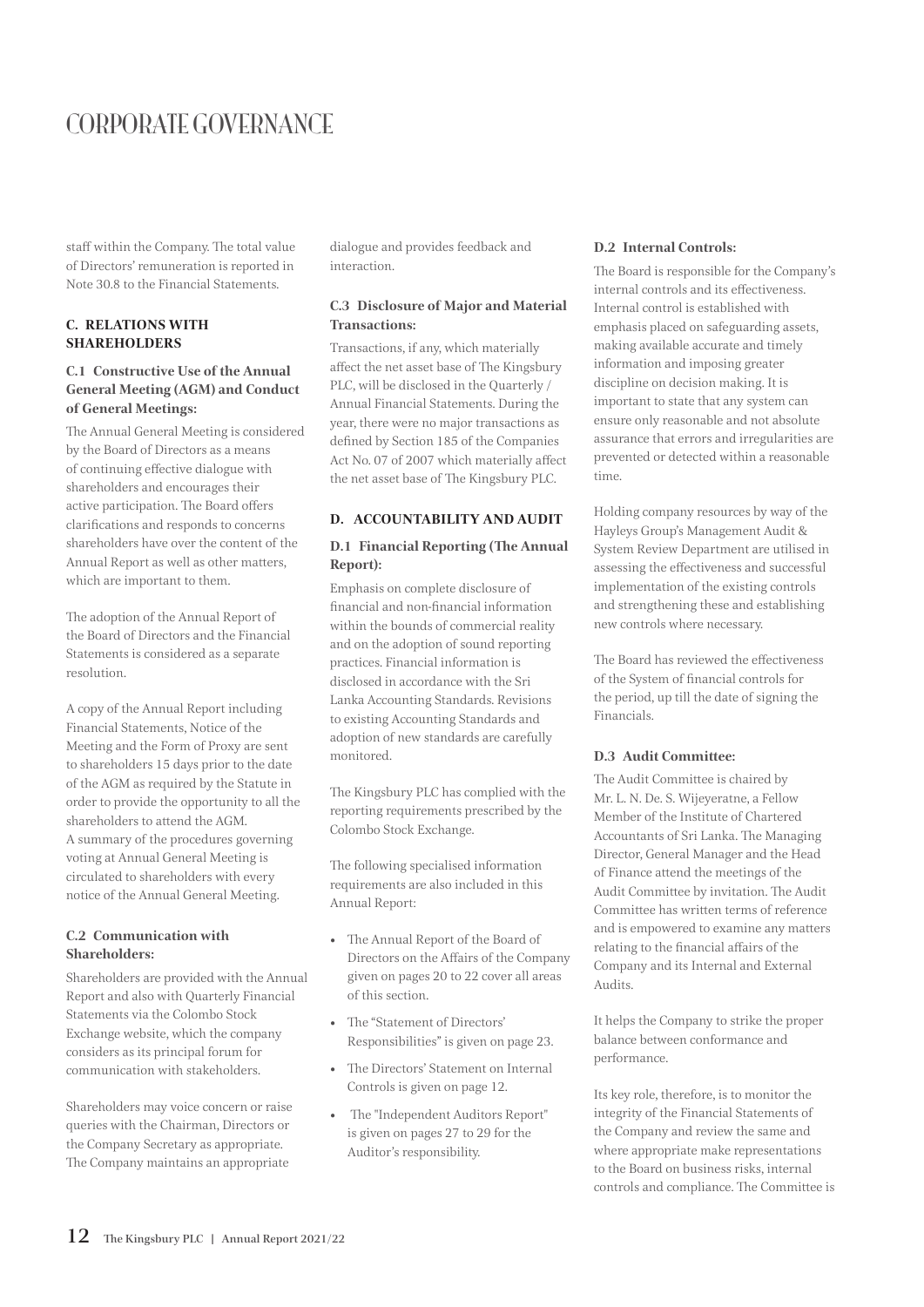also responsible for the assessment of the External Auditors, their independence and quality of work. Interacting with external and internal auditors, the Committee ensures that audits are carried out with independence, integrity and objectivity. Close monitoring and control of type and value of non-audit work is carried out to preserve the independence of the external auditors.

The composition of the Audit Committee is as follows:

Mr. L. N. De S. Wijeyeratne (Chairman) - Independent Non-Executive Director

Ms. R. N. Ponnambalam - Independent Non-Executive Director

Mr. J. P. Van Twest - Independent Non-Executive Director

The Audit Committee Report appears on page 25 of this report.

#### **D.4 Related Party Transactions Review Committee:**

The Related Party Transactions Review Committee of the parent company Hayleys PLC acts on behalf of the Company. The report of the Related Party Transactions Review Committee is given in page 24 of this report.

#### **D.5 Code of Governance and Business Conduct:**

Operating under the guidance of the Hayley's Group Code of Conduct, the Company has been practicing an exemplary standard of business conduct. Clearly communicated to employees across the organisation, in a relevant and consistent manner, the Code of Conduct together with a Code of Ethics has been embedded in the daily functioning of the organisation. Addressing issues such as bribery and corruption, charitable contributions, conflict of interest, entertainment and gifts, insider dealing, inside information and corporate opportunity, political contribution, money laundering and whistleblowing, the Code demands compliance at all levels through formal commitment from each and every employee.

The Code of Ethics defines the ethical expectations from the team and most importantly, constant and consistent reference to the Code inculcates these practices and principles continuously. A reward and recognition scheme in place serves as the main catalyst in perpetuating the service values and the Code of Ethics. This programme recognises the achievements and dedication of the team made towards the realisation of service excellence.

#### **D.6 Corporate Governance Disclosures:**

The Corporate Governance Report set out on pages 08 to 17 (of which this paragraph is part of) describes the extent to which The Kingsbury PLC adheres to established principles and practices of good Corporate Governance.

#### **E1 & 2: INSTITUTIONAL INVESTORS**

The Company conducts regular discussions with Institutional Investors. Existing and prospective investors are given a balanced report that enables them to make well-informed decisions in their dealings with the Company. Shareholders are provided an opportunity to comment, discuss and seek clarifications on any relevant issues with the Chairman and the Board of Directors at the Annual General Meeting. Further, shareholders are free to informally meet with the Directors at the conclusion of general meetings.

The Institutional Investors are encouraged to give due weight on matters relating to the Board structure and composition to Board structure. The Annual Report gives the shareholders sufficient information on such related matters which allows them to evaluate same.

#### **F1 & 2: OTHER INVESTORS**

Individual investors are encouraged to carry out adequate analysis or seek independent advice in investing or divesting decisions. They are also encouraged to participate in General Meetings of companies and exercise their voting rights. Information is disseminated to all shareholders as specified in the Stakeholder Engagement section on page 72.

#### **G. INTERNET OF THINGS & CYBER SECURITY**

The Company has implemented a property management and financial information system which has increased the effectiveness and efficiency in the provision of management information and has implemented a comprehensive IT policy which strengthens controls of the organisation's IT System and ensures unauthorised access and data loss is prevented.

Hayleys Group's Disaster Recovery Policy ensures that daily backups are taken in a timely manner and stored in remote locations ensuring reduction of downtime and continuity of operations during a disaster.

#### **H. ENVIRONMENT, SOCIETY AND GOVERNANCE (ESG)**

ESG policies and practices implemented to develop long term sustainability of Company are discussed by the management of the Company at regular intervals. On a quarterly basis the information is gathered and presented to the Group for inclusion in the Sustainability Report of the parent company Hayleys PLC.

Levels of compliance with the CSE's Listing Rules - Section 7.10, Rules on Corporate Governance as at 31st March 2022 are given in the table that follows.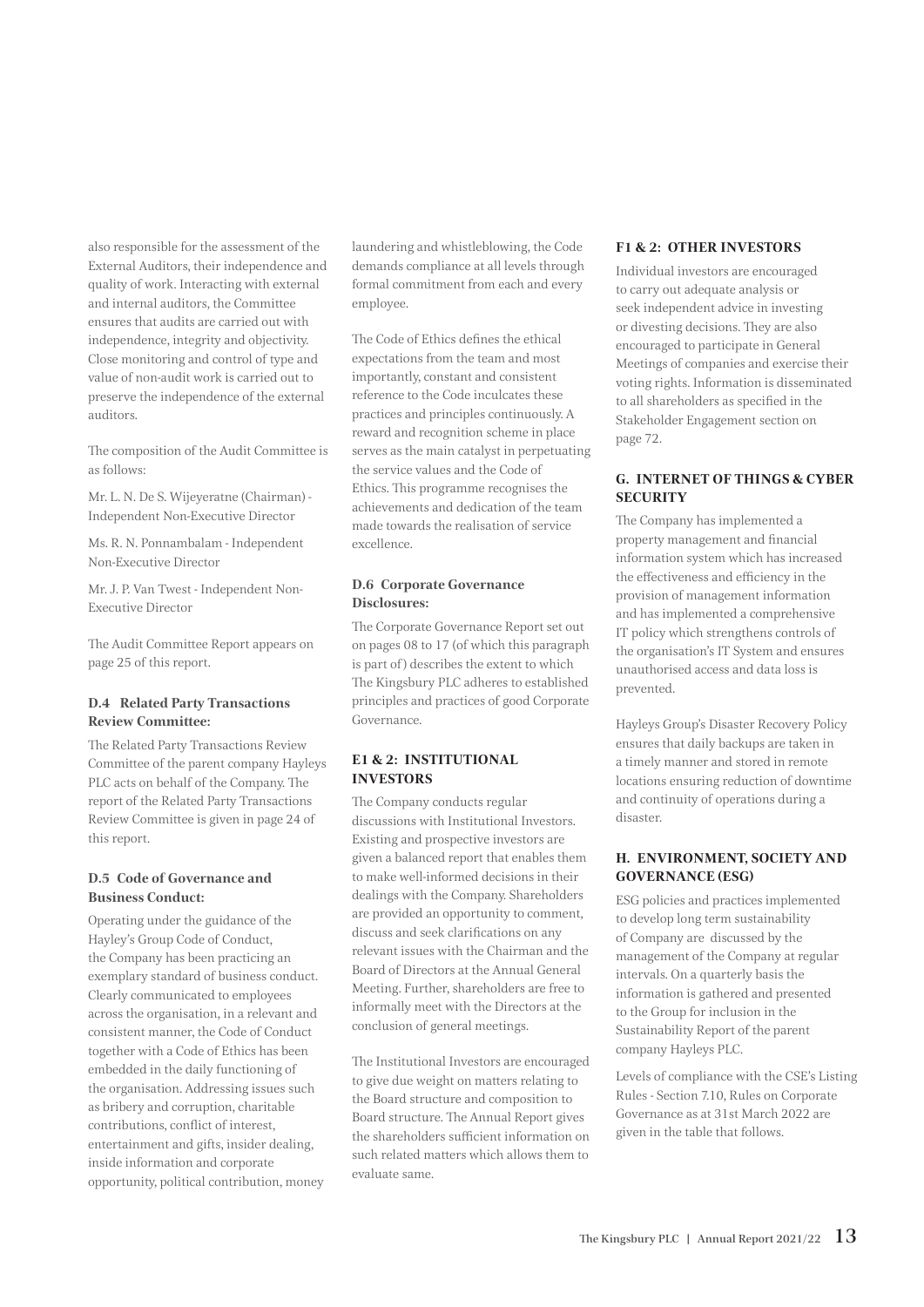### CORPORATE GOVERNANCE

| Rule No.     | Subject                                     | <b>Applicable Requirement</b>                                                                                                                                                                             | Compliance<br><b>Status</b> | Details                                                                                                                   |
|--------------|---------------------------------------------|-----------------------------------------------------------------------------------------------------------------------------------------------------------------------------------------------------------|-----------------------------|---------------------------------------------------------------------------------------------------------------------------|
| 7.10.1(a)    | Non-Executive<br>Directors                  | At least one third of the total number<br>of Directors should be Non-Executive<br>Directors.                                                                                                              | Compliant                   | Eight out of the ten Directors are<br>Non-Executive Directors.                                                            |
| $7.10.2$ (a) | Independent<br>Directors                    | Two or one third of Non-Executive<br>Directors, whichever is higher should be<br>Independent.                                                                                                             | Compliant                   | Five out of the eight Non-Executive<br>Directors are Independent Directors.                                               |
| $7.10.2$ (b) | Independent<br>Directors                    | Each Non-Executive Director should<br>submit a declaration of Independence/non-<br>independence in the prescribed format.                                                                                 | Compliant                   | Non-Executive Directors have<br>submitted the declarations as at<br>31st March 2022.                                      |
| $7.10.3$ (a) | Disclosure relating to<br>Directors         | The Board shall annually make a<br>determination as to the independence or<br>otherwise of the Non-Executive Directors<br>and names of Independent Directors<br>should be disclosed in the Annual Report. | Compliant                   | Please refer 'Board of Directors' on<br>pages 06 to 07.                                                                   |
| $7.10.3$ (b) | Disclosure relating to<br>Directors         | The basis for the Board to determine a<br>Director is Independent when the criteria<br>specified for independence is not met.                                                                             | Compliant                   | Please refer page 10 under the<br>heading Board Balance.                                                                  |
| 7.10.3(c)    | Disclosure relating to<br>Directors         | A brief resume of each Director should be<br>included in the Annual Report including<br>areas of expertise.                                                                                               | Compliant                   | Please refer 'Board of Directors' on<br>pages 06 to 07.                                                                   |
| $7.10.3$ (d) | Disclosure relating to<br>Directors         | Forthwith provide a brief resume of new<br>Directors appointed to the Board with<br>details specified in 7.10.3(a), (b) and (c) to<br>the Exchange.                                                       | Compliant                   | A brief resume provided to the<br>Exchange at the time of appointment<br>is available on pages 06 to 07.                  |
| 7.10.5       | Remuneration<br>Committee                   | A listed company shall have a<br>Remuneration Committee.                                                                                                                                                  | Compliant                   | Names of the members of the<br>Remuneration Committee are stated<br>on page 11.                                           |
| $7.10.5$ (a) | Composition of<br>Remuneration<br>Committee | Shall comprise of minimum of two<br>Independent Non-Executive Directors or<br>of Non-Executive Directors a majority of<br>whom shall be Independent.                                                      | Compliant                   | The Committee of the Parent<br>Company Hayleys PLC functions<br>as the committee of the Company.<br>Please refer page 11. |
| $7.10.5$ (b) | Remuneration<br>Committee Functions         | The Remuneration Committee shall<br>recommend the remuneration of the Chief<br>Executive Officer and Executive Directors.                                                                                 | Compliant                   | Please refer remuneration procedure<br>on page 11 of this Report.                                                         |
| 7.10.5(c)    | Disclosure in<br>the Annual                 | Names of Directors comprising the<br>Remuneration Committee.                                                                                                                                              | Compliant                   | Please refer page 11.                                                                                                     |
|              | Report relating<br>to Remuneration          | Statement of remuneration policy.                                                                                                                                                                         |                             | Please refer page 11.                                                                                                     |
| Committee    |                                             | Aggregated remuneration paid to<br>Executive and Non-Executive Directors.                                                                                                                                 |                             | Please refer page 64.                                                                                                     |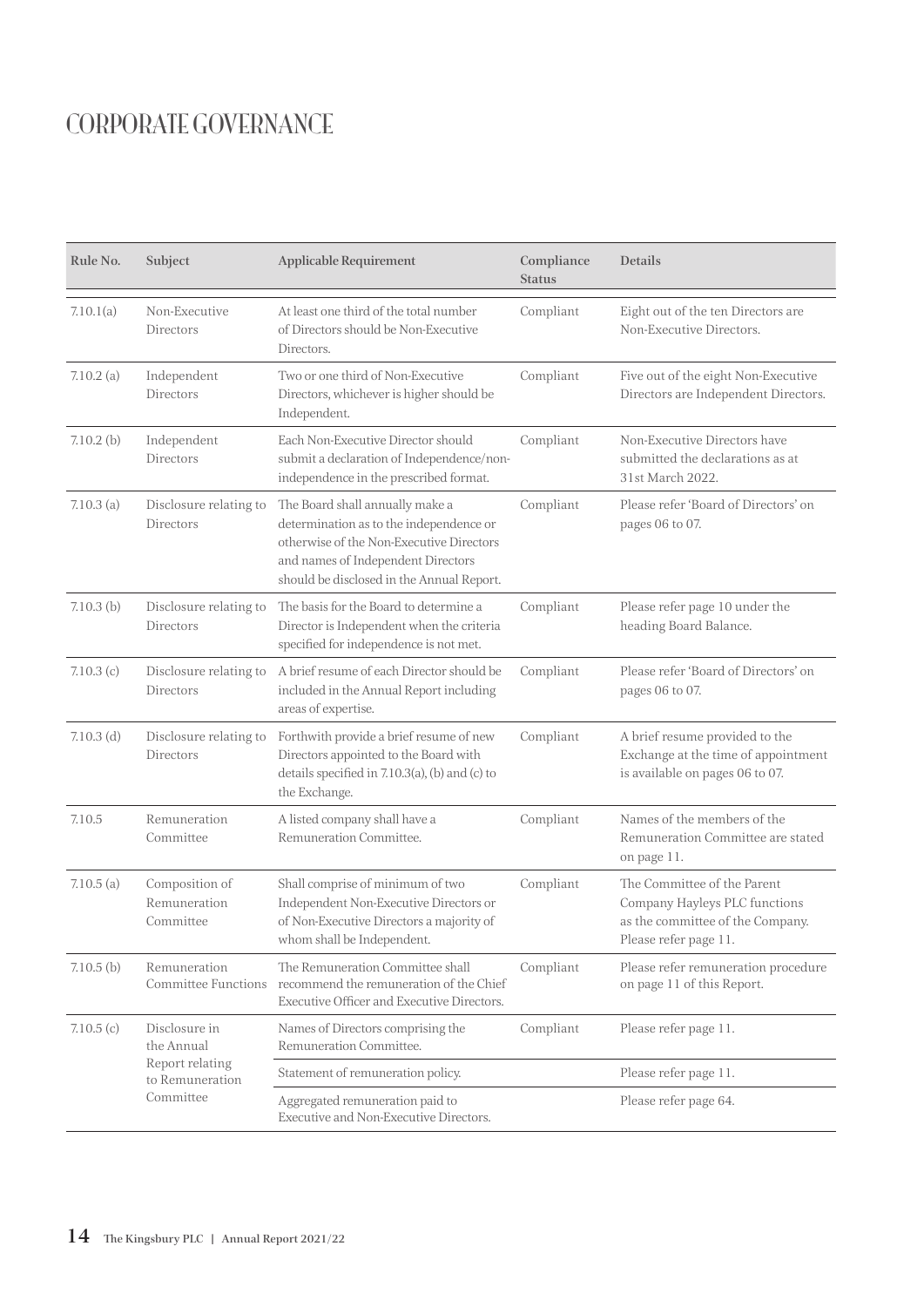| Rule No.                       | Subject                            | <b>Applicable Requirement</b>                                                                                                                                                                           | Compliance<br><b>Status</b> | Details                                                                                            |
|--------------------------------|------------------------------------|---------------------------------------------------------------------------------------------------------------------------------------------------------------------------------------------------------|-----------------------------|----------------------------------------------------------------------------------------------------|
| 7.10.6                         | Audit Committee                    | The company shall have an Audit<br>Committee.                                                                                                                                                           | Compliant                   | Names of the members of the Audit<br>Committee are stated on page 25.                              |
| 7.10.6(a)                      | Composition of Audit<br>Committee  | Shall comprise of Non-Executive Directors<br>a majority of whom will be Independent.                                                                                                                    | Compliant                   | Audit Committee consists of<br>Three Independent Non-Executive<br>Directors. Please refer page 25. |
| $7.10.6$ (b)                   | Audit Committee<br>Functions       | A Non-Executive Director shall be<br>appointed as the Chairman of the<br>Committee.                                                                                                                     | Compliant                   | Chairman of the Audit Committee<br>is an Independent Non-Executive<br>Director.                    |
|                                |                                    | Chief Executive Officer and Chief Financial Compliant<br>Officer should attend Audit Committee<br>meetings.                                                                                             |                             | Managing Director and Head of<br>Finance of the Company have<br>attended Audit Committee meetings. |
|                                |                                    | The Chairman of the Audit Committee<br>or one member should be a member of a<br>professional accounting body.                                                                                           | Compliant                   | Chairman of the Audit Committee is<br>a Senior Chartered Accountant.                               |
|                                |                                    | Functions shall include:                                                                                                                                                                                |                             |                                                                                                    |
|                                |                                    | Overseeing of the preparation, presentation Compliant<br>and adequacy of disclosures in the<br>Financial Statements in accordance with<br>Sri Lanka Accounting Standards.                               |                             |                                                                                                    |
|                                |                                    | Overseeing the compliance with financial<br>reporting requirements, information<br>requirements of the Companies Act and<br>other relevant financial reporting related<br>regulations and requirements. | Compliant                   | The terms of reference of the Audit                                                                |
|                                |                                    | Overseeing processes to ensure that the<br>internal controls and risk management are<br>adequate to meet the requirements of the<br>Sri Lanka Auditing Standards.                                       | Compliant                   | Committee have been agreed upon by<br>the Board.                                                   |
|                                |                                    | Assessment of the independence and<br>performance of the External Auditors.                                                                                                                             | Compliant                   |                                                                                                    |
|                                |                                    | Make recommendations to the Board<br>pertaining to appointment, re-appointment<br>and removal of External Auditors and<br>approve the remuneration and terms of<br>engagement of the External Auditors. | Compliant                   |                                                                                                    |
| 7.10.6(c)                      | Disclosure in the<br>Annual Report | Names of Directors comprising the Audit<br>Committee.                                                                                                                                                   | Compliant                   | Please refer page 25.                                                                              |
| relating to Audit<br>Committee |                                    | The Audit Committee shall make a<br>determination of the independence of the<br>Auditors and disclose the basis for such<br>determination.                                                              | Compliant                   | Please refer Audit Committee Report<br>on page 25.                                                 |
|                                |                                    | The Annual Report shall contain a Report<br>of the Audit Committee setting out of the<br>manner of compliance with their functions.                                                                     | Compliant                   | Please refer Audit Committee Report<br>on page 25.                                                 |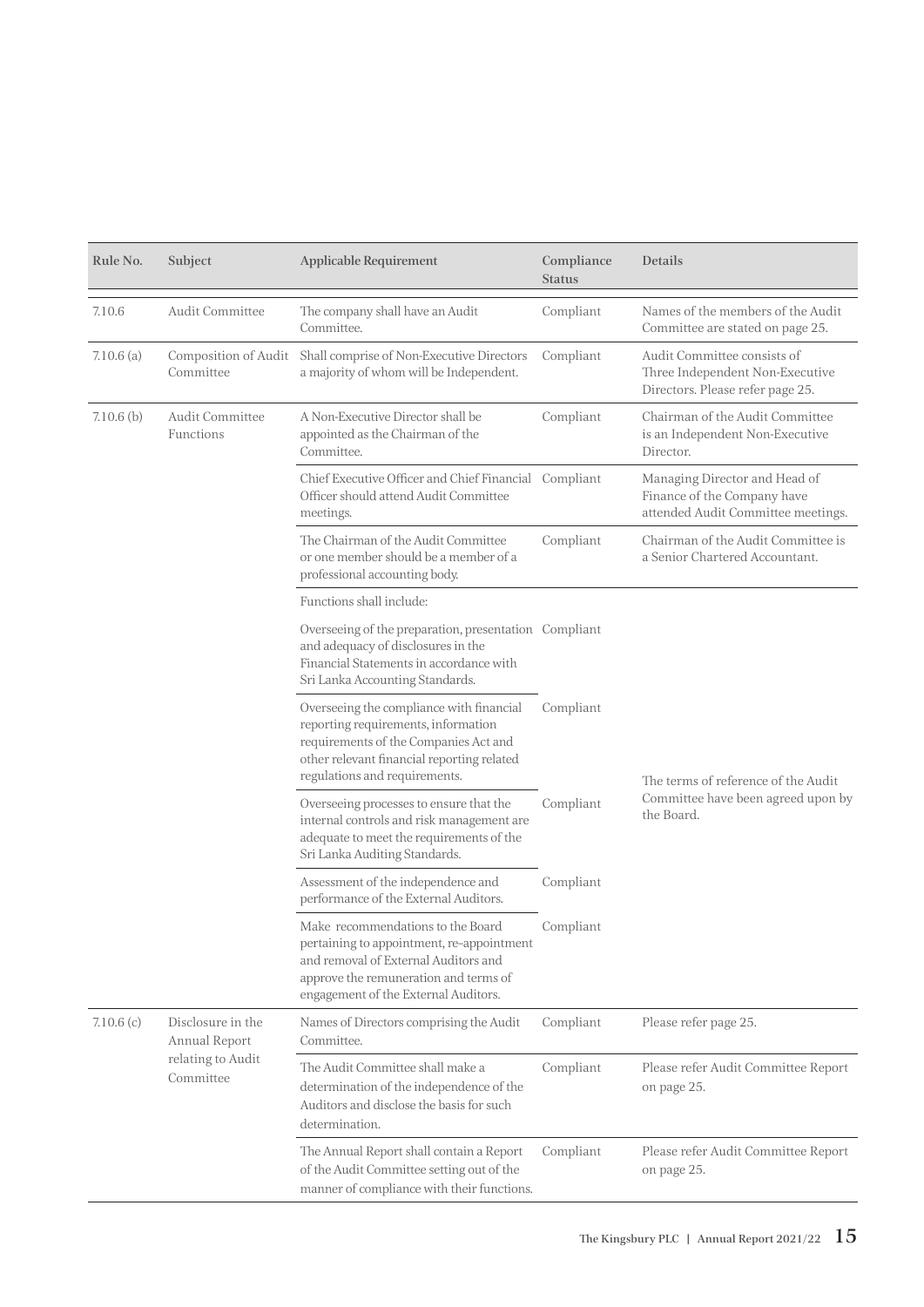### CORPORATE GOVERNANCE

| Rule No.                                          | Subject                                                                                                                                                                                                                   | <b>Applicable Requirement</b>                                                                                                                                                                                                                                                                   | Compliance<br><b>Status</b>                               | Details                                                      |
|---------------------------------------------------|---------------------------------------------------------------------------------------------------------------------------------------------------------------------------------------------------------------------------|-------------------------------------------------------------------------------------------------------------------------------------------------------------------------------------------------------------------------------------------------------------------------------------------------|-----------------------------------------------------------|--------------------------------------------------------------|
| 9.2                                               | Related Party                                                                                                                                                                                                             | Functions shall include:                                                                                                                                                                                                                                                                        |                                                           |                                                              |
| <b>Transactions Review</b><br>Committee Functions |                                                                                                                                                                                                                           | Review in advance all proposed related<br>party transactions of the group either<br>prior to the transaction being entered into<br>or, if the transaction is expressed to be<br>conditional on such review, prior to the<br>completion of the transaction.                                      | Compliant                                                 |                                                              |
|                                                   |                                                                                                                                                                                                                           | Seek any information the Committee<br>requires from management, employees<br>or external parties with regard to any<br>transaction entered into with a related<br>party.                                                                                                                        | Compliant                                                 |                                                              |
|                                                   | Obtain knowledge or expertise to assess<br>all aspects of proposed related party<br>transactions where necessary including<br>obtaining appropriate professional and<br>expert advice from suitably qualified<br>persons. | Compliant                                                                                                                                                                                                                                                                                       |                                                           |                                                              |
|                                                   |                                                                                                                                                                                                                           | Recommend where necessary to the Board Compliant<br>and obtain their approval prior to the<br>execution of any related party transaction.                                                                                                                                                       |                                                           | The Committee of the Parent<br>Company Hayleys PLC functions |
|                                                   | Monitor that all related party transactions<br>of the entity are transacted on normal<br>commercial terms and are not prejudicial<br>to the interests of the entity and its<br>minority shareholders.                     | Compliant                                                                                                                                                                                                                                                                                       | as the committee of the Company.<br>Please refer page 24. |                                                              |
|                                                   |                                                                                                                                                                                                                           | Meet with the management, Internal<br>Auditors/External Auditors as necessary to<br>carry out the assigned duties.                                                                                                                                                                              | Compliant                                                 |                                                              |
|                                                   |                                                                                                                                                                                                                           | Review the transfer of resources, services<br>or obligations between related parties<br>regardless of whether a price is charged.                                                                                                                                                               | Compliant                                                 |                                                              |
|                                                   |                                                                                                                                                                                                                           | Review the economic and commercial<br>substance of both recurrent/non recurrent<br>related party transactions.                                                                                                                                                                                  | Compliant                                                 |                                                              |
|                                                   |                                                                                                                                                                                                                           | Monitor and recommend the acquisition<br>or disposal of substantial assets between<br>related parties, including obtaining<br>'competent independent advice' from<br>independent professional experts with<br>regard to the value of the substantial asset<br>of the related party transaction. | Compliant                                                 |                                                              |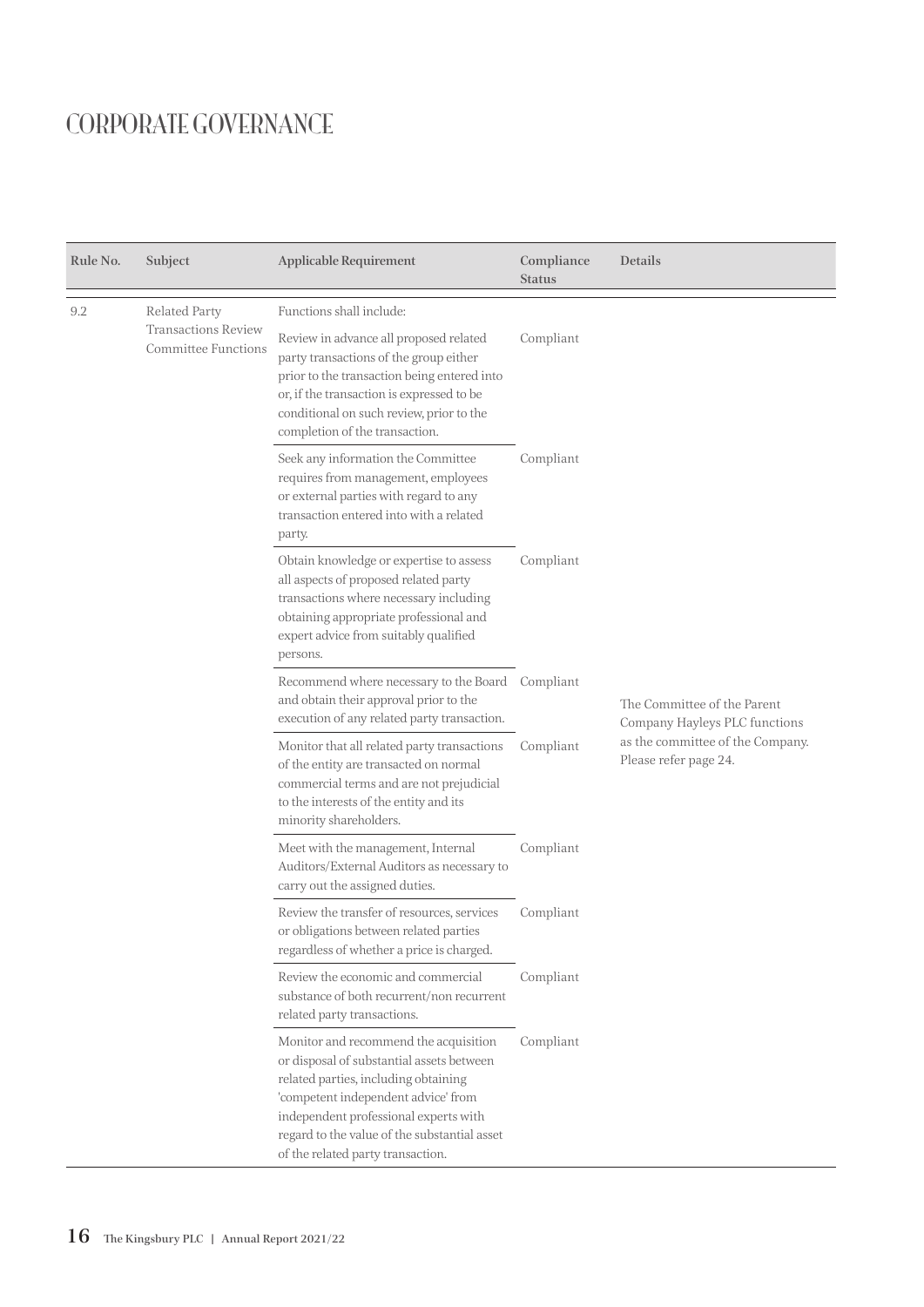| Rule No. | Subject                                                                                 | <b>Applicable Requirement</b>                                                                                                                                                                                                     | Compliance<br><b>Status</b> | Details                                                                                                                   |
|----------|-----------------------------------------------------------------------------------------|-----------------------------------------------------------------------------------------------------------------------------------------------------------------------------------------------------------------------------------|-----------------------------|---------------------------------------------------------------------------------------------------------------------------|
| 9.2.2    | Composition                                                                             | Two Independent Non-Executive Directors<br>and one Executive Director.                                                                                                                                                            | Compliant                   | The Committee of the Parent<br>Company Hayleys PLC functions<br>as the committee of the Company.<br>Please refer page 24. |
| 9.2.3    | Related Party<br>Transactions<br>Committee                                              | If the parent company and the subsidiary<br>Company both are listed entities, the<br>related Party Transactions Review<br>Committee of the parent company may be<br>permitted to function as such Committee<br>of the subsidiary. | Compliant                   | The Committee of the Parent<br>Company Hayleys PLC functions<br>as the committee of the Company.<br>Please refer page 24. |
| 9.2.4    | <b>Related Party</b><br>Transactions<br>Committee                                       | Shall meet once a calendar quarter.                                                                                                                                                                                               | Compliant                   | Committee met 04 times during the<br>financial year. Please refer page 24.                                                |
| 9.3.2    | Related Party<br>Transactions<br>Review Committee<br>Disclosure in the<br>Annual Report | Report by the related party transactions<br>review committee.                                                                                                                                                                     | Compliant                   | Please refer page 24.                                                                                                     |
|          |                                                                                         | A declaration by the Board of Directors.                                                                                                                                                                                          | Compliant                   | Please refer page 24.                                                                                                     |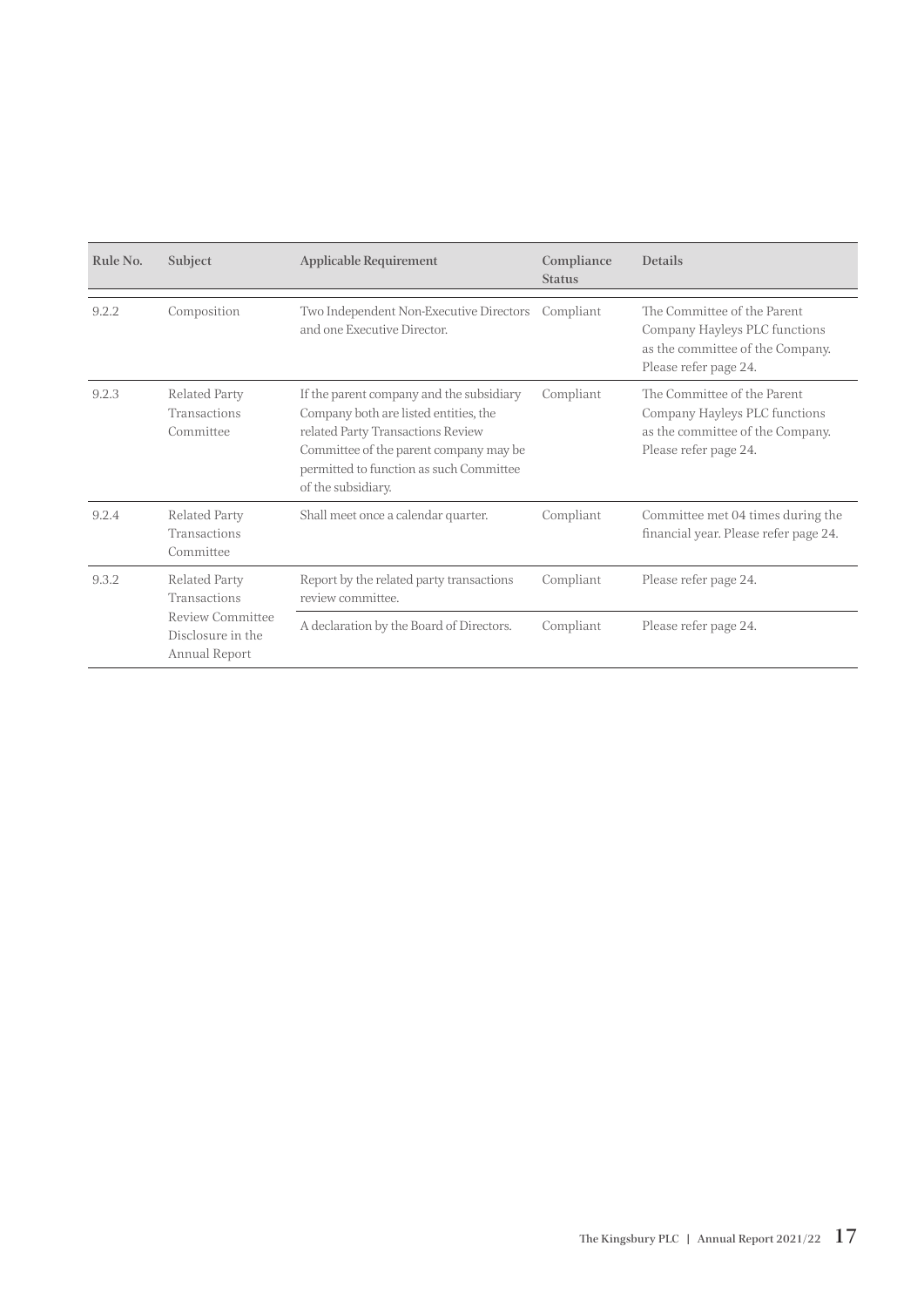### RISK MANAGEMENT

The Financial year under review was yet another challenging period which was impacted by the COVID-19 Global Pandemic and the local economic crisis, and with this report we aim to highlight the risks involved and the mitigations taken to lessen the impact of the risks whilst staying true to the core business acumen.

#### **RISK GOVERNANCE**

The risk function comes under the overall supervision of The Kingsbury PLC's Board of Directors, who recognise that they are responsible for providing return to shareholders, which is consistent with the responsible assessment and mitigation of risk. The Board is aware that any internal control systems contains inherent limitations and therefore, the Board takes appropriate action to minimise such situations.

The Company under the guidance of the Hayleys Group's Management Audit & System Review Department (MASRD) maintains a comprehensive system to identify, measure and mitigate risks. Both risk and internal control function work in sync to ensure that the risks are identified timely and necessary mitigatory steps are taken immediately.

The three main objectives of Internal Controls of the Company are,

- 1. Ensuring the reliability of Financial Reporting.
- 2. Improving the effectiveness and the efficiency of Hotel Operations.
- 3. Compliance with the Laws and Regulations.

Management, with the oversight of the Board, has created and maintained a "culture of honesty" and promotes ethical behavior, which provides the foundation for the other components of the Internal Control system. Increasing competition for skilled labour has compelled the Company to seek ways of enhancing the productivity and efficiency of our employees in order to ensure superior service quality for our customers. Inadequacies in operational efficiency can potentially affect overall profitability while below par service quality will have a direct impact on guest satisfaction, competitiveness and market share.

We ensure continued compliance to several national and international accreditations and certifications, thereby compelling our properties to maintain the highest standards in quality and efficiency. Meanwhile, implementation of a robust Property Management System has facilitated the tracking and analysis of each aspect of our hotel operations and allows us to benchmark our operational efficiency against global best practices. Strategic emphasis has also been placed on continually investing in training and developing our people

#### **MANAGING RISKS IN AN EVER CHANGING ENVIRONMENT**

Today's businesses work in an increasing dynamic yet challenging environment and are influenced by many external factors, some of which are not controllable. These different spheres include governmental, financial, social, technological, industrial, legal and environmental etc. The following aspects are perceived as the most dynamic risks and therefore, proactively managed and monitored by the senior management.

| Risk factor and risk rating                                                                |      | Potential impact                                  | <b>Mitigate Strategies</b>                                                     |
|--------------------------------------------------------------------------------------------|------|---------------------------------------------------|--------------------------------------------------------------------------------|
| Macro-Economic and political environment                                                   |      |                                                   |                                                                                |
| Current local political and economic<br>instability which has resulted in civil<br>unrest. |      | Disruption to the entire operating<br>eco system. | Established a Business Continuity Plan to operate<br>under such circumstances. |
| Risk assessment                                                                            |      |                                                   | Strengthened the supply chain management                                       |
| Severity                                                                                   | High |                                                   | process.                                                                       |
| Probability of Occurrence                                                                  | High |                                                   |                                                                                |
| Risk level                                                                                 | High |                                                   |                                                                                |
|                                                                                            |      |                                                   |                                                                                |
| Geo-Political Developments                                                                 |      |                                                   |                                                                                |

| Adverse Impact due to the Russia &<br>Ukraine dispute. |      | Drop in arrivals from the<br>Commonwealth of Independent<br>States (CIS). | Focus has been given on the other feeder markets. |
|--------------------------------------------------------|------|---------------------------------------------------------------------------|---------------------------------------------------|
| Risk assessment                                        |      |                                                                           |                                                   |
| Severity                                               | High |                                                                           |                                                   |
| Probability of Occurrence                              | High |                                                                           |                                                   |
| Risk level                                             | High |                                                                           |                                                   |
|                                                        |      |                                                                           |                                                   |
| Risk of Exchange Rate Fluctuation                      |      |                                                                           |                                                   |

| Risk of Exchange Rate Fluctuation |      |                                                                  |                                                   |  |
|-----------------------------------|------|------------------------------------------------------------------|---------------------------------------------------|--|
| Risk assessment                   |      | Adverse fluctuation of exchange                                  | Matching the foreign currency earning against the |  |
| Severity                          | High | rate results in increase of<br>operating cost of Imported Items. | payment to hedge the exposure.                    |  |
| Probability of Occurrence         | High |                                                                  | Focus on local produces.                          |  |
| Risk level                        | High |                                                                  |                                                   |  |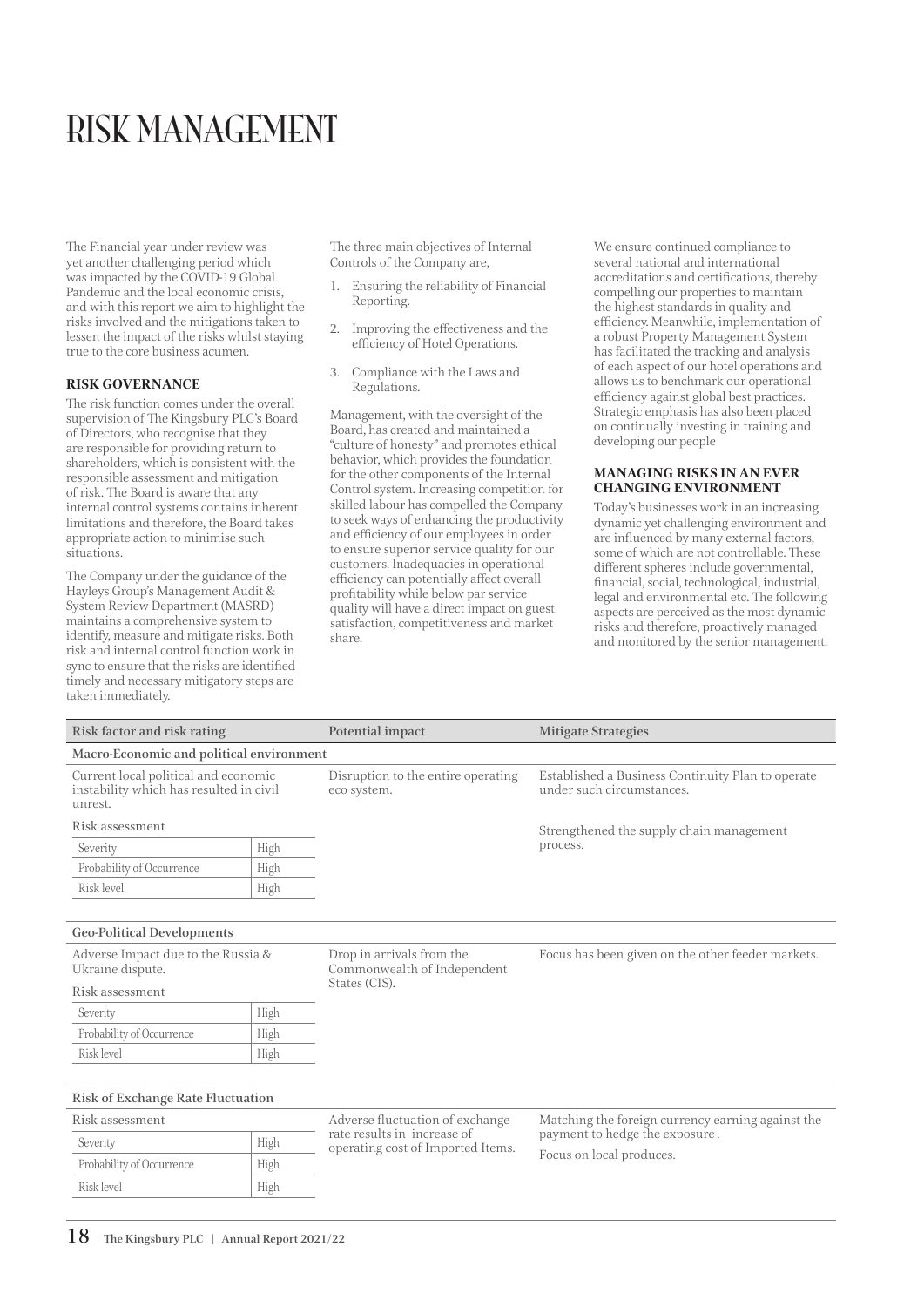| Risk factor and risk rating        |          | Potential impact                                                       | <b>Mitigate Strategies</b>                                                                          |
|------------------------------------|----------|------------------------------------------------------------------------|-----------------------------------------------------------------------------------------------------|
| <b>Risk of Inflation</b>           |          |                                                                        |                                                                                                     |
| Risk assessment                    |          | Inflationary pressure affects to the                                   | Building up stocks.                                                                                 |
| Severity                           | High     | entire business environment.                                           | Applying cost saving initiatives.                                                                   |
| Probability of Occurrence          | High     |                                                                        | Continues review and revision of selling prices.                                                    |
| Risk level                         | High     |                                                                        | Sum insured of properties was increased<br>significantly due to the current economic<br>conditions. |
| <b>Liquidity Risk</b>              |          |                                                                        |                                                                                                     |
| Risk assessment                    |          | Post COVID-19 impact continues to                                      | Pursuing long term funding strategies.                                                              |
| Severity                           | High     | affect the liquidity of the company.                                   | Extended credit period on payables.                                                                 |
| Probability of Occurrence          | High     |                                                                        |                                                                                                     |
| Risk level                         | High     |                                                                        |                                                                                                     |
| <b>Credit Risk</b>                 |          |                                                                        |                                                                                                     |
| Risk assessment                    |          | Risk of defaulting on customers'                                       | Encouraging cash business.                                                                          |
| Severity                           | High     | settlements.                                                           | Continues follow up on debtors.                                                                     |
| Probability of Occurrence          | High     |                                                                        | Regular review on credit worthiness.                                                                |
| Risk level                         | High     |                                                                        |                                                                                                     |
| Retention and attraction of talent |          |                                                                        |                                                                                                     |
| Risk assessment                    |          | It is an ongoing challenge to retain                                   | Ongoing training & development programs.                                                            |
| Severity                           | High     | or attract talent due to the current<br>economic condition and opening | Continues benefits benchmarking against market.                                                     |
| Probability of Occurrence          | High     | up of international opportunities<br>post COVID-19.                    |                                                                                                     |
| Risk level                         | High     |                                                                        |                                                                                                     |
| Health & Safety Risk               |          |                                                                        |                                                                                                     |
| Risk assessment                    |          | Health & Safety is an integral part                                    | COVID-19 vaccination drive for employees.                                                           |
| Severity                           | High     | of the business continuation.                                          | COVID-19 safety guidelines implemented across                                                       |
| Probability of Occurrence          | High     |                                                                        | the company.                                                                                        |
| Risk level                         | High     |                                                                        | Continuous awareness session on Health & Safety<br>protocols.                                       |
|                                    |          |                                                                        |                                                                                                     |
| Technology & Data protection       |          |                                                                        |                                                                                                     |
| Risk assessment                    |          | Threat of compromising guests'<br>information and infrastructure       | Awareness programs among the users to avoid<br>possible threats.                                    |
| Severity                           | High     | security.                                                              | Continuous Auditing and monitoring machanism                                                        |
| Probability of Occurrence          | Moderate |                                                                        | of networks and related infrastructure.                                                             |
| Risk level                         | High     |                                                                        |                                                                                                     |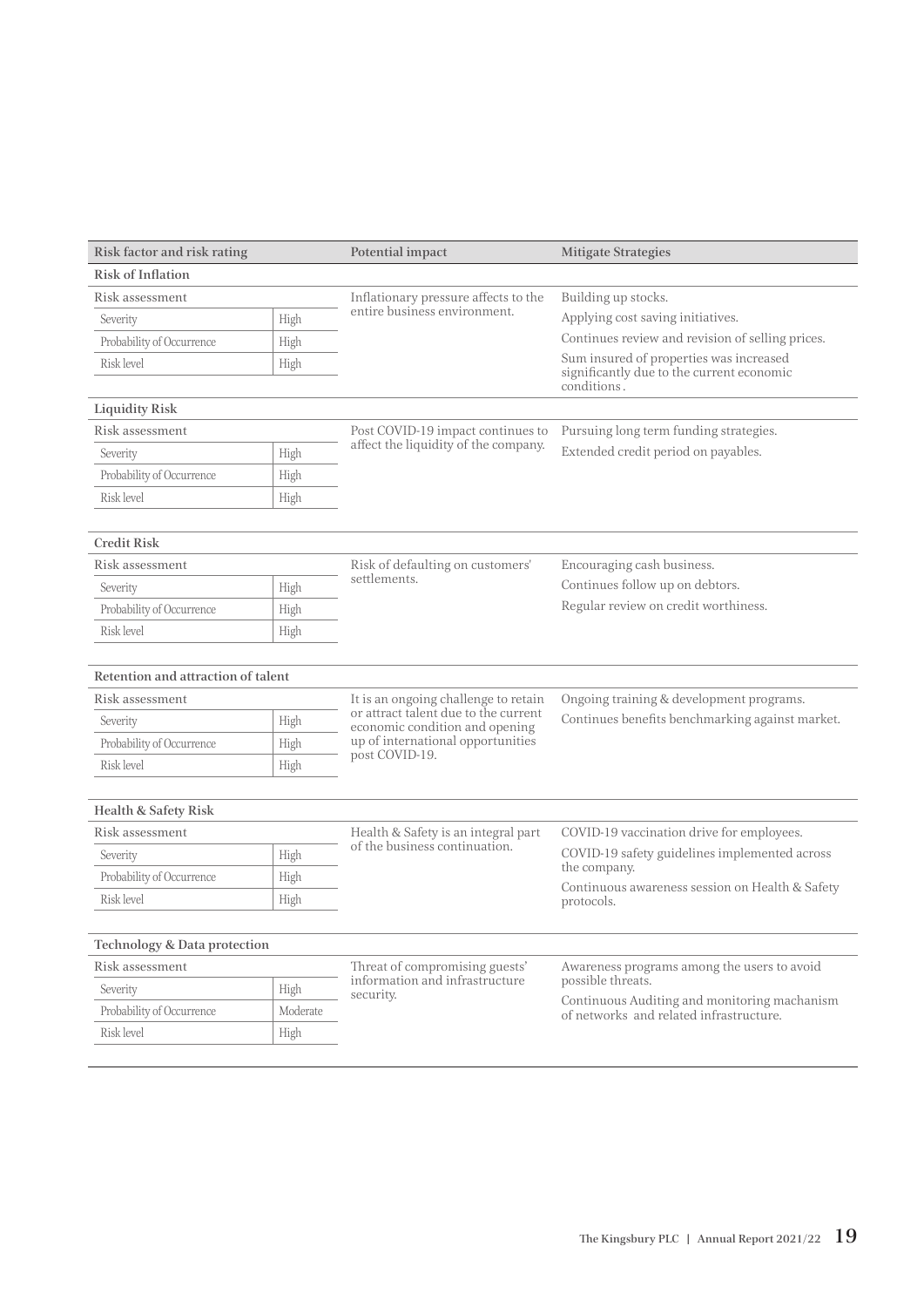### ANNUAL REPORT OF THE BOARD OF DIRECTORS ON THE AFFAIRS OF THE COMPANY

The Board of Directors is pleased to present their Report and the Audited Financial Statements of the Company for the year ended 31st March 2022.

The details set out herein provide pertinent information required by the Companies Act No. 07 of 2007 (the Companies Act) and the Colombo Stock Exchange (CSE) Listing rules and are guided by recommended best accounting practices. The Financial Statements were reviewed and approved by the Board on 05th May 2022.

#### **REVIEW OF THE YEAR**

The Chairman's Review describes the Company's affairs and mentions important events of the year.

#### **PRINCIPAL ACTIVITY**

The Principal Activity of the Company is hoteliering and the Company owns The Kingsbury Hotel, Colombo.

#### **FINANCIAL STATEMENTS**

The Financial Statements of the Company are given in pages 30 to 34.

#### **AUDITORS' REPORT**

The Auditor's Report on the Financial Statements is given on pages 27 to 29 .

#### **ACCOUNTING POLICIES**

The Accounting Policies adopted in preparation of Financial Statements are given on pages 35 to 44.

Changes made to the Accounting Policies during the accounting period are described under Note 2.3.19 of the Financial Statements.

#### **INTEREST REGISTER**

The Company, in compliance with the Companies Act, maintains an Interest Register. Particulars of the entries in the Register are detailed as follows;

#### Directors' Interests in Shares

Directors' Interests in shares are given later in this Report.

#### Directors' Interests in Transactions

The Directors of the Company have made the general disclosure as per section 192 (2) of the Companies Act No. 07 of 2007. Note 30 to the Financial Statements dealing with related party disclosure includes details of their interests in transactions.

#### **DIRECTORS EMOLUMENTS AND OTHER BENEFITS**

Directors' emoluments in respect of the Company for the financial year ended 31st March 2022 is given in Note 30.8 to the Financial Statements.

Executive Directors' remuneration is established within an established framework. The total remuneration of Executive Directors for the year ended 31st March 2022 is Rs. 30,708,594/-. The total remuneration of Non-Executive Directors for the year ended 31st March 2022 is Rs. 4,158,000/- determined according to scales of payment decided upon by the Board. The Board is satisfied that the payment of this remuneration is fair to the company.

#### **REMUNERATION COMMITTEE**

Remuneration Committee of the Parent Company Hayleys PLC functions as the Remuneration Committee of the Company and conforms to the requirements of the Listing Rules of the CSE.

#### **RELATED PARTY TRANSACTIONS**

The Board of Directors have given the following statement in respect of the Related Party Transactions.

The related party transactions of the Company during the financial year have been reviewed by the Related Party Transactions Review Committee of Hayleys PLC, the Parent Company and are in compliance with Section 09 of the CSE Listing Rules.

The names of the members of the Committee and their attendance at the Meetings are given on the Related Party Transaction Review Committee report on page 24.

Related Party Transaction Review Committee met 04 times during the financial year 2021/22. Related party transactions are given in Note 30.4 in the notes to the Financial Statements.

#### **BOARD NOMINATION COMMITTEE**

Nominations Committee of the Parent Company Hayleys PLC functions as the Nominations Committee of the Company and conforms to the requirements of the Listing Rules of the CSE.

#### **CORPORATE DONATIONS**

Donations made during the year were Nil.

The amount of Rs. 50,000/- was approved by the shareholders for the financial year 2021/22.

#### **DIRECTORS OF THE COMPANY AS AT 31ST MARCH 2022**

The names of the Directors who served during the year are given below and their brief profiles appear on pages 06 and 07 of the Report.

#### **EXECUTIVE DIRECTORS**

Mr. A. M. Pandithage - Executive Chairman

Mr. Rohan J. Karunarajah - Managing Director

#### **NON EXECUTIVE DIRECTORS**

Mr. Dhammika Perera - Co-Chairman

Mr. S. C. Ganegoda

Mr. S. J. Wijesinghe

Ms. A. A. K. Amarasinghe (Alternate Director to Mr. Dhammika Perera)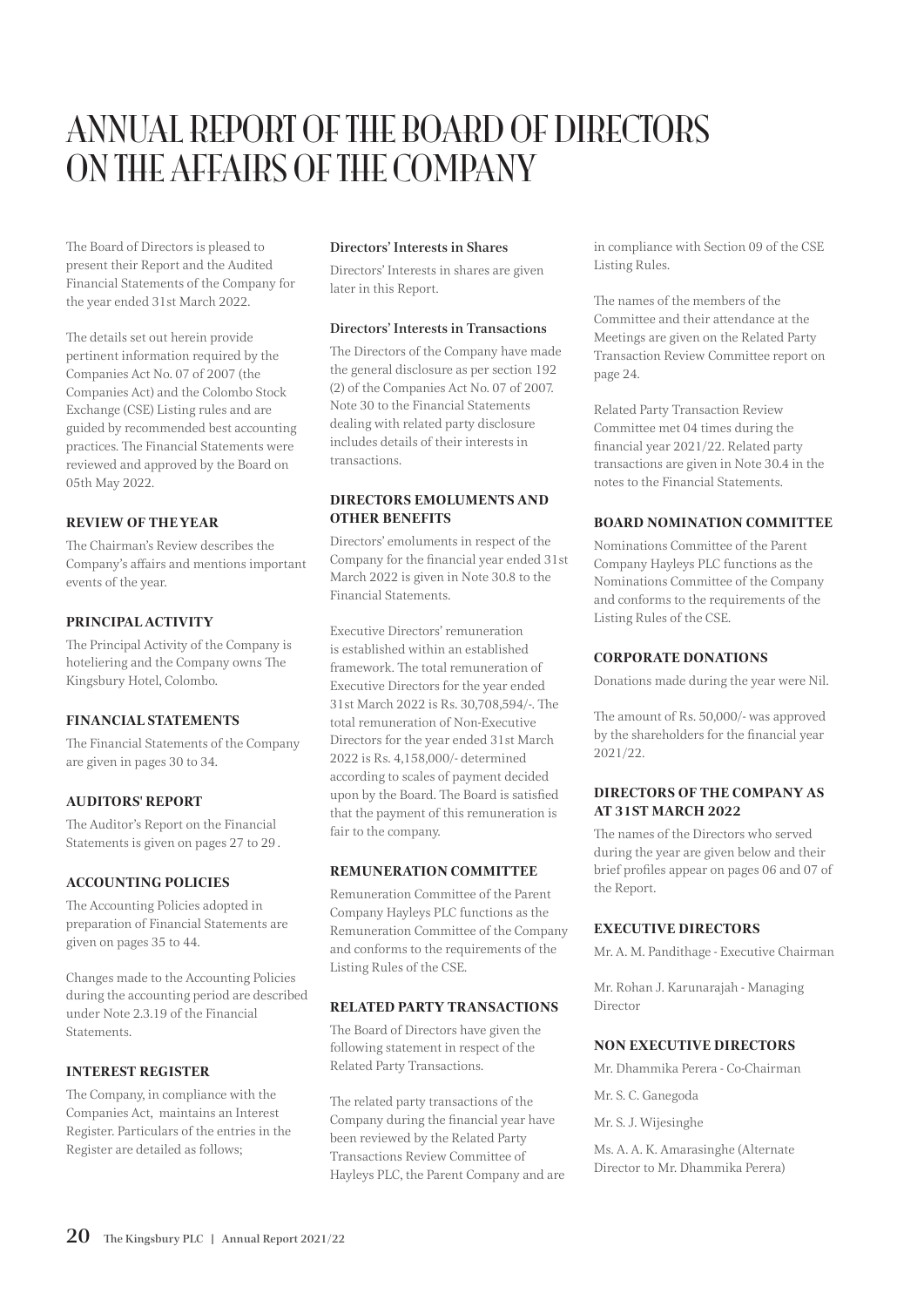#### **INDEPENDENT NON-EXECUTIVE DIRECTORS**

Mr. N. J. De S. Deva Aditya Mr. L. N. De S. Wijeyeratne

Ms. R. N. Ponnambalam

Mr. J. P. Van Twest

Ms. I. Jamaldeen

In terms of the Article No. 87 of the Articles of Association of the Company Ms. R. N. Ponnambalam and Mr. J. P. Van Twest retire by rotation and being eligible offer themselves for re-election at the Annual General Meeting.

Notice has been given of the intention to propose ordinary resolutions in terms of Section 211 of the Companies Act for the re-appointment of Mr. A. M. Pandithage who has attained 71 years of age and Mr. N. J. De S. Deva Aditya who has attained the age of 74 years, resolving that the age limit of 70 years stipulated in Section 210 of the Companies Act shall not apply to the aforesaid directors.

Mr. L. N. De S. Wijeyeratne, who is over 70 years of age has by notice in writing informed the Board that he shall retire at the Annual General Meeting and shall not offer himself for re-appointment.

#### **DIRECTORS' SHAREHOLDINGS**

The shareholdings of the Directors as at 31st March 2022 were as follows;

| No. of Shares | <b>As at</b>          | As at     |
|---------------|-----------------------|-----------|
|               | 31.03.2022 01.04.2021 |           |
| Mr. S. C.     |                       |           |
| Ganegoda      | 125,000               | 111,426   |
| Mr. Dhammika  |                       |           |
| Perera        | 6,432,292             | 6,432,292 |

Mr. Dhammika Perera holds 51.01% directly and indirectly of the total issued shares of Hayleys PLC which holds 174,614,114 shares in the Company.

During the financial year 3,564 shares were disposed and 17,138 shares were purchased by Mr. S. C. Ganegoda.

#### **INSURANCE AND INDEMNITY**

The ultimate parent of the Company, Hayleys PLC has obtained a Directors' and Officers' Liability insurance from a reputed insurance company in Sri Lanka providing worldwide cover to indemnify all past, present and future Directors and Officers of the Group.

#### **EMPLOYMENT**

No. of persons employed by the Company was 718.

#### **INTERNAL CONTROLS**

The Directors acknowledge their responsibility for the Company's system of internal controls. The system is designed to give assurance, inter alia, regarding safeguarding the assets, the maintenance of proper accounting records and the reliability of financial information generated. However, any system can only ensure reasonable and not absolute assurance that errors and irregularities are either prevented or detected within a reasonable time period.

#### **GOING CONCERN**

The Directors, after making necessary inquiries and reviews including the reviews of the Company's budget for the ensuing year, capital expenditure requirement, future prospects and risks, cash flows and borrowing facilities, have a reasonable expectation that the Company have adequate resources to continue in operational existence for the foreseeable future.

Therefore, the going concern basis has been adopted in the preparation of the Financial Statements.

#### **AUDITORS**

The Auditors of the Company during the year, Messrs. Ernst & Young, Chartered Accountants, were paid Rs. 825,174/- (2021 – Rs. 743,400/-) as audit fees by the Company. In addition, they were paid Rs. 235,600/- (2021 – Rs. 230,647/-) by the Company for non-audit related work.

As far as the Directors are aware, the Auditors do not have any relationship (other than that of an Auditor) with the Company other than those disclosed above. The Auditors also do not have any interest with the Company.

Messrs Ernst & Young, have expressed their willingness to continue in office and in accordance with the Companies Act a resolution proposing the reappointment of Messrs Ernst & Young, Chartered Accountants, as Auditors and to authorise the directors to determine their remuneration is being proposed at the Annual General Meeting.

#### **INVESTMENTS (SHORT TERM DEPOSITS)**

Details of the investments held by the Company are disclosed in Note 18 to the Financial Statements.

#### **PROPERTY, PLANT AND EQUIPMENT**

An analysis of the property, plant and equipment of the Company, additions and disposals made during the year and depreciation charged during the year are set out in Note 12 to the Financial Statements.

#### **CAPITAL COMMITMENTS**

Details of the capital commitments of the Company as at 31st March 2022 are disclosed in Note 26 to the Financial Statements.

#### **STATED CAPITAL**

The Stated Capital of the Company is Rs. 836,000,000/- comprising 484,000,000 ordinary shares.

#### **RESERVES**

Total Company reserves as at 31st March 2022 amounts to Rs. 291,101,684/- (2021 – Rs. 648,930,837/-) Movements are shown in the Statement of Changes in Equity in the Financial Statements.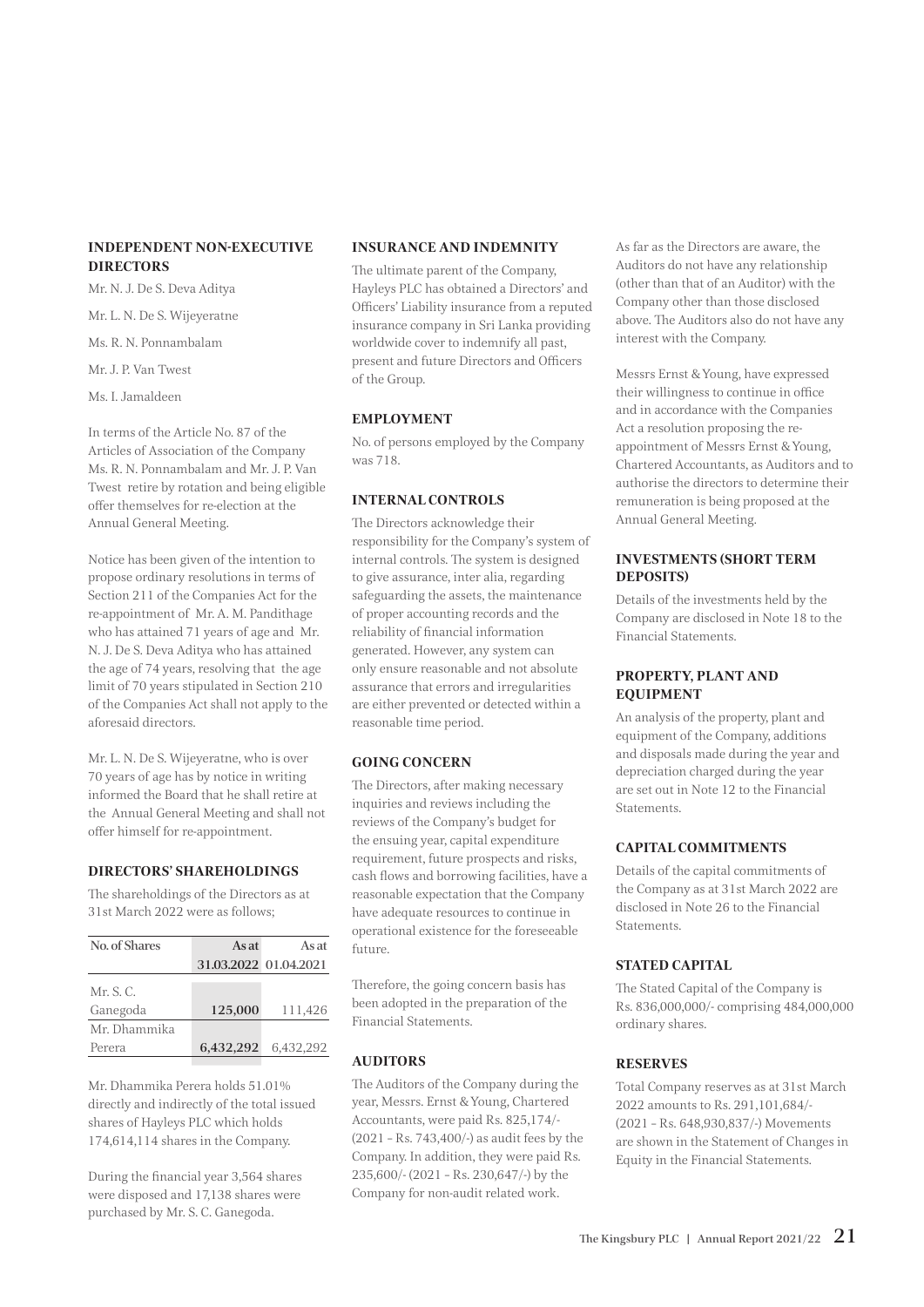### ANNUAL REPORT OF THE BOARD OF DIRECTORS ON THE AFFAIRS OF THE COMPANY

#### **TAXATION**

The tax position of the Company is given in Notes 10 and 21 to the Financial Statements.

#### **EMPLOYEES AND INDUSTRIAL RELATIONS**

There have been no material issues pertaining to employees and industrial relations of the Company during the Financial Year.

#### **SHAREHOLDING**

The number of registered shareholders of the Company as at 31st March 2022 was 4,723.

Disclosure as per Colombo Stock Exchange Rule No.7.6.xi

| 2022            | 2021           |
|-----------------|----------------|
| 8.00            | 6.00           |
|                 |                |
| 12.00           | 15.50          |
|                 |                |
| 5.60            | 5.00           |
| 18,377          | 4,311          |
| 74,284,971      | 5,724,613      |
| Rs. 694,872,320 | Rs. 62,683,485 |
| Rs. 2.33        | Rs. 3.07       |
| 484,000,000     | 484,000,000    |
|                 |                |

#### **MAJOR SHAREHOLDER**

The twenty largest Shareholders of the Company as at 31st March 2022, together with an analysis are given on page 72 of the Annual Report.

#### **PUBLIC SHAREHOLDING**

As at 31st March 2022, 39.17% of the issued capital of the Company was held by the public comprising 4,723 shareholders.

#### **STATUTORY PAYMENTS**

The Directors to the best of their knowledge and belief are satisfied that all statutory payments in relation to the government and the employees have been made and provided.

#### **CONTINGENT LIABILITIES**

There were no material contingent liabilities outstanding as at 31st March 2022 other than that described in Note 25 of the Financial Statements.

#### **POST BALANCE SHEET EVENTS**

Subsequent to the date of the Balance Sheet no circumstances have arisen which would require adjustments to the accounts. Significant post balance sheet events which in the opinion of the Directors require disclosure are described in Note 35 to the Financial Statements.

#### **ANNUAL GENERAL MEETING**

The Annual General Meeting will be held at Hayleys Conference Room, No. 400, Deans Road, Colombo 10, and via an online meeting platform at 10.00 a.m. on 30th June 2022. The Notice of the Annual General Meeting appears on page 78 of the Annual Report.

For and on behalf of the Board The Kingsbury PLC

 $Q = 1$ 

A. M. Pandithage *Executive Chairman*



Rohan Karr *Managing Director*

Henrylee

Hayleys Group Services (Pvt) Ltd *Company Secretaries*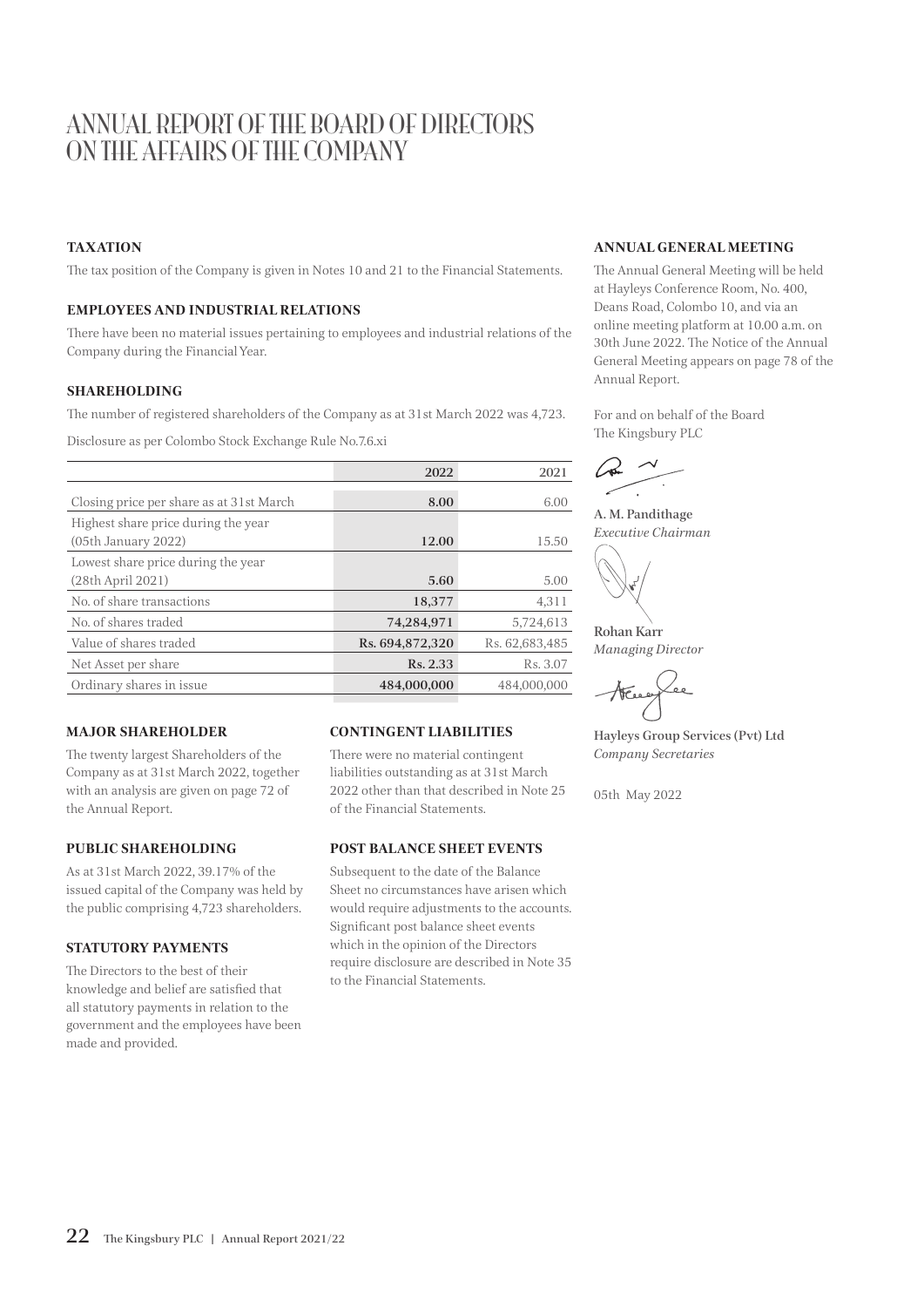### STATEMENT OF DIRECTORS' RESPONSIBILITIES

The Directors are responsible, under the Sections 150 and 151 of the Companies Act No. 07 of 2007, to ensure compliance with the requirements set out therein to prepare Financial Statements for each financial year giving a true and fair view of the state of affairs of the Company as at the end of the financial year and of the profit & loss of the Company for the financial year. The Directors are also responsible, under Section 148 for ensuring that proper accounting records are kept to disclose, with reasonable accuracy, the financial position and enable preparation of the Financial Statements.

The Board accepts responsibility for the integrity and objectivity of the Financial Statements presented. The Directors confirm that in preparing the Financial Statements, appropriate accounting policies have been selected and applied consistently while reasonable and prudent judgments have been made so that the form and substance of transactions are properly reflected.

They also confirm that the Financial Statements have been prepared and presented in accordance with the Sri Lanka Accounting Standards (SLFRS/LKAS).

The Financial Statements provide the information required by the Companies Act and the listing rules of the Colombo Stock Exchange.

The Directors have taken reasonable measures to safeguard the assets of the Company and, in that context, have instituted appropriate systems of internal control in order to prevent and detect fraud and other irregularities.

The External Auditors, Messrs. Ernst & Young, Chartered Accountants, were deemed re-appointed in terms of section 158 of the Companies Act No. 07 of 2007 and were provided with every opportunity to undertake the inspections they considered appropriate to enable them to form their opinion on the Financial Statements. The Report of the Auditors, shown on pages 27 to 29 sets out their responsibilities in relation to the Financial Statements.

#### **COMPLIANCE REPORT**

The Directors confirm that to the best of their knowledge, all statutory payments relating to employees and the Government that were due in respect of the Company as at the Balance Sheet date have been paid or where relevant, provided for

By Order of the Board The Kingsbury PLC

Henrylee

Hayleys Group Services (Pvt) Ltd *Company Secretaries*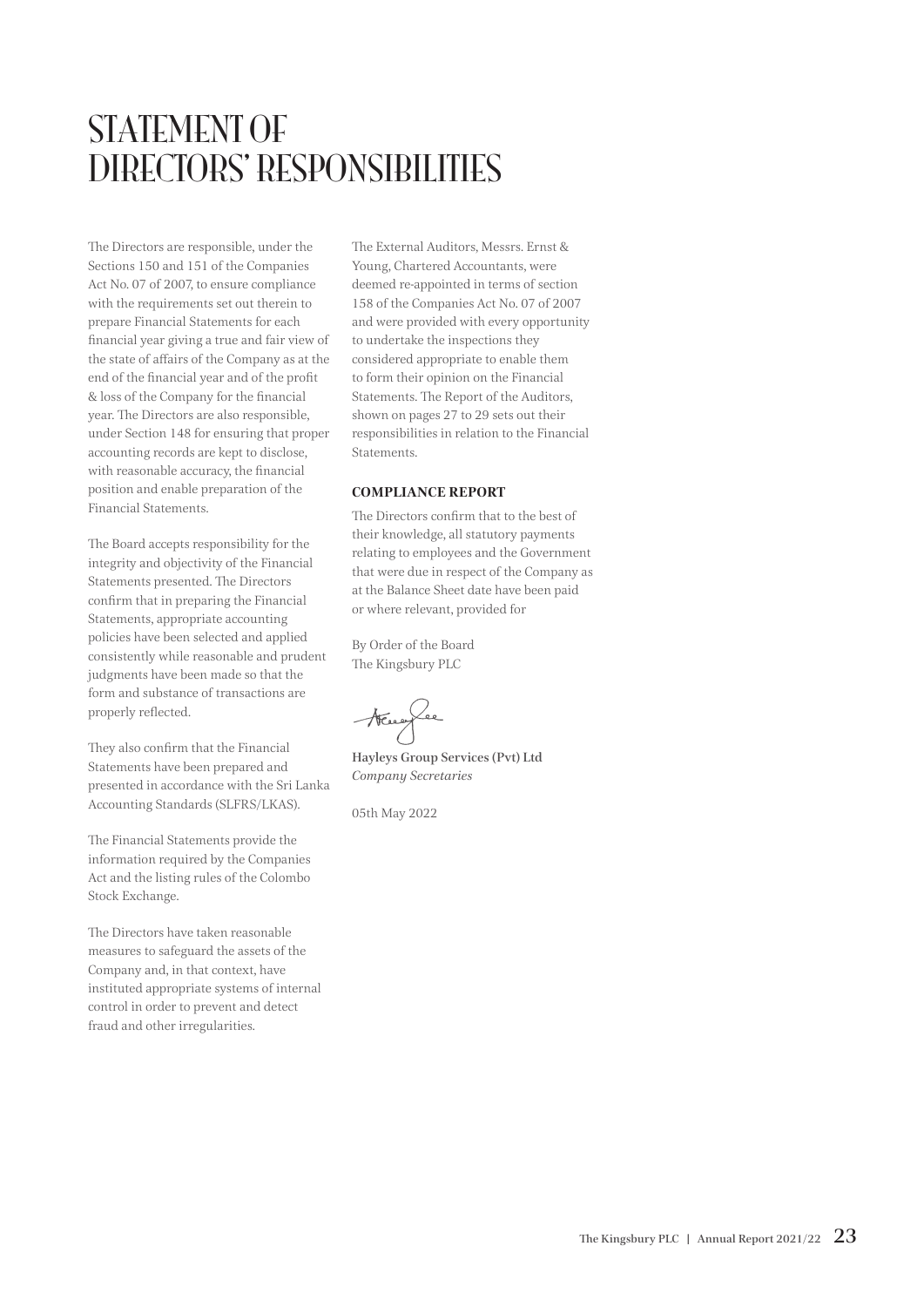### RELATED PARTY TRANSACTIONS REVIEW COMMITTEE REPORT

The Related Party Transaction Review Committee (RPTRC) of Hayleys PLC, the parent Company functions as the RPTRC Committee of the Company in terms of Section 9 of the Listing Rules of the Colombo Stock Exchange.

#### **COMPOSITION OF THE COMMITTEE**

The Related Party Transactions Review Committee comprises two Independent Non-Executive Directors and one Executive Director and the members are as follow.

Dr. H. Cabral\*\*, PC - Chairman

Mr. M. Y. A. Perera\*\*

Mr. S. C. Ganegoda\*

*\*\* Independent Non-Executive \* Executive*

#### **ATTENDANCE**

Committee met four (04) times in the Financial Year 2021/22.

Meetings were held on 17th May 2021, 10th August 2021, 09th November 2021 and 11th February 2022.

|                    | Meetings |
|--------------------|----------|
| Dr. H. Cabral, PC  | 4/4      |
| Mr. M.Y. A. Perera | 4/4      |
| Mr. S. C. Ganegoda | 4/4      |

#### **THE DUTIES OF THE COMMITTEE**

- To review in advance all proposed related party transactions of the group either prior to the transaction being entered into or, if the transaction is expressed to be conditional on such review, prior to the completion of the transaction.
- Seek any information the Committee requires from management, employees or external parties to with regard to any transaction entered into with a related party.
- Obtain knowledge or expertise to assess all aspects of proposed related party transactions where necessary including obtaining appropriate professional and expert advice from suitably qualified persons.
- To recommend, where necessary, to the Board and obtain their approval prior to the execution of any related party transaction.
- To monitor that all related party transactions of the entity are transacted on normal commercial terms and are not prejudicial to the interests of the entity and its minority shareholders.
- Meet with the management, Internal Auditors/External Auditors as necessary to carry out the assigned duties.
- To review the transfer of resources, services or obligations between related parties regardless of whether a price is charged.
- To review the economic and commercial substance of both recurrent/non recurrent related party transactions.
- To monitor and recommend the acquisition or disposal of substantial assets between related parties, including obtaining competent independent advice from independent professional experts with regard to the value of the substantial asset of the related party transaction.

#### **TASK OF THE COMMITTEE**

The Committee reviewed the related party transactions and their compliances of The Kingsbury PLC and communicated the same to the Board.

The Committee in its review process recognised the adequacy of the content and quality of the information forwarded to its members by the management.

The Committee reviewed the related party transactions and their compliances of The Kingsbury PLC and communicated the same to the Board.

The Committee in its review process recognised the adequacy of the content and quality of the information forwarded to its members by the management.

 $\rightarrow$ 

Dr. Harsha Cabral, PC. *Chairman*

*Related Party Transactions Review Committee of Hayleys PLC*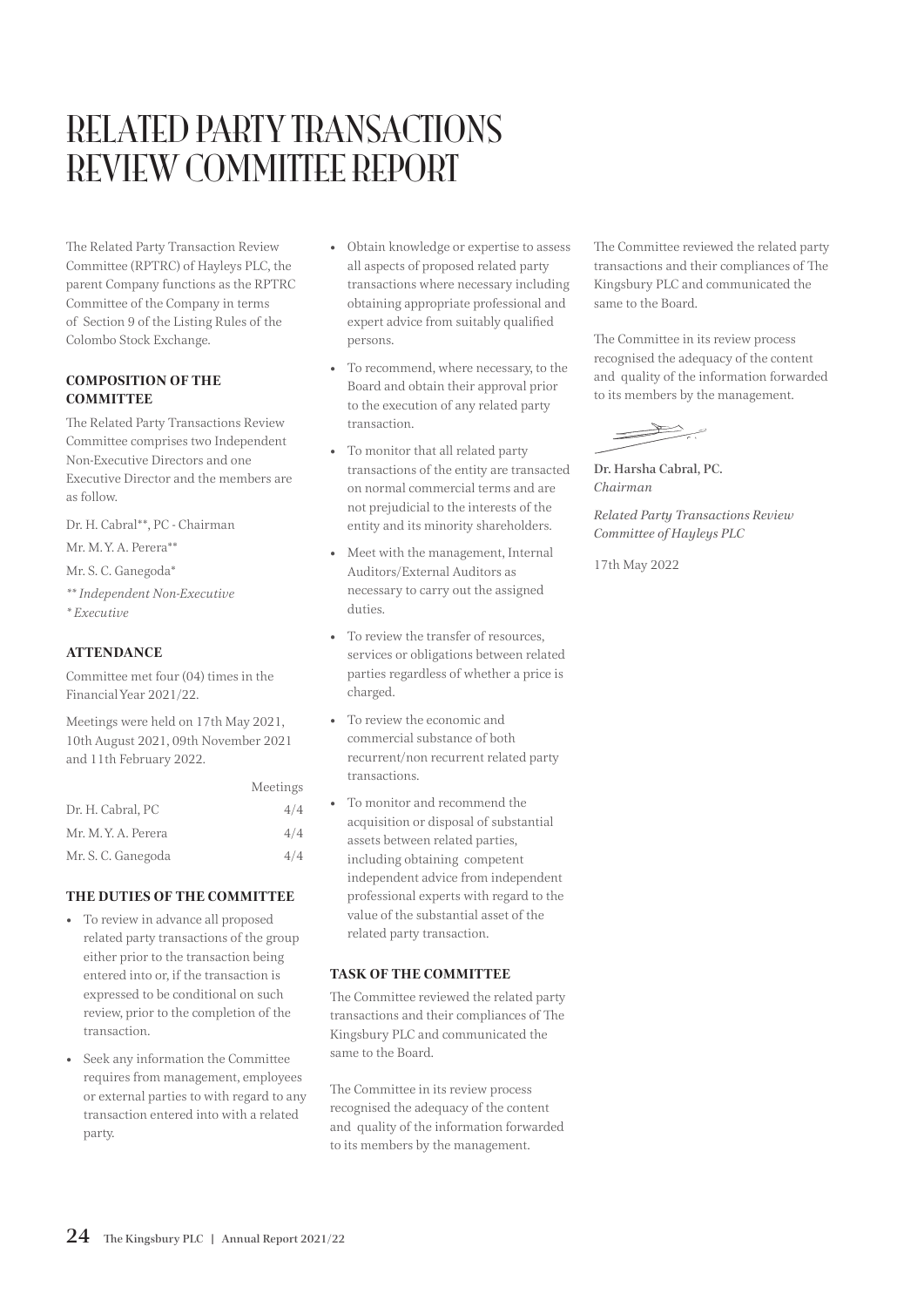### AUDIT COMMITTEE REPORT

The Audit Committee comprises three Independent Non-Executive Directors.

The Chairman of the Audit Committee is Mr. L. N. De S. Wijeyeratne, a Fellow member of the Institute of Chartered Accountants of Sri Lanka. The names of the members are given in this report and a brief profile of each member is given on pages 06 to 07.

The Committee met formally four (04) times during the financial year ended 31st March 2022. The attendance of the members at these meetings were as follows:

| Independent Non-Executive<br>Director | 10th<br>May<br>2021 | 03rd<br>August<br>2021 | 02nd<br>November<br>2021 | 03rd<br>February<br>2022 | Total |
|---------------------------------------|---------------------|------------------------|--------------------------|--------------------------|-------|
| Mr. L. N. De S. Wijeyeratne           | Present             | Present                | Present                  | Present                  | 4/4   |
| Ms. R. N. Ponnambalam                 | Present             | Present                | Present                  | Present                  | 4/4   |
| Mr. J. P. Van Twest                   | Present             | Present                | Present                  | Present                  | 4/4   |

The Managing Director, Head of Finance, Financial Controller, Manager Finance and the Group Chief Financial Officer (CFO) of Hayleys PLC and the Head of Internal Audit of the Group Management Audit and Systems Review Department of Hayleys PLC attend the meetings of the Audit Committee by invitation. The Chairman of the Company and other Directors attend the meetings as required.

Hayleys Group Services (Private) Limited, Company Secretaries act as the secretary of the Committee.

The Committee functions within the Terms of Reference approved by the Board of Directors. In addition it reviews and monitors the financial reporting process of the Company, so as to provide additional assurance on the reliability of the Financial Statements through a process of independent and objective review.

During the period under review the Committee,

- Reviewed the quarterly financial information of the Company to monitor the integrity of the financial statements and the significant financial reporting judgements.
- Recommended the year-end financial statements to the Board for its approval and publication.
- Noted the weak financial position of the company due to the losses incurred during the past three years. The company's gearing ratio has

increased to 64.09% while its current liabilities exceeded its current assets by Rs. 1,433 Mn. The interest bearing liabilities to be settled in the ensuing financial year amounted to Rs. 61 Mn. The Management informed the Committee that they have commenced discussions with the company's bankers for the rescheduling of its debt. In addition the parent company has agreed to provide a letter of comfort confirming that they will extend their support in the event of a need. The parent company has also agreed to avoid calling on the settlement of its out standings until the financial position improves.

- Reviewed the processes in place to assess the effectiveness of the Internal Financial Controls that are in place to provide reasonable assurance that assets are safeguarded and that the financial reporting system can be relied upon in preparation and presentation of Financial Statements.
- Recommended to the Board, the reappointment of external auditors for a further period of one year subject to approval by the shareholders.
- Noted that the External Auditors M/s Ernst & Young were independent and objective in performing the year-end audit and had no relationship nor interest in the Company in terms of the Companies Act No. 07 of 2007

and that the audit was being carried out in accordance with the Sri Lanka Accounting Standards and other statutory and regulatory requirements.

- The audit results were presented to the Audit Committee on completion of the year end audit. The committee reviewed the audit observations in relation to the Group's accounting policies, judgments and accounting estimates adopted, with particular reference to the Going Concern and Impairment of Assets assessments carried out by the Management and noted that there were no significant issues reported.
- Reviewed the management letter issued by the external auditors.
- Discussed and finalised the nature and scope of audit with the external auditors for the ensuing year.
- Reviewed the scope, functions and resources of the internal audit department of Hayleys PLC's Group Management Audit and Systems Review Department which acts as the Internal Auditor of the Company, and was satisfied that the internal audit function was independent of the activities it audited and that it performed with impartiality, proficiency and due professional care.
- Discussed and approved the Internal Audit Plan for the ensuing year.

It also reviewed the reports of the internal auditors covering, all sectors of the hotel and considered the major findings of internal investigations and management's responses thereto.

Minutes of the Audit Committee meetings are approved by the Committee Chairman at the following meeting and are tabled at Board meetings to ensure that all Directors are kept informed of its activities.

L. N. De S. Wijeyeratne *Chairman Audit Committee*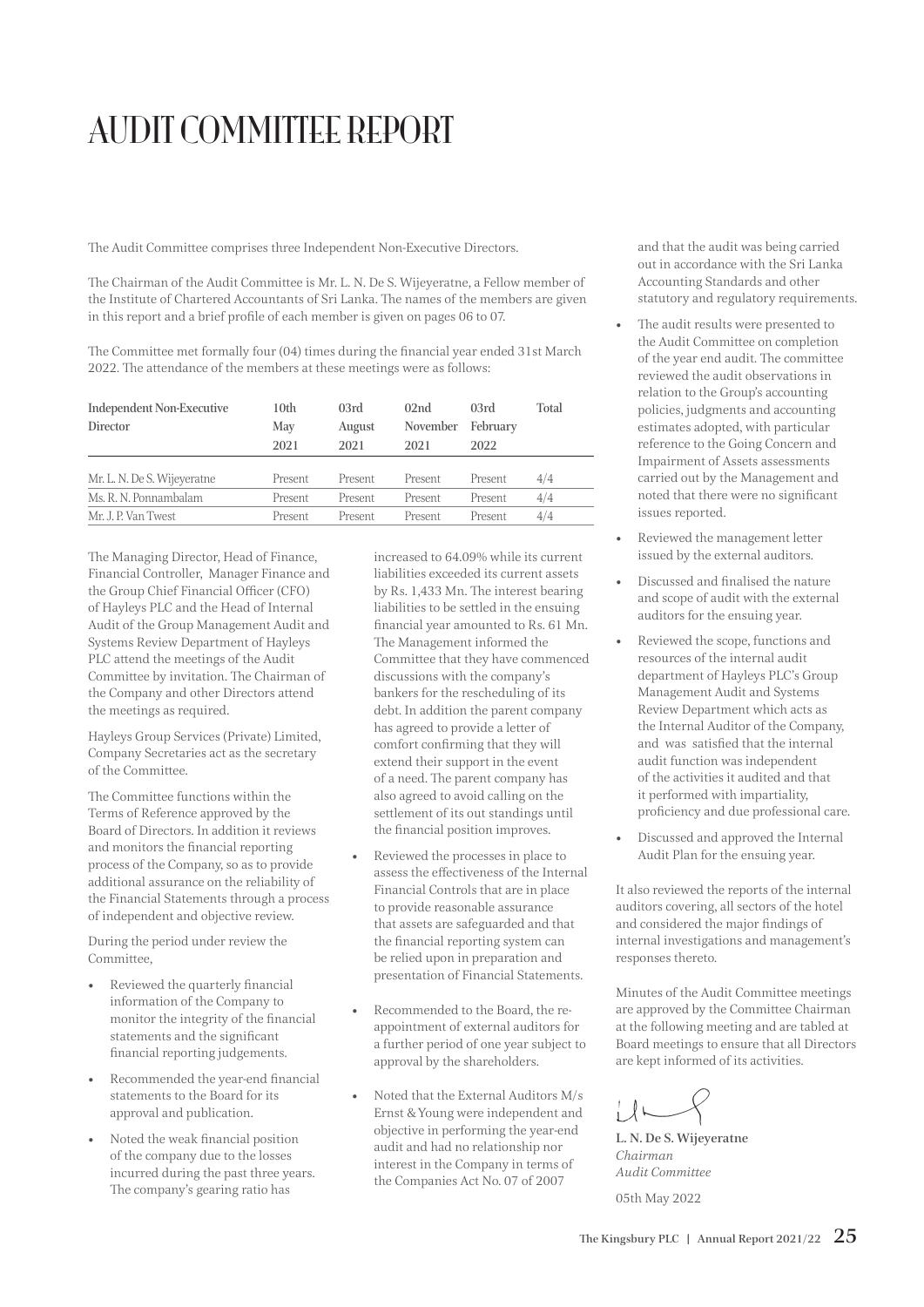# FINANCIAL STATEMENTS

### FINANCIAL CALENDER

| Interim Financial Statement - 01st Quarter 03rd August 2021   |  |
|---------------------------------------------------------------|--|
| Interim Financial Statement - 02nd Quarter 02nd November 2021 |  |
| Interim Financial Statement - 03rd Quarter03rd February 2022  |  |
|                                                               |  |
|                                                               |  |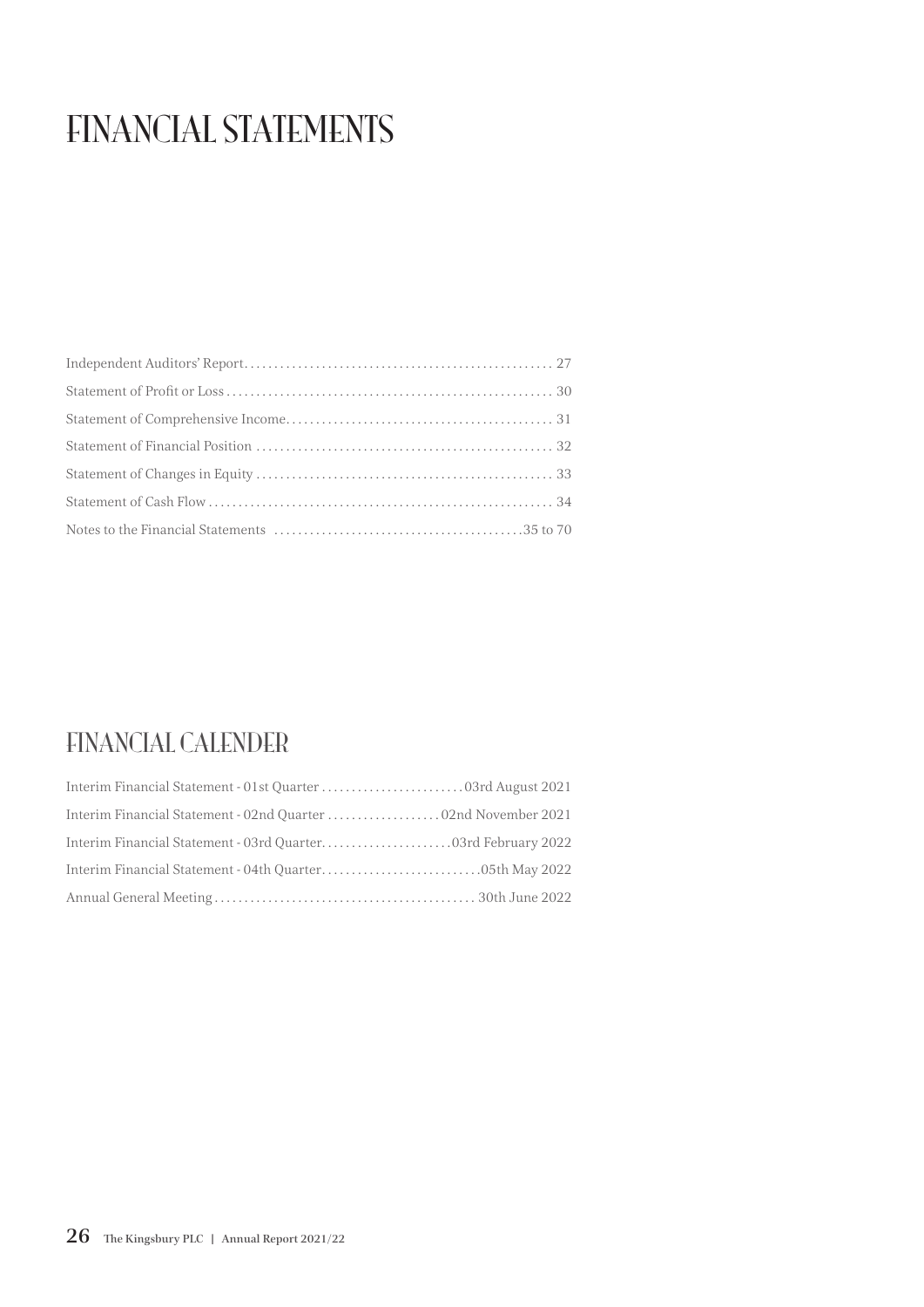### INDEPENDENT AUDITOR'S REPORT



Ernst & Young Chartered Accountants 201, De Saram Place P.O. Box 101 Colombo 10, Sri Lanka

Tel: +94 11 246 3500 Fax (Gen): +94 11 269 7369 Fax (Tax): +94 11 557 8180 Email: eysl@lk.ey.com ey.com

#### **INDEPENDENT AUDITOR'S REPORT** TO THE SHAREHOLDERS OF THE KINGSBURY PLC Report on the audit of the financial statements

#### Opinion

We have audited the financial statements of The Kingsbury PLC ("the Company"), which comprise the statement of financial position as at 31 March 2022, and the statement of profit or loss, statement of comprehensive income, statement of changes in equity and statement of cash flows for the year then ended, and notes to the financial statements, including a summary of significant accounting policies.

In our opinion, the accompanying financial statements of the Company give a true and fair view of the financial position of the Company as at 31 March 2022, and of their financial performance and cash flows for the year then ended in accordance with Sri Lanka Accounting Standards.

#### Basis for opinion

We conducted our audit in accordance with Sri Lanka Auditing Standards (SLAuSs). Our responsibilities under those standards are further described in the Auditor's responsibilities for the audit of the financial statements section of our report. We are independent of the Company in accordance with the Code of

Ethics issued by CA Sri Lanka (Code of Ethics) and we have fulfilled our other ethical responsibilities in accordance with the Code of Ethics. We believe that the audit evidence we have obtained is sufficient and appropriate to provide a basis for our opinion.

#### Key audit matters

Key audit matters are those matters that, in our professional judgement, were of most significance in our audit of the financial statements of the current period. These matters were addressed in the context of our audit of the financial statements as a whole, and in forming our opinion thereon, and we do not provide a separate opinion on these matters. For each matter below, our description of how our audit addressed the matter is provided in that context.

We have fulfilled the responsibilities described in the Auditor's responsibilities for the audit of the financial statements section of our report, including in relation to these matters. Accordingly, our audit included the performance of procedures designed to respond to our assessment of the risks of material misstatement of the financial statements. The results of our audit procedures, including the procedures performed to address the matters below, provide the basis for our audit opinion on the accompanying financial statements.

#### Interest Bearing Borrowings:

As of the reporting date, the Company reported total interest bearing borrowings of Rs. 1,634 Mn, of which Rs.598 Mn is reported as current liabilities and the balance Rs. 1,036 Mn as non-current liabilities.

Interest bearing borrowings was a key audit matter due to:

- the magnitude of the interest bearing borrowings and its significance to the overall financial statements;
- existence of numerous financial and non-financial covenants; and

Appropriateness of disclosures including liquidity risk management, maturity profile and current vs non-current classification of such borrowings in the notes to the financial statements.

#### Key audit matter **How our audit addressed the key audit matter** How our audit addressed the key audit matter

Our audit procedures included amongst others, the following;

- We obtained an understanding of the terms and conditions attached to external borrowings, by perusing the loan agreements,
- We validated the entity's compliance with long term loan covenants, factoring in available moratoriums facilities and revisions to financing arrangements made during the year,
- We obtained management's assessment of future cash flows and its plans to meet debt service obligations as per existing contractual arrangements.
- We assessed the maturity profile of the Company's interestbearing borrowings focusing on the management's plans to meet the debt obligations maturing within the next twelve months and working capital requirements.
- We also, assessed the adequacy of the disclosures made in Notes 19 and 33.3 to the Financial Statements relating to the interest-bearing borrowings and liquidity risk aspects.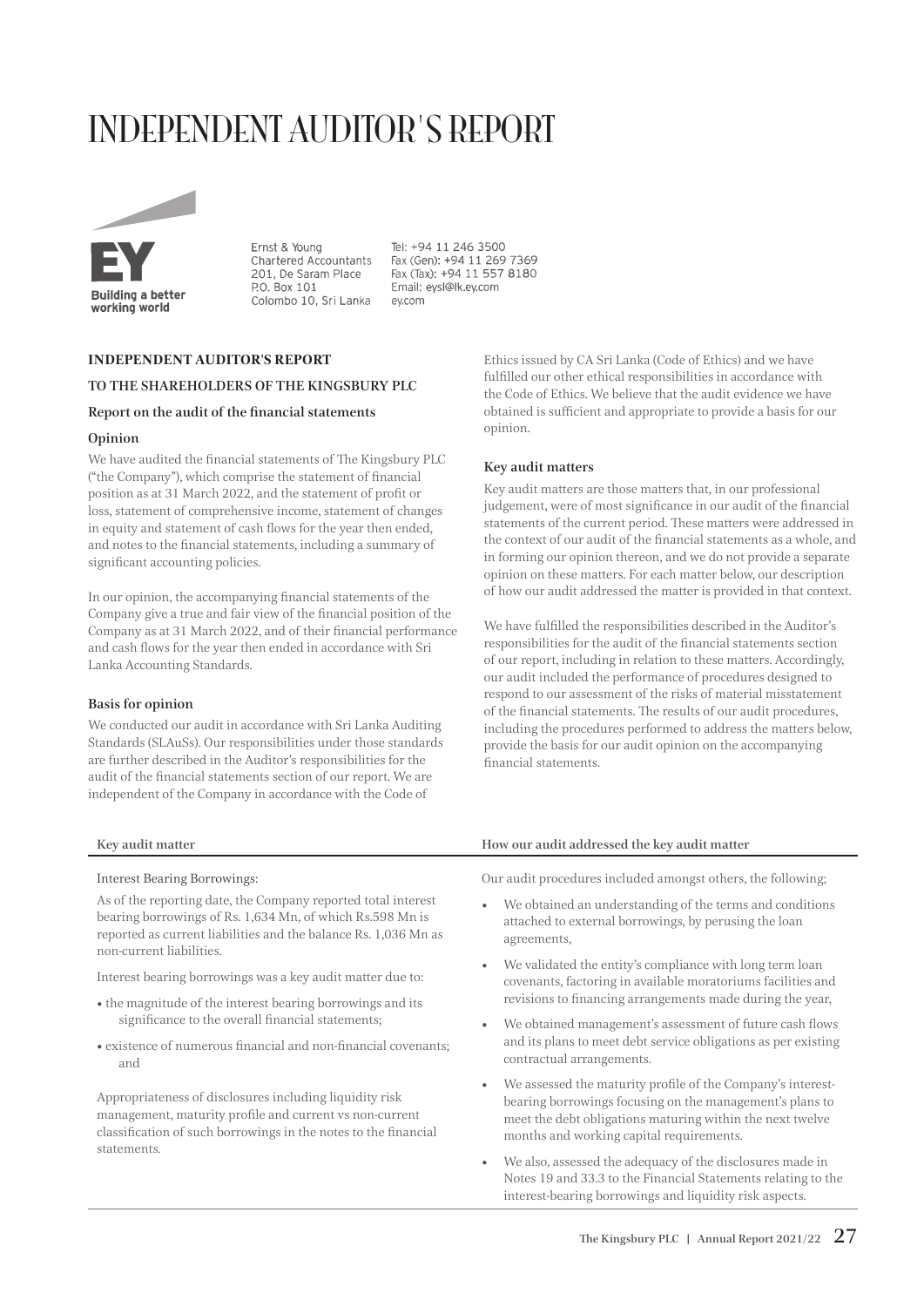### INDEPENDENT AUDITOR'S REPORT

#### Valuation of Building and Building Integrals

Property, Plant and Equipment include buildings and building integrals carried at fair value. The fair values of buildings and building integrals were determined by an external valuer engaged by the Company

This was a key audit matter due to:

- Materiality of the reported Buildings and Building integral balances which amounted to LKR 3,210 Mn and represent 75% of the total asset.
- The degree of assumptions, judgements and estimates associated with valuation of Buildings and Building integrals amplified by the current economic conditions prevailing in the country. The potential impact of the current economic conditions prevailing in the country has increased the level of management judgement and the uncertainty in the assumptions used in determining the fair value.

Key areas of significant judgments, estimates and assumptions used in the valuation of the buildings and building integrals included the following:

Estimate of the per square foot value of the buildings

#### Other information included in the Company's 2022 Annual Report

Other information consists of the information included in the Annual Report, other than the financial statements and our auditor's report thereon. The Management is responsible for the other information.

Our opinion on the financial statements does not cover the other information and we do not express any form of assurance conclusion thereon.

In connection with our audit of the financial statements, our responsibility is to read the other information and, in doing so, consider whether the other information is materially inconsistent with the financial statements or our knowledge obtained in the audit or otherwise appears to be materially misstated. If, based on the work we have performed, we conclude that there is a material misstatement of this other information, we are required to report that fact. We have nothing to report in this regard.

#### Responsibilities of management and those charged with governance for the financial statements

Management is responsible for the preparation of financial statements that give a true and fair view in accordance with Sri Lanka Accounting Standards, and for such internal control as management determines is necessary to enable the preparation

#### Key audit matter **How our audit addressed the key audit matter**

Our audit procedures included amongst others, the following;

- We assessed the competency, capability and objectivity of the external valuer engaged by the Company.
- We read the external valuer's report and understood the key estimates made and the approach taken by the valuer in determining the valuation.
- We assessed the reasonableness of the significant judgements made by the valuer and valuation techniques, value per square foot used by the valuer in the valuation.

 We have also assessed the adequacy of the disclosures made in Note 12 to the financial statements relating to the significant judgements, valuation techniques and estimates used by the external valuer.

of financial statements that are free from material misstatement, whether due to fraud or error.

In preparing the financial statements, management is responsible for assessing the Company's ability to continue as a going concern, disclosing, as applicable, matters related to going concern and using the going concern basis of accounting unless management either intends to liquidate the Company or to cease operations, or has no realistic alternative but to do so.

Those charged with governance are responsible for overseeing the Company's financial reporting process.

#### Auditor's responsibilities for the audit of the financial statements

Our objectives are to obtain reasonable assurance about whether the financial statements as a whole are free from material misstatement, whether due to fraud or error, and to issue an auditor's report that includes our opinion. Reasonable assurance is a high level of assurance, but is not a guarantee that an audit conducted in accordance with SLAuSs will always detect a material misstatement when it exists.

Misstatements can arise from fraud or error and are considered material if, individually or in the aggregate, they could reasonably be expected to influence the economic decisions of users taken on the basis of these financial statements.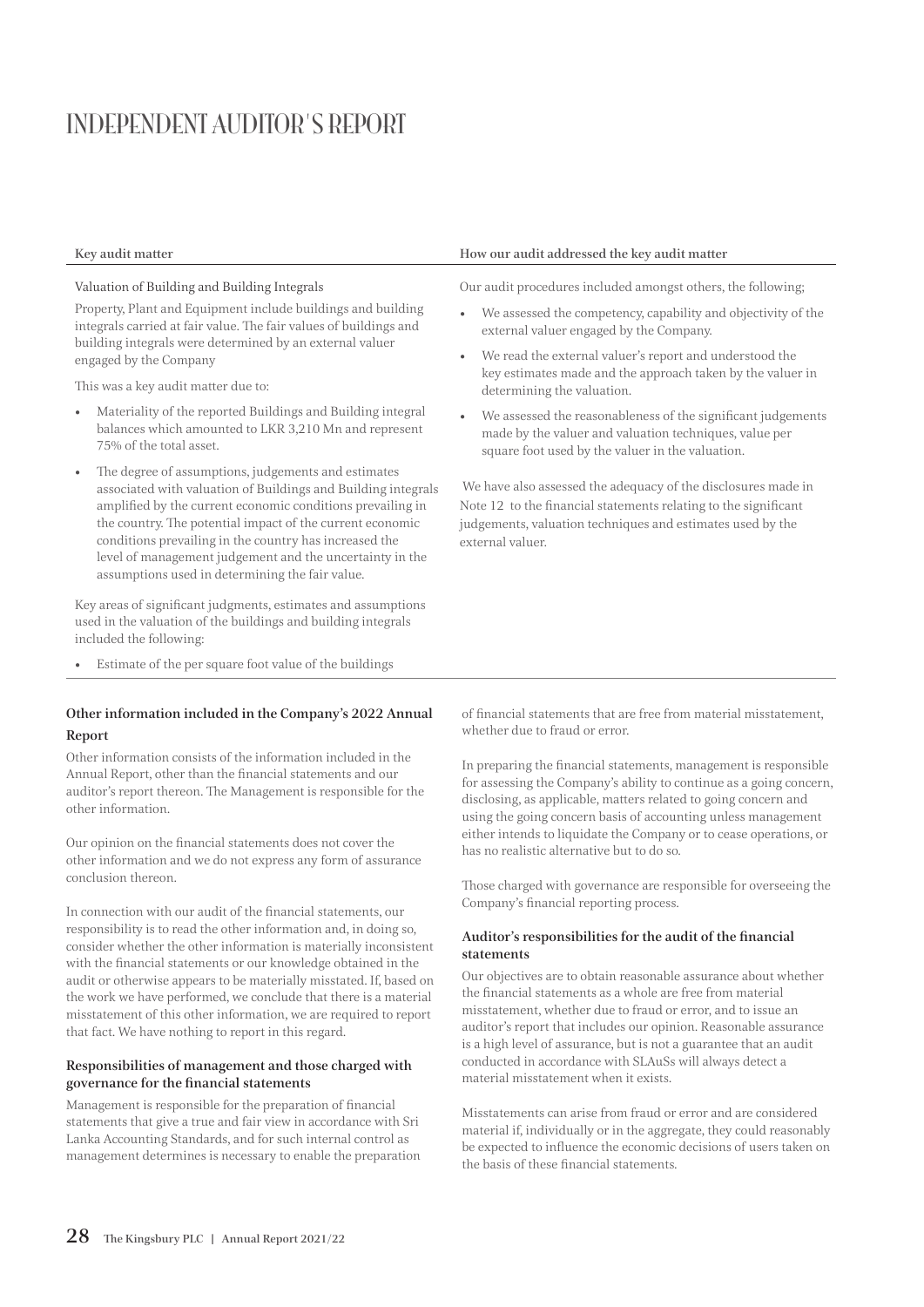As part of an audit in accordance with SLAuSs, we exercise professional judgement and maintain professional skepticism throughout the audit. We also:

- Identify and assess the risks of material misstatement of the financial statements, whether due to fraud or error, design and perform audit procedures responsive to those risks, and obtain audit evidence that is sufficient and appropriate to provide a basis for our opinion. The risk of not detecting a material misstatement resulting from fraud is higher than for one resulting from error, as fraud may involve collusion, forgery, intentional omissions, misrepresentations, or the override of internal control.
- Obtain an understanding of internal control relevant to the audit in order to design audit procedures that are appropriate in the circumstances, but not for the purpose of expressing an opinion on the effectiveness of the Company's internal control.
- Evaluate the appropriateness of accounting policies used and the reasonableness of accounting estimates and related disclosures made by management.
- Conclude on the appropriateness of management's use of the going concern basis of accounting and, based on the audit evidence obtained, whether a material uncertainty exists related to events or conditions that may cast significant doubt on the Company's ability to continue as a going concern. If we conclude that a material uncertainty exists, we are required to draw attention in our auditor's report to the related disclosures in the financial statements or, if such disclosures are inadequate, to modify our opinion. Our conclusions are based on the audit evidence obtained up to the date of our auditor's report. However, future events or conditions may cause the Company to cease to continue as a going concern.
- Evaluate the overall presentation, structure and content of the financial statements, including the disclosures, and whether the financial statements represent the underlying transactions and events in a manner that achieves fair presentation.

We communicate with those charged with governance regarding, among other matters, the planned scope and timing of the audit and significant audit findings, including any significant deficiencies in internal control that we identify during our audit.

We also provide those charged with governance with a statement that we have complied with relevant ethical requirements in accordance with the Code of Ethic regarding independence, and

to communicate with them all relationships and other matters that may reasonably be thought to bear on our independence, and where applicable, related safeguards.

From the matters communicated with those charged with governance, we determine those matters that were of most significance in the audit of the financial statements of the current period and are therefore the key audit matters. We describe these matters in our auditor's report unless law or regulation precludes public disclosure about the matter or when, in extremely rare circumstances, we determine that a matter should not be communicated in our report because the adverse consequences of doing so would reasonably be expected to outweigh the public interest benefits of such communication.

#### Report on Other Legal and Regulatory Requirements

As required by section 163 (2) of the Companies Act No. 07 of 2007, we have obtained all the information and explanations that were required for the audit and, as far as appears from our examination, proper accounting records have been kept by the Company.

CA Sri Lanka membership number of the engagement partner responsible for signing this independent auditor's report is 1884.

auy

Ernst & Young

20 May 2022 Colombo

Partners: H M A Javesinghe FCA FCMA, R N de Saram ACA FCMA, Ms N A De Silva FCA, W R H De Silva FCA ACMA, Ms. Y A De Silva FCA, Ms. K R M Fernando FCA ACMA, Partners: H M A Jayesingne PCA FUMA, K W QB Salam ACA FUMA, WS W A DE SING TOR, W R THE SING TO RECONSIDENT AN<br>N Y R L Fernando ACA, W K B S P Fernando FCA FCMA, MS. L K H L Fonseka FCA, D N Gamage ACA ACMA, A P A Gunaseke

Principals: G B Goudian ACMA, Ms P S Paranavitane ACMA LLB (Colombo), T P M Ruberu FCMA FCCA

A member firm of Ernst & Young Global Limited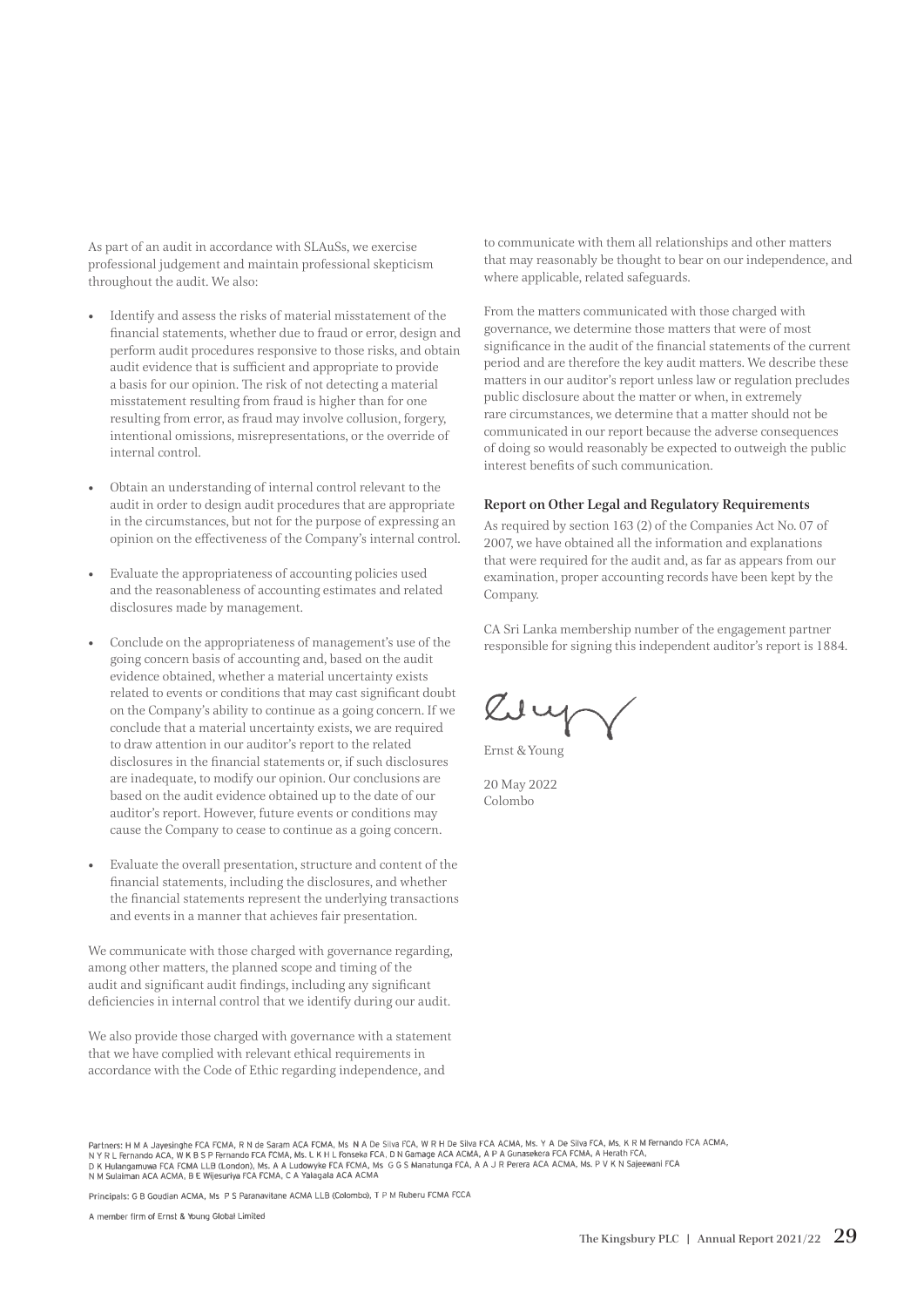# STATEMENT OF PROFIT OR LOSS

| Year ended 31st March          | <b>Notes</b>   | 2022           | 2021           |
|--------------------------------|----------------|----------------|----------------|
|                                |                | <b>Rs</b> '000 | <b>Rs</b> '000 |
| Revenue                        | $\overline{4}$ | 2,021,666      | 777,923        |
| Cost of sales                  |                | (1,544,454)    | (862, 849)     |
| Gross Profit/(Loss)            |                | 477,212        | (84,926)       |
|                                |                |                |                |
| Other income and expenses      | 5              | 25,406         | 33,405         |
| Administrative expenses        |                | (801,228)      | (702, 414)     |
| Marketing expenses             |                | (47, 811)      | (45,343)       |
| Finance income                 | 8              | 25,633         | 652            |
| Finance expense                | 9              | (135,750)      | (82,768)       |
| Profit/(Loss) before tax       |                | (456, 538)     | (881, 394)     |
|                                |                |                |                |
| Income tax (expense)/reversal  | 10             | 29,702         | 123,200        |
|                                |                |                |                |
| Net Profit/(Loss) after tax    |                | (426, 836)     | (758, 194)     |
| Basic earnings per share (Rs.) | 11             | (0.88)         | (1.57)         |

The Accounting Policies and Notes on pages 35 through 70 form an integral part of the Financial Statements.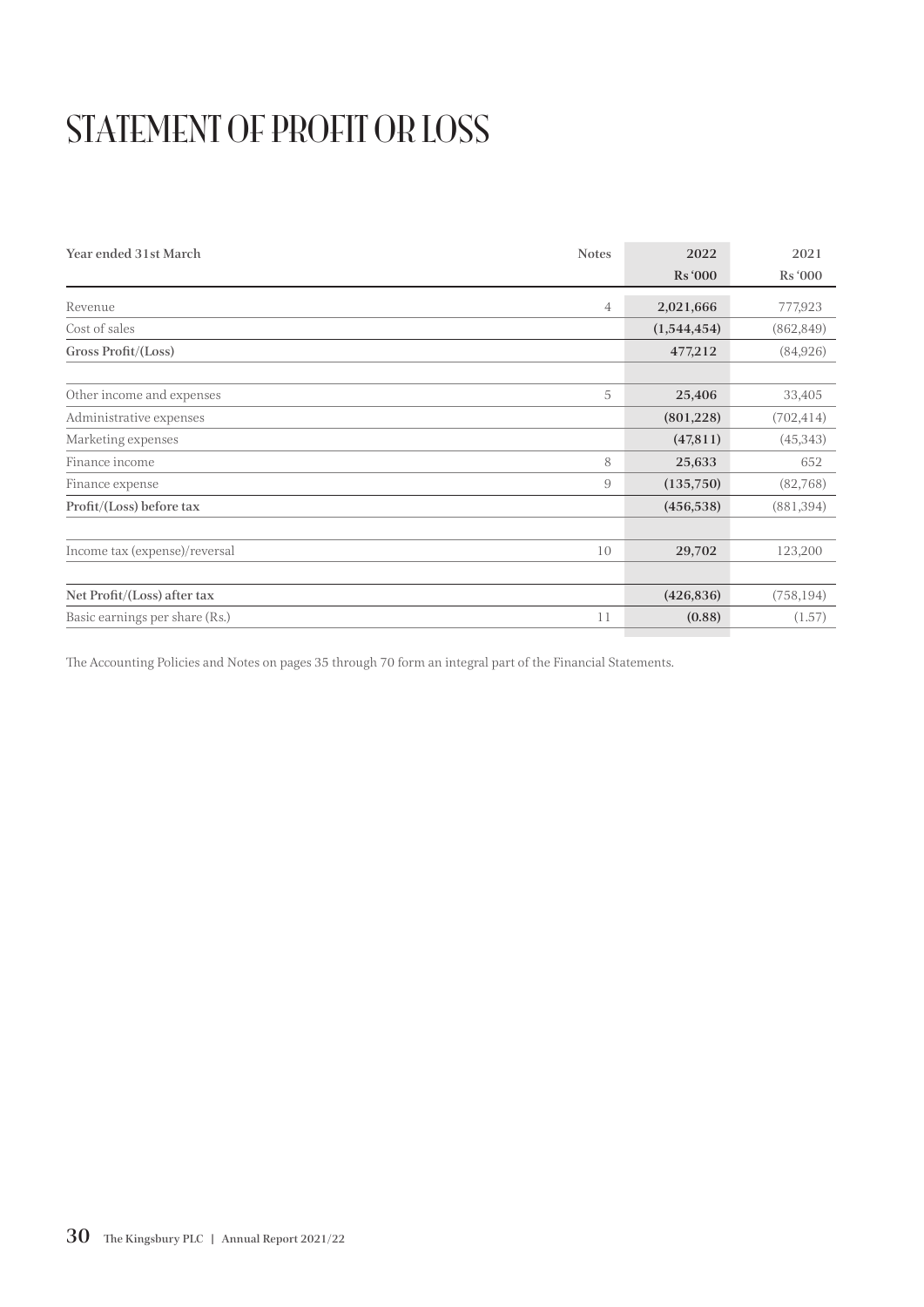# STATEMENT OF COMPREHENSIVE INCOME

| Year ended 31st March                                                                        | <b>Notes</b> | 2022           | 2021           |
|----------------------------------------------------------------------------------------------|--------------|----------------|----------------|
|                                                                                              |              | <b>Rs</b> '000 | <b>Rs</b> '000 |
| Profit/(Loss) for the year                                                                   |              | (426, 836)     | (758, 194)     |
|                                                                                              |              |                |                |
| Other Comprehensive Income not to be reclassified to profit or loss in subsequent<br>periods |              |                |                |
| Revaluation of buildings and building integrals                                              | 28           | 82,116         |                |
| Deferred tax effect on building and building integrals                                       | 28           | (11, 496)      |                |
|                                                                                              |              |                |                |
| Re-measurement Gain/(Loss) on defined benefit plans                                          | 20           | (5,103)        | 6,062          |
| Deferred tax effect on defined benefit plans                                                 | 21           | 714            | (849)          |
|                                                                                              |              |                |                |
| Other Comprehensive income for the year, net of tax                                          |              | 66,231         | 5,213          |
|                                                                                              |              |                |                |
| Total Comprehensive Income for the year, net of tax                                          |              | (360, 605)     | (752,981)      |

The Accounting Policies and Notes on pages 35 through 70 form an integral part of the Financial Statements.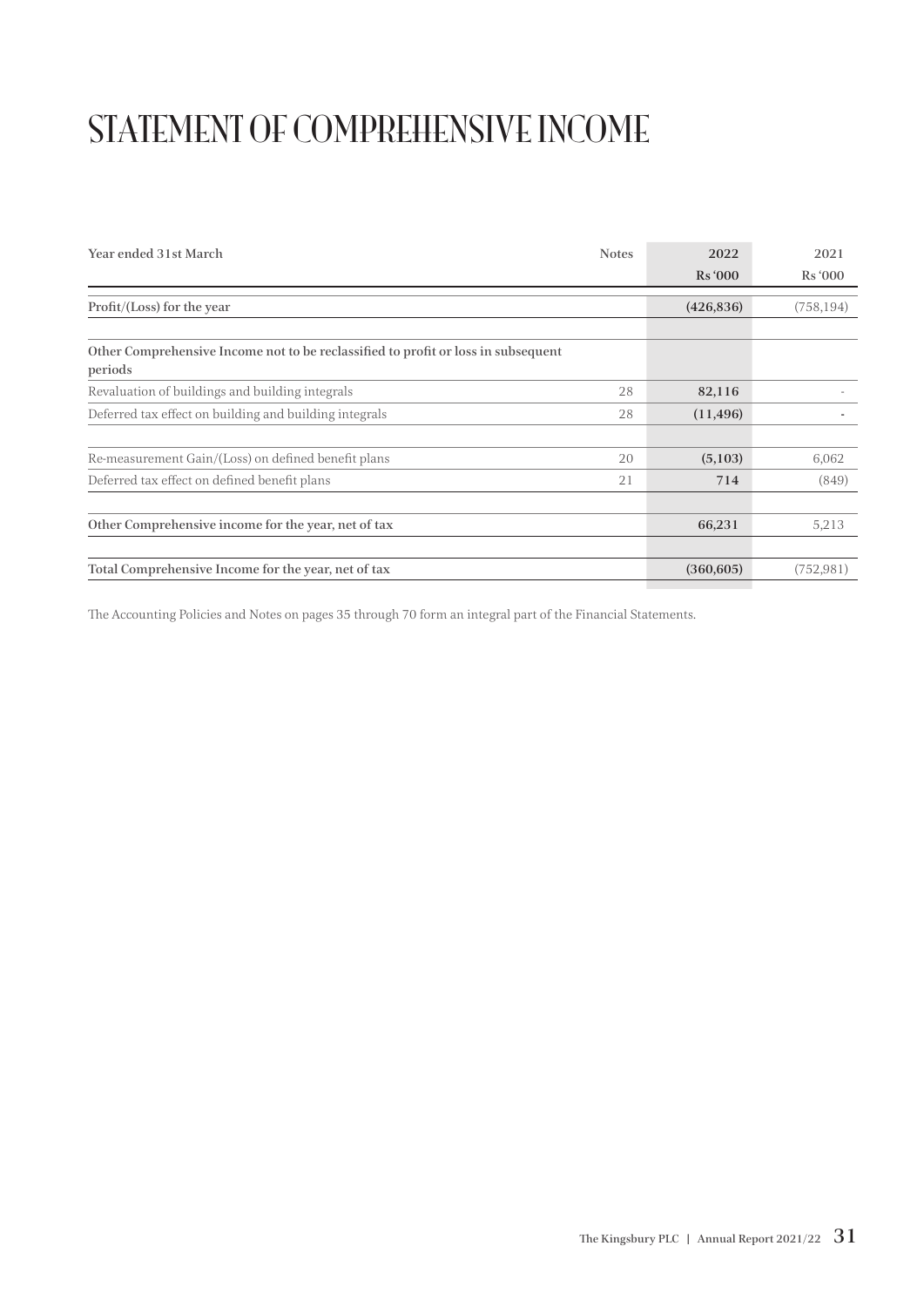# STATEMENT OF FINANCIAL POSITION

| As at 31 March 2022                | <b>Notes</b> | 2022           | 2021           |
|------------------------------------|--------------|----------------|----------------|
|                                    |              | <b>Rs</b> '000 | <b>Rs</b> '000 |
| <b>ASSETS</b>                      |              |                |                |
| Non-current assets                 |              |                |                |
| Property, plant and equipment      | 12           | 3,751,326      | 3,856,101      |
| Intangible assets                  | 13           | 5,952          | 7.250          |
| Right to use asset                 | 14           | 11,674         | 11,921         |
|                                    |              | 3,768,952      | 3,875,272      |
| Current assets                     |              |                |                |
| Inventories                        | 15           | 114,117        | 71,931         |
| Trade and other receivables        | 16           | 178,357        | 29,572         |
| Other non financial assets         | 17           | 122,202        | 117,405        |
| Income tax receivable              |              | 8,431          | 8,431          |
| Cash and cash equivalents          | 18           | 112,265        | 13,571         |
|                                    |              | 535,372        | 240,910        |
| <b>Total assets</b>                |              | 4,304,324      | 4,116,182      |
| <b>EQUITY AND LIABILITIES</b>      |              |                |                |
| Equity                             |              |                |                |
| Stated capital                     | 27           | 836,000        | 836,000        |
| Reserves                           | 28           | 870,444        | 816,874        |
| Retained earnings                  |              | (579, 342)     | (167,943)      |
|                                    |              | 1,127,102      | 1,484,931      |
| Non-current liabilities            |              |                |                |
| Interest-bearing borrowings        | 19           | 1,036,859      | 1,049,209      |
| Post employment benefit obligation | 20           | 67,659         | 66,458         |
| Deferred tax liability             | 21           | 83,219         | 104,915        |
| Lease Liability                    | 22           | 19,044         | 19,050         |
| Other non-current liabilities      |              | 1,820          | 4,150          |
|                                    |              | 1,208,601      | 1,243,782      |
| <b>Current liabilities</b>         |              |                |                |
| Trade and other payables           | 23           | 864,440        | 667,110        |
| Interest-bearing borrowings        | 19           | 975,024        | 601,964        |
| Other non financial liabilities    | 24           | 129,157        | 118,395        |
|                                    |              | 1,968,621      | 1,387,469      |
| Total equity and liabilities       |              | 4,304,324      | 4,116,182      |

I certify that these financial statements have been prepared in compliance with the requirements of the Companies Act No. 07 of 2007.

6

Ravindra Dissanayake *Head of Finance*

The Board of Directors is responsible for these Financial Statements. These Financial Statements were authorised for issue by the Board of Directors on 05th May 2022.

 $\varpi$  $\overline{\phantom{a}}$ 

A. M. Pandithage Rohan Karr<br>Executive Chairman Managing Director  $Executive$ *Chairman* 

The Accounting Policies and Notes on pages 35 through 70 form an integral part of the Financial Statements.

05th May 2022 Colombo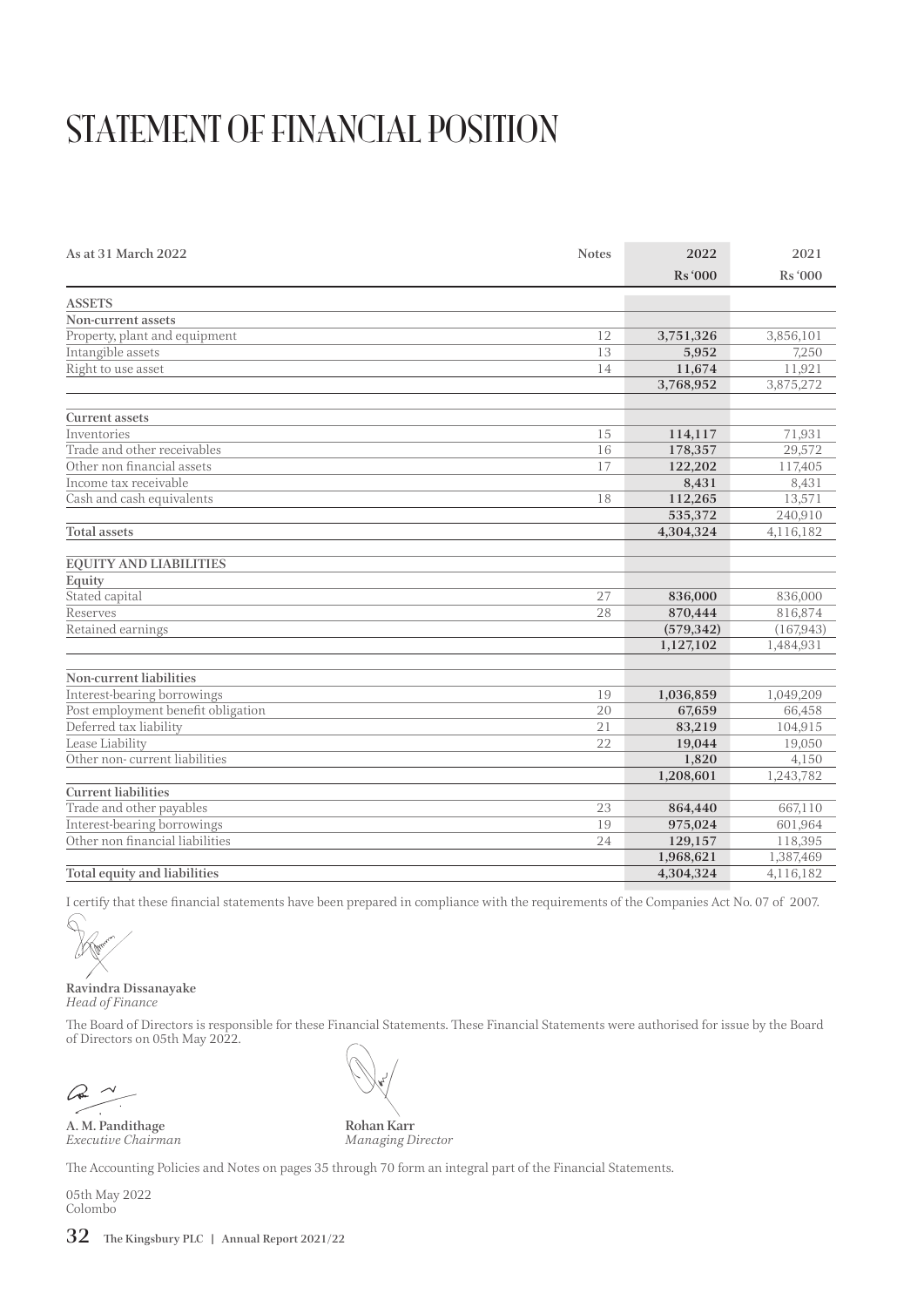# STATEMENT OF CHANGES IN EQUITY

|                                                        | <b>Notes</b> | Ordinary<br>share capital | Revaluation<br>reserve | Retained<br>earnings | Total          |
|--------------------------------------------------------|--------------|---------------------------|------------------------|----------------------|----------------|
|                                                        |              | <b>Rs</b> '000            | <b>Rs</b> '000         | <b>Rs</b> '000       | <b>Rs</b> '000 |
| Balance at 01st April 2020                             |              | 836,000                   | 833,924                | 565,212              | 2,235,136      |
| Net Profit/(Loss) for the period                       |              |                           |                        | (758, 194)           | (758, 194)     |
| Other comprehensive income                             |              |                           |                        | 5,213                | 5,213          |
| Total comprehensive income                             |              |                           |                        | (752,981)            | (752,981)      |
| Transfer to retained earnings from Revaluation         |              |                           |                        |                      |                |
| reserve                                                | 28           |                           | (19, 826)              | 19,826               |                |
| Deferred tax on transfer                               | 28           |                           | 2,776                  |                      | 2,776          |
| Balance at 31st March 2021                             |              | 836,000                   | 816,874                | (167,943)            | 1,484,931      |
| Net Profit/(Loss) for the period                       |              |                           |                        | (426, 836)           | (426, 836)     |
| Revaluation of buildings and building integrals        | 28           |                           | 82,116                 |                      | 82,116         |
| Deferred tax effect on building and building integrals | 28           |                           | (11, 496)              |                      | (11, 496)      |
| Other comprehensive income                             |              |                           | $\overline{a}$         | (4,389)              | (4,389)        |
| Total comprehensive income                             |              |                           | 70,620                 | (431, 225)           | (360, 605)     |
| Transfer to retained earnings from Revaluation reserve | 28           |                           | (19, 826)              | 19,826               |                |
| Deferred tax on transfer                               | 28           |                           | 2,776                  |                      | 2,776          |
| Balance at 31st March 2022                             |              | 836,000                   | 870,444                | (579, 342)           | 1,127,102      |

The Accounting Policies and Notes on pages 35 through 70 form an integral part of the Financial Statements.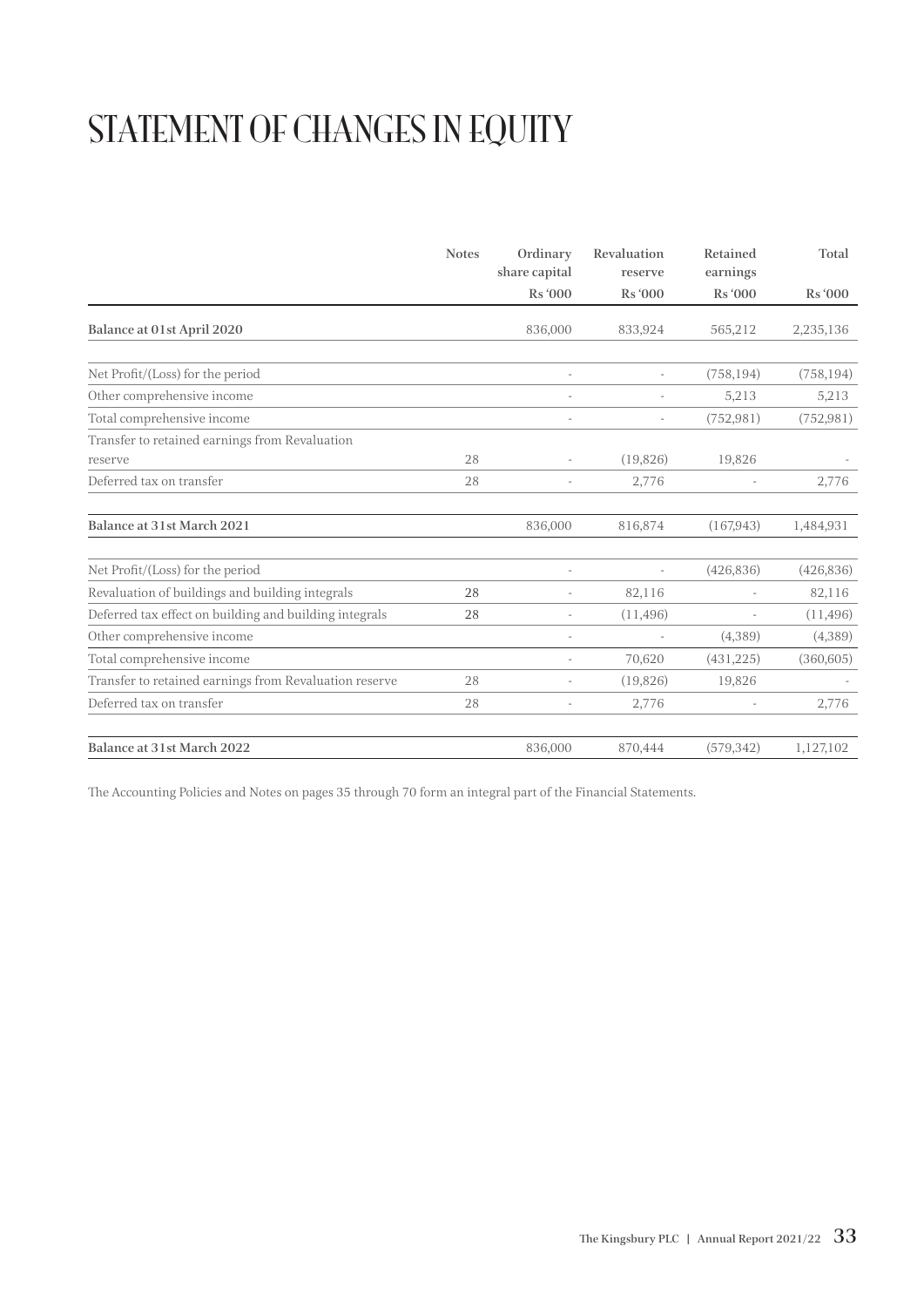# STATEMENT OF CASH FLOW

| Year ended 31st March                                      | <b>Notes</b> | 2022           | 2021       |
|------------------------------------------------------------|--------------|----------------|------------|
|                                                            |              | <b>Rs</b> '000 | Rs '000    |
| Operating activities                                       |              |                |            |
| Cash generated from operations                             | 29           | (68, 444)      | (293, 154) |
| Interest received                                          | 10           | 668            | 601        |
| Interest paid                                              |              | (37,886)       | (59, 570)  |
| Lease Interest paid                                        |              | (2,388)        | (2,388)    |
| Employee benefit obligations                               | 20           | (16, 854)      | (13,716)   |
| Net cash generated from operating activities               |              | (124, 904)     | (368, 227) |
| <b>Investing activities</b>                                |              |                |            |
| Capital work in progress                                   | 12           |                | 10,991     |
| Purchases of property, plant and equipment                 | 12           | (69, 163)      | (48, 159)  |
| Purchases of intangible assets                             | 13           | (882)          | (37)       |
| Proceeds from disposal of property, plant and equipment    |              | 3,370          |            |
| Net cash generated from/(used in) investing activities     |              | (66, 675)      | (37,205)   |
| Financing activities                                       |              |                |            |
| Proceeds from interest-bearing borrowings                  | 29.2         | 343,001        | 563,072    |
| Payments on interest-bearing borrowings                    | 29.2         | (101, 694)     | (316,532)  |
| Payments on lease rent - capital portion                   |              | (7)            | (6)        |
| Net cash generated from financing activities               |              | 241,300        | 246,534    |
| Effect of exchange rate changes on cash & cash equivalents |              | 24,965         |            |
| Net increase/(decrease) in cash and cash equivalents       |              | 74,686         | (158, 898) |
|                                                            |              |                |            |
| Movement in cash and cash equivalents                      |              |                |            |
| At the beginning of year                                   |              | (339, 910)     | (181, 012) |
| Net increase/(decrease)                                    |              | 74,686         | (158, 898) |
| At end of year                                             | 18           | (265, 224)     | (339,910)  |

The Accounting Policies and Notes on pages 35 through 70 form an integral part of the Financial Statements.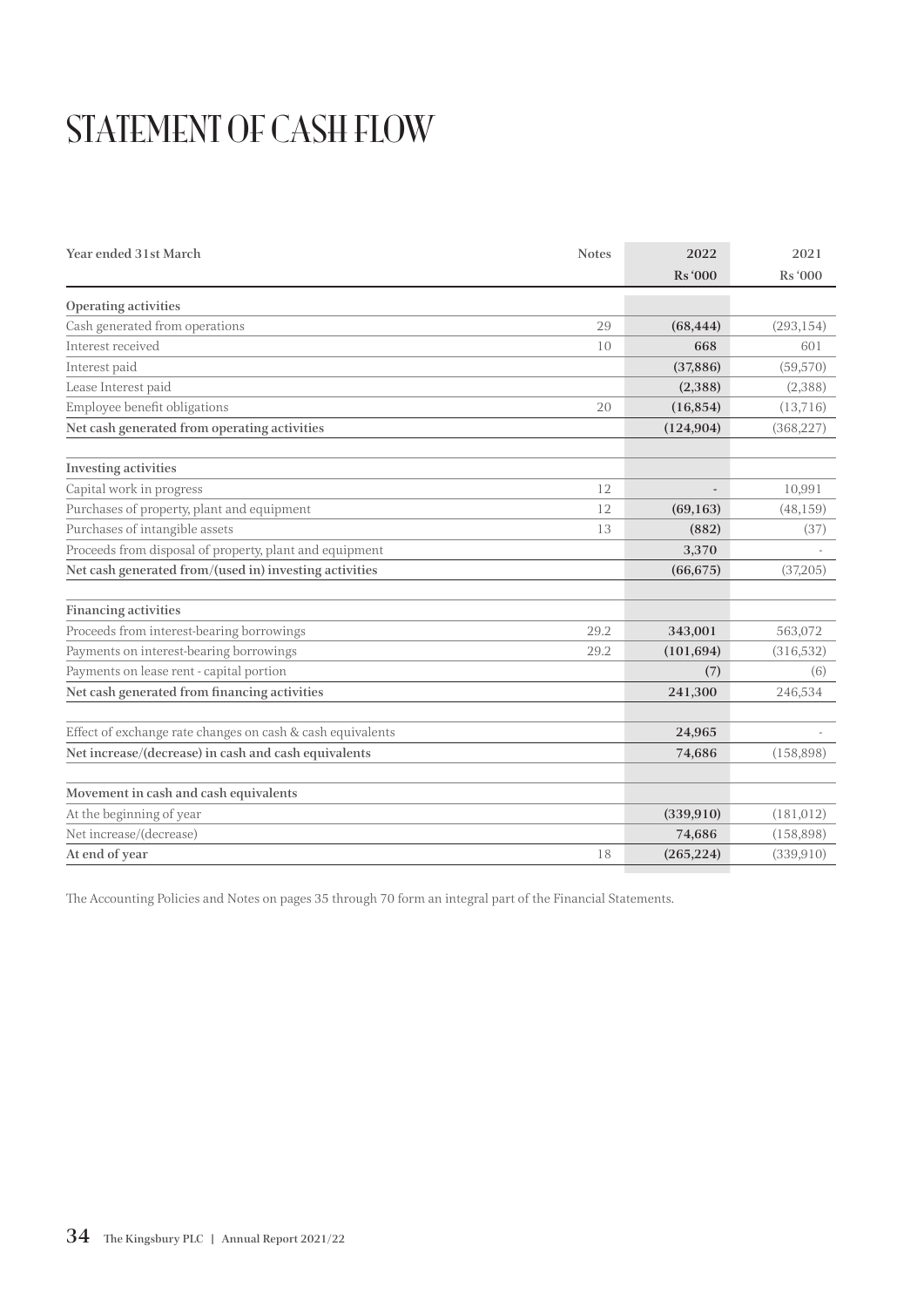## **1 CORPORATE INFORMATION**

## 1.1 Reporting Entity

The Kingsbury PLC ("Company") is a limited liability company incorporated in Sri Lanka and listed on the Colombo Stock Exchange Sri Lanka. The address of its registered office and principal place of business is No. 48, Janadhipathi Mawatha, Colombo 1.

## 1.2 Principal Activity and Nature of Operations

During the year, the principal activities of the Company were the provision of Hospitality & Leisure Services.

## 1.3 Parent Entity and Ultimate Parent Entity

The Company's parent entity is Hayleys PLC. In the opinion of the directors, the Company's ultimate parent undertaking and controlling party is Hayleys PLC, which is incorporated in Sri Lanka.

## 1.4 Date of Authorisation for Issue

The Financial Statements of The Kingsbury PLC, for the year ended 31 March 2022 were authorised for issue in accordance with a resolution of the Board of Directors on 05th May 2022.

## **2. BASIS OF PREPARATION AND SUMMARY OF SIGNIFICANT ACCOUNTING POLICIES**

## 2.1 BASIS OF PREPARATION

## 2.1.1 Basis of Measurement

The Financial Statements have been prepared on a historical cost basis, except for buildings and building integrals of property, plant, and equipment which were subsequently measured at fair value. The Financial Statements are presented in Sri Lankan Rupees Thousands, except when otherwise indicated. The preparation and presentation of these Financial Statements are in compliance with the requirements of the Companies Act No. 07 of 2007.

## 2.1.2 Statement of Compliance

The Financial Statements of the Company which comprise the Statement of Financial Position, Statement of Profit or Loss, Statement of Other Comprehensive Income, and Statement of Changes in Equity, Statement of Cash Flows and Significant Accounting Policies and Notes have been prepared in accordance with Sri Lanka Accounting Standards (SLFRS).

## 2.1.3 Comparative Information

Comparative information including quantitative, narrative and descriptive information as relevant is disclosed in respect of previous period in the Financial Statements. In addition, the Company presents an additional statement of financial position at the beginning of the preceding period when there is a retrospective application of an accounting policy, a retrospective restatement, or a reclassification of items in financial statements.

## 2.2 SIGNIFICANT ACCOUNTING JUDGMENTS AND ESTIMATES

The preparation of Financial Statements in conformity with SLFRS/LKAS's requires management to make judgements, estimates and assumptions that affect the application of accounting policies and the reported amounts of assets, liabilities, income and expenses. Judgements and estimates are based on historical experience and other factors, including expectations that are believed to be reasonable under the circumstances. Hence actual experience and results may differ from these judgements and estimates.

Estimates and underlying assumptions are reviewed on an ongoing basis. Revisions to accounting estimates are recognised in the period in which the estimates are revised if the revision affects only that period and any future periods.

Information about significant areas of estimation uncertainty and critical judgements in applying accounting policies that have the most significant effect on the amounts recognised in the Financial Statements is included in the following notes.

## a. Going Concern

The Company's management has made an assessment of its ability to continue as a going concern and is satisfied that it has the resources to continue in business for the foreseeable future. Furthermore, management is not aware of any material uncertainties that may cast significant doubt upon the Company's ability to continue as a going concern. Therefore, the Financial Statements continue to be prepared on the going concern basis. Refer Note 31.

#### b. Revaluation of Property, Plant and Equipment

The Company measures buildings and building integrals at revalued amounts with gains in fair value being recognised in equity (Revaluation Reserve). The Company usually engages an external, independent and qualified valuer to determine the fair values. When current market prices of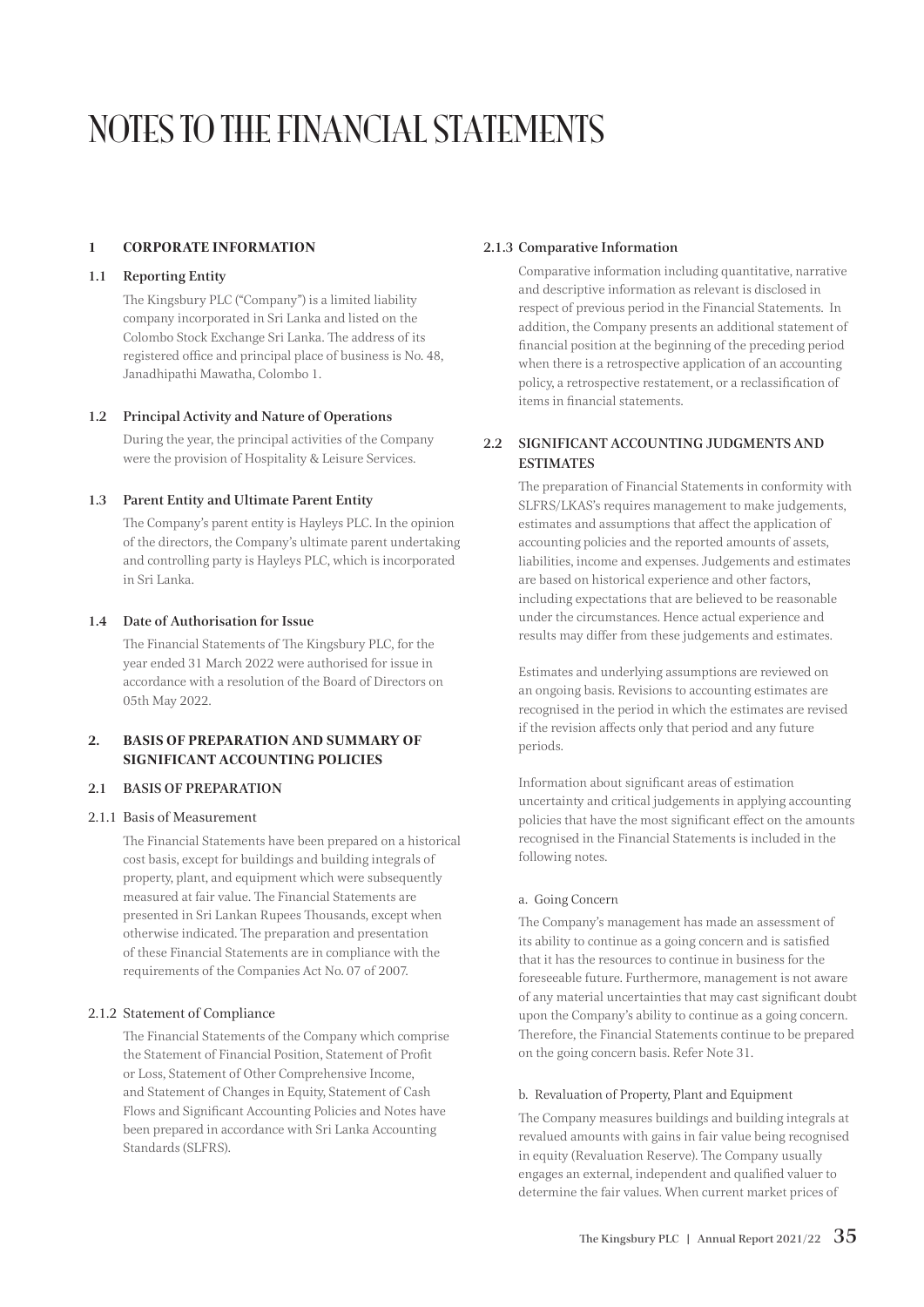similar assets are available, such evidences are considered in estimating fair values of these assets. In the absence of such information the Company determines within reasonable fair value estimates, amounts that can be attributed as fair values, with the assistance of an independent professional valuer. Further details are given in Note 12.2.

#### c. Components of Buildings and Useful Life

In determining the depreciation expense, the Company with the assistance of an independent professional valuer determined the components of buildings that have varying useful lives. Approximation techniques and appropriate groupings were used in such determination as well as in the assessment of the useful lives of each component. Further details are given in Note 12.4.

#### d. Impairment of non-financial assets

Impairment exists when the carrying value of an asset or cash generating unit exceeds its recoverable amount, which is the higher of its fair value less costs of disposal and its value in use. The fair value less costs of disposal calculation is based on available data from binding sales transactions, conducted at arm's length, for similar assets or observable market prices less incremental costs of disposing of the asset. The value in use calculation is based on a DCF model. The cash flows are derived from the budget for the next five years and do not include restructuring activities that the Company is not yet committed to or significant future investments that will enhance the performance of the assets of the CGU being tested. The recoverable amount is sensitive to the discount rate used for the DCF model as well as the expected future cash-inflows and the growth rate used for extrapolation purposes. The key assumptions used to determine the recoverable amount for the CGU, are discount rate and terminal growth rate, 15% and 3% respectively.

## e. Deferred Tax Assets

Deferred tax assets are recognised for unused tax losses to the extent that it is probable that taxable profit will be available against which the losses can be utilised. Significant management judgment is required to determine the amount of deferred tax assets that can be recognised, based upon the likely timing and the level of future taxable profits together with future tax planning strategies. Further details are given in Note 21.

#### f. Post-Employment Benefit Obligation

The post-employment benefit obligation; gratuity, is determined using actuarial valuations. An actuarial valuation involves making various assumptions which may differ from actual developments in the future. These include the determination of the discount rate, future salary increases and staff turnover. Due to the complexity of the valuation; the underlying assumptions and its long-term nature, the defined benefit obligation is highly sensitive to changes in these assumptions. All assumptions are reviewed at each reporting date. Further details are given in Note 20.

## g. Determining the lease term of contracts with renewal and termination options

The company determines the lease term as the noncancellable term of the lease, together with any periods covered by an option to extend the lease if it is reasonably certain to be exercised, or any periods covered by an option to eliminate the lease, if it is reasonably certain not to be exercised. Refers to Note 22 for information on potential future rental payments relating to periods following the exercise date of extension and termination options that are not included in the lease term.

## **2.3 SUMMARY OF SIGNIFICANT ACCOUNTING POLICIES**

### 2.3.1 Foreign Currencies

#### (a) Functional and Presentation Currency

Items included in the Financial Statements of the entity are measured using the currency of the primary economic environment in which the entity operates ('the functional currency'). The Financial Statements are presented in Sri Lankan Rupees, which is the Company's functional and presentation currency.

#### (b) Transactions and Balances

Foreign currency transactions are translated to the functional currency using the exchange rates prevailing at the dates of the transactions. Foreign exchange gains and losses resulting from the settlement of such transactions and from the translation at reporting date exchange rates of monetary assets and liabilities denominated in foreign currencies are recognised in the Statement of Profit or Loss.

### 2.3.2 Borrowing Costs

Borrowing costs directly attributable to the acquisition, construction or production of an asset that necessarily takes a substantial period of time to get ready for its intended use or sale are capitalised as part of the cost of the respective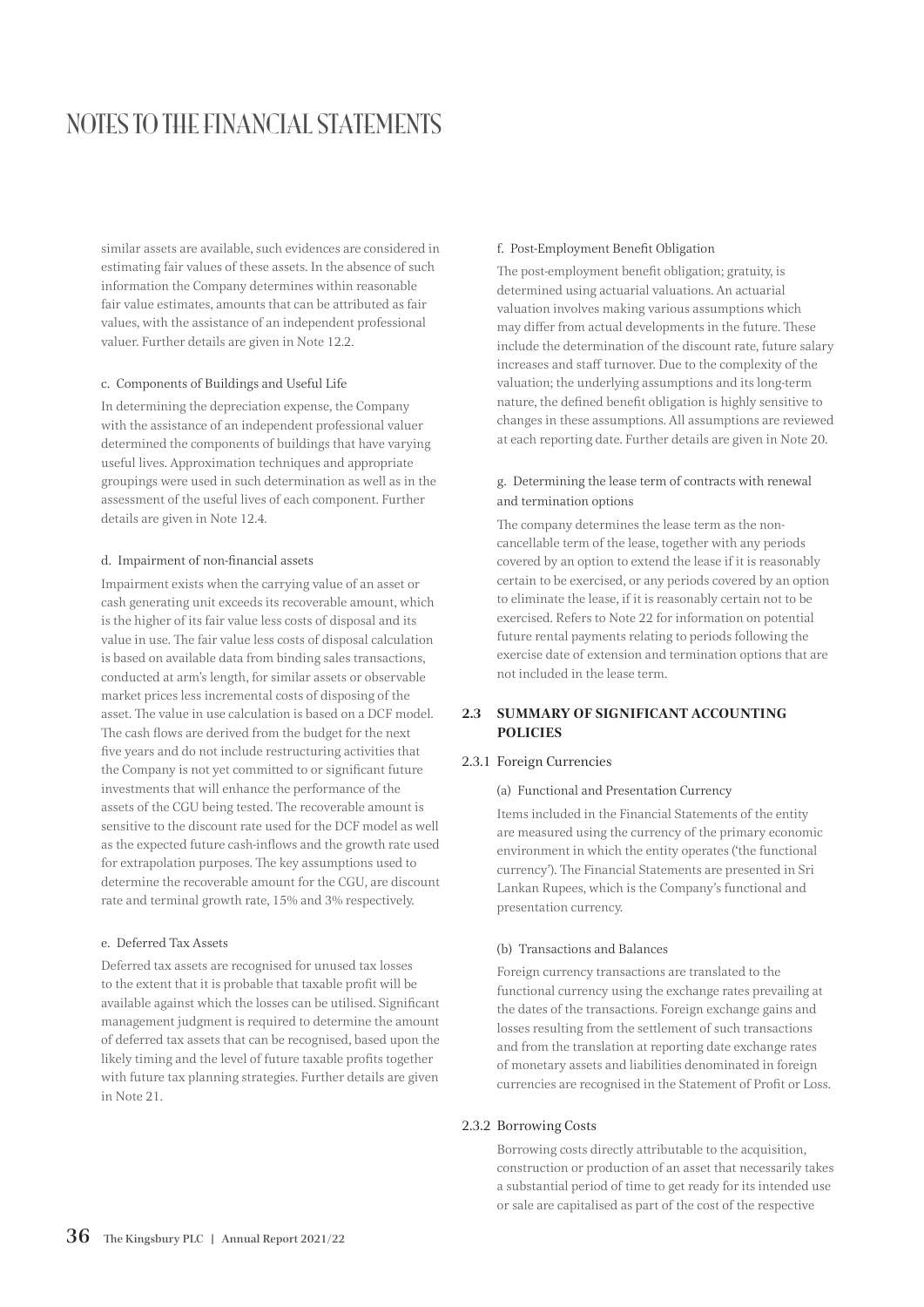asset. All other borrowing costs are expensed in the period in which they occur.

#### 2.3.3 Property, Plant and Equipment

## a. At Initial Recognition

All property, plant and equipment are initially stated at cost net of accumulated depreciation and accumulated impairment losses, if any. Such cost includes the cost of replacing parts of the property, plant and equipment and borrowing costs for long-term construction projects if the recognition criteria are met. When significant parts of property, plant and equipment are required to be replaced at intervals, the Company recognises such parts as individual assets with specific useful lives and depreciates them accordingly. Likewise, when a major refurbishment is performed, its cost is recognised in the carrying amount of the property, plant and equipment as a replacement if the recognition criteria are satisfied. All other repair and maintenance costs are recognised in the Statement of Profit or Loss as incurred.

### b. At Subsequent Measurement

Property, plant and equipment other than building and building integrals is stated at cost, excluding the costs of day to day servicing, less accumulated depreciation and accumulated impairment in value. Such cost includes the cost of replacing part of the property, plant and equipment when that cost is incurred, if the recognition criteria is met.

Building and building integrals are subsequently measured at fair value less accumulated depreciation and such valuations are carried out by external independent valuers. Valuations are performed with sufficient frequency to ensure that the fair value of a revalued asset does not differ materially from its carrying amount.

A revaluation surplus is recognised in Other Comprehensive Income and credited to the revaluation surplus in equity. However, to the extent that it reverses a revaluation deficit of the same asset previously recognised in the Statement of Profit or Loss, in which case the increase is recognised in the Statement of Profit or Loss. A revaluation deficit is recognised in Profit or Loss, except to the extent that it offsets an existing surplus on the same asset recognised in the asset revaluation reserve. Upon disposal or derecognition, any revaluation reserve relating to the particular asset being sold is transferred to retained earnings.

An annual transfer from the asset revaluation reserve to retained earnings is made for the difference between depreciation based on the revalued carrying amount of the assets and depreciation based on the assets original cost.

#### c. Depreciation

Depreciation is calculated on a straight-line basis over the useful life of assets or components. The residual values, useful lives and methods of depreciation of property, plant and equipment are reviewed at each reporting date and adjusted prospectively, if appropriate.

|                                           | 2022            | 2021            |
|-------------------------------------------|-----------------|-----------------|
| Buildings and building<br>integrals       | $15 - 50$ years | $15 - 50$ years |
| Plant, machinery and<br>equipment         | 08 years        | 08 years        |
| Furniture and fittings                    | 10 years        | 10 years        |
| Motor vehicles                            | 05 years        | 05 years        |
| Linen, cutlery, crockery<br>and glassware | $3 - 10$ years  | $3 - 10$ years  |

#### d. Subsequent Costs

Subsequent costs are included in the asset's carrying amount or recognised as a separate asset as appropriate, only when it is probable that future economic benefits associated with the item will flow to the Company and the cost of the item can be measured reliably. All other repairs and maintenance are charged to the Statement of Profit or Loss during the financial period in which they are incurred.

#### e. De-recognition

An item of property, plant and equipment is de-recognised upon disposal or when no future economic benefits are expected from its use or disposal. Any gain or loss arising on de-recognition of the asset (calculated as the difference between the net disposal proceeds and the carrying amount of the asset) is included in the Statement of Profit or Loss when the asset is de-recognised. The revaluation surplus included in the equity in respect of an item of property, plant and equipment is transferred directly to equity when the assets are de-recognised.

## 2.3.4 Lease

The Company assesses at contract inception whether a contract is, or contains, a lease. That is, if the contract conveys the right to control the use of an identified asset for a period of time in exchange for consideration.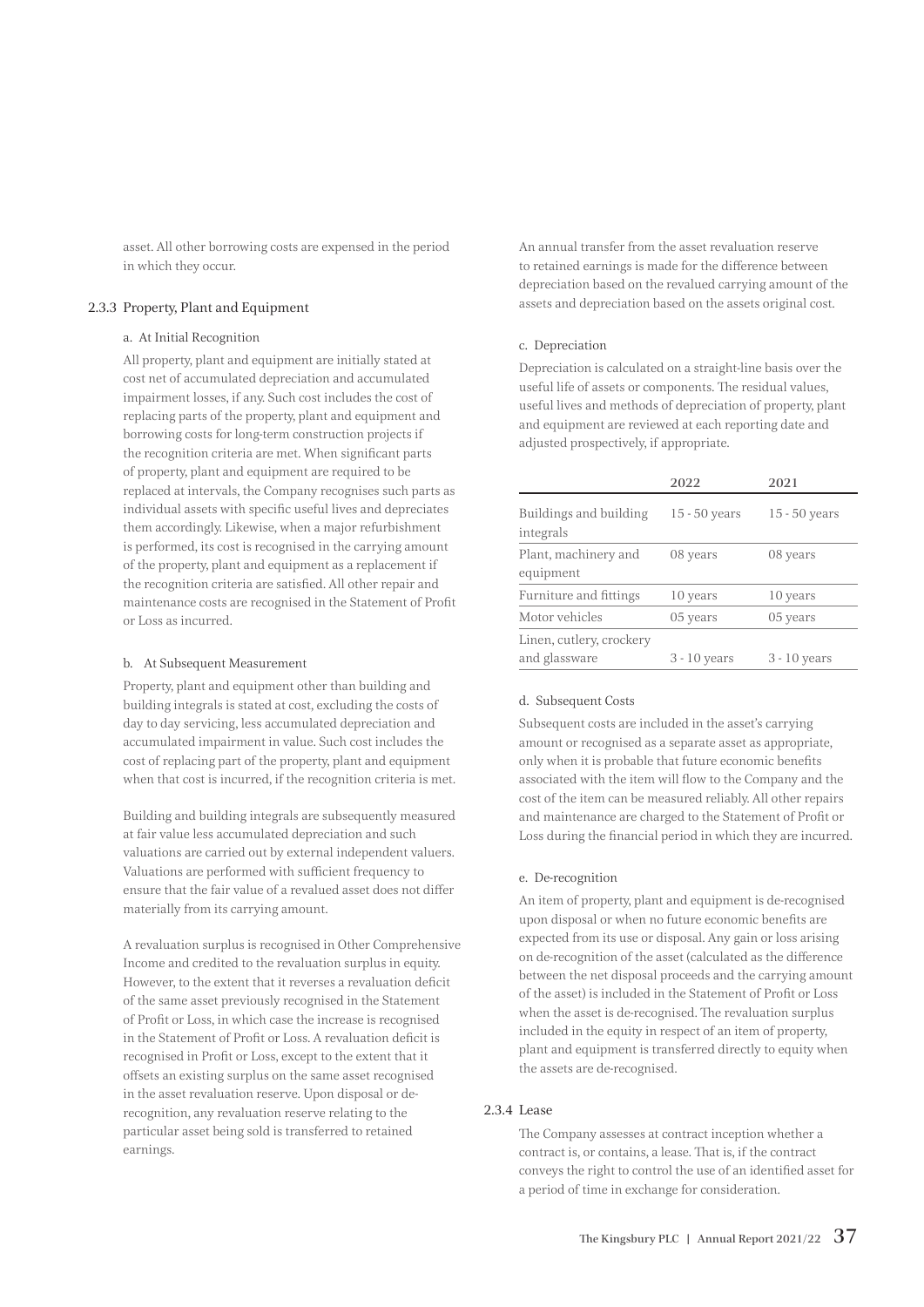#### 2.3.4.1Right-of-use Assets

The Company recognises right-of-use assets at the commencement date of the lease (i.e., the date the underlying asset is available for use). Right-of-use assets are measured at cost, less any accumulated depreciation and impairment losses, and adjusted for any remeasurement of lease liabilities. The cost of right-of-use assets includes the amount of lease liabilities recognised, initial direct costs incurred, and lease payments made at or before the commencement date less any lease incentives received. Right-of-use assets are depreciated on a straight-line basis over the shorter of the lease term.

#### 2.3.4.2 Lease Liability

At the commencement date of the lease, the Company recognises lease liabilities measured at the present value of lease payments to be made over the lease term. The lease payments include fixed payments (including in-substance fixed payments) less any lease incentives receivable, variable lease payments that depend on an index or a rate, and amounts expected to be paid under residual value guarantees. The lease payments also include the exercise price of a purchase option reasonably certain to be exercised by the Company and payments of penalties for terminating the lease, if the lease term reflects the Company exercising the option to terminate. Variable lease payments that do not depend on an index or a rate are recognised as expenses (unless they are incurred to produce inventories) in the period in which the event or condition that triggers the payment occurs.

In calculating the present value of lease payments, the Company uses its incremental borrowing rate at the lease commencement date because the interest rate implicit in the lease is not readily determinable. After the commencement date, the amount of lease liabilities is increased to reflect the accretion of interest and reduced.

The Company lease liabilities are included in Note 22 to the Financial Statements.

### 2.3.5 Intangible Assets

The Company's intangible assets include the value of computer software. An intangible asset is recognised only when its cost can be measured reliably and it is probable that the expected future economic benefits that are attributable to it will flow to the Company.

Amortisation is calculated using the straight-line method to write down the cost of intangible assets to their residual values over their estimated useful lives as follows:

Computer software 08 years

The useful lives of intangible assets are assessed to be either finite or indefinite. Intangible assets with finite lives are amortised over the useful economic life. The amortisation period and the amortisation method for an intangible asset with a finite useful life are reviewed at least at each financial year-end.

Changes in the expected useful life or the expected pattern of consumption of future economic benefits embodied in the asset are accounted for by changing the amortisation period or method, as appropriate, and treated as changes in accounting estimates. The amortisation expense on intangible assets with finite lives is recognised in the Statement of Profit or Loss in the expense category consistent with the function of the intangible asset.

## 2.3.6 Financial Instruments

A financial instrument is any contract that gives rise to a financial asset of one entity and a financial liability or equity instrument of another entity.

#### a) Initial Recognition and Subsequent Measurement

Financial assets are classified, at initial recognition, as subsequently measured at amortised cost, fair value through Other Comprehensive Income (OCI), and fair value through profit or loss. The classification of financial assets at initial recognition depends on the financial asset's contractual cash flow characteristics and the Company's business model for managing them.

With the exception of trade receivables that do not contain a significant financing component or for which the Company has applied the practical expedient, the Company initially measures a financial asset at its fair value plus, in the case of a financial asset not at fair value through profit or loss, transaction costs. Trade receivables do not contain a significant financing component.

In order for a financial asset to be classified and measured at amortised cost or fair value through OCI, it needs to give rise to cash flows that are 'solely payments of principal and interest (SPPI)' on the principal amount outstanding. This assessment is referred to as the SPPI test and is performed at an instrument level. The Company's business model for managing financial assets refers to how it manages its financial assets in order to generate cash flows. The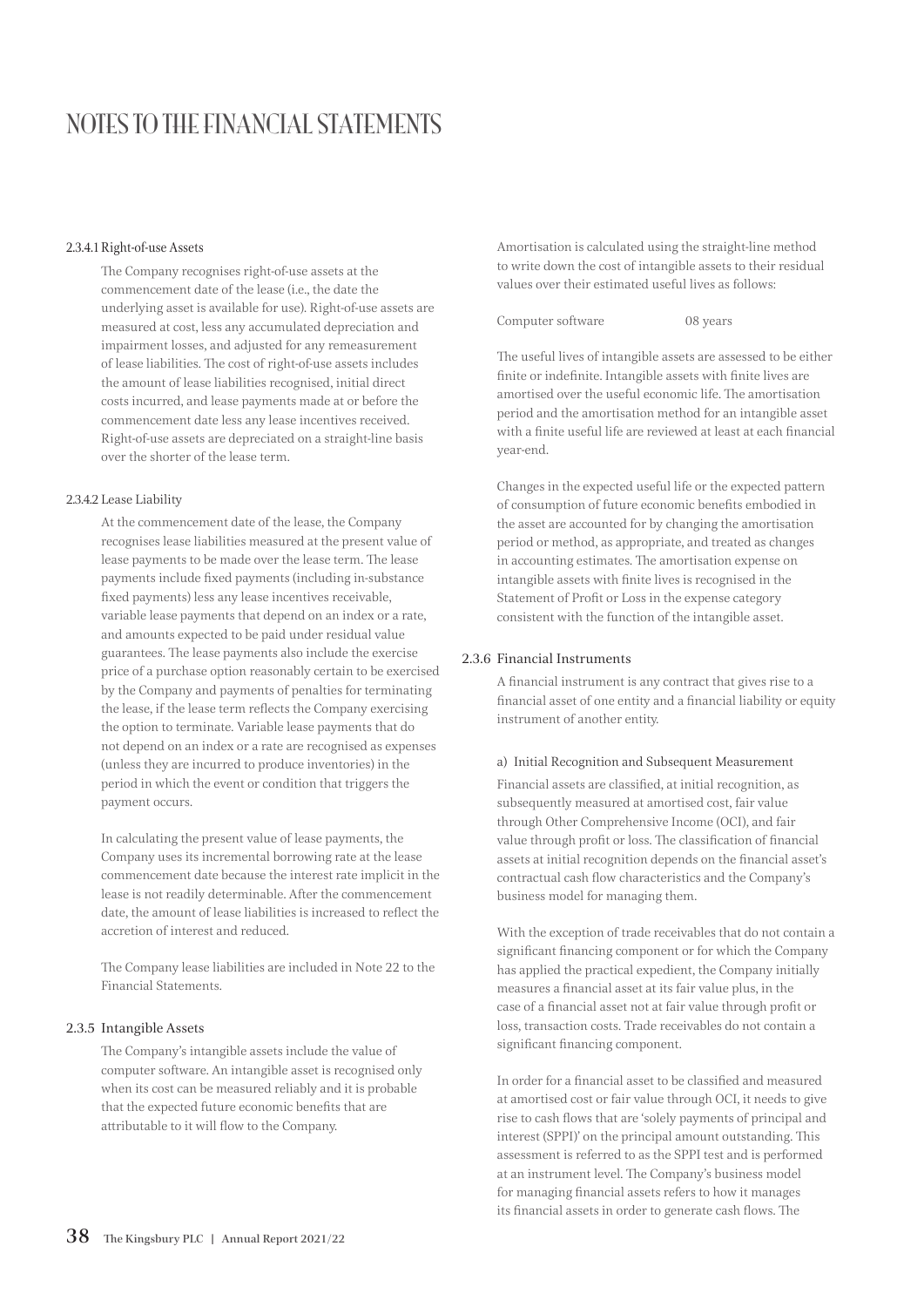business model determines whether cash flows will result from collecting contractual cash flows, selling the financial assets, or both. Purchases or sales of financial assets that require delivery of assets within a time frame established by regulation or convention in the market place (regular way trades) are recognised on the trade date, i.e., the date that the Company commits to purchase or sell the asset.

#### b) Subsequent Measurement

For purposes of subsequent measurement, financial assets are classified in four categories:

- Financial assets at amortised cost (debt instruments)
- Financial assets at fair value through OCI with recycling of cumulative gains and losses (debt instruments)
- Financial assets designated at fair value through OCI with no recycling of cumulative gains and losses upon de-recognition (equity instruments)
- Financial assets at fair value through profit or loss

Financial Assets at Amortised Cost (Debt Instruments)

The Company measures financial assets at amortised cost if both of the following conditions are met:

- The financial asset is held within a business model with the objective to hold financial assets in order to collect contractual cash flows and;
- The contractual terms of the financial asset give rise on specified dates to cash flows that are solely payments of principal and interest on the principal amount outstanding Financial assets at amortised cost are subsequently measured using the effective interest (EIR) method and are subject to impairment. Gains and losses are recognised in profit or loss when the asset is derecognised, modified or impaired

The Company's financial assets at amortised cost includes trade and other receivables, short term deposits, cash and bank balances and other financial assets..

## c) De-recognition

A financial asset (or, where applicable, a part of a financial asset or part of a group of similar financial assets) is primarily de-recognised (i.e. removed from the Company's Statement of Financial Position) when:

• The rights to receive cash flows from the asset have expired;

### Or

• The Company has transferred its rights to receive cash flows from the asset or has assumed an obligation to pay the received cash flows in full without material delay to a third party under a 'pass-through' arrangement; and either (a) the Company has transferred substantially all the risks and rewards of the asset, or (b) the Company has neither transferred nor retained substantially all the risks and rewards of the asset, but has transferred control of the asset.

When the Company has transferred its rights to receive cash flows from an asset or has entered into a pass through arrangement, it evaluates if, and to what extent, it has retained the risks and rewards of ownership.

When it has neither transferred nor retained substantially all of the risks and rewards of the asset, nor transferred control of the asset, the Company continues to recognise the transferred asset to the extent of its continuing involvement. In that case, the Company also recognises an associated liability. The transferred asset and the associated liability are measured on a basis that reflects the rights and obligations that the Company has retained. Continuing involvement that takes the form of a guarantee over the transferred asset is measured at the lower of the original carrying amount of the asset and the maximum amount of consideration that the Company could be required to repay.

## d) Impairment of Financial Assets

Further disclosures relating to impairment of financial assets are also provided in the following notes:

#### Trade Receivables:

For trade receivables, the Company applies a simplified approach in calculating Expected Credit Losses (ECL).

Therefore, the Company does not track changes in credit risk, but instead recognises a loss allowance based on lifetime ECLs at each reporting date.

The Company considers a financial asset in default when contractual payments are 180 days past due. However, in certain cases, the Company may also consider a financial asset to be in default when internal or external information indicates that the Company is unlikely to receive the outstanding contractual amounts in full before taking into account any credit enhancements held by the Company. A financial asset is written off when there is no reasonable expectation of recovering the contractual cash flows.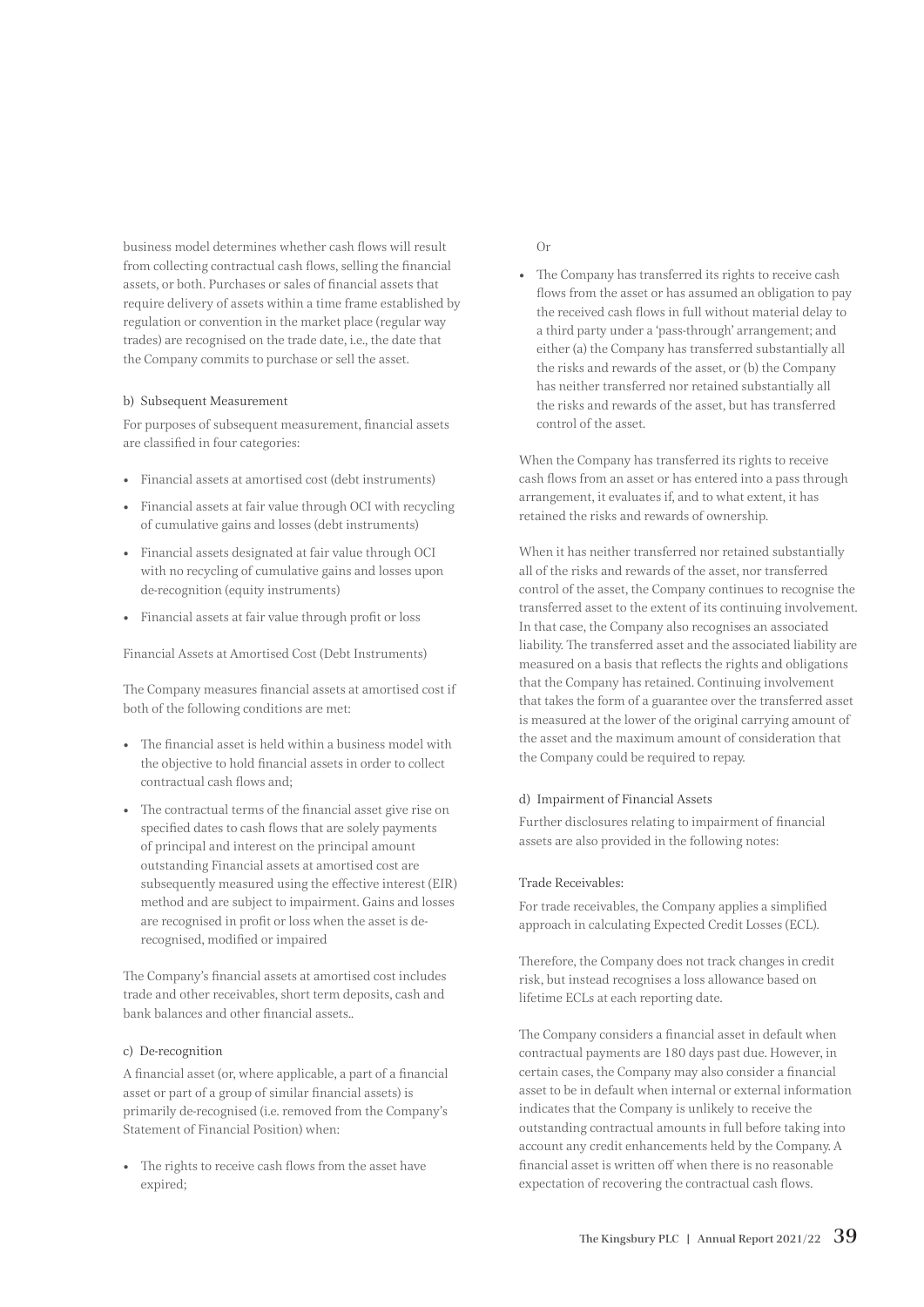### 2.3.7 Other Non-Financial Assets

All other non-financial assets are valued net of specific provision, where necessary, so as to reduce the carrying value of such assets to their estimated realisable value.

## 2.3.8 Impairment of Non-Financial Assets

The Company assesses at each reporting date whether there is an indication that an asset may be impaired. If any such indication exists, or when annual impairment testing for an asset is required, the Company makes an estimate of the asset's recoverable amount. An asset's recoverable amount is the higher of an asset's or cash generating unit's fair value less costs to sell and its value in use and is determined for an individual asset, unless the asset does not generate cash inflows that are largely independent of those from other assets or groups of assets. Where the carrying amount of an asset exceeds its recoverable amount, the asset is considered impaired and is written down to its recoverable amount. In assessing value in use, the estimated future cash flows are discounted to their present value using a pre-tax discount rate that reflects current market assessments of the time value of money and the risks specific to the asset. In determining fair value less costs to sell, an appropriate valuation model is used. These calculations are corroborated by valuation multiples or other available fair value indicators.

Impairment losses of continuing operations are recognised in the Income Statement in those expense categories consistent with the function of the impaired asset, except for property previously revalued where the revaluation was taken to equity. In this case the impairment is also recognised in equity up to the amount of any previous revaluation.

For assets, an assessment is made at each reporting date as to whether there is any indication that previously recognised impairment losses may no longer exist or may have decreased. If such indication exists, the Company makes an estimate of recoverable amount. A previously recognised impairment loss is reversed only if there has been a change in the estimates used to determine the asset's recoverable amount since the last impairment loss was recognised. If that is the case the carrying amount of the asset is increased to its recoverable amount. That increased amount cannot exceed the carrying amount that would have been determined, net of depreciation, had no impairment loss been recognised for the asset in prior years. Such reversal is recognised in the Income Statement unless the asset is carried at revalued amount, in which case the reversal is treated as a revaluation increase.

#### 2.3.9 Fair Value Measurement

Fair value is the price that would be received to sell an asset or paid to transfer a liability in an orderly transaction between market participants at the measurement date.

The fair value measurement is based on the presumption that the transaction to sell the asset or transfer the liability takes place in the principal market for the asset or liability or in the absence of a principal market, in the most advantageous market for the asset or liability.

The principal or the most advantageous market must be accessible by the Company.

The fair value of an asset or a liability is measured using the assumptions that market participants would use when pricing the asset or liability, assuming that market participants act in their economic best interest.

The Company uses valuation techniques that are appropriate in the circumstances and for which sufficient data are available to measure fair value, maximising the use of relevant observable inputs and minimising the use of unobservable inputs.

All assets and liabilities for which fair value is measured or disclosed in the Financial Statements are categorised within the fair value hierarchy, described as follows, based on the lowest level input that is significant to the fair value measurement as a whole:

- Level 1 Quoted (unadjusted) market prices in active markets for identical assets or liabilities.
- Level 2 Valuation techniques for which the lowest level input that is significant to the fair value measurement is directly or indirectly observable
- Level 3 Valuation techniques for which the lowest level input that is significant to the fair value measurement is unobservable.

For assets and liabilities that are recognised in the Financial Statements on a recurring basis, the Company determines whether transfers have occurred between levels in the hierarchy by re-assessing categorisation (based on the lowest level input that is significant to the fair value measurement as a whole) at the end of each reporting period.

External valuers are involved for valuation of property, plant and equipment. Involvement of external valuers is decided by the management after discussion with and approval by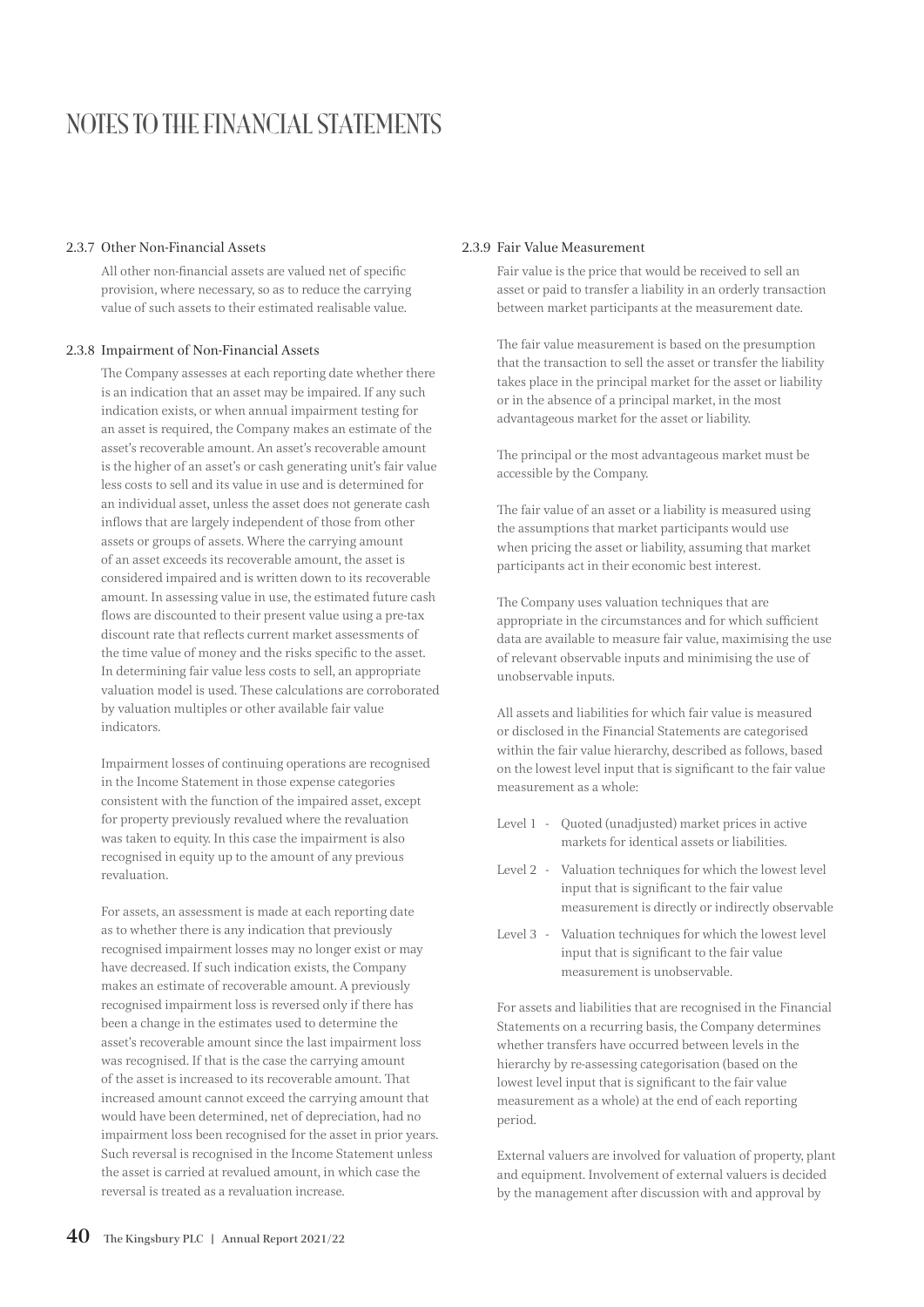the Company's Audit Committee. Selection criteria include market knowledge, reputation, independence and whether professional standards are maintained.

#### 2.3.10Inventories

Inventories are stated at the lower of cost and net realisable value. Cost is determined by the weighted average method. The cost of the inventory comprises purchase price, taxes (other than those subsequently recoverable by the Company from the tax authorities), and transport, handling and other costs directly attributable to the acquisition of finished goods. It excludes the borrowing costs, trade discounts, rebates and other similar items are deducted in determining the costs of purchase.

Net realisable value is the estimate of the selling price in the ordinary course of business, less the costs of completion and selling expenses.

#### 2.3.11Cash and Cash Equivalents

Cash and cash equivalents in the Statement of Financial Position comprise cash at banks and in hand and short term deposits with maturity of three months or less. For the purposes of the Statement of Cash Flows, cash and cash equivalents comprise cash and short term deposits as defined above, net of outstanding bank overdrafts.

### 2.3.12Financial Liabilities

#### a) Initial Recognition and Measurement

Financial liabilities are classified, at initial recognition, as financial liabilities at fair value through profit or loss, loans and borrowings, payables, or as derivatives designated as hedging instruments in an effective hedge, as appropriate.

All financial liabilities are recognised initially at fair value and, in the case of loans and borrowings and payables, net of directly attributable transaction costs. The Company's financial liabilities include trade and other payable, bank overdrafts and interest bearing loans and borrowings.

### b) Subsequent Measurement

The measurement of financial liabilities depends on their classification, as described below:

Loans and Borrowings (Financial liabilities at amortised cost)

After initial recognition, interest-bearing loans and borrowings are subsequently measured at amortised cost using the EIR method. Gains and losses are recognised in

profit or loss when the liabilities are de-recognised as well as through the EIR amortisation process.

Amortised cost is calculated by taking into account any discount or premium on acquisition and fees or costs that are an integral part of the EIR. The EIR amortisation is included as finance costs in the Statement of Profit or Loss.

This category generally applies to interest-bearing loans and borrowings

#### c) De-recognition

A financial liability is de-recognised when the obligation under the liability is discharged or cancelled or expires. When an existing financial liability is replaced by another from the same lender on substantially different terms, or the terms of an existing liability are substantially modified, such an exchange or modification is treated as the derecognition of the original liability and the recognition of a new liability. The difference in the respective carrying amounts is recognised in the statement of profit or loss.

## 2.3.13Other Non-Financial Liabilities

Other non-financial liabilities are recognised at their monetary amount.

#### 2.3.14Provisions

Provisions are recognised when the Company has a present legal or constructive obligation as a result of past events, it is probable that an outflow of resources embodying economic benefits will be required to settle the obligation, and a reliable estimate of the amount of the obligation can be made.

### 2.3.15Employee Benefits

### a) Defined Contribution Plans

All employees of the Company are members of the Employees' Provident Fund and the Employees' Trust Fund, to which the Company contributes 12% and 3% respectively of such employees' basic or consolidated wage or salary and cost of living and all other allowances.

The Company's contributions to the defined contribution plans are charged to the Statement of Profit or Loss in the year to which they relate.

### b) Defined Benefit Plan

The liability recognised in the Statement of Financial Position in respect of defined benefit plans is the present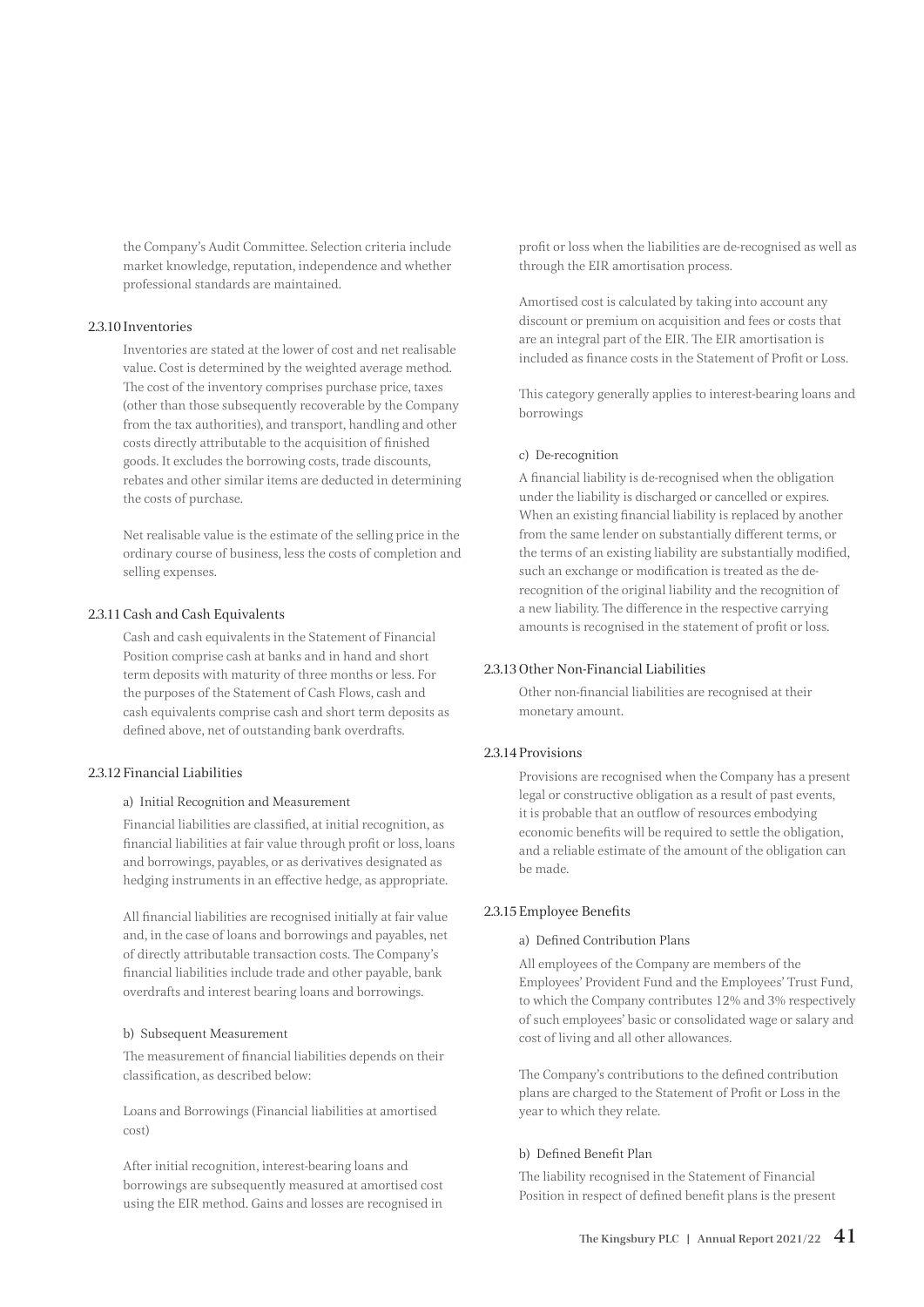value of the defined benefit obligation at the reporting date together with past service cost. The defined benefit obligation is calculated by independent actuaries using the projected unit credit method. The present value of the defined benefit obligation is determined by discounting the estimated future cash outflows using interest rates of treasury bonds that are denominated in the currency in which the benefits will be paid and that have terms to maturity approximating to the terms of the related liability.

Actuarial gains and losses arising from experience adjustments and changes in actuarial assumptions are charged to the Statement of Other Comprehensive Income.

#### 2.3.16Dividend Distribution

Dividend distribution to the Company's shareholders is recognised as a liability in the Financial Statements in the period in which the dividends are approved by the Company's shareholders.

#### 2.3.17Taxation

Current income tax assets and liabilities for the current period are measured at the amount expected to be recovered from or paid to the taxation authorities. The tax rates and tax laws used to compute the amount are those that are enacted or substantively enacted, at the reporting date.

Current income tax relating to items recognised directly in equity is recognised in equity and not in the Statement of Profit or Loss. Management periodically evaluates positions taken in the tax returns with respect to situations in which applicable tax regulations are subject to interpretation and establishes provisions where appropriate.

#### Deferred Tax

Deferred tax is provided using the liability method on temporary differences between the tax bases of assets and liabilities and their carrying amounts for financial reporting purposes at the reporting date.

Deferred tax liabilities are recognised for all taxable temporary differences.

Deferred tax assets are recognised for all deductible temporary differences, carry forward of unused tax credits and unused tax losses, to the extent that it is probable that taxable profit will be available against which the deductible temporary differences, and the carry forward of unused tax credits and unused tax losses can be utilised.

The carrying amount of deferred tax assets is reviewed at each reporting date and reduced to the extent that it is no longer probable that sufficient taxable profit will be available to allow all or part of the deferred tax asset to be utilised. Unrecognised deferred tax assets are reassessed at each reporting date and are recognised to the extent that it has become probable that future taxable profits will allow the deferred tax asset to be recovered.

Deferred tax assets and liabilities are measured at the tax rates that are expected to apply in the year when the asset is realised or the liability is settled, based on tax rates (and tax laws) that have been enacted or substantively enacted at the reporting date.

## Turnover Based Taxes

Turnover based taxes include Value Added Tax, Nations Building Tax and Tourism Development Levy. Company pays such taxes in accordance with the respective statutes.

#### 2.3.19 Revenue Recognition

#### 2.3.19.1 Revenue from contracts with Customers

Revenue from contracts with customers is recognised when control of the goods or services are transferred to the customer at an amount that reflects the consideration to which the company expect to entitled in exchange of those goods or services.

The Company's gross turnover comprises proceeds from provision of food, beverage, lodging and other hospitality industry related activities. The net Company's turnover excludes turnover taxes and trade discounts.

The specific recognition criteria described below must also be met before revenue is recognised.

- a) Room revenue is recognised on the rooms occupied on daily basis.
- b) Food and Beverage revenue is recognised at the time of sales.
- c) Other Hotel Related Revenue is accounted when such service is rendered.

## 2.3.19.2 Revenue from other income sources

d) Interest income is accrued on a time basis with reference to the principal outstanding and at the effective interest rate applicable, which is the rate that exactly discounts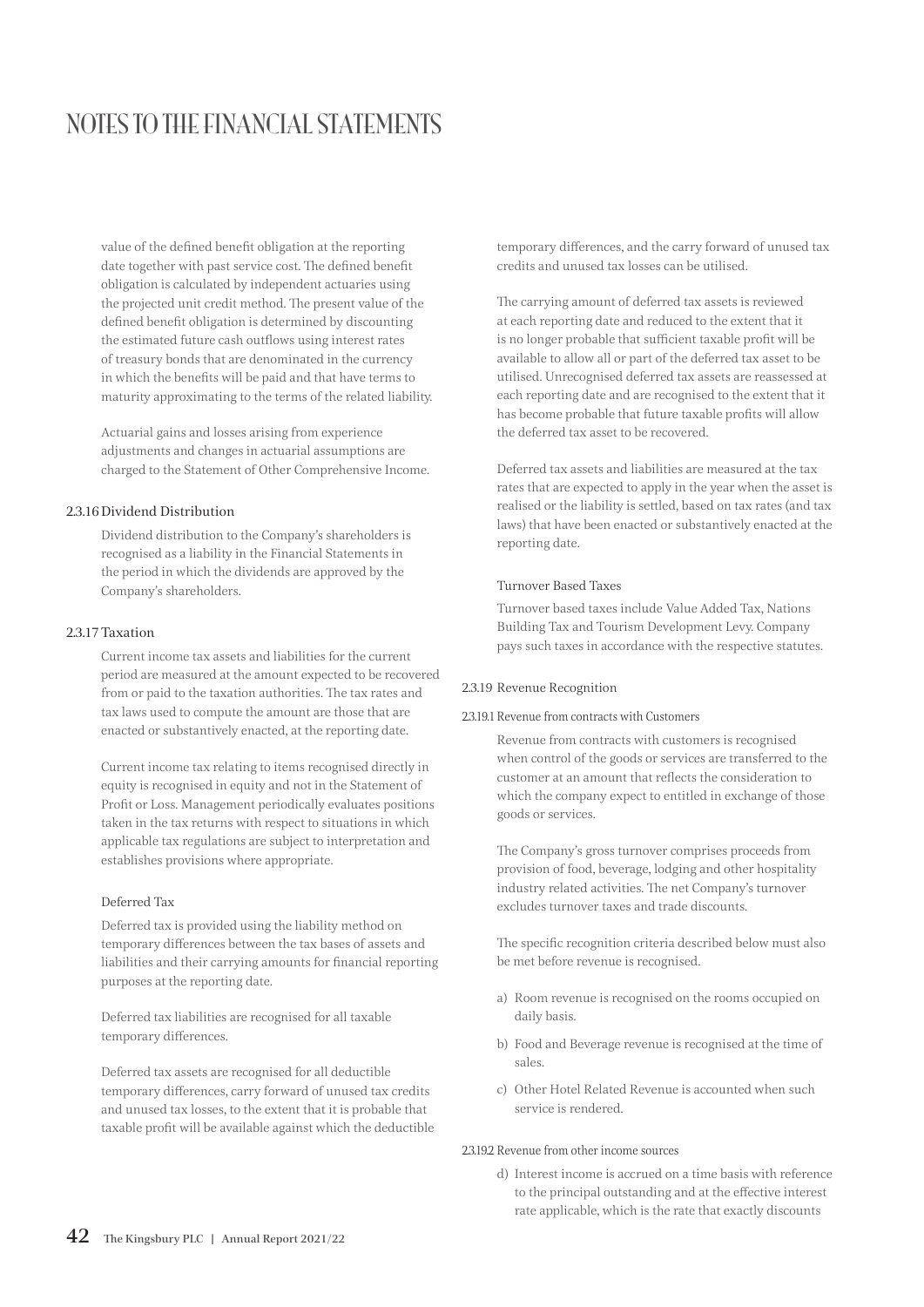estimates future cash receipts through the expected life of the financial asset to that asset's net carrying amount on initial recognition.

e) Other income is recognised on an accrual basis. Net gains and losses of a revenue nature on the disposal of Property, Plant & Equipment has been accounted for in the Statement of Profit or Loss, having deducted from proceeds on disposal, the carrying amount of the assets and related selling expense

Gains and losses arising from incidental activities to main revenue generating activities and those arising from a group of similar transactions which are not material, are aggregated, reported and presented on a net basis.

f) Contract liabilities

A contract liability is the obligation to transfer goods or services to a customer for which the Company has received consideration (or an amount of consideration is due) from the customer. If a customer pays consideration before the Company transfers goods or services to the customer, a contract liability is recognised when the payment is made or the payment is due (whichever is earlier). Contract liabilities are recognised as revenue when the Company performs under the contract. The Company recognises advanced received for future reservations as contract liabilities.

The Company recognises advanced received for future reservations as contract liabilities.

## 2.3.19Changes in accounting policies

The accounting policies adopted by the Company are consistent with those of the previous financial year except for the following;

#### 2.3.19.1 New and amended standards and interpretations

The Company applied for the first-time certain standards and amendments, which are effective for annual periods beginning on or after 1st April 2021. The Company has not early adopted any other standard, interpretation or amendment that has been issued but is not yet effective.

## 2.3.19.2Amendments to SLFRS 16 Leases: Covid-19-Related Rent Concessions beyond 30th June 2021

In 4 December 2020, the Institute of Chartered Accountants of Sri Lanka (CA Sri Lanka) issued Covid-19-Related Rent Concessions - amendment to SLFRS 16 Leases. The amendments provide relief to lessees from applying SLFRS 16 guidance on lease modification accounting for rent

concessions arising as a direct consequence of the Covid-19 pandemic. As a practical expedient, a lessee may elect not to assess whether a Covid-19 related rent concession from a lessor is a lease modification. A lessee that makes this election accounts for any change in lease payments resulting from the Covid-19 related rent concession the same way it would account for the change under SLFRS 16, if the change were not a lease modification

#### 2.3.19.3Standards Issued but not yet Effective

The new and amended standards and interpretations that are issued, but not yet effective, up to the date of issuance of the Company's financial statements are disclosed below. The Company intends to adopt these new and amended standards and interpretations, if applicable, when they become effective.

## 2.3.19.4Amendments to LKAS 37 Provisions, Contingent Liabilities and Contingent Assets: Onerous Contracts – Costs of Fulfilling a Contract

In 25th March 2021, the Institute of Chartered Accountants of Sri Lanka (CA Sri Lanka) issued amendments to LKAS 37 Provisions, Contingent Liabilities and Contingent Assets (LKAS 37) to specify which costs an entity needs to include when assessing whether a contract is onerous or lossmaking.

The amendments apply a "directly related cost approach". The costs that relate directly to a contract to provide goods or services include both incremental costs and an allocation of costs directly related to contract activities. General and administrative costs do not relate directly to a contract and are excluded unless they are explicitly chargeable to the counterparty under the contract.

The amendments are effective for annual reporting periods beginning on or after 1st January 2022. Earlier application is permitted.

## 2.3.19.5Amendments to LKAS 16 Property, Plant & Equipment: Proceeds before Intended Use

In 25th March 2021, the Institute of Chartered Accountants of Sri Lanka (CA Sri Lanka) issued LKAS 16 Property, Plant and Equipment — Proceeds before Intended Use, which prohibits entities deducting from the cost of an item of property, plant and equipment, any proceeds from selling items produced while bringing that asset to the location and condition necessary for it to be capable of operating in the manner intended by management. Instead, an entity recognises the proceeds from selling such items, and the costs of producing those items, in profit or loss.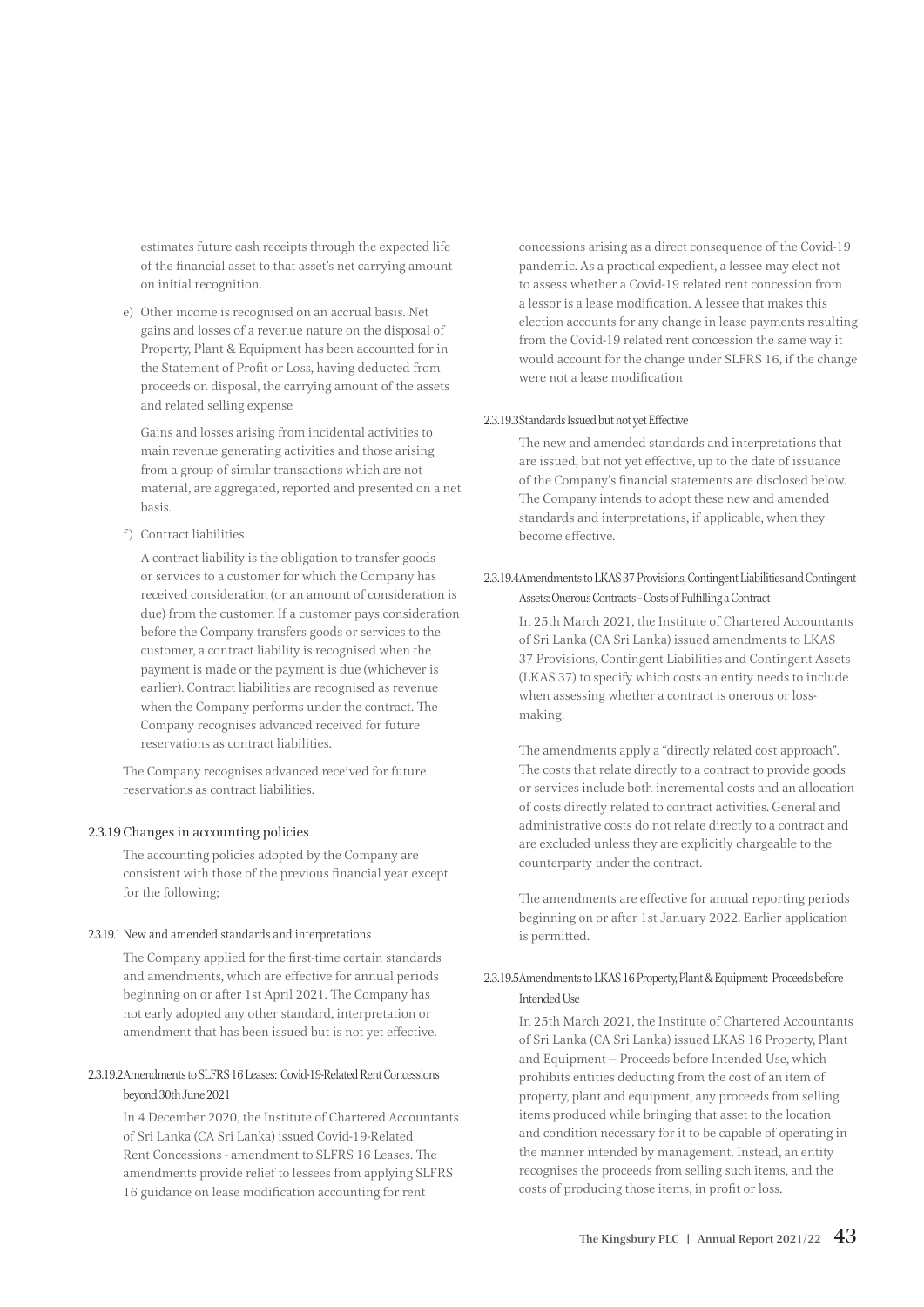The amendment is effective for annual reporting periods beginning on or after 1st January 2022 and must be applied retrospectively to items of property, plant and equipment made available for use on or after the beginning of the earliest period presented when the entity first applies the amendment.

## 2.3.19.6SLFRS 9 Financial Instruments – Fees in the '10 per cent' test for derecognition of financial liabilities

As part of its 2018-2020 annual improvements to SLFRS standards process, the Institute of Chartered Accountants of Sri Lanka (CA Sri Lanka) issued an amendment to SLFRS 9 Financial Instruments (SLFRS 9). The amendment clarifies the fees that an entity includes when assessing whether the terms of a new or modified financial liability are substantially different from the terms of the original financial liability. These fees include only those paid or received between the borrower and the lender, including fees paid or received by either the borrower or lender on the other's behalf. An entity applies the amendment to financial liabilities that are modified or exchanged on or after the beginning of the annual reporting period in which the entity first applies the amendment.

The amendment is effective for annual reporting periods beginning on or after 1st January 2022 with earlier adoption permitted.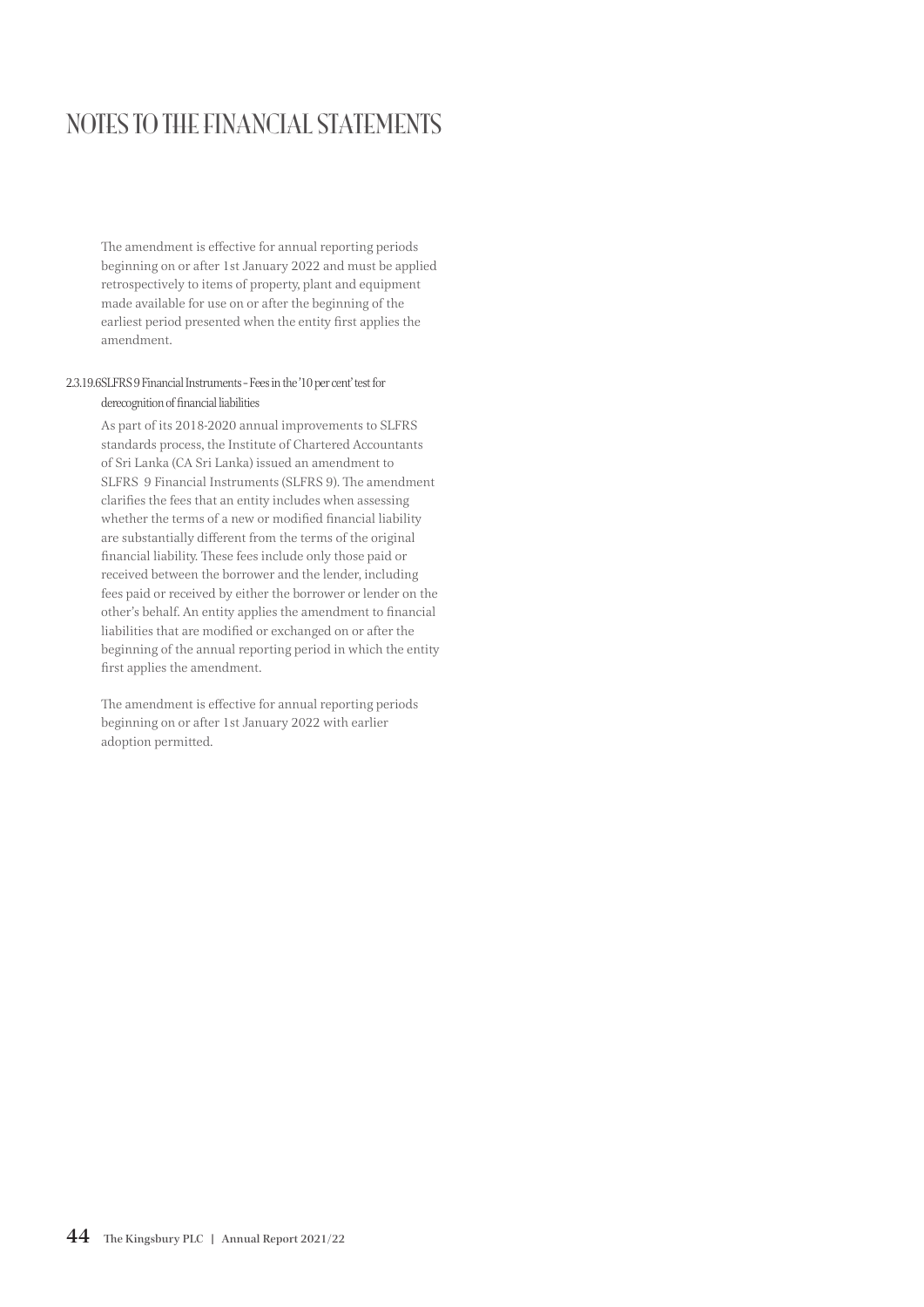## **4. REVENUE**

The Company classifies it's revenue streams according to business units based on the nature of services, for easy of understanding. Namely; Room Revenue, Food and Beverage Revenue and Other Hotel Related Revenue. The Board monitors the operating results for the purpose of performance assessment. Assets and Liabilities are managed on a collective basis and are not allocated to operating segments.

## 4.1 Summary

| Year ended 31st March          | 2022           | 2021           |
|--------------------------------|----------------|----------------|
|                                | <b>Rs</b> '000 | <b>Rs</b> '000 |
| Gross revenue                  | 2,021,666      | 777,923        |
| Less: Tourism development levy | (20, 640)      | (7,889)        |
| Net revenue                    | 2,001,026      | 770,034        |

## 4.2 Segmentation of the revenue

| Year ended 31st March       | 2022           | 2021           |
|-----------------------------|----------------|----------------|
|                             | <b>Rs</b> '000 | <b>Rs</b> '000 |
| Room revenue                | 390,002        | 44,751         |
| Food & beverage revenue     | 1,531,936      | 702,899        |
| Other hotel related revenue | 79,088         | 22,384         |
| Total revenue               | 2,001,026      | 770.034        |

## **5. OTHER INCOME AND EXPENSES**

| Year ended 31st March                             | 2022           | 2021           |
|---------------------------------------------------|----------------|----------------|
|                                                   | <b>Rs</b> '000 | <b>Rs</b> '000 |
| Loss on disposal of property, plant and equipment | (1,052)        |                |
| Sundry income                                     | 26,458         | 33,407         |
| Other income and expenses                         | 25,406         | 33,405         |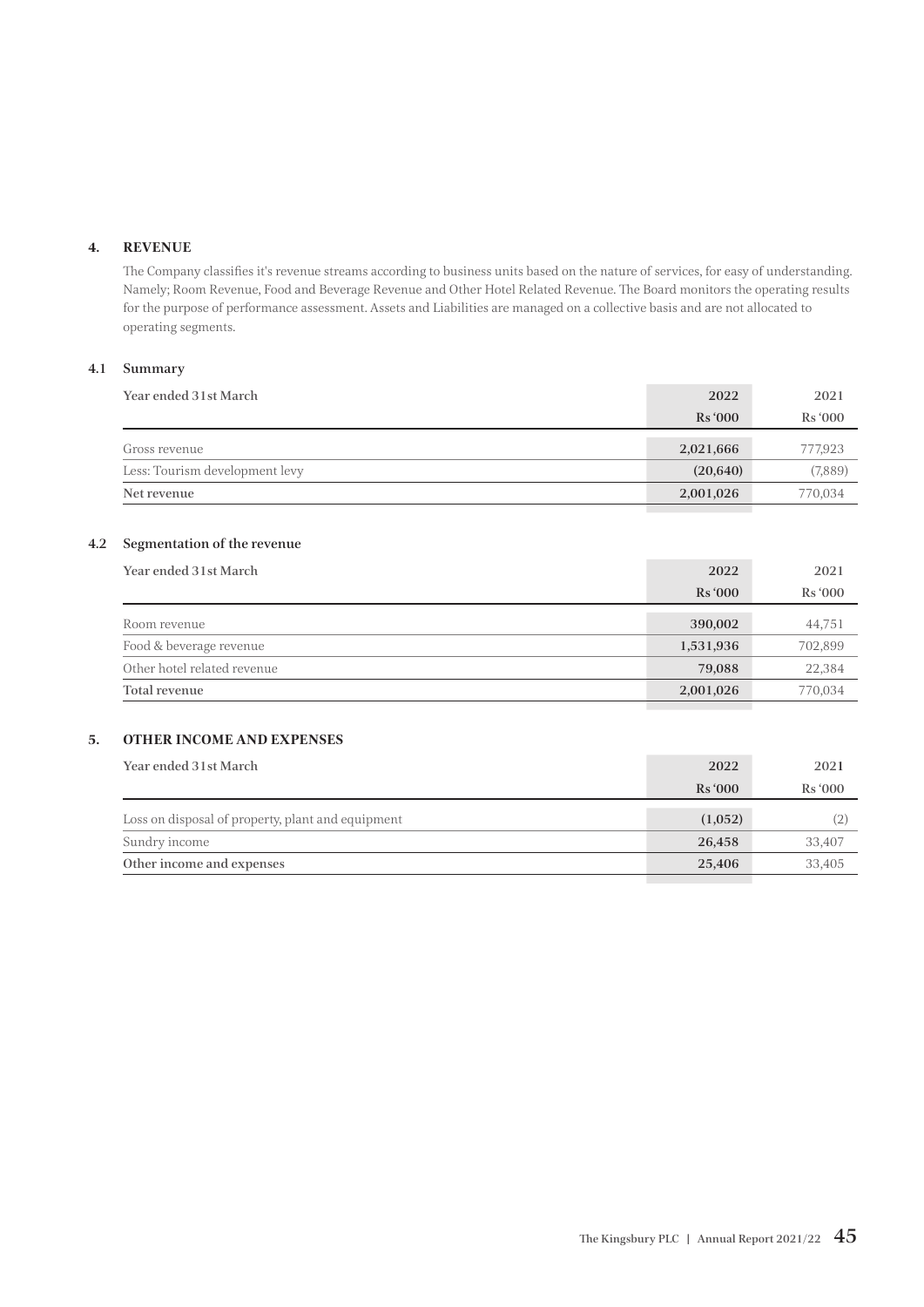## **6. PROFIT BEFORE TAX**

The following items have been charged/(credited) in arriving at profit before tax:

| Year ended 31st March                           |         | 2022           | 2021           |
|-------------------------------------------------|---------|----------------|----------------|
|                                                 |         | <b>Rs</b> '000 | <b>Rs</b> '000 |
| Directors' emoluments                           |         | 4,158          | 4,422          |
| Auditors remuneration - audit fees              |         | 825            | 743            |
| - non audit fees                                |         | 236            | 230            |
| Depreciation on property, plant and equipment   | Note 12 | 246,007        | 272,130        |
| Amortisation of intangible assets               | Note 13 | 2,180          | 4,161          |
| Amortisation of right to use assets             | Note 14 | 247            | 247            |
| Impairment allowance for trade receivables      | Note 33 | (798)          | (582)          |
| Repair and maintenance expenditure              |         | 45,243         | 38,784         |
| Lease rentals on property                       |         | 2,382          | 2,382          |
| Staff costs                                     | Note 7  | 494,369        | 427,784        |
| Power and energy expenditure                    |         | 139,842        | 110,044        |
| Loss on disposal of property, plant & equipment |         | 8,197          | 4,288          |
| Management fee on revenue                       |         | 60,031         | 23,101         |
|                                                 |         |                |                |

## **7. STAFF COSTS**

| 2022           | 2021           |
|----------------|----------------|
| <b>Rs</b> '000 | <b>Rs</b> '000 |
| 364,374        | 320,106        |
| 61,361         | 43,070         |
| 55,684         | 48,150         |
| 12,950         | 16,458         |
| 494,369        | 427,784        |
|                |                |

## **8. FINANCE INCOME**

| Year ended 31st March | 2022           | 2021           |
|-----------------------|----------------|----------------|
|                       | <b>Rs</b> '000 | <b>Rs</b> '000 |
| Interest income       | 668            | 601            |
| Foreign exchange gain | 24,965         | 51             |
|                       | 25,633         | 652            |

## **9. FINANCE EXPENSES**

| Year ended 31st March       | 2022           | 2021           |
|-----------------------------|----------------|----------------|
|                             | <b>Rs</b> '000 | <b>Rs</b> '000 |
| Interest expenses           | 135,750        | 82,768         |
|                             | 135,750        | 82,768         |
| Net Finance Income/Expenses | 110,117        | 82.116         |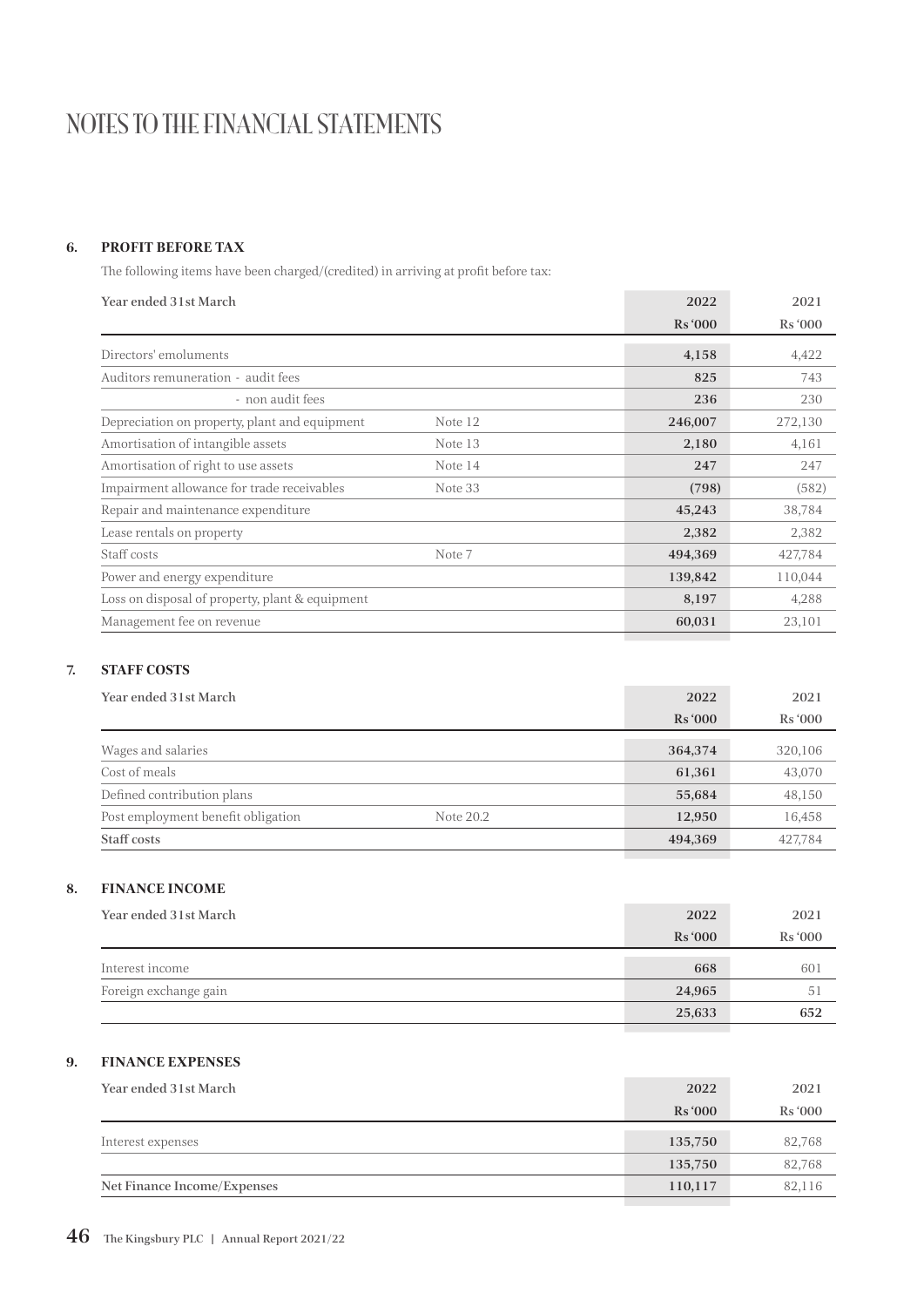## **10. TAXATION**

| Year ended 31st March     | 2022           | 2021           |
|---------------------------|----------------|----------------|
|                           | <b>Rs</b> '000 | <b>Rs</b> '000 |
| 10.1 Current income tax   | $\sim$         |                |
| Deferred tax<br>Note 21.1 | (29,702)       | (123,200)      |
| Income Tax Expense        | (29,702)       | (123,200)      |

## 10.2 Reconciliation of accounting profit to income tax expense

| Year ended 31st March         | 2022                     | 2021       |
|-------------------------------|--------------------------|------------|
|                               | <b>Rs</b> '000           | Rs '000    |
| Profit/(Loss) before tax      | (456, 538)               | (881, 394) |
|                               |                          |            |
| Disallowable expenses         | 272,856                  | 296,608    |
| Allowable expenses            | (391, 904)               | (384, 443) |
| Business loss during the year | (576, 254)               | (968, 627) |
| Interest income               | 668                      | 601        |
| Taxable income                | $\overline{\phantom{a}}$ |            |
|                               |                          |            |

## **11. BASIC EARNINGS/(LOSS) PER SHARE**

Basic earnings per share is calculated by dividing the net profit/(loss) attributable to shareholders by the weighted average number of ordinary shares in issue during the year.

| Year ended 31st March                               |          | 2022       | 2021       |
|-----------------------------------------------------|----------|------------|------------|
| Net profit attributable to shareholders             | (Rs'000) | (426, 836) | (758, 194) |
| Weighted average number of ordinary shares in issue | (000)    | 484,000    | 484,000    |
| Basic earnings per share                            | (Rs.)    | (0.88)     | (1.57)     |
|                                                     |          |            |            |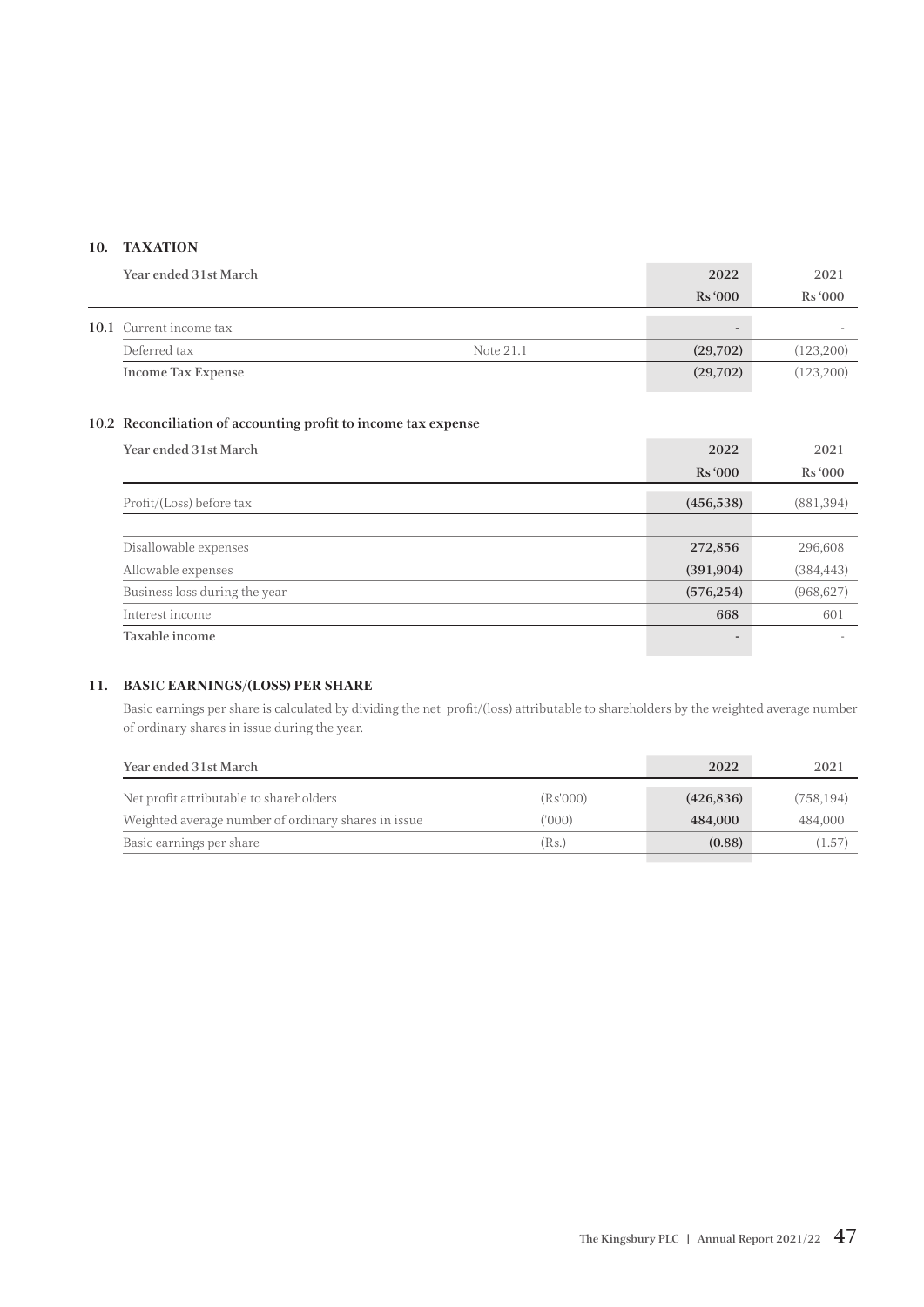## **12. PROPERTY, PLANT AND EQUIPMENT**

12.1

12.1. 1

As at 31st March 2021

|                                            | <b>Buildings</b><br>and building<br>integrals | Plant,<br>machinery &<br>equipment | Furniture &<br>fittings | Motor<br>vehicles | Linen, cutlery,<br>crockery &<br>glassware | Total          |
|--------------------------------------------|-----------------------------------------------|------------------------------------|-------------------------|-------------------|--------------------------------------------|----------------|
|                                            | <b>Rs</b> '000                                | Rs'000                             | <b>Rs</b> '000          | <b>Rs</b> '000    | <b>Rs</b> '000                             | <b>Rs</b> '000 |
| Cost/valuation                             |                                               |                                    |                         |                   |                                            |                |
| Balance as at 01st April 2020              | 3,491,286                                     | 899,247                            | 409,569                 | 10,043            | 265,028                                    | 5,075,173      |
| <b>Additions</b>                           | 12,584                                        | 23,682                             | 19                      | 7,260             | 4,614                                      | 48,159         |
| Disposals /breakages, losses & discarded   |                                               |                                    | (11)                    |                   | (8,108)                                    | (8,119)        |
| Balance as at 31st March 2021              | 3,503,870                                     | 922,929                            | 409,577                 | 17,303            | 261,534                                    | 5,115,213      |
| Depreciation                               |                                               |                                    |                         |                   |                                            |                |
| Balance as at 01st April 2020              | 215,778                                       | 437,491                            | 181,856                 | 7,243             | 148,445                                    | 990,813        |
| Depreciation charge                        | 86,228                                        | 98,768                             | 41,712                  | 965               | 44,457                                     | 272,130        |
| Disposals/breakages, losses & discarded    |                                               |                                    | (9)                     |                   | (3,822)                                    | (3,831)        |
| Balance as at 31st March 2021              | 302,006                                       | 536,259                            | 223,559                 | 8,208             | 189,080                                    | 1,259,112      |
| Net book value as at 31st March 2021       | 3,201,864                                     | 386,670                            | 186,018                 | 9,095             | 72,454                                     | 3,856,101      |
| Capital work in progress                   |                                               |                                    |                         |                   |                                            |                |
| Balance as at 01st April 2020              |                                               |                                    |                         |                   |                                            | 10,991         |
| Amount transferred to property,            |                                               |                                    |                         |                   |                                            |                |
| plant and equipment                        |                                               |                                    |                         |                   |                                            | (10,991)       |
| Balance as at 31st March 2021              |                                               |                                    |                         |                   |                                            |                |
| Total net book value as at 31st March 2021 | 3,201,864                                     | 386,670                            | 186,018                 | 9,095             | 72,454                                     | 3,856,101      |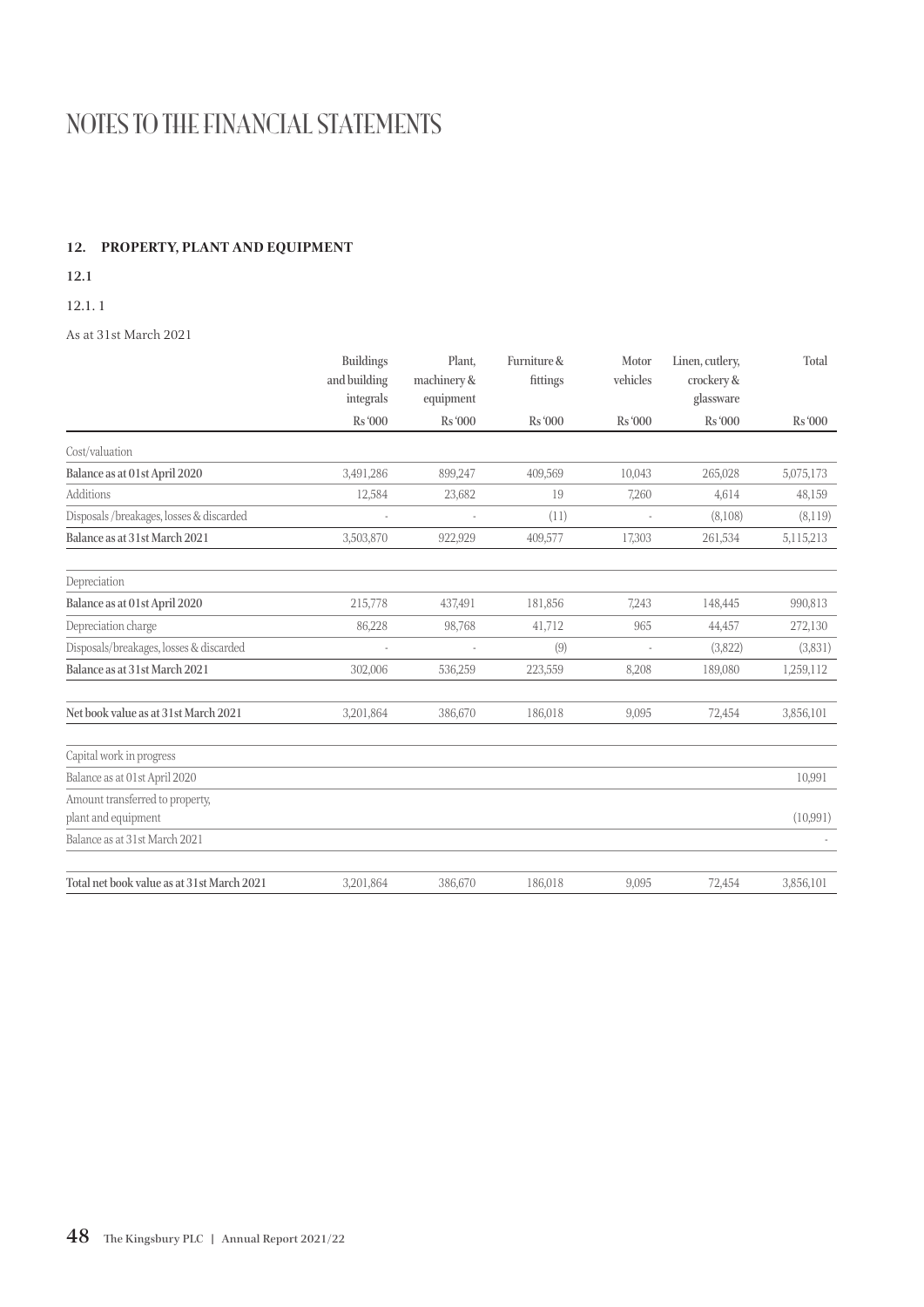## 12.1. 2

As at 31st March 2022

|                                         | <b>Buildings</b><br>and building | Plant,<br>machinery & | Furniture &<br>fittings | Motor<br>vehicles        | Linen, cutlery,<br>crockery & | Total      |
|-----------------------------------------|----------------------------------|-----------------------|-------------------------|--------------------------|-------------------------------|------------|
|                                         | integrals                        | equipment             |                         |                          | glassware                     |            |
|                                         | <b>Rs</b> '000                   | Rs '000               | Rs '000                 | <b>Rs</b> '000           | <b>Rs</b> '000                | Rs '000    |
| Cost/valuation                          |                                  |                       |                         |                          |                               |            |
| Balance as at 01st April 2021           | 3,503,870                        | 922,929               | 409,577                 | 17,303                   | 261,534                       | 5,115,213  |
| Additions                               | 13,291                           | 28,047                | 3,832                   | $\overline{\phantom{a}}$ | 23,993                        | 69,163     |
| Disposals/breakages, losses & discarded | $\overline{\phantom{a}}$         | (54, 812)             | (4,167)                 |                          | (25,584)                      | (84, 563)  |
| Revaluation during the year             | 82,116                           |                       |                         |                          | $\overline{\phantom{a}}$      | 82,116     |
| Adjustment on Revaluation               | (388, 841)                       |                       |                         |                          |                               | (388, 841) |
| Balance as at 31st March 2022           | 3,210,436                        | 896,164               | 409,242                 | 17,303                   | 259,943                       | 4,793,088  |
| Depreciation                            |                                  |                       |                         |                          |                               |            |
| Balance as at 01st April 2021           | 302,006                          | 536,259               | 223,559                 | 8,208                    | 189,080                       | 1,259,112  |
| Depreciation charge                     | 86,835                           | 83,192                | 40,839                  | 1,452                    | 33,689                        | 246,007    |
| Disposals/breakages, losses & discarded |                                  | (53,366)              | (2, 412)                |                          | (18, 738)                     | (74,516)   |
| Adjustment on Revaluation               | (388, 841)                       |                       |                         |                          |                               | (388, 841) |
| Balance as at 31st March 2022           |                                  | 566,085               | 261,986                 | 9,660                    | 204,031                       | 1,041,762  |
| Net book value as at 31st March 2022    | 3,210,436                        | 330,079               | 147,256                 | 7,643                    | 55,912                        | 3,751,326  |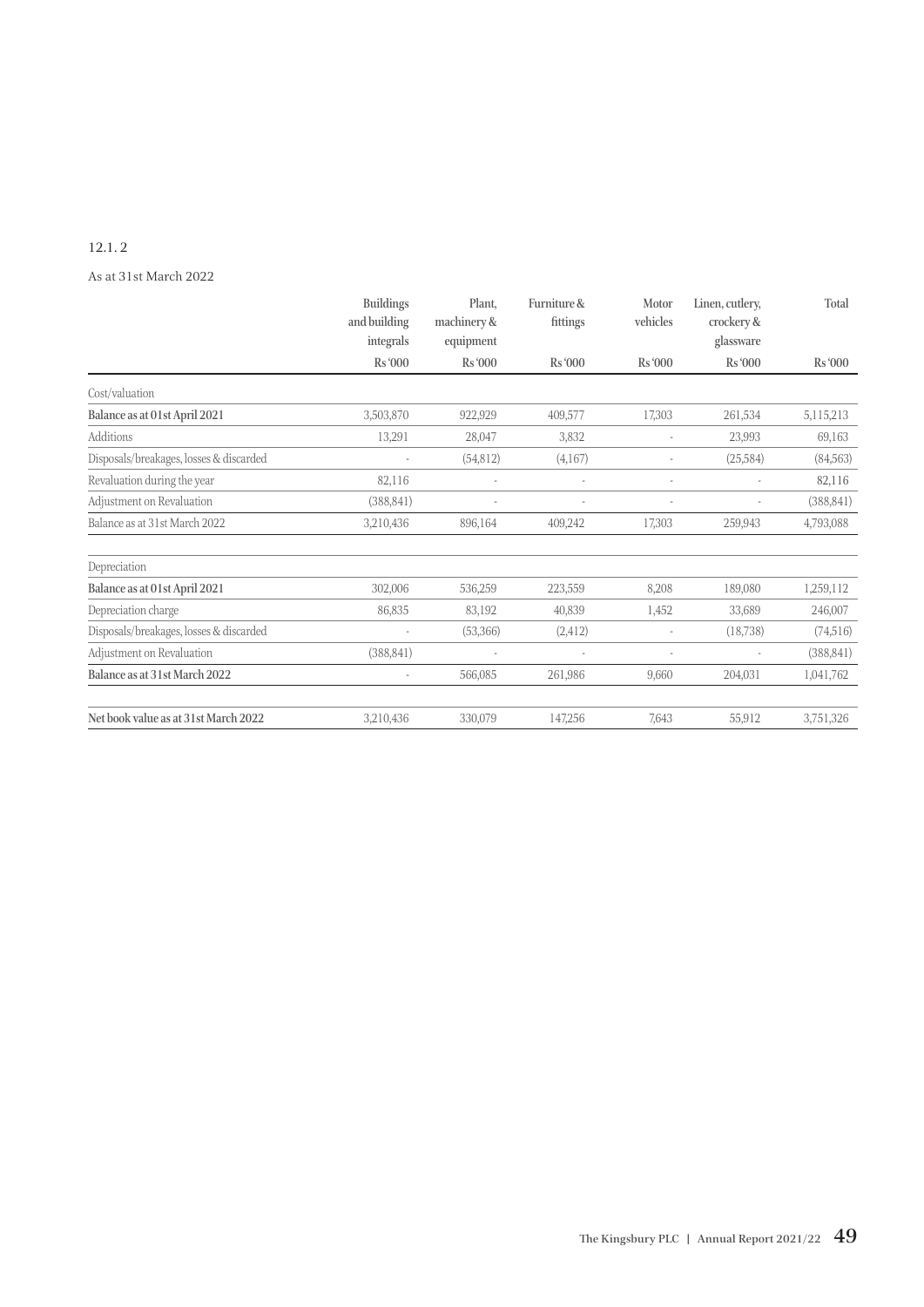## **12. PROPERTY, PLANT AND EQUIPMENT (CONTD.)**

#### 12.2 Fair Valuation Process and Key Valuation Assumptions

The Company measures Buildings and building integrals at revalued amounts. The Company usually engages an external qualified valuer on a regular basis to determine the fair values.

The latest revaluation has been carried out by Mr. P B Kalugalagedera (F.I.V Sri Lanka) a chartered independent valuer as at 31st March 2022, which resulted in a revaluation gain of Rs. 82.1Mn. The valuation of the buildings and integrals located at principal place of business, No. 48, Janadhipathi Mawatha, Colombo 1 have been determined using direct capital comparison method by using level 3 of the fair value measurement hierarchy. Approximate price per sq.ft is Rs.11,000/- to Rs.19,500/- (2021 -Rs.15,000/-to Rs.19,500/-). Significant increase or decrease in estimated price per square foot in isolation would result in a significantly higher or lower fair value measurement.

12.3 If the Buildings and building integrals were stated at historical cost, the carrying amounts would be as follows:

| Asset category                   | Cost           | Accumulated<br>depreciation | Net book<br>value |
|----------------------------------|----------------|-----------------------------|-------------------|
|                                  | <b>Rs</b> '000 | <b>Rs</b> '000              | <b>Rs</b> '000    |
| Buildings and building integrals | 2,474,845      | 655,763                     | 1,819,082         |
|                                  | 2,474,845      | 655,763                     | 1,819,082         |

12.4 The Company regularly review the useful life of each significant component of buildings and in the review process, the Company obtains the assistance of an independent professional valuer. Accordingly, depreciation is calculated for the year using a straight line method for each individual significant component of building.

Components included in buildings and building integrals and their useful lives are as follows:

| Buildings superstructure   | 48 to 50 years |
|----------------------------|----------------|
| Bathrooms                  | 15 years       |
| Ballroom finishes          | 20 years       |
| Elevators                  | 25 years       |
| Mechanical and engineering | 25 years       |

12.5 The gross carrying amount of any fully depreciated property,plant & equipment that is still in use as at 31st March 2022 is Rs.410,364,042/- (2021: Rs.384,879,804/-).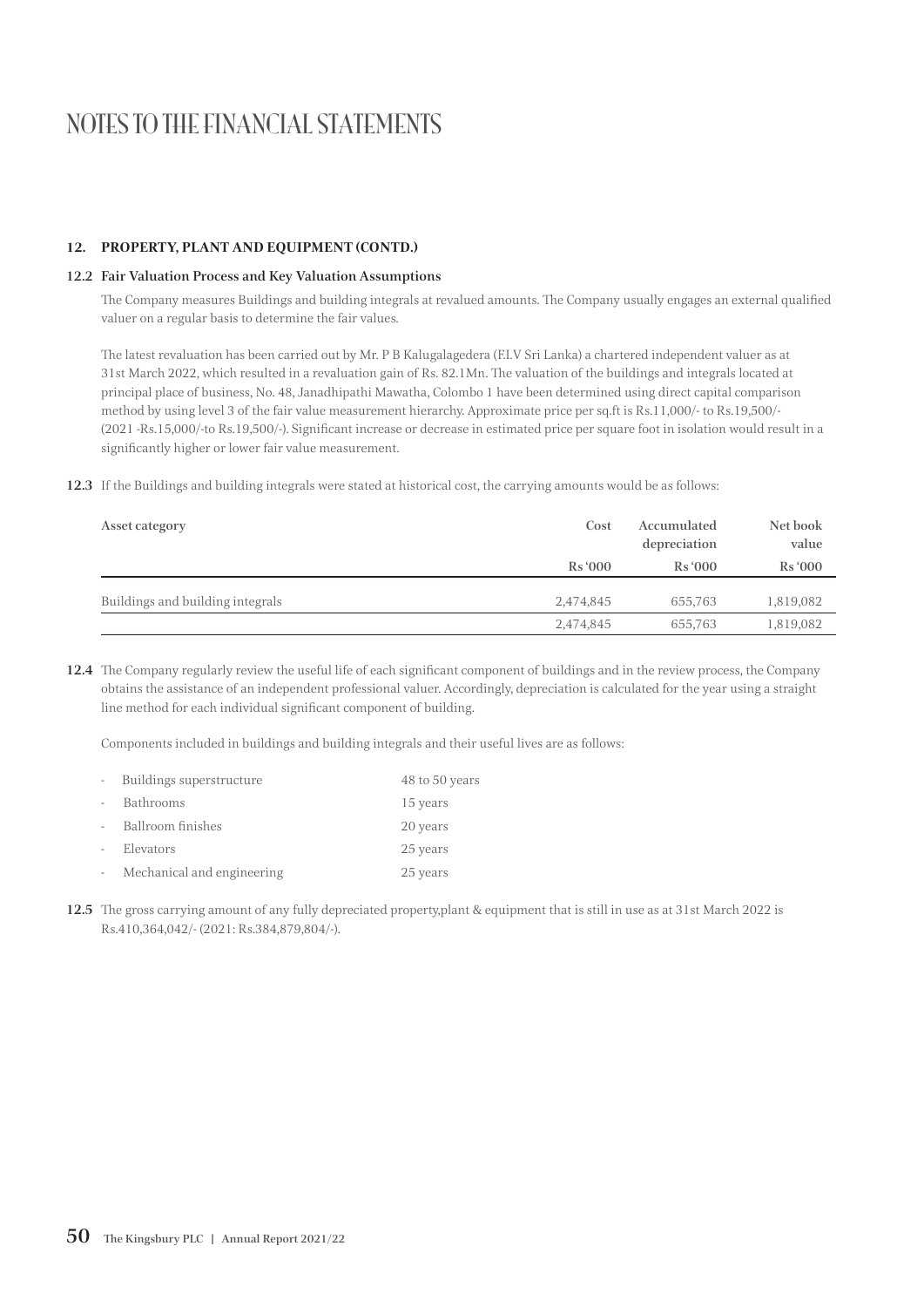## **13. INTANGIBLE ASSETS**

| As at 31st March             | 2022           | 2021           |
|------------------------------|----------------|----------------|
|                              | <b>Rs</b> '000 | <b>Rs</b> '000 |
| Cost                         |                |                |
| Balance as at 01st April     | 45,517         | 45,480         |
| Additions during the year    | 882            | 37             |
| Impairment                   | (6,408)        |                |
| Balance as at 31st March     | 39,991         | 45,517         |
|                              |                |                |
| Amortisation                 |                |                |
| Balance as at 01st April     | 38,267         | 34,106         |
| Amortisation during the year | 2,180          | 4,161          |
| Impairment                   | (6, 408)       |                |
| Balance as at 31st March     | 34,039         | 38,267         |
|                              |                |                |
| Net Book Value               | 5,952          | 7,250          |
|                              |                |                |

The intangible assets consist of computer software

## **14. RIGHT OF USE ASSETS**

| As at 31st March                      | 2022           | 2021           |
|---------------------------------------|----------------|----------------|
|                                       | <b>Rs</b> '000 | <b>Rs</b> '000 |
| Cost                                  |                |                |
| Balance as at 01st April              | 12,415         | 12,415         |
| Balance as at 31st March              | 12,415         | 12,415         |
|                                       |                |                |
| Amortisation                          |                |                |
| Balance as at 01st of April           | 494            | 247            |
| Amortisation for the period           | 247            | 247            |
| Balance as at 31st March              | 741            | 494            |
|                                       |                |                |
| Net book value of right of use assets | 11,674         | 11,921         |
|                                       |                |                |

The Hotel building is constructed on land obtained from the Ceylon Tourist Board on a 99 years lease commencing from 09th May 1970, for which the Company pays a sum of Rs 2.5 Mn. annually as operating lease rental. Remaining lease period is 47 years.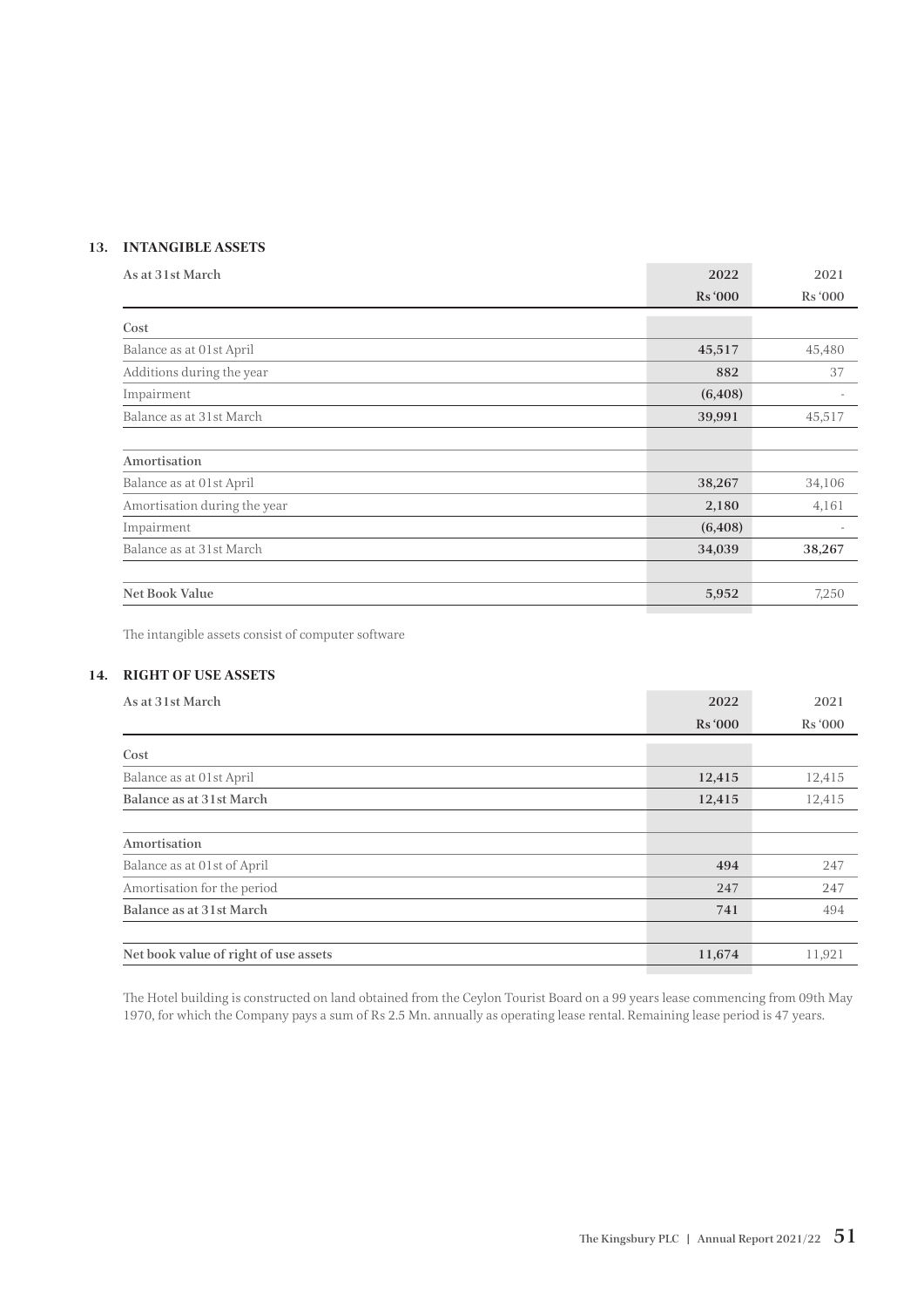## **15. INVENTORIES**

| As at 31st March            | 2022           | 2021           |
|-----------------------------|----------------|----------------|
|                             | <b>Rs</b> '000 | <b>Rs</b> '000 |
| Food, Beverages and Tobacco | 88,828         | 50,350         |
| Consumables                 | 25,289         | 21,581         |
| Inventories                 | 114,117        | 71,931         |
|                             |                |                |

## **16. TRADE AND OTHER RECEIVABLES**

| As at 31st March            |             | 2022           | 2021    |
|-----------------------------|-------------|----------------|---------|
|                             |             | <b>Rs</b> '000 | Rs'000  |
| Trade receivables           |             | 161,276        | 17,095  |
| Less: Impairment Allowances | Note 33.2.c | (445)          | (1,243) |
|                             |             | 160,831        | 15,852  |
|                             |             |                |         |
| Intercompany receivables    | Note 30.5   | 17,526         | 13,720  |
| Trade and other receivables |             | 178,357        | 29,572  |
|                             |             |                |         |

## **17. OTHER NON FINANCIAL ASSETS**

| As at 31st March           | 2022           | 2021    |
|----------------------------|----------------|---------|
|                            | <b>Rs</b> '000 | Rs '000 |
| Prepayments                | 16,899         | 14,903  |
| Advances Paid              | 5,576          | 3,232   |
| VAT receivable             | 64,580         | 74,131  |
| Security deposits          | 17,200         | 19,743  |
| Other receivables          | 17,947         | 5,396   |
| Other non-financial assets | 122,202        | 117,405 |

## **18. CASH AND CASH EQUIVALENTS**

| As at 31st March              | 2022           | 2021           |
|-------------------------------|----------------|----------------|
|                               | <b>Rs</b> '000 | <b>Rs</b> '000 |
| 18.1 Cash at bank and in hand | 112,265        | 13,571         |
| Cash at bank and in hand      | 112,265        | 13,571         |
|                               |                |                |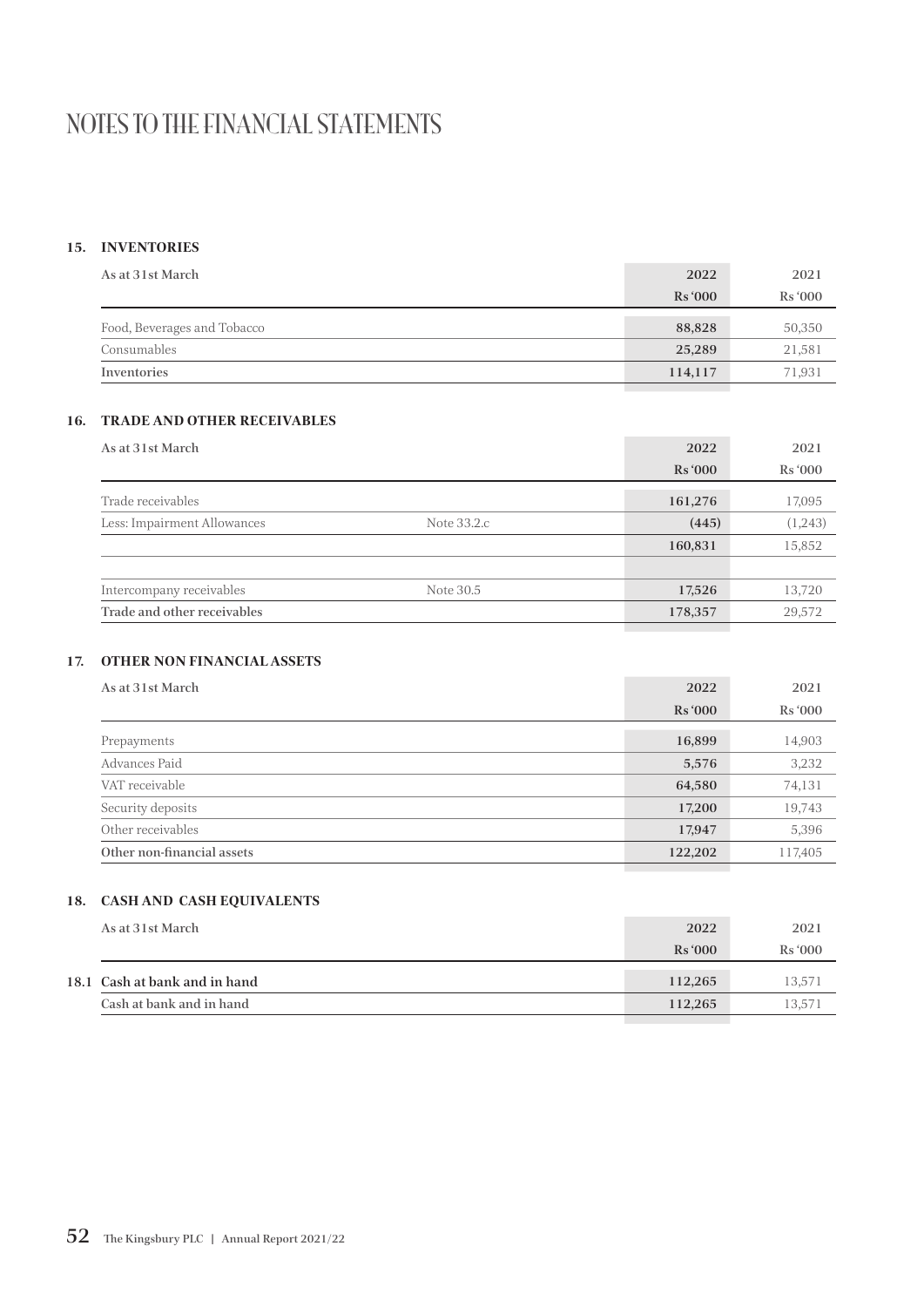## 18.2 For the purposes of the cash flow statement, the year end cash and cash equivalents comprise the following:

| As at 31st March                                   |           | 2022           | 2021           |
|----------------------------------------------------|-----------|----------------|----------------|
|                                                    |           | <b>Rs</b> '000 | <b>Rs</b> '000 |
| Cash and short term deposits                       |           | 112,265        | 13,571         |
| Bank overdraft                                     | Note 19.1 | (377, 489)     | (353, 481)     |
| Cash and Cash equivalents at the end of the period |           | (265, 224)     | (339,910)      |
|                                                    |           |                |                |

## **19. INTEREST-BEARING BORROWINGS**

## 19.1 Borrowings

| As at 31st March                               | 2022           | 2021           |
|------------------------------------------------|----------------|----------------|
|                                                | <b>Rs</b> '000 | <b>Rs</b> '000 |
| <b>Current liabilities</b>                     |                |                |
| Bank overdraft                                 | 377,489        | 353,481        |
| Borrowings from Banks / Financial Institutions | 597,535        | 248,483        |
|                                                | 975,024        | 601,964        |
| Non-current liabilities                        |                |                |
| Borrowings from Banks / Financial Institutions | 1,036,859      | 1,049,209      |
|                                                | 1,036,859      | 1,049,209      |
| Total borrowings                               | 2,011,883      | 1,651,173      |
|                                                |                |                |

## 19.2 Details of Loan - Terms and conditions

|                   |            | <b>Bank/Financial Institution</b> |             |            |           |            |           |           |           |           |            |
|-------------------|------------|-----------------------------------|-------------|------------|-----------|------------|-----------|-----------|-----------|-----------|------------|
|                   |            |                                   |             |            |           | <b>BOC</b> |           |           |           |           |            |
| Loan Amount       | 350Mn      | 500Mn                             | 29Mn        | 250Mn      | 250Mn     | 25Mn       | 25Mn      | 31Mn      | 162Mn     | 156Mn     | 300Mn      |
| Commencement date | Jul 2018   | Dec 2019                          | Jul 2020    | Dec 2019   | Sep 2020  | Jun 2020   | Aug 2020  | Apr 2021  | Oct 2020  | Apr 2021  | Dec 2021   |
| Instalment amount |            |                                   |             |            |           |            |           |           |           |           |            |
| Rs.000            | 9,722      | 7,576                             | 1,379       | 10,417     | 5,208     | 1,736      | 1,786     | 1,480     | 8,979     | 6,509     | 6,250      |
| Interest rate     | $AWPI.R +$ | $AWPI.R +$                        | TB rate     | 6M         | $AWPLR +$ | Fixed      | Fixed     | Fixed     | Fixed     | Fixed     | $AWPI.R +$ |
|                   | Premium    | Premium                           | $+$ Premium | $AWPI.R +$ | Premium   |            |           |           |           |           | Premium    |
|                   |            |                                   |             | Premium    |           |            |           |           |           |           |            |
| Term              | 68 Months  | 87 Months                         | 24 Months   | 30 Months  | 60 Months | 36 Months  | 36 Months | 24 Months | 30 Months | 30 Months | 60 Months  |

19.3 Existing mortgage bond No. 364 over lease hold right of the hotel property and bond Nos. 1416 dated 27th July 2001 for Rs. 100 Mn. and 166 dated 9th May 2013 for Rs. 1,335 Mn. over lease hold rights of the property situated at the junction of Janadhipathi Mawatha and Chaithya Road adjoining the Central Bank.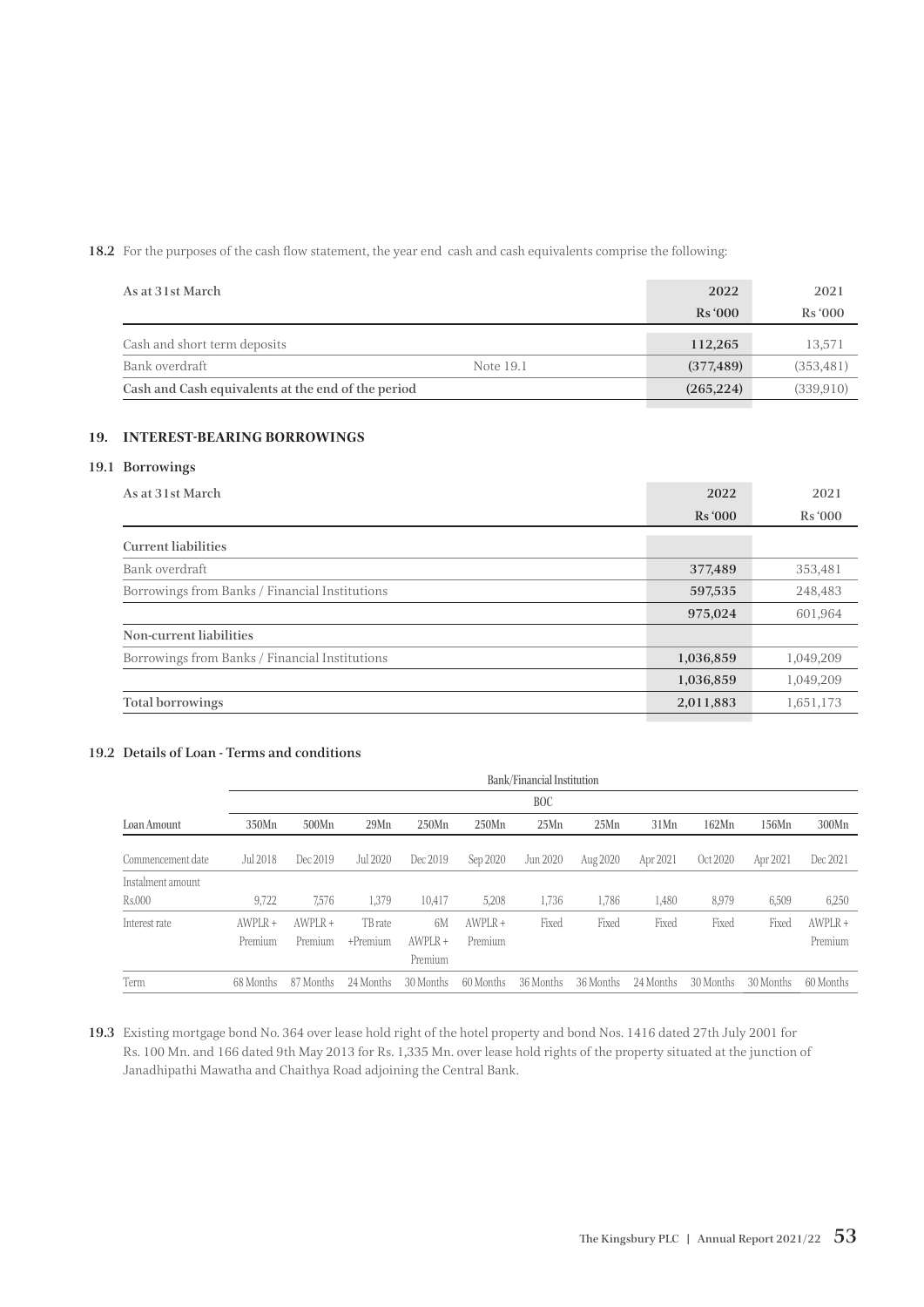## **20. POST EMPLOYMENT BENEFIT OBLIGATION (GRATUITY)**

## 20.1 Summary

| Year ended 31st March |           | 2022           | 2021           |
|-----------------------|-----------|----------------|----------------|
|                       |           | <b>Rs</b> '000 | <b>Rs</b> '000 |
| As at 1st April       |           | 66,458         | 69,778         |
| Charge for the year   | Note 20.2 | 18,055         | 10,396         |
| Benefits paid         |           | (16, 854)      | (13,716)       |
| As at 31st March      |           | 67,659         | 66,458         |
|                       |           |                |                |

## 20.2 Charge for the year

| Year ended 31st March                                                          | 2022           | 2021    |
|--------------------------------------------------------------------------------|----------------|---------|
|                                                                                | <b>Rs</b> '000 | Rs'000  |
| Reported in Income Statement                                                   |                |         |
| Current service cost                                                           | 9,803          | 6,324   |
| Past service cost                                                              | (1,661)        |         |
| Interest cost                                                                  | 4,809          | 10,134  |
| Service Cost                                                                   | 12,951         | 16,458  |
| Reported in Other Comprehensive Income                                         |                |         |
| Net actuarial (Gain)/Loss recognised immediately to Other Comprehensive Income | 5,103          | (6,062) |
| Charge for the year                                                            | 18,055         | 10,396  |

20.3 The Company obtained an actuarial valuation from an independent professional actuary, Messrs Actuarial and Management Consultants (Pvt) Ltd, in March 2022, to ascertain the post employment benefit obligation arising in respect of Gratuity.

The principal actuarial assumptions used in determining the liability were:

| Year ended 31st March              | 2022     | 2021     |
|------------------------------------|----------|----------|
| Discount rate (per annum)          | 15%      | 08%      |
| Future salary increase (per annum) | 13.50%   | 07%      |
| Retiring age                       | 60 years | 55 years |

Average future working life of an employee is 7.60 years (2021: 5.72 years).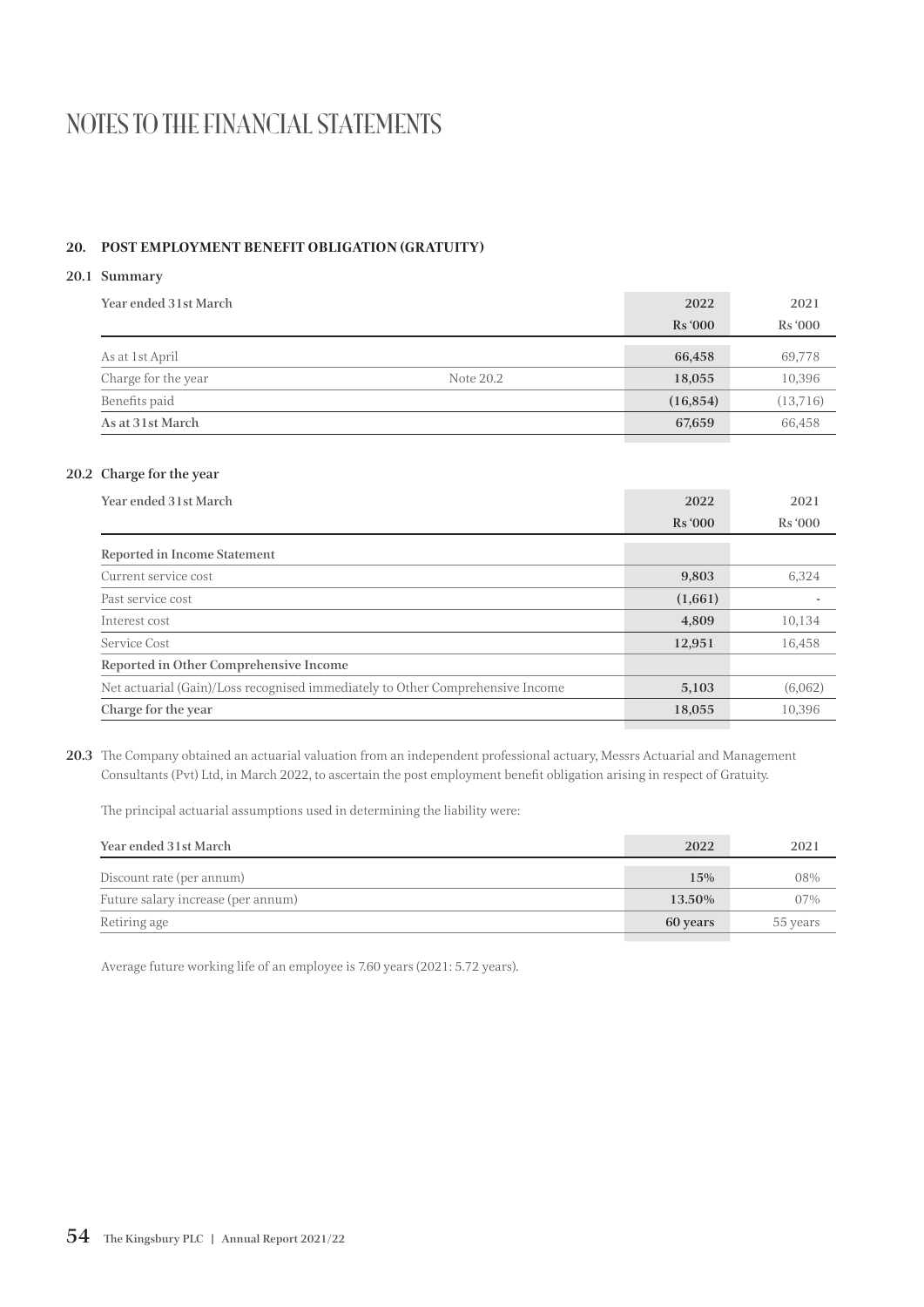## 20.4 Sensitivity of assumptions employed in actuary valuation

The following table demonstrates the sensitivity to a reasonably possible change in the key assumptions employed with all other variables held constant in the post employment benefit liability measurement.

| 31st March 2022        |                        |                                    |                                      |
|------------------------|------------------------|------------------------------------|--------------------------------------|
| Increase/(decrease) in | Increase/(decrease) in | Effect on                          | Effect on post                       |
| discount rate          | salary increment       | comprehensive income increase/     | employment benefit obligation        |
|                        |                        | (decrease) in results for the year | increase/(decrease) in the liability |
|                        |                        | <b>Rs</b> '000                     | <b>Rs</b> '000                       |
|                        |                        |                                    |                                      |
| 01%                    |                        | 4,277                              | (4,277)                              |
| 01%                    | $\sim$                 | (4,775)                            | 4,775                                |
| $\sim$                 | 01%                    | (5,108)                            | 5,108                                |
|                        | 01%                    | 4,642                              | (4,642)                              |

## 31st March 2021

| Increase/(decrease) in<br>discount rate | Increase/(decrease) in<br>salary increment | Effect on<br>Comprehensive Income Increase/<br>(decrease) In Results for the year<br>Rs '000 | Effect on post<br>employment benefit obligation<br>increase/(decrease) in the liability<br><b>Rs</b> '000 |
|-----------------------------------------|--------------------------------------------|----------------------------------------------------------------------------------------------|-----------------------------------------------------------------------------------------------------------|
| 01%                                     |                                            | 3,253                                                                                        | (3,253)                                                                                                   |
| 01%                                     | -                                          | (3,587)                                                                                      | 3,587                                                                                                     |
|                                         | 01%                                        | (3,887)                                                                                      | 3,887                                                                                                     |
|                                         | 01%                                        | 3,585                                                                                        | (3,585)                                                                                                   |

## 20.5 Distribution of Post Employment Benefit Obligation Over Future Lifetime

The following table demonstrates distribution of the future working lifetime of the Post Employment Benefit Obligation as at the reporting period.

| As at 31st March                            | 2022           | 2021           |
|---------------------------------------------|----------------|----------------|
|                                             | <b>Rs</b> '000 | <b>Rs</b> '000 |
| Less than or equal 1 year                   | 3,858          | 9,559          |
| Over 1 year and less than or equal 5 years  | 27,124         | 32,208         |
| Over 5 year and less than or equal 10 years | 19,628         | 16,214         |
| Beyond 10 years                             | 17,049         | 8,477          |
| Total                                       | 67,659         | 66,458         |

20.6 The Retirement benefit Plan of the Bank was amended due to the increase in retirement age enacted by the Minimum Retirement Age of Workers Act No: 28 of 2021.

| As on 17th November 2021, employees who have attained the age of | Retirement age |
|------------------------------------------------------------------|----------------|
| Less than 52 years                                               | 60 years       |
| 53 years                                                         | 59 years       |
| 54 years                                                         | 58 years       |
| 55 years                                                         | 57 years       |

The resulting change in the present value of defined benefit obligation was recognised in profit or loss as past service income of Rs.1,660,562/- (2021: Nil)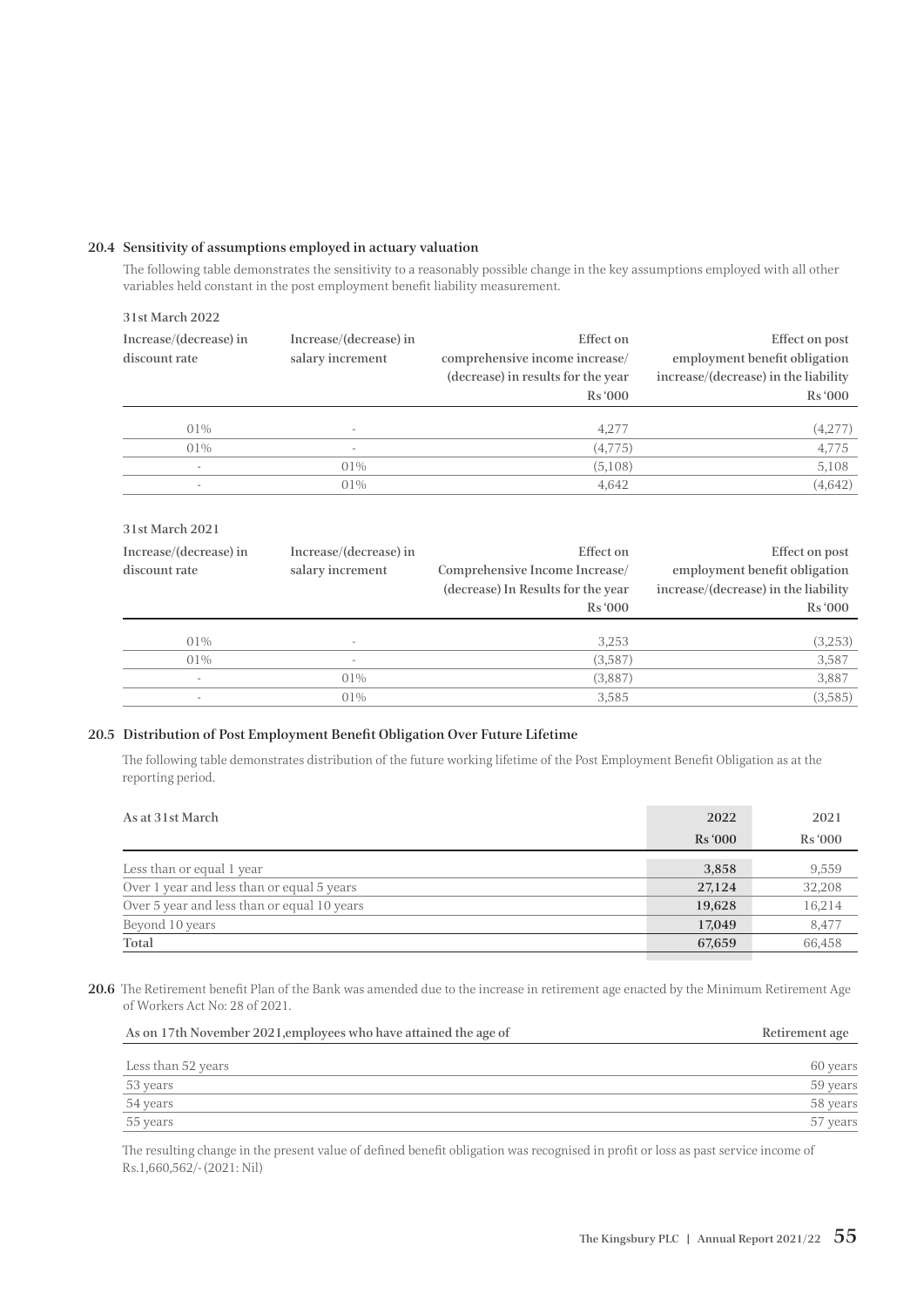## **21. DEFERRED TAX LIABILITY**

21.1

| Year ended 31st March               |                | Statement of<br><b>Financial Position</b> |           | Statement of<br>Profit or Loss |                | <b>Statement of Other</b><br>Comprehensive Income |
|-------------------------------------|----------------|-------------------------------------------|-----------|--------------------------------|----------------|---------------------------------------------------|
|                                     | 2022           | 2021                                      | 2022      | 2021                           | 2022           | 2021                                              |
|                                     | <b>Rs</b> '000 | <b>Rs</b> '000                            |           |                                | <b>Rs</b> '000 | <b>Rs</b> '000                                    |
| Deferred Tax Liability              |                |                                           |           |                                |                |                                                   |
| Capital allowance for tax purpose   | 428,208        | 398,262                                   | 21,226    | 9,630                          | 8,720          | (2,776)                                           |
|                                     | 428,208        | 398,262                                   |           |                                |                |                                                   |
| Deferred Tax Assets                 |                |                                           |           |                                |                |                                                   |
| Defined benefit plans               | 9,472          | 9,304                                     | 546       | (384)                          | (714)          | 849                                               |
| Net lease liability                 | 1,033          | 999                                       | (34)      | (34)                           |                |                                                   |
| Bad debt provision                  | 62             | 174                                       | 112       | 1,046                          |                |                                                   |
| Un-used tax losses                  | 334,422        | 282,870                                   | (51, 552) | (133, 458)                     |                |                                                   |
|                                     | 344,989        | 293,347                                   |           |                                |                |                                                   |
| Net Deferred Tax Liability          | 83,219         | 104,915                                   |           |                                |                |                                                   |
| Net Deferred Tax Expense/(Reversal) |                |                                           | (29,702)  | (123,200)                      | 8,006          | (1,927)                                           |

## 21.2 The movement on the deferred income tax account is as follows:

| As at 31st March                                                         | 2022           | 2021    |
|--------------------------------------------------------------------------|----------------|---------|
|                                                                          | <b>Rs</b> '000 | Rs '000 |
| Deferred tax assets                                                      |                |         |
| As at 01st April                                                         | 293,347        | 161,366 |
| Amount charged to Income Statement                                       | 50,928         | 132,830 |
| Tax income recognised in Other Comprehensive Income                      | 714            | (849)   |
| As at 31st March                                                         | 344,989        | 293,347 |
|                                                                          |                |         |
| Deferred Tax Liabilities                                                 |                |         |
| As at 01st April                                                         | 398,262        | 391,408 |
| Income statement charge                                                  | 21,226         | 9,630   |
|                                                                          | 419,488        | 401,038 |
| Deferred tax on revaluation gain                                         | 11,496         |         |
| Deferred tax on amount transferred from revaluation reserve<br>Note 28.1 | (2,776)        | (2,776) |
| As at 31st March                                                         | 428,208        | 398,262 |
| Deferred Tax Liabilities (net)                                           | 83,219         | 104,915 |
|                                                                          |                |         |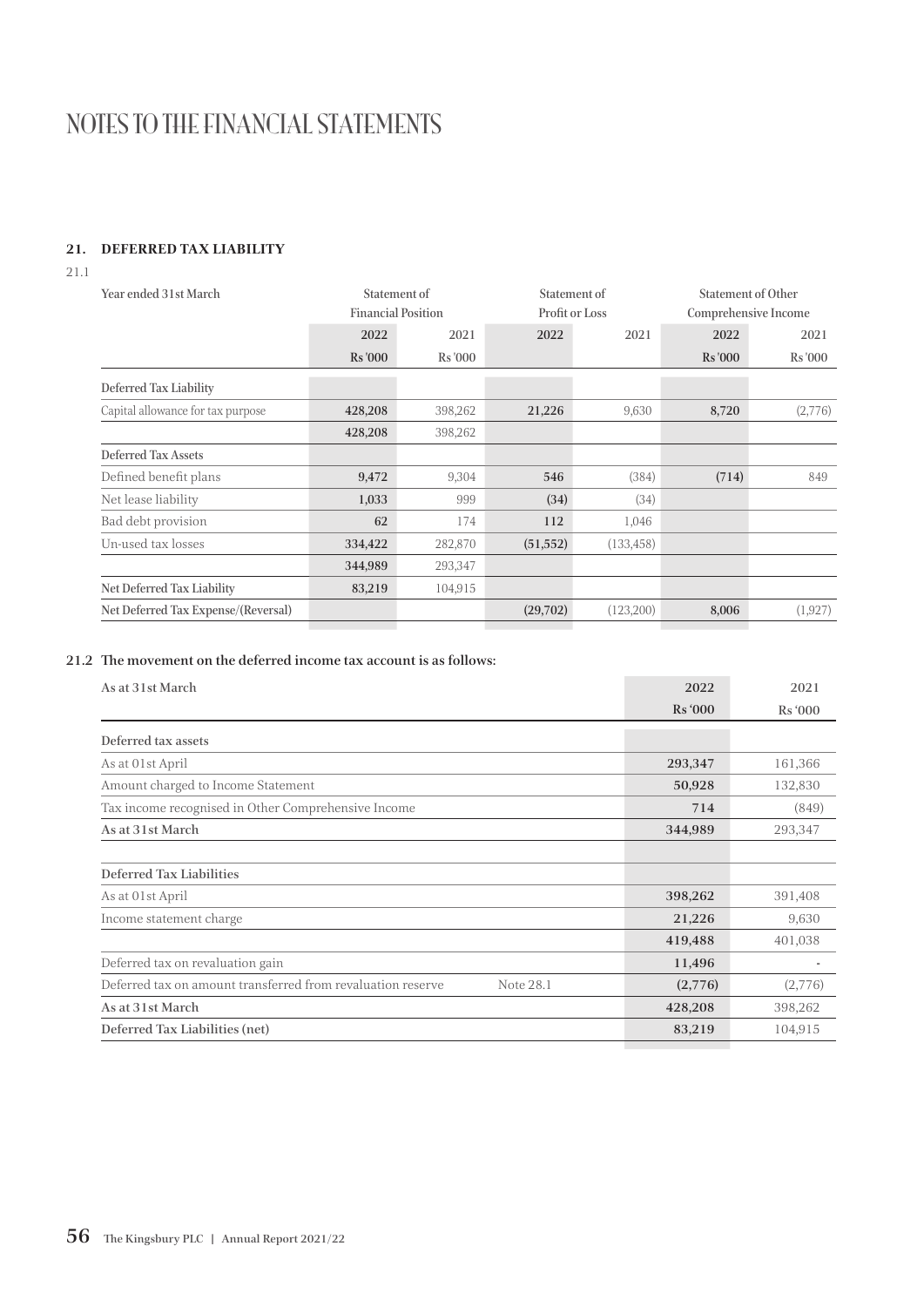21.3 The unused tax losses amounted to Rs. 2,598,874,115/- out of which Rs. 2,388,726,250/- has been recognised for deferred tax based on the 5 years taxable profit forecast (2021: Rs. 2,022,619,275/-). The unused tax losses shall expire during the year of assessment as follows;

| Description                 | Year of<br>Assessment | Amount<br>Rs. Mn | Expiry by (Year)<br>of Assessment) |  |
|-----------------------------|-----------------------|------------------|------------------------------------|--|
| Brought forward losses from | 2018/19               | 625              | 2023/24                            |  |
| Losses during the year      | 2019/20               | 420              | 2024/25                            |  |
| Losses during the year      | 2020/21               | 977              | 2025/26                            |  |
| Losses during the year      | 2021/22               | 576              | 2026/27                            |  |

Deferred tax assets and liabilities as at reporting date, deferred tax charge/(release) in the income statement and deferred tax charge/(credit) in equity, are attributable to provision for retirement benefit obligations, accelerated tax depreciation, tax losses carried forward and asset revaluation. The deferred tax on amount transferred from revaluation reserve to retained earnings represents the deferred tax on the difference between the depreciation on revalued property, plant and equipment and the equivalent depreciation based on the historical cost of property, plant and equipment.

## 21.4 Sensitivity of assumptions in key revenue variable

The following table demonstrates the sensitivity to a reasonably possible change in the key assumptions of revenue variables (Occupancy / ARR / No of covers) with all other variables held constant to assess the recoverability of tax brought forward losses within the next five years.

| Brought Forward tax loss as at 31st March 2021                | (2,022,619) |
|---------------------------------------------------------------|-------------|
| Actual tax Loss for the year                                  | (576, 254)  |
| Carried Forward tax loss as at 31st March 2022                | (2,598,873) |
| Forecasted Taxable Income against which tax loss is recovered | 2,388,726   |

|                   | Increase/(decrease) | Sensitivity Effect on taxable income increase/(decrease)<br><b>Rs</b> '000 |
|-------------------|---------------------|----------------------------------------------------------------------------|
|                   | $5\%$               | 138,115                                                                    |
| Occupancy Rate    | (5%)                | (348, 437)                                                                 |
|                   | $5\%$               | 90,794                                                                     |
| Average Room Rate | (5%)                | (201, 377)                                                                 |
| Number of covers  | $5\%$               | 16,699                                                                     |
|                   | (5%)                | (5, 164)                                                                   |

Rs '000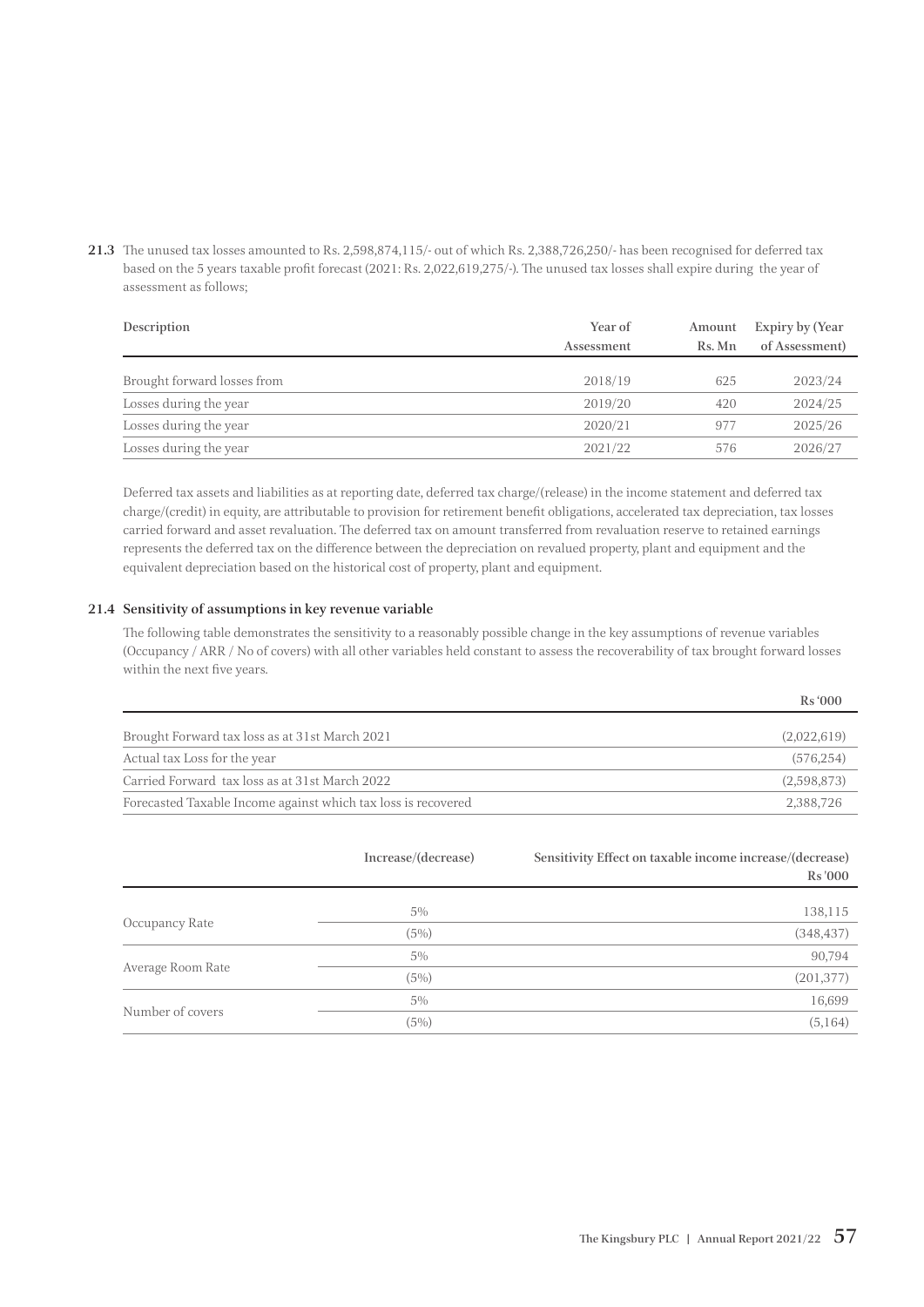## **22. LEASE LIABILITY**

## 22.1 Movement of Lease Liabilities

| As at 31st March          | 2022           | 2021           |
|---------------------------|----------------|----------------|
|                           | <b>Rs</b> '000 | <b>Rs</b> '000 |
| Balance as at 01st April  | 19,055         | 19,061         |
| Accretion of Interest     | 2,383          | 2,382          |
| Payment to lease creditor | (2,388)        | (2,388)        |
| Balance as at 31st March  | 19,050         | 19,055         |
|                           |                |                |
| <b>Non Current</b>        | 19,044         | 19,050         |
| Current                   | 6              | 5              |
|                           | 19,050         | 19,055         |
|                           |                |                |

## 22.2 The following are the amounts recognised in the profit or loss:

| As at 31st March                             | 2022           | 2021    |
|----------------------------------------------|----------------|---------|
|                                              | <b>Rs</b> '000 | Rs '000 |
| Depreciation expenses of right of use assets | 247            | 247     |
| Interest expenses on lease liability         | 2,382          | 2,382   |
| Total Amount recognised in profit and loss   | 2.629          | 2.629   |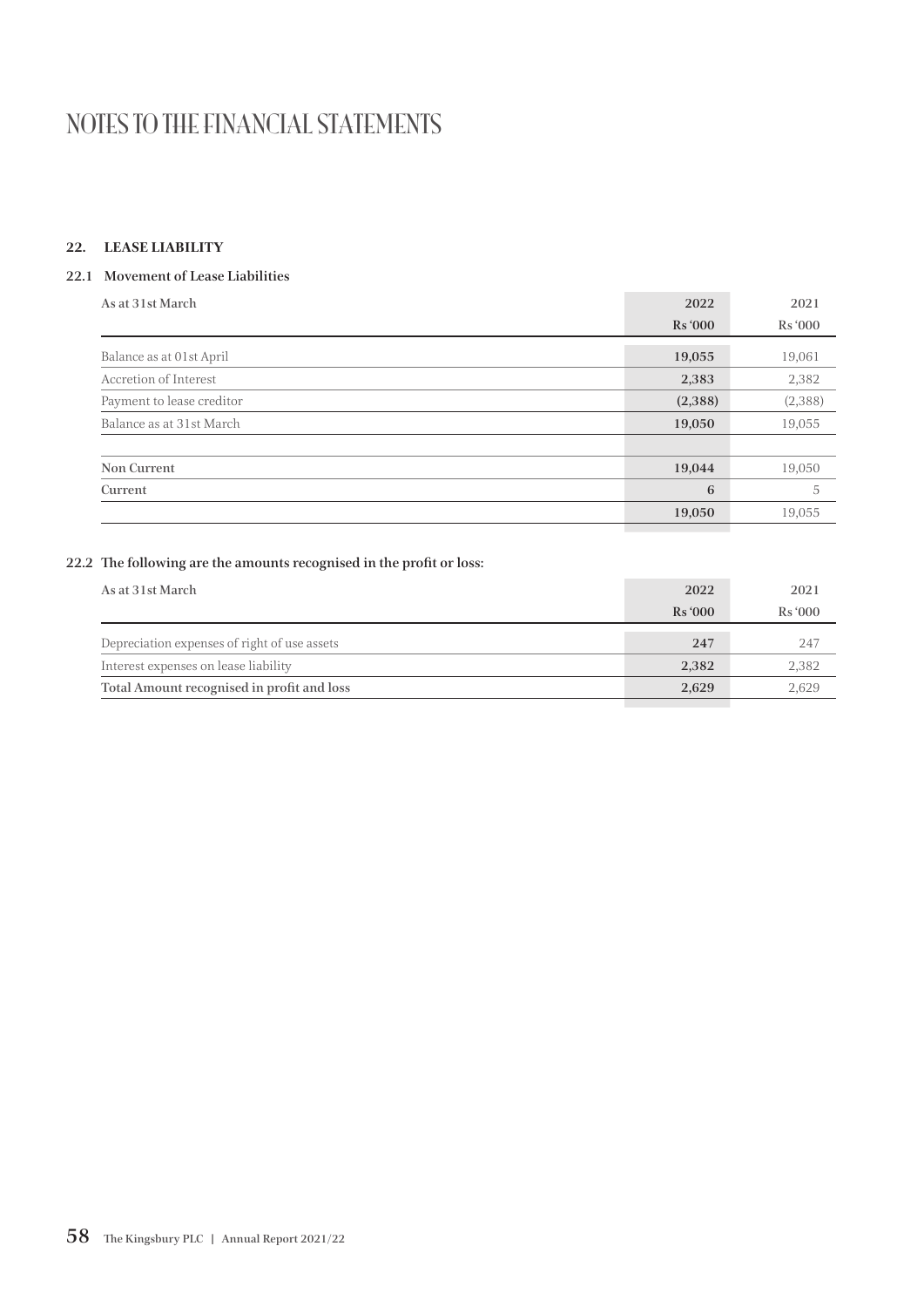## 22.4 The table below summaries the maturity profile of the Company's financial liabilities based on contractual unaccounted payments

|                                 |         | 0 to 03 Months | 03 to 12 Months | 01 to 05 Years | 05 Years and above |
|---------------------------------|---------|----------------|-----------------|----------------|--------------------|
| Lease Liability                 | Rs '000 | 597            | 1,791           | 9,552          | 100,296            |
| <b>TRADE AND OTHER PAYABLES</b> |         |                |                 |                |                    |
| As at 31st March                |         |                |                 | 2022           | 2021               |
|                                 |         |                |                 | <b>Rs</b> '000 | <b>Rs</b> '000     |
| Trade payables                  |         |                |                 | 274,125        | 205,838            |
| Intercompany payables           |         | Note 30.6      |                 | 367,292        | 251,361            |
| Accrued expenses                |         |                |                 | 160,312        | 146,761            |
| Other payables                  |         |                |                 | 62,711         | 58,211             |
| Payables to contractors         |         |                |                 |                | 4,939              |
| Trade and other payables        |         |                |                 | 864,440        | 667,110            |

## **24. OTHER NON FINANCIAL LIABILITIES**

| As at 31st March                    |           | 2022           | 2021           |
|-------------------------------------|-----------|----------------|----------------|
|                                     |           | <b>Rs</b> '000 | <b>Rs</b> '000 |
| Advances received for reservations* |           | 117,899        | 107,340        |
| Reserve for Breakages               |           | 1,459          |                |
| Other payables                      |           | 9,793          | 11,050         |
| Current portion of lease liability  | Note 22.1 | 6              | $\mathcal{D}$  |
| Other non financial liabilities     |           | 129,157        | 118,395        |
|                                     |           |                |                |

\* The Company recognises advanced received for future reservations as contract liabilities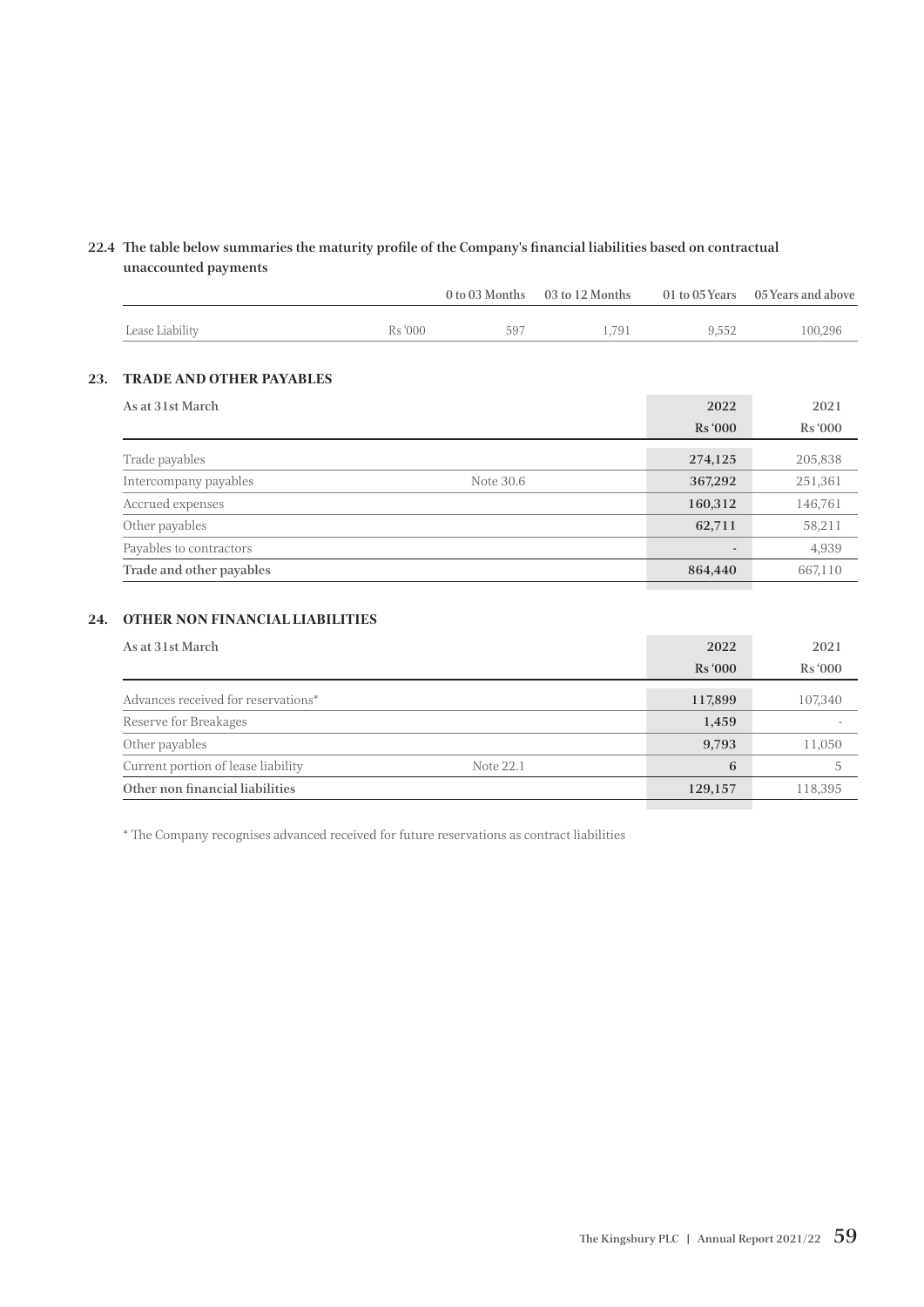## **25. CONTINGENCIES**

## Contingent liabilities

There were no contingent liabilities at the reporting date, except for pending litigation in relation to;

- (a) The application filed by legal counsel on behalf of the Company objecting the order made by the Learned Magistrate of Maligakanda Magistrate Court for the Company to pay 1% of the turnover of the Hotel as license fees to the Colombo Municipal Council (CMC). The Company filed a petition of appeal on 27th January 2011 in the court of appeal. The Court of appeal has abated the matter pending the decision of the court in the writ Application filed challenging the levying of 1% of Turnover as License Duty.
- (b) There are ten cases filed by the Colombo Municipal Council at the Maligakanda Magistrate Court for operating a restaurant without obtaining a requisite license in the years 2009 (13219/M), 2010 (14158/M), 2011 (15464/R), 2013 (28930/14), 2014 (16397/15), 2015 (15580/16), 2016 (15689/17), 2017 (16909/18), 2018 (16251/19), 2019 (4689/20) and 2020 (7579/21).

The above cases have concluded in the Magistrate's Court with the Hon. Magistrate holding against the Company and fining the Company LKR 100/-, for each case, which fine has been paid, as of date. There are no appeals pending as of date for the above Maligakanda Magistrate's Court cases.

(c) The writ application (766/2010) filed by the company challenging, inter alia, the decision taken by Colombo Municipal Council to levy license fees equivalent to 1% of the total annual turnover as a pre-condition to the issue of the Annual Trade License for the years 2008, 2009 and 2010 in respect of the restaurant operated at hotel premises. Judgment was delivered on 19th September 2019, and their Lordships of the Court of Appeal dismissed the application and ordered costs. Costs have not been determined as of date. The case was appealed to the Supreme Court, however, the appeal has yet to be supported.

## **26. COMMITMENTS**

### (a) Capital Commitments

The Company has no capital commitments as at the reporting date.

## (b) Tax Assessments

The Company is in the view that the above assessment will not have any material impact on the financial statements.

## **27. STATED CAPITAL**

| As at 31st March                 | 2022      |                | 2021      |         |
|----------------------------------|-----------|----------------|-----------|---------|
|                                  | Nos. '000 | <b>Rs</b> '000 | Nos. '000 | Rs '000 |
| Balance at beginning of the year | 484,000   | 836,000        | 484,000   | 836,000 |
| Balance at end of the year       | 484,000   | 836,000        | 484,000   | 836,000 |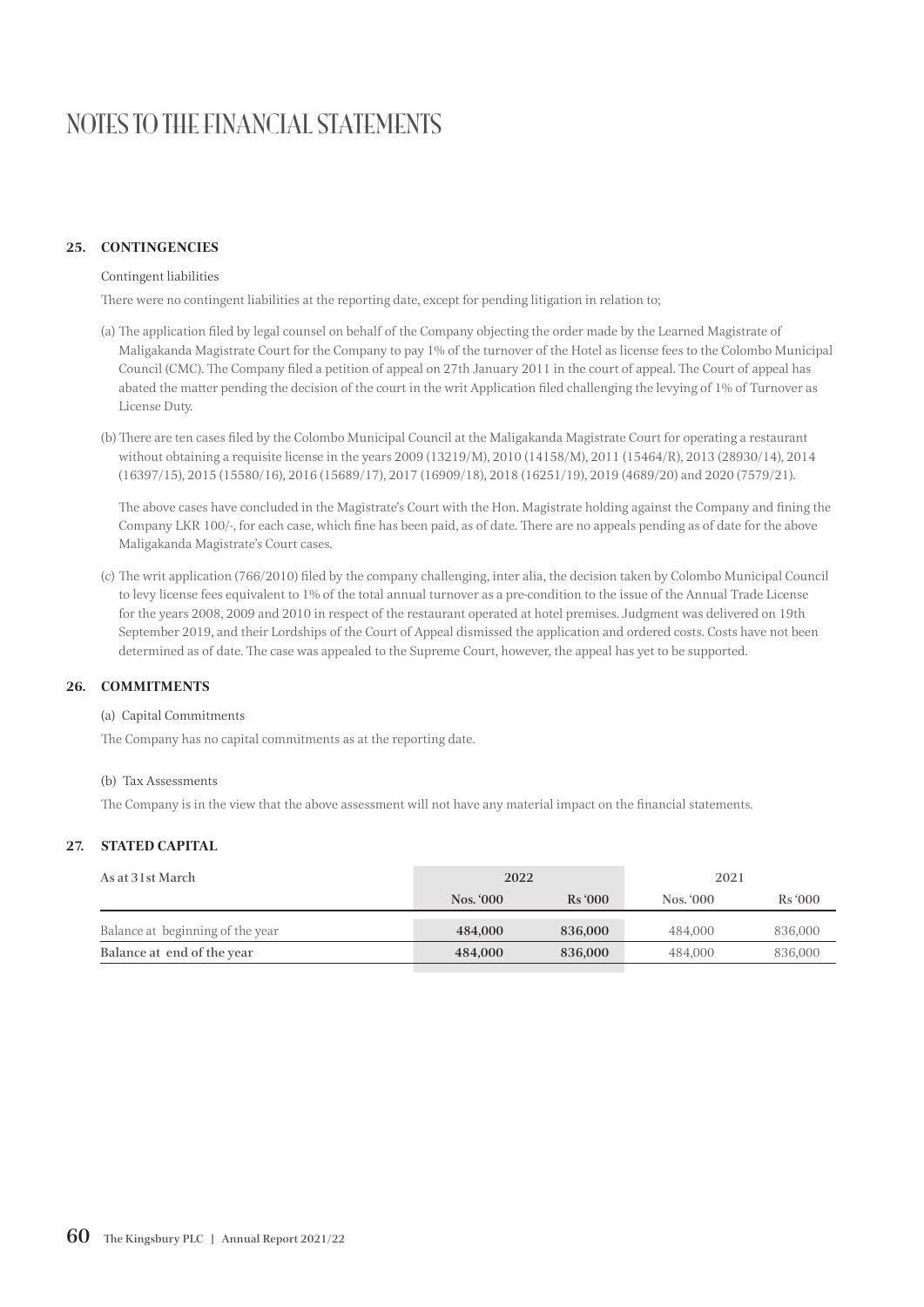## **28. RESERVES**

| As at 31st March    |           | 2022           | 2021           |
|---------------------|-----------|----------------|----------------|
|                     |           | <b>Rs</b> '000 | <b>Rs</b> '000 |
| Revaluation reserve | Note 28.1 | 870,444        | 816,874        |
| Total               |           | 870,444        | 816,874        |
|                     |           |                |                |

## 28.1 Revaluation Reserve

The movement in the revaluation reserve is as follows:

| As at 31st March                               | 2022           | 2021           |
|------------------------------------------------|----------------|----------------|
|                                                | <b>Rs</b> '000 | <b>Rs</b> '000 |
| At beginning of year                           | 816,874        | 833,924        |
| Revaluation gain during the year               | 82,116         |                |
| Deferred tax on revaluation gain               | (11, 496)      |                |
| Transfer to retained earnings*                 | (19, 826)      | (19,826)       |
| Deferred tax on transfers to retained earnings | 2,776          | 2,776          |
|                                                | 870,444        | 816,874        |

\*The amount transfer to retained earnings represents current year revaluation gain and the depreciation effect of the revaluation gain of previous years and the revaluation gain of those assets which were disposed or de-recognised during the year.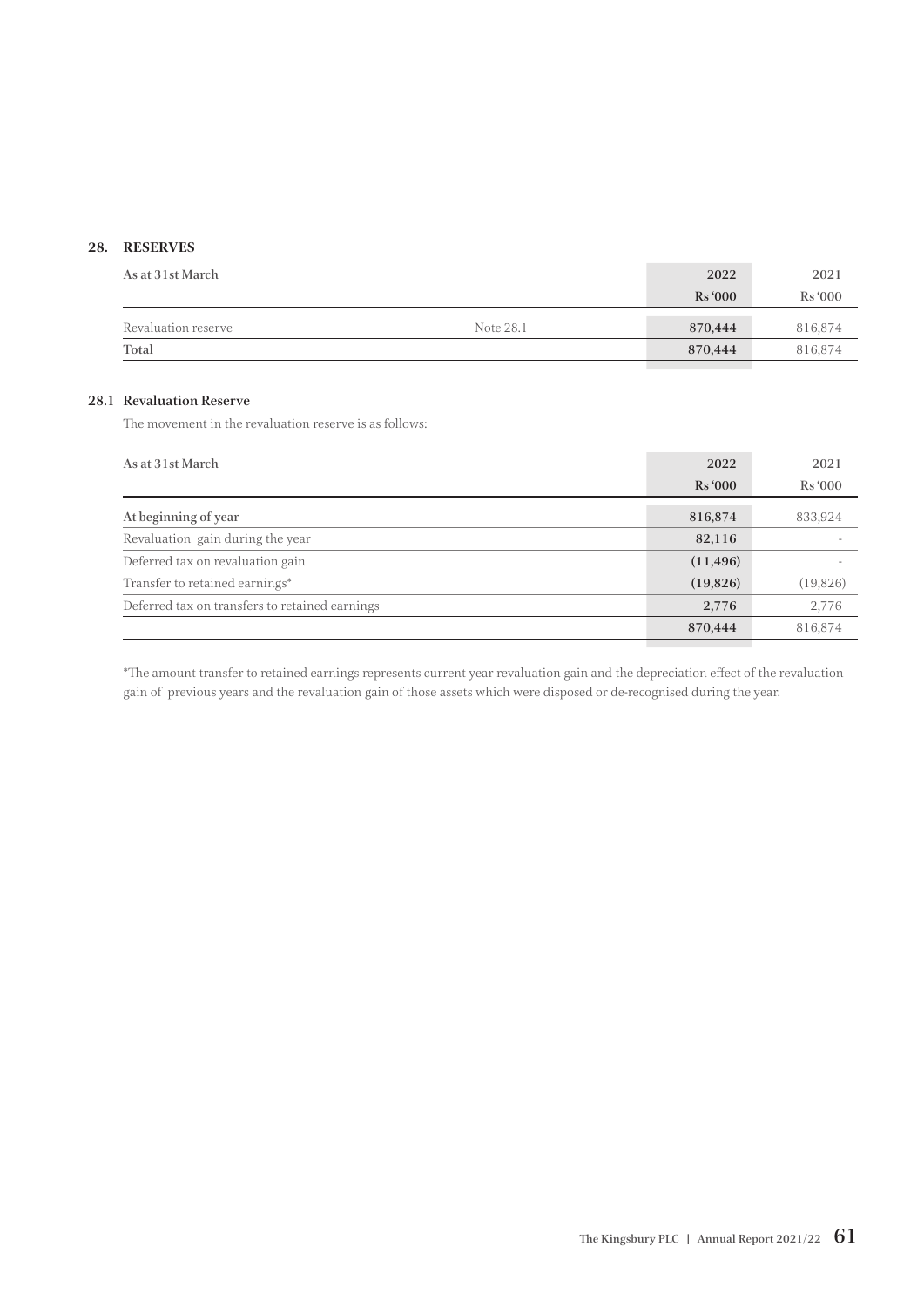## **29. CASH GENERATED FROM OPERATIONS**

## 29.1 Reconciliation of Profit/(Loss) Before Tax to Cash Generated From Operations:

| Year ended 31st March                             | 2022           | 2021       |
|---------------------------------------------------|----------------|------------|
|                                                   | <b>Rs</b> '000 | Rs '000    |
| Profit before tax                                 | (456, 538)     | (881,393)  |
| Adjustments for:                                  |                |            |
| Depreciation on property, plant and equipment     | 246,007        | 272,130    |
| Amortisation on right to use assets               | 247            | 247        |
| Amortisation of intangible assets                 | 2,180          | 4,161      |
| Provision for bad and doubtful debts              | (798)          | (582)      |
| Interest income                                   | (668)          | (601)      |
| Interest expense                                  | 135,750        | 88,975     |
| Foreign exchange (Gain)/Loss                      | (24, 965)      | (6,258)    |
| Loss on disposal of property, plant and equipment | 8,197          | 4,288      |
| Post employment benefit plans                     | 12,951         | 16,458     |
| Changes in working capital:                       |                |            |
| - Receivable and prepayments                      | (154, 378)     | 159,075    |
| - Inventories                                     | (42, 186)      | 12,948     |
| - Payables                                        | 205,757        | 37,398     |
| Net cash generated from/(used in) operations      | (68, 444)      | (293, 154) |

## 29.2 Changes in Liabilities Arising from Financing Activities

|                                             | Balance as at<br>01st April<br>2021 | Interest<br>converted to<br>loan        | Cash<br>inflows | Cash<br>outflows | Exchange<br>differences<br>and other<br>non cash<br>adjustments | Balance as at<br>31st March<br>2022 |
|---------------------------------------------|-------------------------------------|-----------------------------------------|-----------------|------------------|-----------------------------------------------------------------|-------------------------------------|
|                                             | <b>Rs</b> '000                      | <b>Rs</b> '000                          | <b>Rs</b> '000  | <b>Rs</b> '000   | <b>Rs</b> '000                                                  | <b>Rs</b> '000                      |
| Interest bearing Loans and Borrowings       | 1,297,692                           | 60,591                                  | 343,001         | (101, 694)       | 34,804                                                          | 1,634,394                           |
| Total Liabilities from Financing activities | 1,297,692                           | 60,591                                  | 343,001         | (101, 694)       | 34,804                                                          | 1,634,394                           |
|                                             | Balance as at<br>01st April<br>2020 | <b>Interest</b><br>converted to<br>loan | Cash<br>inflows | Cash<br>outflows | Exchange<br>differences<br>and other<br>non cash<br>adjustments | Balance as at<br>31st March<br>2021 |
|                                             | <b>Rs</b> '000                      |                                         | <b>Rs</b> '000  | <b>Rs</b> '000   | <b>Rs</b> '000                                                  | <b>Rs</b> '000                      |
| Interest bearing Loans and Borrowings       | 1,030,395                           | $\overline{\phantom{a}}$                | 532,000         | (316,532)        | 51,829                                                          | 1,297,692                           |
| Total Liabilities from Financing activities |                                     |                                         |                 |                  |                                                                 |                                     |

\*This balance includes the movement of accrued interest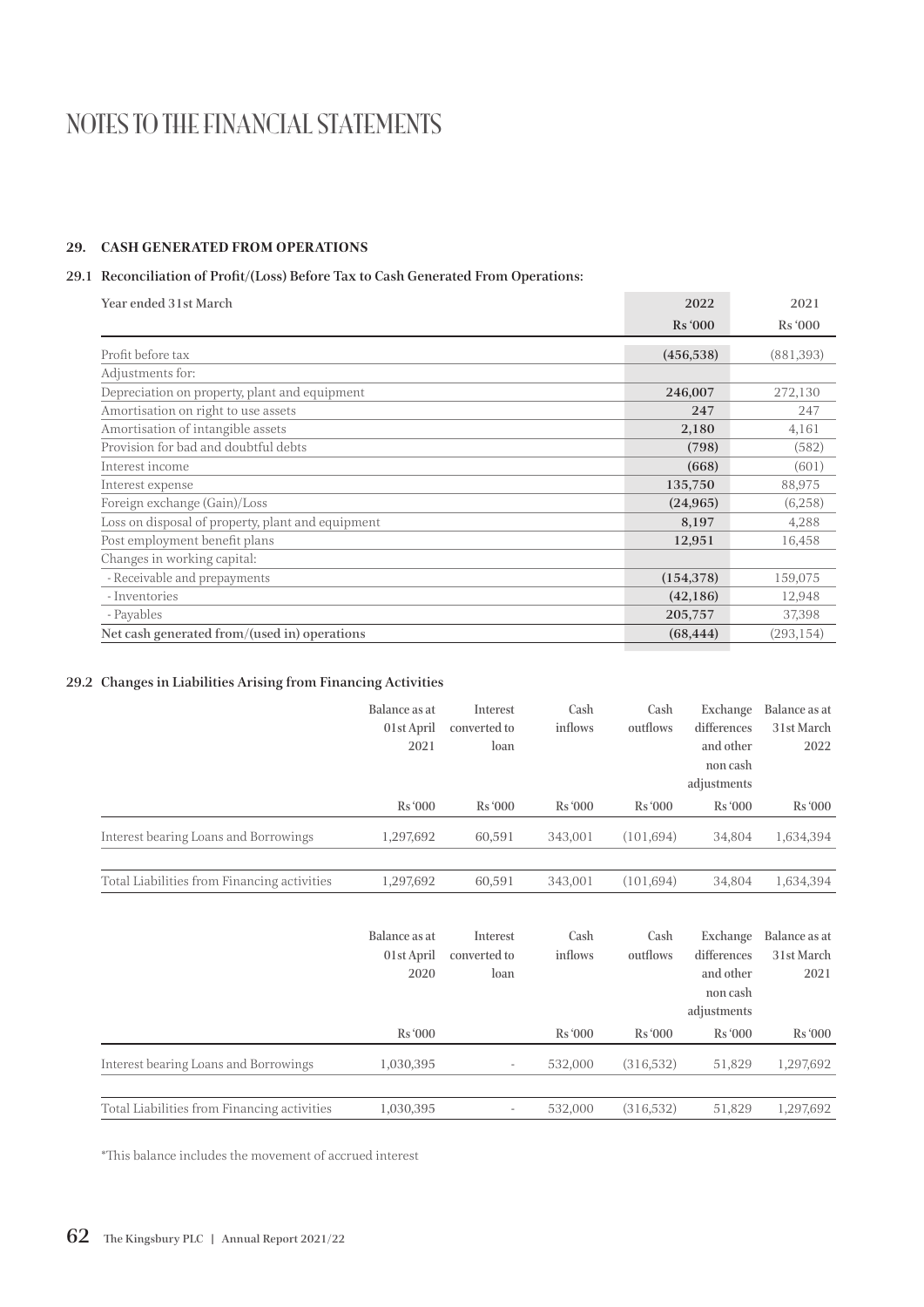### **30. RELATED PARTY DISCLOSURE**

#### 30.1 Non-recurrent related party transactions:

There were no non-recurrent related party transactions which in aggregate value exceeds 10% of the equity of 5% of the total assets whichever is lower of the company as per 31st March 2022 audited financial statements, which required additional disclosures in the 2021/22 Annual Report under Colombo Stock Exchange listing Rule 9.3.2 and Code of Best Practices on Related Party Transactions under the Security Exchange Commission Directive issued under Section 13(c) of the Security Exchange Commission Act.

#### 30.2 Recurrent related party transactions:

There were no recurrent related party transactions which in aggregate value exceeds 10% of the revenue of the company as per 31st March 2022 audited financial statements, which required additional disclosures in the 2021/22 Annual Report under Colombo Stock Exchange listing Rule 9.3.2 and Code of Best Practices on Related Party Transactions under the Security Exchange Commission Directive issued under section 13(c) of the Security Exchange Commission Act.

## 30.3 Parent and Ultimate Controlling Party

Hayleys PLC holds controlling interest of The Kingsbury PLC.

## 30.4 Transactions with the Related Parties During the Year were as follows:

|                              | Parent**       |                |                | <b>Transactions with</b><br>companies under<br>common control of<br>Hayleys PLC | Entities controlled      | by key management<br>personnel (KMP) | Total          |         |
|------------------------------|----------------|----------------|----------------|---------------------------------------------------------------------------------|--------------------------|--------------------------------------|----------------|---------|
| Year ended 31st March        | 2022           | 2021           | 2022           | 2021                                                                            | 2022                     | 2021                                 | 2022           | 2021    |
| Nature of Transaction        | <b>Rs</b> '000 | <b>Rs</b> '000 | <b>Rs</b> '000 | Rs'000                                                                          | <b>Rs</b> '000           | <b>Rs</b> '000                       | <b>Rs</b> '000 | Rs '000 |
| Rooms and banquet sales      | 29,999         | 26,396         | 32,662         | 16,238                                                                          | 18,856                   | 5,848                                | 81,517         | 48,482  |
| Purchase of goods / services | 6,609          | 18,289         | 20,698         | 59,466                                                                          | 1,445                    | 375                                  | 28,752         | 78,130  |
| Marketing and promotional    |                |                |                |                                                                                 |                          |                                      |                |         |
| fees                         | 5,298          | 12,712         | 59,780         | 12,249                                                                          | $\overline{\phantom{a}}$ | $\sim$                               | 65,078         | 24,961  |
| Sectorial and group services | 135,932        | 86,393         | 78.844         | 57,561                                                                          | ٠                        | $\overline{\phantom{a}}$             | 214,776        | 143.954 |

\*\*The Board of Directors of its Parent has affirmed its intention and ability, by way of letter dated 09th May 2022, to provide its support to the Company to secure funding to fulfil its obligations where necessary, if the Company is not able to do so on its own accord.

#### 30.5 Outstanding Receivable Balances Arising From The Above Transactions:

| As at 31st March                                     |         | 2022           | 2021           |
|------------------------------------------------------|---------|----------------|----------------|
|                                                      |         | <b>Rs</b> '000 | <b>Rs</b> '000 |
| Parent                                               |         | 3,575          | 9,650          |
| Fellow Companies under common control of Hayleys PLC |         | 13,951         | 4,070          |
| Intercompany receivable                              | Note 16 | 17,526         | 13,720         |
|                                                      |         |                |                |
| Entities controlled by KMP                           |         | 1,984          | 3.030          |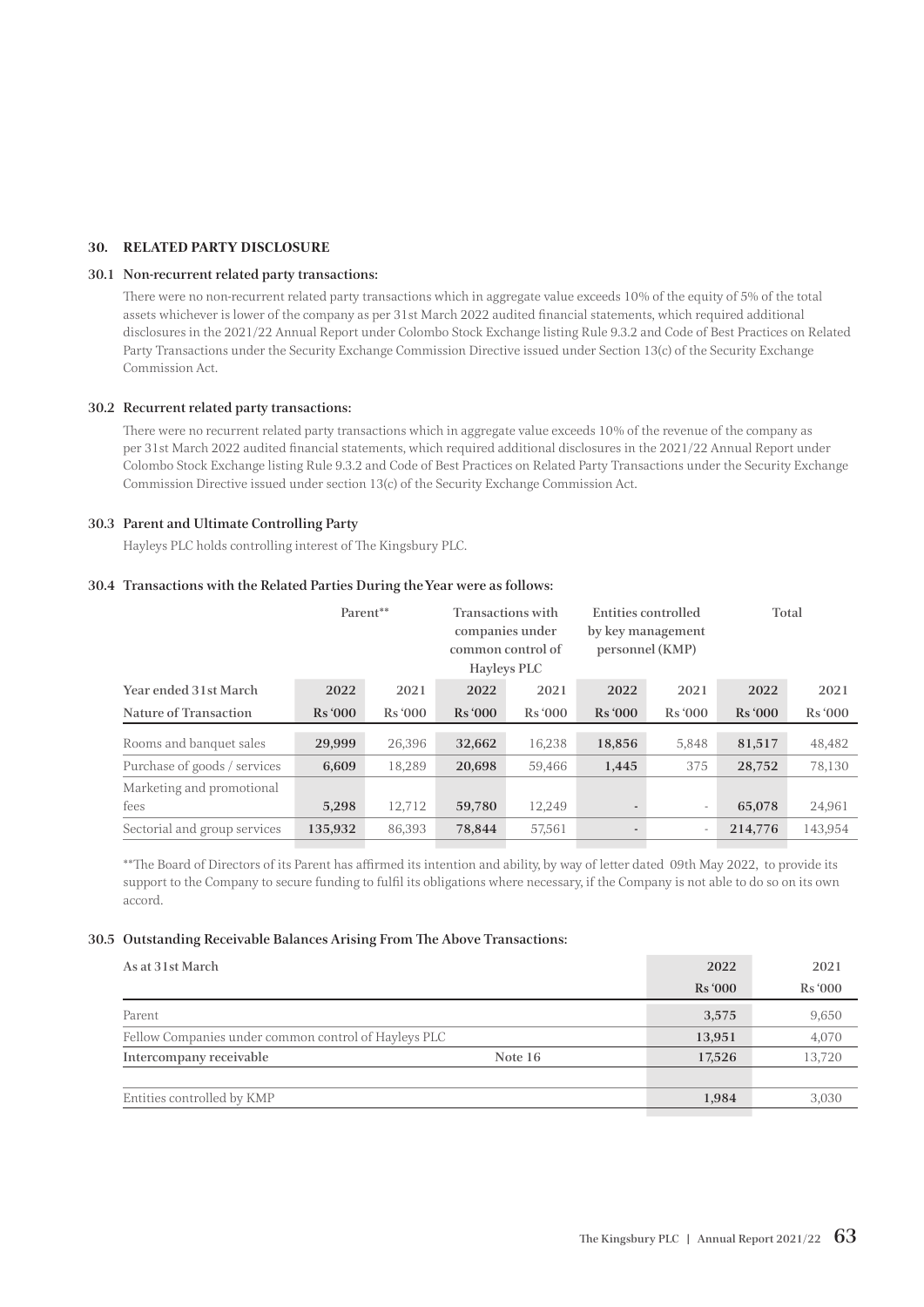### **30.6 Outstanding payable balance arising from the above transactions:**

| <b>Rs</b> '000                                                 | Rs '000 |
|----------------------------------------------------------------|---------|
|                                                                |         |
| 291,967<br>Parent                                              | 204,771 |
| Fellow Companies under common control of Hayleys PLC<br>75,325 | 46,590  |
| Intercompany payable<br>367,292                                | 251,361 |
|                                                                |         |
| Entities controlled by KMP<br>951                              | 1.861   |

## **30.7 Key Management Compensation**

The key management personnel (KMP) of the Company are the members of its Board of Directors and that of its parent.

## 30.8 Terms and Conditions of Transactions with Related Parties and KMP:

The Sales to and purchase from related parties and KMP are made of terms equivalent to those that prevail in arm length transactions. Outstanding balances at the year end are unsecured and interest free and settlement occurs in cash. There have been no guarantees provided or received for any related party receivables or payables.

| Year ended 31st March                                              | 2022           | 2021   |
|--------------------------------------------------------------------|----------------|--------|
|                                                                    | <b>Rs</b> '000 | Rs'000 |
| a. Key Management Personnel Compensation                           |                |        |
| Short-term employee benefits                                       | 30,709         | 31,134 |
| Directors employments                                              | 4,158          | 4,422  |
|                                                                    | 34,867         | 35,556 |
|                                                                    |                |        |
| b. Transactions, with KMP and their close family members           |                |        |
| - Rooms and banquet sales                                          | 39,662         | 26,097 |
|                                                                    |                |        |
| c. Outstanding receivable balance arising from above transactions: | 7,215          | 3.030  |
|                                                                    |                |        |

## **31. GOING CONCERN**

The Kingsbury PLC, being a leading hotel in the city of Colombo experienced a considerable drop of tourism arrivals during the financial years ended 31 March 2021 and 31 March 2022 firstly on account of the impacts arising from Covid 19 and thereon due to economic and social conditions in the country which continue to date. Despite the Company's revenue increasing significantly owing to the efforts taken by the management, the Company continued to incur a loss before income tax of Rs. 456Mn  $(2021 - Rs. 881Mn)$  during the year.

In determining the basis of preparing the Financial Statements for the year ended 31st March 2022, based on available information, the management has assessed the prevailing and anticipated effects of the current economic conditions and the appropriateness of the use of the going concern basis. It is the view of the management that there are no material uncertainties that may cast significant doubt on the Company's ability to continue operating as a going concern, despite the ongoing economic conditions affecting the country and on account of the operationalisation of risk mitigation initiatives and continuous monitoring of business continuity and response plans at each business unit along with the financial strength of the Company.

The management has formed judgement that the Company has adequate resources to continue in operational existence for the foreseeable future and continue to adopt the going concern basis in preparing and presenting these Financial Statements. The Company continued to place emphasis on ensuring that the undrawn committed facilities and the ultimate parent company's affirmation (refer Note 30.4) on its intention and ability to secure funding, sufficient to meet the short, medium and long-term funding requirements, unforeseen obligations as well as unanticipated opportunities. Having anticipated the financial impact and relatable adverse effects, the Company undertook rigorous cost management measures and alternate revenue generating avenues were also introduced to ensure business continuity. Furthermore, the Company has proactively approached Financial Instructions to negotiate and enable funding mechanisms to counter upcoming funding requirements. Having considered possible scenarios, the Board of Directors is satisfied that the company has sufficient capital to continue in operational existence for the foreseeable future and confident that there are no materiel uncertainties relating to events or conditions that may cast significant doubt on the company's ability to continue as a going concern.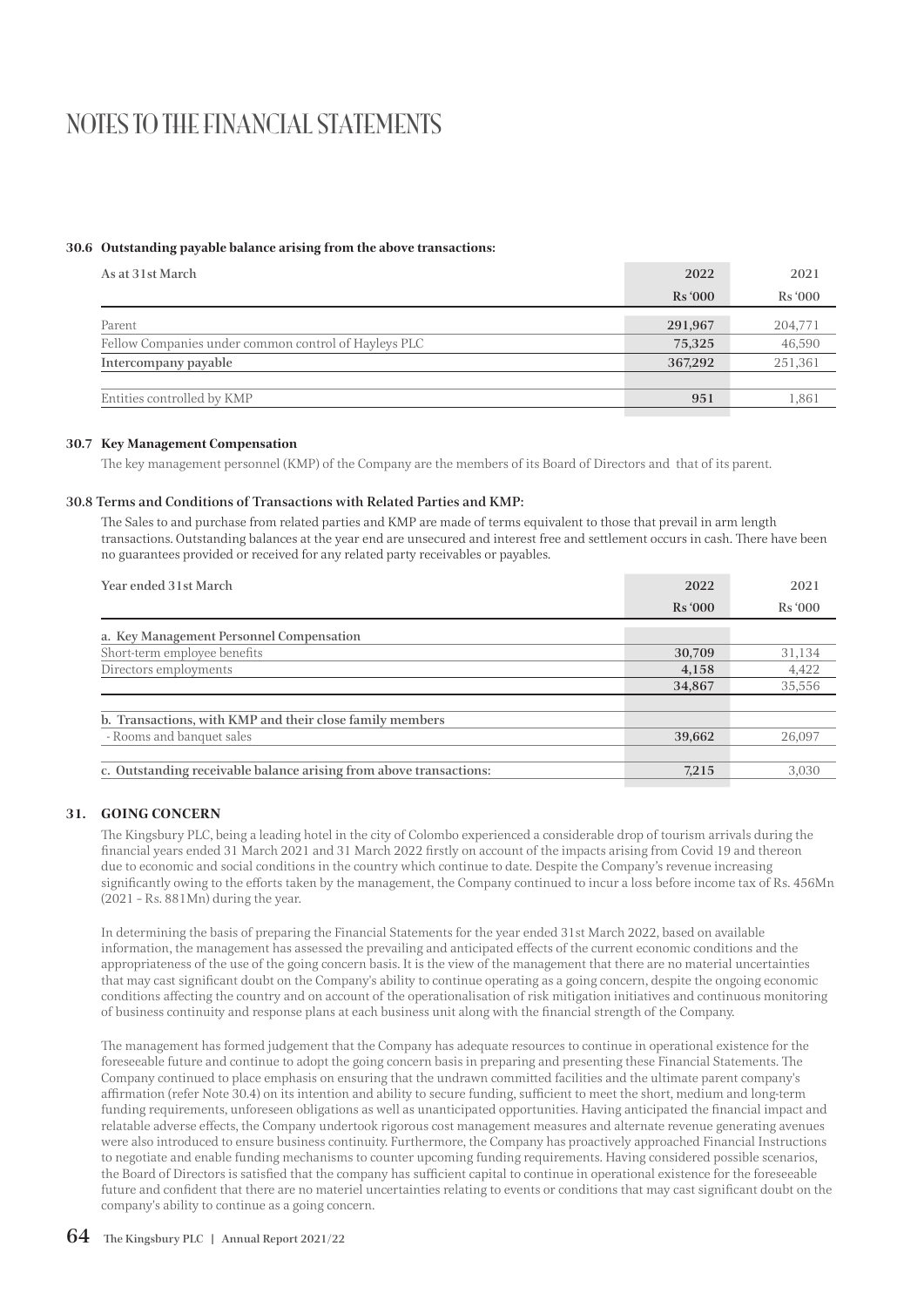## **32. FAIR VALUE OF FINANCIAL ASSETS AND LIABILITIES**

Financial instruments of the Company comprise financial assets and financial liabilities. Fair value is the amount at which the financial assets could be exchanged or a financial liability transferred, between knowledgeable and willing parties in an arm's length transaction. The information presented herein represents the determination of fair values as at the reporting date.

## 32.1 Financial Instruments carried at Fair Value

The Company does not have any financial instruments that are carried at Fair value as at the reporting date.

## 32.2 Financial Instruments not carried at Fair Value

Given below is a comparison, by class, of the carrying amounts and fair values of the company's financial instruments that are not carried at fair value in the Financial Statements. This table does not include the fair values of non–financial assets and non– financial liabilities.

|                                       | 2022                  |                   | 2021                  |                   |
|---------------------------------------|-----------------------|-------------------|-----------------------|-------------------|
| As at 31st March                      | <b>Carrying Value</b> | <b>Fair Value</b> | <b>Carrying Value</b> | <b>Fair Value</b> |
|                                       | <b>Rs</b> '000        | <b>Rs</b> '000    | Rs'000                | <b>Rs</b> '000    |
| <b>Financial assets</b>               |                       |                   |                       |                   |
| Cash and bank                         | 112,265               | 112,265           | 13,571                | 13,571            |
| Trade and other receivables           | 178,357               | 178,357           | 29,572                | 29,572            |
|                                       | 290,622               | 290,622           | 43,143                | 43,143            |
|                                       |                       |                   |                       |                   |
| <b>Financial liabilities</b>          |                       |                   |                       |                   |
| Trade and other payables              | 864,440               | 864,440           | 667,110               | 667,110           |
| Interest-bearing loans and borrowings | 2,011,883             | 2,011,883         | 1,651,173             | 1,651,173         |
|                                       | 2,876,323             | 2,876,323         | 2,318,283             | 2,318,283         |

The following describes the methodologies and assumptions used to determine fair values for those financial instruments which are not recorded at fair value in the Financial statements:

## Other current financial assets, trade and other receivables and trade and other payables

For the above, instruments with maturities of less than 12 months, the carrying value closely approximates with its fair values.

### Trade and other payables

For the above, instruments with maturities of less than 12 months, the carrying value is reasonably estimate of its fair values.

### Interest-bearing loans and borrowings

All the borrowings are obtained at variable interest rates. Hence the carrying value closely approximates with its fair values.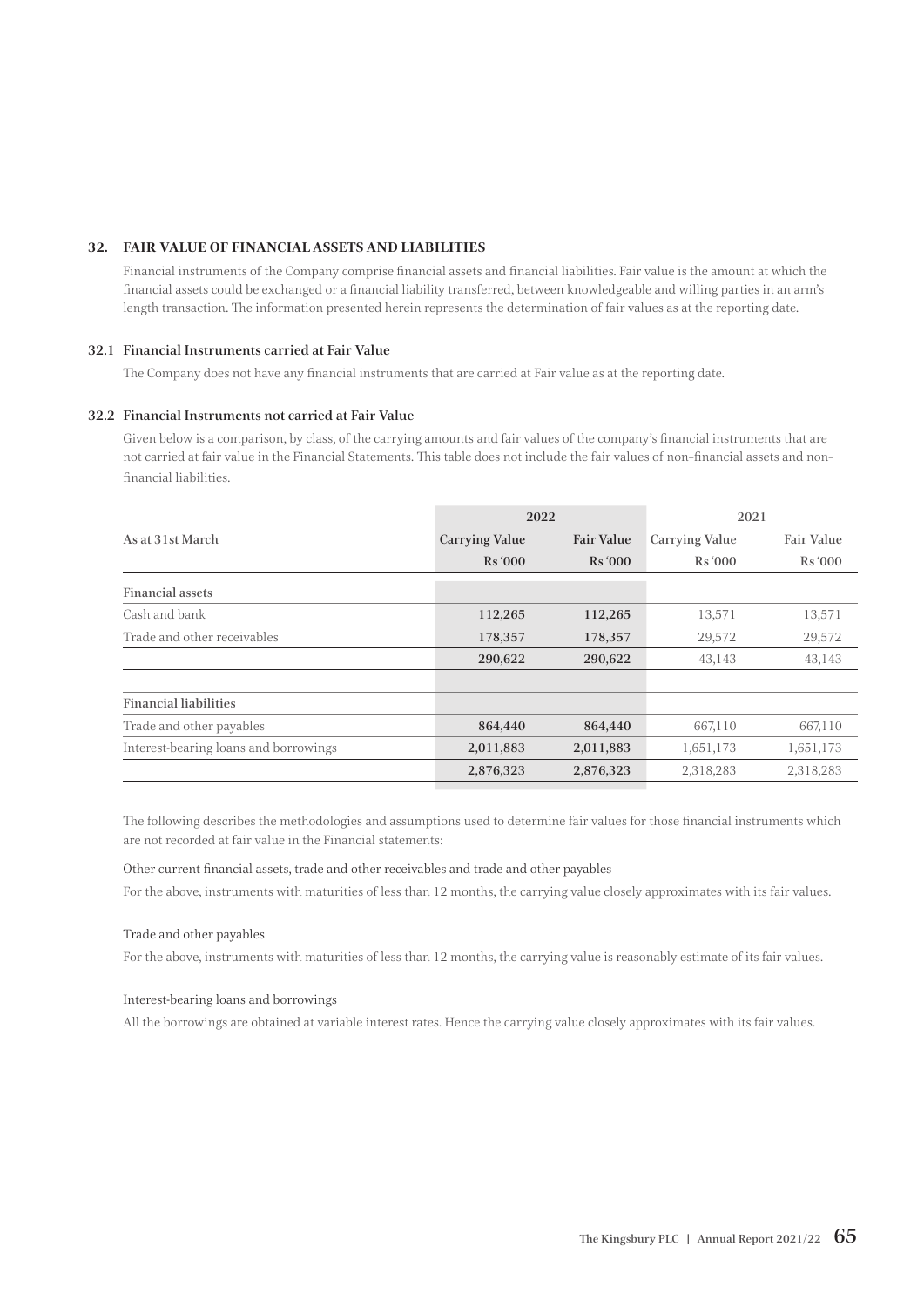## **33. RISK MANAGEMENT**

#### 33.1 Introduction

The Company was exposed to the following risks from its financial instruments;

- 1. Credit Risk
- 2. Liquidity Risk
- 3. Market Risk

The Board of Directors has the overall responsibility for the establishment and oversight of the Company's risk management framework, which includes developing and monitoring the Company's risk management policies.

The Audit Committee oversees how management monitors compliance with the risk management policies and procedures, and reviews the adequacy of the risk management framework in relation to the risks faced by it. The Audit Committee is assisted in its oversight role by the Management Audit System Review Department (MASRD) of Hayleys PLC. MASRD undertakes both regular and ad hoc reviews of risk management controls and procedures, the results of which are reported to the Audit Committee.

#### 33.2 Credit Risk

#### Introduction

The Board of Directors has the overall responsibility for the establishment and oversight of the Company's risk management framework, which includes developing and monitoring the Company's risk management policies.

The Audit Committee oversees how management monitors compliance with the risk management policies and procedures, and reviews the adequacy of the risk management framework in relation to the risks faced by it. The Audit Committee is assisted in its oversight role by the Management Audit System Review Department (MASRD) of Hayleys PLC. MASRD undertakes both regular and ad hoc reviews of risk management controls and procedures, the results of which are reported to the Audit Committee.

The maximum exposure to credit risk is represented by the carrying value of each financial asset on the reporting date.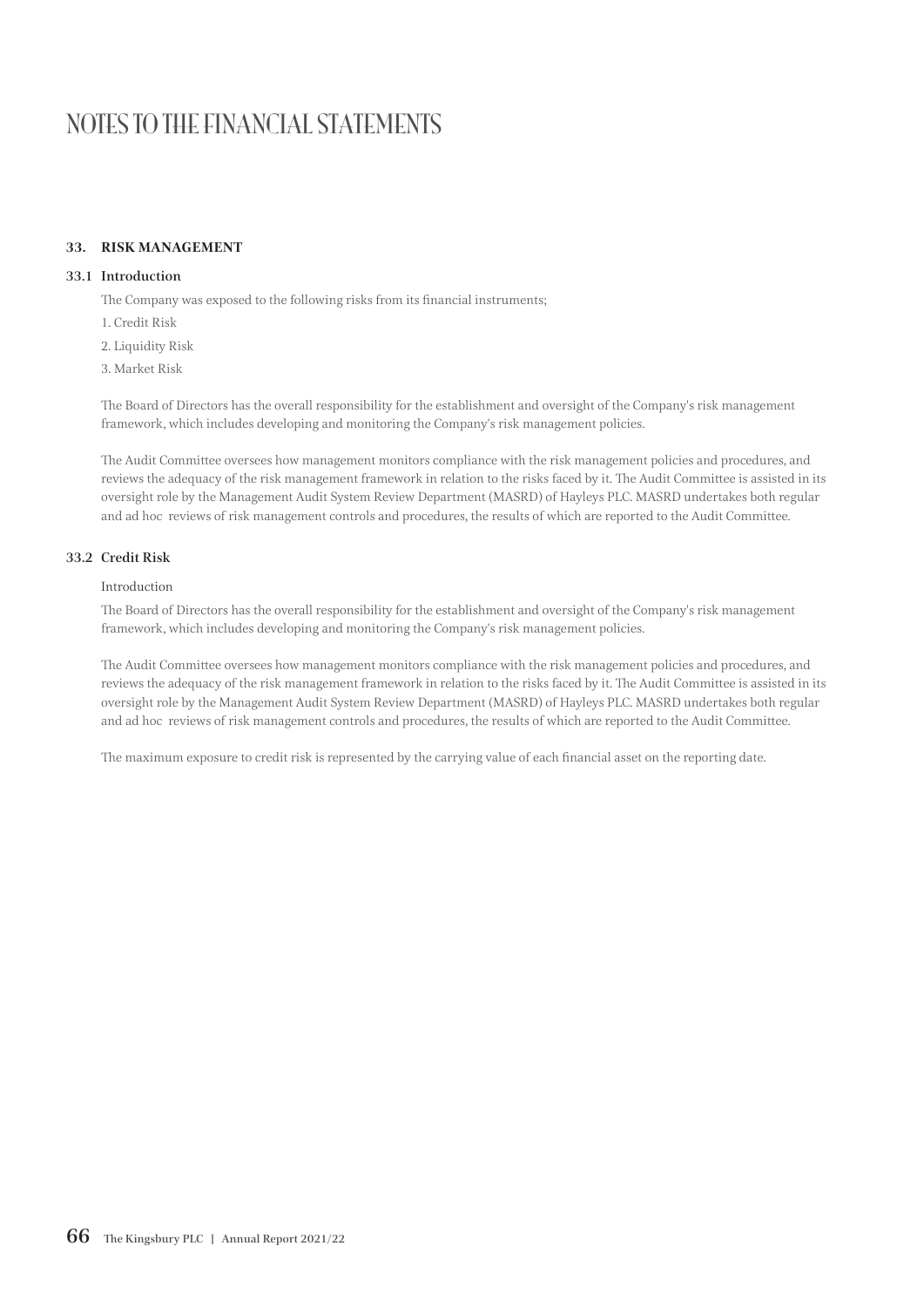## The maximum exposure to credit risk at the reporting date

| As at 31st March            |         | 2022           | 2021    |
|-----------------------------|---------|----------------|---------|
|                             |         | <b>Rs</b> '000 | Rs '000 |
| Trade and other receivables | Note 16 | 178,357        | 29,572  |

## The ageing of the trade receivable at the reporting date

|                         | <b>Gross Receivable</b> | Impairment Allowance* |                | <b>Carrying Value</b> |                |                |
|-------------------------|-------------------------|-----------------------|----------------|-----------------------|----------------|----------------|
| As at 31st March        | 2022                    | 2021                  | 2022           | 2021                  | 2022           | 2021           |
|                         | <b>Rs</b> '000          | <b>Rs</b> '000        | <b>Rs</b> '000 | <b>Rs</b> '000        | <b>Rs</b> '000 | <b>Rs</b> '000 |
| Not due 0 - 30 days     | 109,523                 | 13,547                |                | $\sim$                | 109,523        | 13,547         |
| Past due:               |                         |                       |                |                       |                |                |
| Past due 31 - 60 days   | 36,989                  | 6,606                 |                | ٠                     | 36,989         | 6,606          |
| Past due 61 - 90 days   | 16,947                  | 4,038                 |                |                       | 16,947         | 4,038          |
| Past due 90 - 120 days  | 6,638                   | 426                   |                |                       | 6,638          | 426            |
| Past due 120 - 180 days | 5,641                   | 4,526                 |                | $\sim$                | 5,641          | 4,526          |
| More than 180 days      | 3,064                   | 1,672                 | 445            | 1,243                 | 2,619          | 429            |
| Total                   | 178,802                 | 30,815                | 445            | 1,243                 | 178,357        | 29,572         |
|                         |                         |                       |                |                       |                |                |

## \*Movement in the Impairment Allowance

| Year ended 31st March | 2022           | 2021           |
|-----------------------|----------------|----------------|
|                       | <b>Rs</b> '000 | <b>Rs</b> '000 |
| Balance at 1st April  | 1,243          | 8,724          |
| Written-off/reversal  | (798)          | (7, 481)       |
| Balance at 31st March | 445            | 1,243          |
|                       |                |                |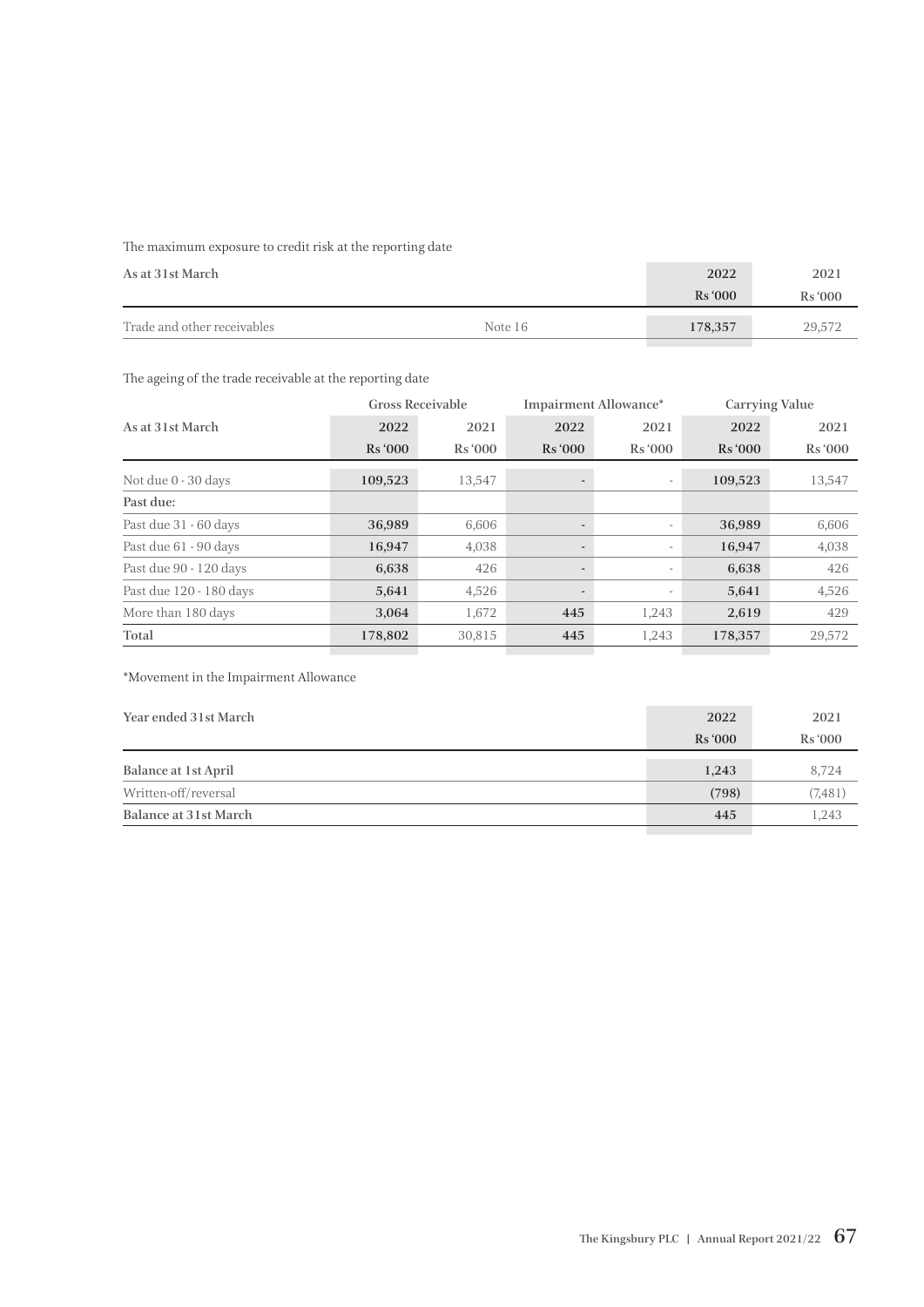### 33.3 Liquidity Risk

#### Introduction

Liquidity risk is the risk that the Company will not be able to meet its financial obligations as they fall due. The Company's approach to managing liquidity is to ensure, as far as possible, that it will always have sufficient liquidity to meet its liabilities when due, under both normal and stressed conditions, without incurring unacceptable losses or risking damage to the Company's reputation.

#### The liquidity risk management

The mixed approach combines elements of the cash flow matching approach and the liquid assets approach.

The business units attempt to match cash outflows in each time bucket against the combination of contractual cash inflows plus other inflows that can be generated through the sale of assets, repurchase agreement, or other secured borrowings. The Company continued to place emphasis on ensuring that undrawn committed facilities and the ultimate parent company's affirmation (refer Note 30.4) on its intention and ability to secure funding are sufficient to meet the short, medium and long-term funding requirements, unforeseen obligations as well as unanticipated opportunities.

Further the Company is in constant dialogue with banks regarding financing requirement including re-scheduling loan arrangements to overcome the liquidity concerns associated to the tourism industry. The Company continues to differ its essential expenditure to maintain a better cash position.

The daily cash management processes at the business units include active cash flow forecasts and matching the duration and profiles of assets and liabilities, thereby ensuring a prudent balance between liquidity and earnings.

The Company has taken precautionary measures including re scheduling of non essential expenditure and looking in to long term funding mechanisms and extended credit periods on payables.

#### The following are the contractual maturities of financial liabilities at its carrying value:

|                             |                 | Contractual maturities of financial liabilities |                |              |  |
|-----------------------------|-----------------|-------------------------------------------------|----------------|--------------|--|
| 31st March 2022             | Carrying amount | Up to 3 Months                                  | 3 to 12 Months | 1 to 5 Years |  |
|                             | <b>Rs</b> '000  | Rs'000                                          | Rs'000         | Rs '000      |  |
| Trade and other payables    | 864,440         | 251,752                                         | 22,373         | 590,315      |  |
| Interest-bearing borrowings | 2,011,882       | 524,496                                         | 450,527        | 1,036,859    |  |
|                             | 2,876,322       | 776,248                                         | 472,900        | 1,627,174    |  |

|                             |                 | Contractual maturities of financial liabilities |                |                |
|-----------------------------|-----------------|-------------------------------------------------|----------------|----------------|
| As at 31st March 2021       | Carrying amount | Up to 3 Months                                  | 3 to 12 Months | 1 to 5 Years   |
|                             | <b>Rs</b> '000  | <b>Rs</b> '000                                  | <b>Rs</b> '000 | <b>Rs</b> '000 |
|                             |                 |                                                 |                |                |
| Trade and other payables    | 667,110         | 237,932                                         | 78.141         | 351,037        |
| Interest-bearing borrowings | 1,651,173       | 388,689                                         | 213.275        | 1,049,209      |
|                             | 2,318,283       | 626,621                                         | 291,416        | 1,400,246      |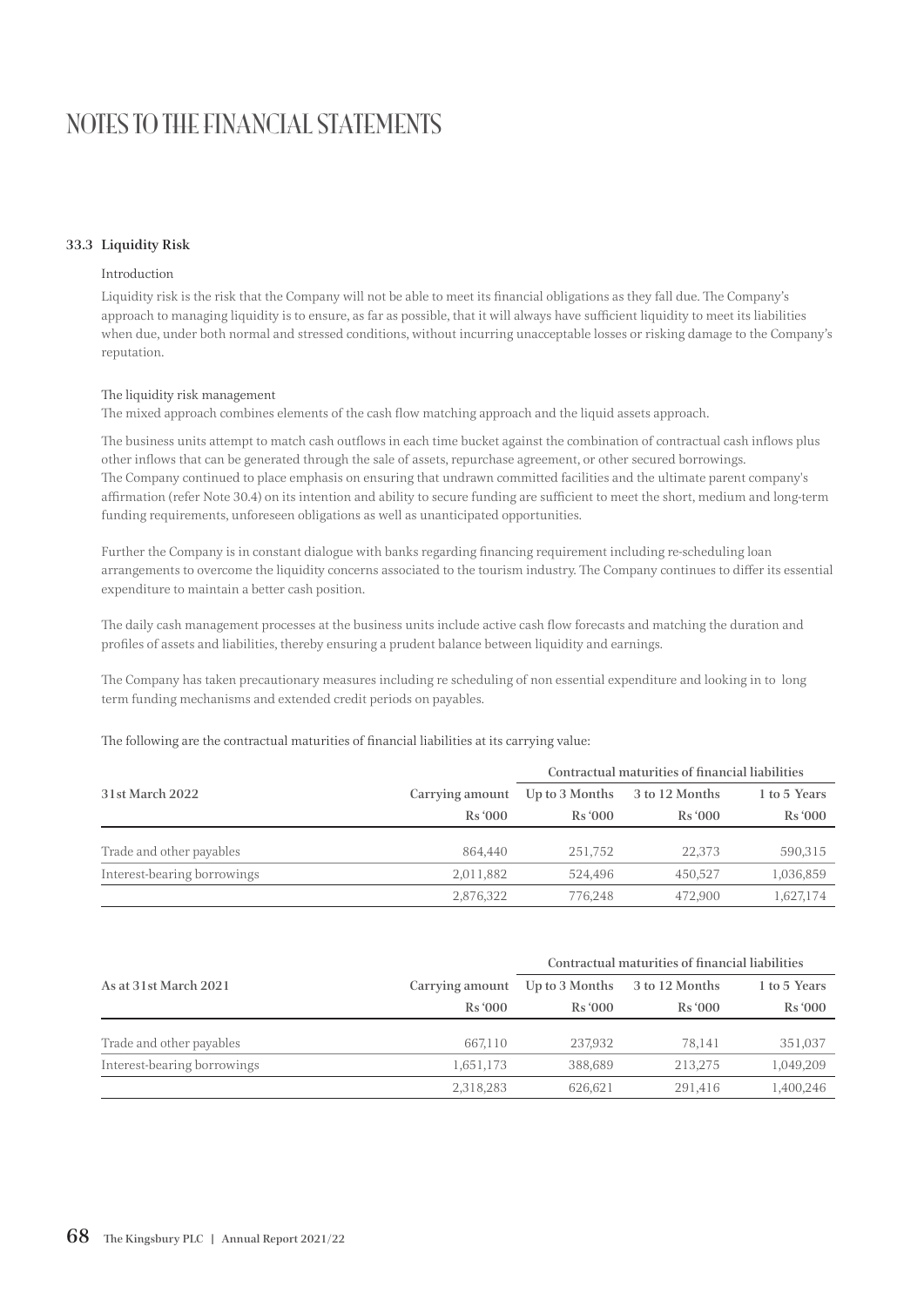If interest rate increased or decreased by 01% the effect of the same to the interest expenses and liability would be:

| Year ended 31st March 2022             |                                                                                                                 |                                                                                                         |
|----------------------------------------|-----------------------------------------------------------------------------------------------------------------|---------------------------------------------------------------------------------------------------------|
| Increase / (decrease) in interest rate | Sensitivity Effect on Comprehensive<br>Income increase /(decrease) in<br>results for the year<br><b>Rs</b> '000 | Sensitivity Effect on borrowings<br>liability increase/(decrease) in the<br>Liability<br><b>Rs</b> '000 |
|                                        |                                                                                                                 |                                                                                                         |
| 01%                                    | (9,369)                                                                                                         | 9,369                                                                                                   |
| 01%                                    | 9,369                                                                                                           | (9,369)                                                                                                 |
| Year ended 31st March 2021             |                                                                                                                 |                                                                                                         |
| Increase/(decrease) in interest rate   | Sensitivity Effect on Comprehensive<br>Income increase /(decrease) in<br>results for the year<br><b>Rs</b> '000 | Sensitivity Effect on borrowings<br>liability increase/(decrease) in the<br>Liability                   |
|                                        |                                                                                                                 | <b>Rs</b> '000                                                                                          |
| 01%                                    | (9,815)                                                                                                         | 9,815                                                                                                   |
| 01%                                    | 9,815                                                                                                           | (9,815)                                                                                                 |
|                                        |                                                                                                                 |                                                                                                         |

## 33.4 Market Risk

## Introduction

Market risk is the risk that the fair value of future cash flows of financial instruments will fluctuate due to the changers in market prices. Mainly the changes in market prices, such as foreign exchange rates and interest rates will affect the company's income or the value of its holdings of financial instruments.

In ensuring continuity of business in these challenging times, continuous review and revision of selling prices our carried out and cost saving initiatives are taken.

#### Foreign Currency Risk

The Company is exposed to foreign currency risk on revenue, purchases, borrowings and cash deposits denominated in currencies other than the functional currency of the Company. The currencies giving rise to this risk are primarily US dollars, Sterling pounds, Euro and Japanese yen.

The Sri Lankan Rupee is depreciating against the US Dollar, these adverse fluctuations of exchange rate results in increase of operating costs.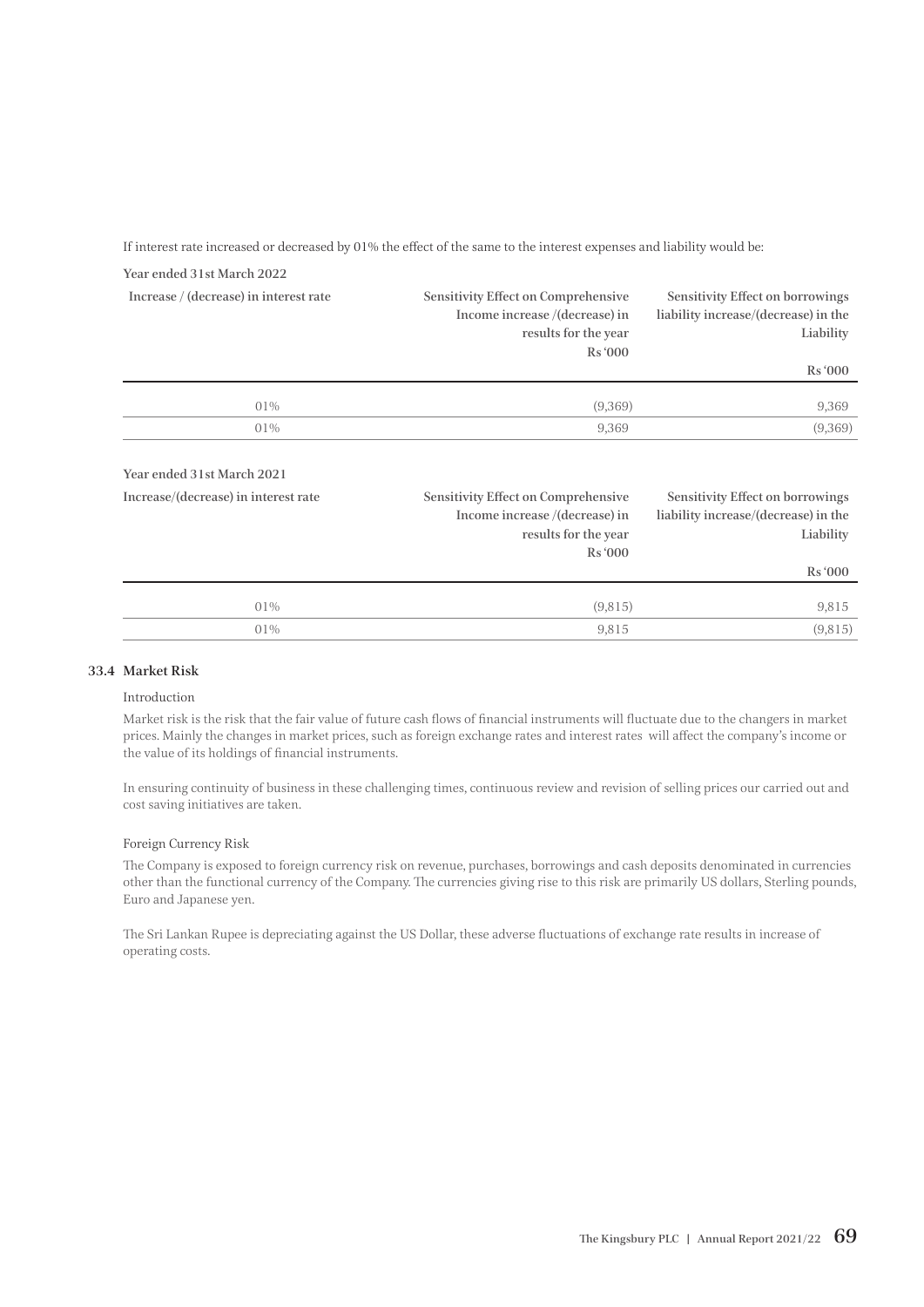## **33. RISK MANAGEMENT (CONTD.)**

If market rate appreciate or depreciate by 1% the effect of the same to the exchange gain/(loss) would be:

| Year ended 31st March 2022 | Increase/(decrease) in market rate | Sensitivity effect on comprehensive income<br>increase/(decrease) in results for the year<br><b>Rs</b> '000 |
|----------------------------|------------------------------------|-------------------------------------------------------------------------------------------------------------|
|                            | 01%                                | (245)                                                                                                       |
|                            | 01%                                | 247                                                                                                         |
| Year ended 31st March 2021 | Increase/(decrease) in market rate | Sensitivity effect on comprehensive income<br>increase/(decrease) in results for the year<br><b>Rs</b> '000 |
|                            | 01%                                | (62)                                                                                                        |
|                            | 01%                                | 63                                                                                                          |

## **34. CAPITAL MANAGEMENT**

The Company's capital structure consists of debt, which includes the loans and borrowings disclosed in Note 19 cash and cash equivalents disclosed in Note 18 and the equity, comprising share capital, reserves and retained earnings, as disclosed in the statement of changes in equity. The Company seeks to maintain a balance between the higher returns that might be possible with reasonable levels of borrowings obtained to fund its long term projects as the hotel underwent upgrading.

## **35. EVENTS OCCURRING AFTER THE REPORTING DATE**

There were no significant events subsequent to the balance sheet date which require to be disclosed in the Financial Statements.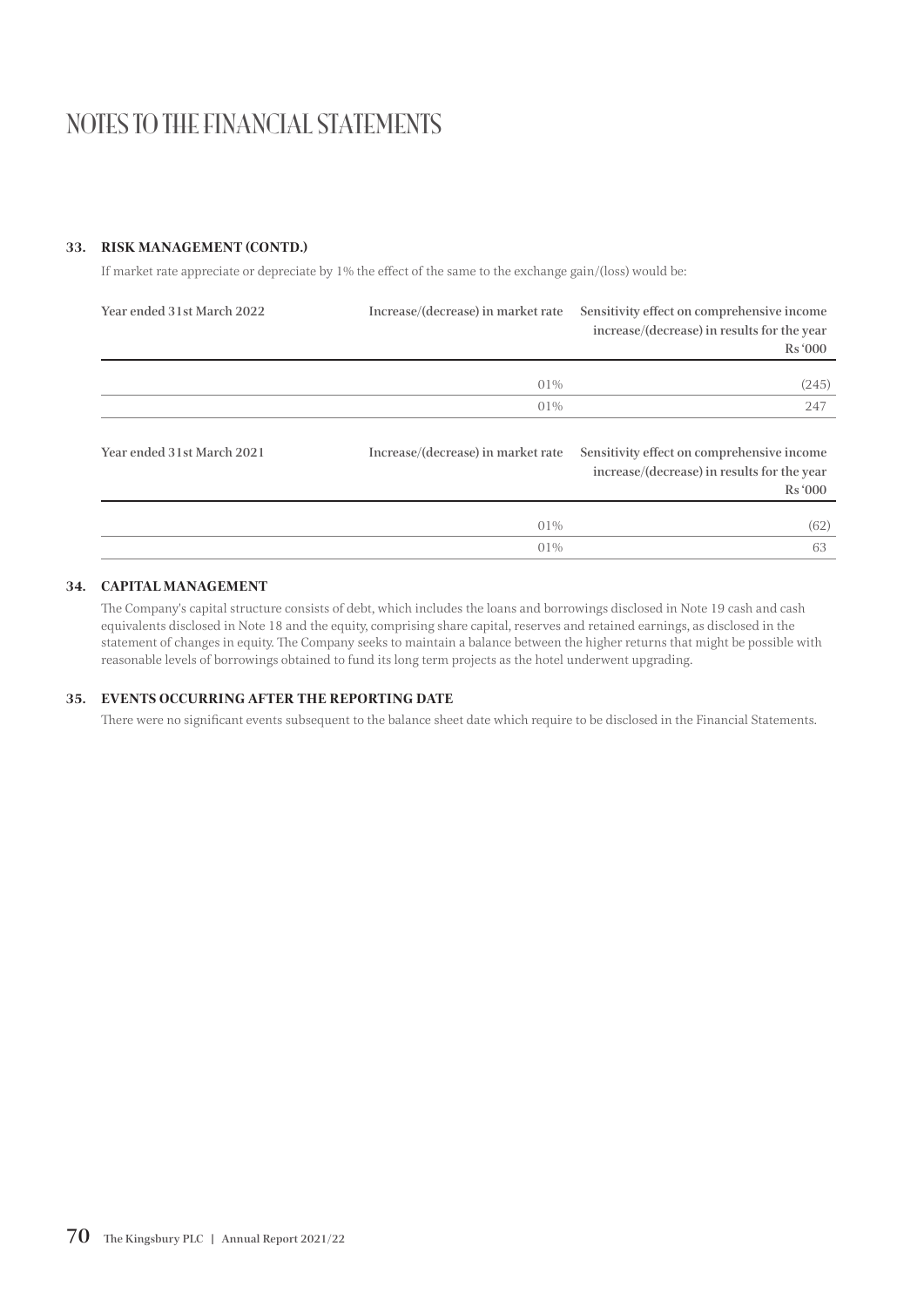# INFORMATION TO SHAREHOLDERS

### Ordinary Shareholders as at 31st March 2022

| No. of Shares Held                            |                                     | Residents   |       |        | Non Residents                       |                          |                                     |             |        |
|-----------------------------------------------|-------------------------------------|-------------|-------|--------|-------------------------------------|--------------------------|-------------------------------------|-------------|--------|
|                                               | No. of<br>Shareholders Shareholders | No. of      | 0/0   | No. of | No. of<br>Shareholders Shareholders | 0/0                      | No. of<br>Shareholders Shareholders | No. of      | 0/0    |
| 01<br>$-1,000$                                | 2,451                               | 841,095     | 0.17  | 8      | 4,200                               | $\overline{\phantom{a}}$ | 2,459                               | 845,295     | 0.18   |
| 1,001<br>10,000<br>$\overline{\phantom{a}}$   | 1,634                               | 6,206,233   | 1.28  | 21     | 99,155                              | $\overline{\phantom{a}}$ | 1,655                               | 6,305,388   | 1.30   |
| 10,001<br>100,000<br>$\overline{\phantom{a}}$ | 508                                 | 15,379,498  | 3.18  | 6      | 234,800                             | 0.05                     | 514                                 | 15,614,298  | 3.23   |
| $100,001 - 1,000,000$                         | 70                                  | 17,255,838  | 3.57  |        | 140,000                             | 0.03                     | 71                                  | 17,395,838  | 3.60   |
| Over 1,000,000                                | 24                                  | 443,839,181 | 91.70 | ٠      | $\overline{\phantom{a}}$            | $\overline{\phantom{a}}$ | 24                                  | 443,839,181 | 91.70  |
|                                               | 4,687                               | 483,521,845 | 99.90 | 36     | 478,155                             | 0.10                     | 4,723                               | 484,000,000 | 100.00 |
| Category                                      |                                     |             |       |        |                                     |                          |                                     |             |        |
| Individuals                                   | 4,509                               | 75,536,338  | 15.62 | 36     | 478,155                             | 0.10                     | 4,545                               | 76,014,493  | 15.70  |
| Institutions                                  | 178                                 | 407,985,507 | 84.28 | ٠      |                                     | $\overline{\phantom{a}}$ | 178                                 | 407,985,507 | 84.28  |
|                                               | 4,687                               | 483,521,845 | 99.90 | 36     | 478,155                             | 0.10                     | 4,723                               | 484,000,000 | 100.00 |
|                                               |                                     |             |       |        |                                     |                          |                                     |             |        |

| Percentage of Public Shareholding                         | 39.17%            |
|-----------------------------------------------------------|-------------------|
| Total No. of Shareholders Represent in the Public Holding | 4.719             |
| Float Adjusted Market Capitalisation                      | Rs. 1,516,662,400 |

Option 5 of Section 7.13.1(a) of the listing rules requires to maintain 20% of minimum public holding of the Company if the float adjusted market capitalisation is less than Rs 2.5 Bn.

The Company is in compliance.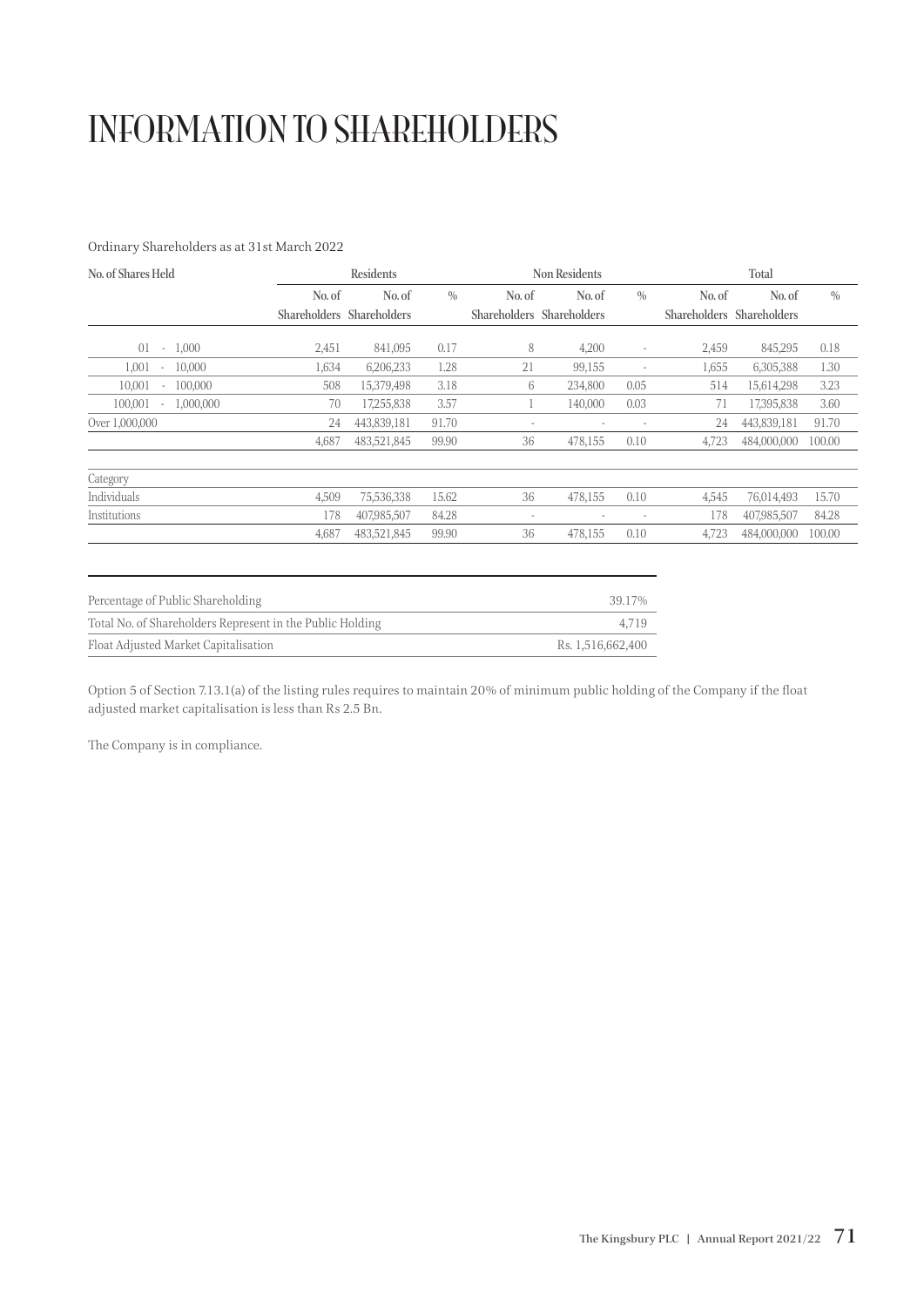## INFORMATION TO SHAREHOLDERS

### First Twenty Shareholders (Descending Order)

|    | Name of Shareholder                                | <b>No. of Shares</b> | % of Holding | No. of Shares    | % of Holding |
|----|----------------------------------------------------|----------------------|--------------|------------------|--------------|
|    |                                                    | as at 31.03.2022     |              | as at 31.03.2021 |              |
| 1  | Hayleys PLC No 3 Share Investment Account          | 174,614,114          | 36.08        | 174,614,114      | 36.08        |
| 2  | Carbotels (Pvt) Limited                            | 113,250,000          | 23.40        | 113,250,000      | 23.40        |
| 3  | Employee's Provident Fund                          | 51,119,894           | 10.56        | 51,119,894       | 10.56        |
| 4  | Mr. Gamini Weerarathna                             | 14,308,550           | 2.96         | 14,308,550       | 2.96         |
| 5  | Mr. Kulappuarachchige Don Anurada Perera           | 13,346,626           | 2.76         | 13,346,626       | 2.76         |
| 6  | Bank of Ceylon A/C Ceybank Unit Trust              | 10,979,473           | 2.27         | 16,794,100       | 3.47         |
| 7  | Bank of Ceylon No 2 A/C (BoC PTF)                  | 10,860,351           | 2.24         | 15,667,000       | 3.24         |
| 8  | Mr. Kulappuarachchige Don Harindra Perera          | 7,331,839            | 1.51         | 2,907,134        | 0.60         |
| 9  | Mr. Kulappuarachchige Don Dammika Perera           | 6,432,292            | 1.33         | 6,432,292        | 1.33         |
| 10 | Renuka Hotels PLC                                  | 4,742,600            | 0.98         | 4,742,600        | 0.98         |
| 11 | Associated Electrical Corporation Ltd              | 4,738,326            | 0.98         | 4,342,800        | 0.90         |
| 12 | Renuka City Hotels PLC                             | 4,520,600            | 0.93         | 4,520,600        | 0.93         |
| 13 | Merchant Bank of Sri Lanka & Finance PLC A/C 01    | 3,875,454            | 0.80         | 3,875,454        | 0.80         |
| 14 | Renuka Consultants & Services Limited.             | 3,670,200            | 0.76         | 3,670,200        | 0.76         |
| 15 | National Savings Bank                              | 3,669,712            | 0.76         | 5,743,332        | 1.19         |
| 16 | Mr. Shiran Harsha Amarasekera                      | 2,476,000            | 0.51         |                  |              |
| 17 | People's Leasing & Finance PLC/L. P. Hapangama     | 2,455,400            | 0.51         | 2,455,400        | 0.51         |
| 18 | Mr. Addara Pathiranage Somasiri                    | 2,200,000            | 0.45         | 2,200,000        | 0.45         |
| 19 | Cargo Boat Development Company PLC                 | 2,020,200            | 0.42         | 2,020,200        | 0.42         |
| 20 | Sampath Bank PLC/Mrs. Priyani Dharshini Ratnagopal | 1,850,000            | 0.38         | 2,000,000        | 0.41         |
|    |                                                    | 438,461,631          | 90.59        | 444,010,296      | 91.74        |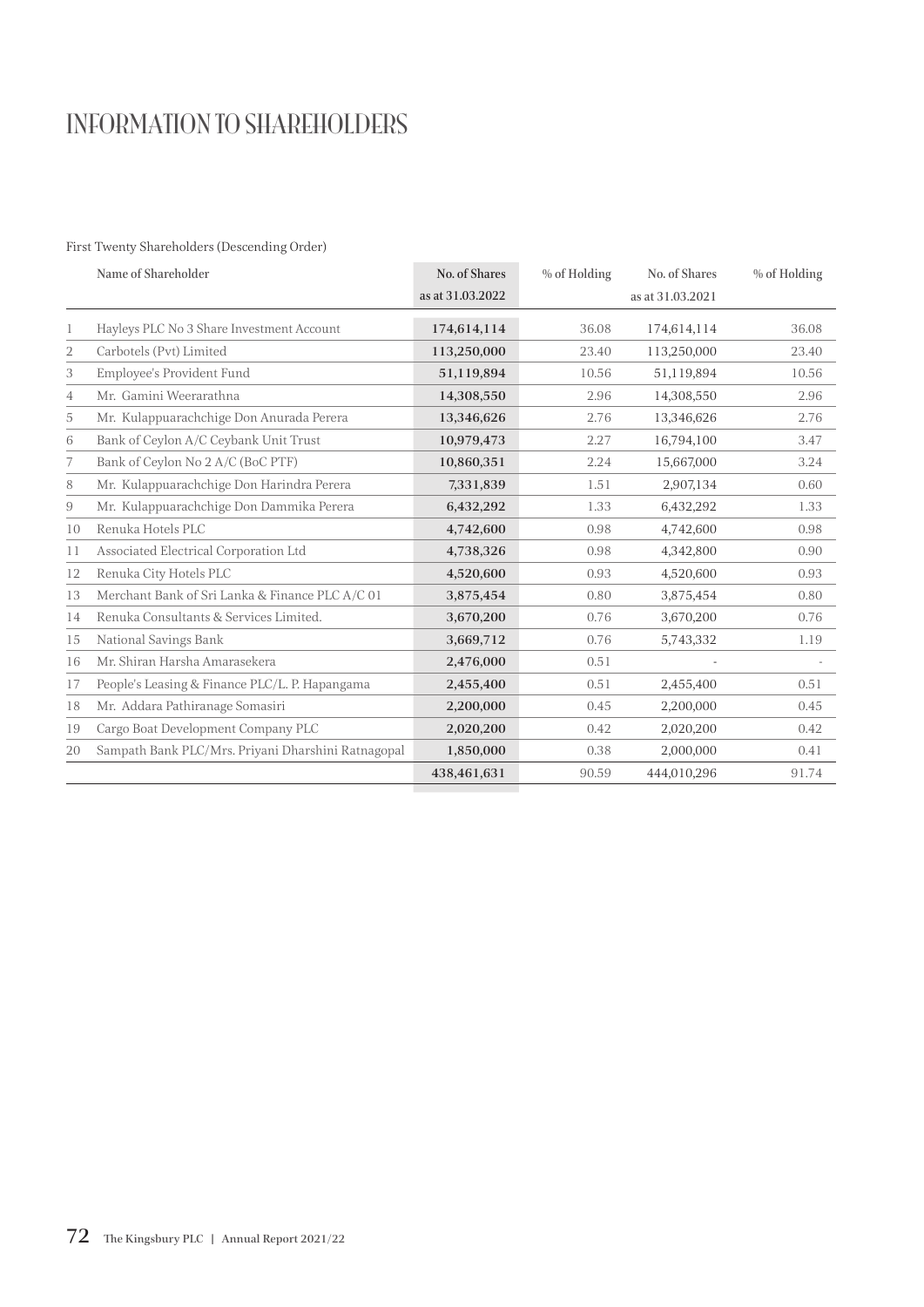# TEN YEAR FINANCIAL SUMMARY

|                                                        | 2021/22             | 2020/21         | 2019/20            | 2018/19                                                                                       | 2017/18             | 2016/17                  | 2015/16              | 2014/15                       | 2013/14                                                               | 2012/13         |
|--------------------------------------------------------|---------------------|-----------------|--------------------|-----------------------------------------------------------------------------------------------|---------------------|--------------------------|----------------------|-------------------------------|-----------------------------------------------------------------------|-----------------|
|                                                        | <b>Rs</b> '000      | Rs '000         | <b>Rs</b> '000     | Rs '000                                                                                       | Rs '000             | <b>Rs</b> '000           | <b>Rs</b> '000       | <b>Rs</b> '000                | <b>Rs</b> '000                                                        | Rs '000         |
| <b>OPERATING RESULTS</b>                               |                     |                 |                    |                                                                                               |                     |                          |                      |                               |                                                                       |                 |
| Revenue                                                | 2,021,666           | 777,923         |                    | 1,843,754 2,956,631                                                                           |                     | 3,085,143 3,061,048      |                      | 2,702,581 2,412,816 2,213,935 |                                                                       | 202,316         |
| Cost of sales                                          | (1,544,454)         |                 |                    | (862,849) (1,222,437) (1,526,383) (1,630,688) (1,469,351) (1,264,925) (1,155,415) (1,099,942) |                     |                          |                      |                               |                                                                       | (275, 923)      |
| Gross Profit/(Loss)                                    | 477,212             | (84,926)        |                    | 621,317 1,430,248                                                                             | 1,454,455 1,591,697 |                          | 1,437,656            | 1,257,401                     | 1,113,993                                                             | (73,607)        |
|                                                        |                     |                 |                    |                                                                                               |                     |                          |                      |                               |                                                                       |                 |
| Other income and expenses                              | 25,406              | 33,405          | 85,644             | (28, 985)                                                                                     | 12,541              | (4,503)                  | 2,919                | (3,810)                       | 2,157                                                                 | (41,264)        |
| Administrative expenses                                | (801,228)           | (702, 414)      |                    | $(883,719)$ $(1,020,714)$ $(1,060,184)$                                                       |                     | (919, 108)               | (790,370)            | (737,602)                     | (711, 723)                                                            | (263,328)       |
| Marketing expenses<br>Finance income                   | (47, 811)<br>25,633 | (45,343)<br>652 | (112,583)<br>6,309 | (150, 783)<br>9,281                                                                           | (137,734)<br>8,765  | (129, 346)<br>20,905     | (122, 454)<br>18,393 | (86,274)<br>16,192            | (101,512)<br>12,711                                                   | (40,783)<br>648 |
| Finance expense                                        | (135,750)           | (82, 768)       | (122, 101)         | (66, 259)                                                                                     | (89, 914)           | (134, 629)               | (188, 283)           | (145,786)                     | (281, 896)                                                            | (84, 283)       |
| Profit/(Loss) before tax                               | (456, 538)          | (881, 394)      | (405, 133)         | 172,788                                                                                       | 187,929             | 425,016                  | 357,860              | 300,121                       | 33,730                                                                | (502, 617)      |
|                                                        |                     |                 |                    |                                                                                               |                     |                          |                      |                               |                                                                       |                 |
| Income tax expense                                     | 29,702              | 123,200         | 12,284             | (72,011)                                                                                      | (48, 775)           | (44,670)                 | (64, 493)            | (8,698)                       | (1,009)                                                               | 52,642          |
| Net Profit/(Loss) after tax                            | (426, 836)          | (758, 194)      | (392, 849)         | 100,777                                                                                       | 139,154             | 380,346                  | 293,367              | 291,423                       | 32,721                                                                | (449, 975)      |
|                                                        |                     |                 |                    |                                                                                               |                     |                          |                      |                               |                                                                       |                 |
| <b>ASSETS EMPLOYED</b>                                 |                     |                 |                    |                                                                                               |                     |                          |                      |                               |                                                                       |                 |
| Non-current assets                                     |                     |                 |                    |                                                                                               |                     |                          |                      |                               |                                                                       |                 |
| Property, plant and equipment                          | 3,751,326           | 3,856,101       |                    | 4,095,352 3,690,668                                                                           | 3,898,611           | 3,860,890                | 3,791,472 3,836,936  |                               | 3,796,076 3,799,845                                                   |                 |
| Intangible assets                                      | 5,952               | 7,250           | 11,374             | 17,128                                                                                        | 21,214              | 25,517                   | 24,110               | 24,517                        | 23,536                                                                | 26,316          |
| Right of use asset                                     | 11,674              | 11,921          | 12,168             |                                                                                               | ÷,                  | $\overline{\phantom{a}}$ | i,                   |                               | i,                                                                    |                 |
|                                                        | 3,768,952 3,875,272 |                 | 4,118,894          |                                                                                               |                     |                          |                      |                               | 3,707,796 3,919,825 3,886,407 3,815,582 3,861,453 3,819,612 3,826,161 |                 |
| Current assets                                         |                     |                 |                    |                                                                                               |                     |                          |                      |                               |                                                                       |                 |
| Cash and cash equivalents                              | 112,265             | 13,571          | 63,947             | 253,156                                                                                       | 294,984             | 496,742                  | 517,047              | 396,550                       | 312,120                                                               | 52,478          |
| Current assets other than cash and cash<br>equivalents | 423,107             | 227,339         | 398,780            | 351,538                                                                                       | 321,658             | 327,552                  | 307,795              | 310,939                       | 361,040                                                               | 322,105         |
|                                                        | 535,372             | 240,910         | 462,727            | 604,694                                                                                       | 616,642             | 824,294                  | 824,842              | 707,489                       | 673,160                                                               | 374,583         |
| Total assets                                           | 4,304,324           | 4,116,182       | 4,581,621          | 4,312,490                                                                                     | 4,536,467           | 4,710,701                | 4,640,424            | 4,568,942                     | 4,492,772                                                             | 4,200,744       |
|                                                        |                     |                 |                    |                                                                                               |                     |                          |                      |                               |                                                                       |                 |
| <b>SHAREHOLDER'S FUND</b>                              |                     |                 |                    |                                                                                               |                     |                          |                      |                               |                                                                       |                 |
| Stated capital                                         | 836,000             | 836,000         | 836,000            | 836,000                                                                                       | 836,000             | 836,000                  | 836,000              | 836,000                       | 836,000                                                               | 176,000         |
| Reserves                                               | 870,444             | 816,874         | 833,924            | 826,093                                                                                       | 904,808             | 940,907                  | 905,830              | 930,576                       | 952,128                                                               | 975,334         |
| Retained earnings                                      | (579, 342)          | (167,943)       | 565,212            | 911,606                                                                                       | 793,072             | 613,646                  | 440,154              | 196,636                       | (117, 414)                                                            | (171,068)       |
|                                                        | 1,127,102           | 1,484,931       | 2,235,136          | 2,573,699                                                                                     | 2,533,880           | 2,390,553                | 2,181,984            | 1,963,212                     | 1,670,714                                                             | 980,266         |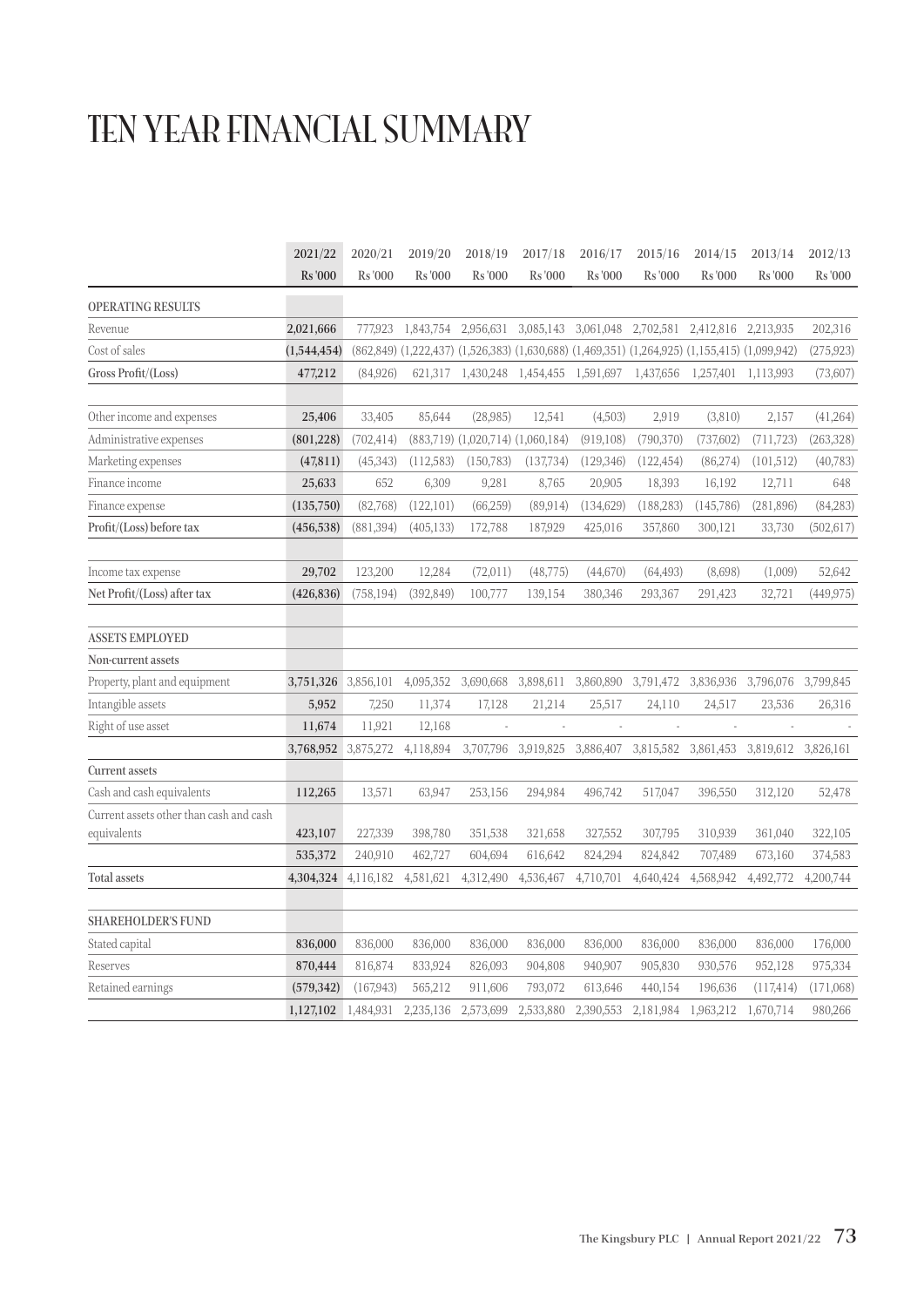## TEN YEAR FINANCIAL SUMMARY

|                                |             | 2021/22        | 2020/21        | 2019/20        | 2018/19        | 2017/18        | 2016/17        | 2015/16        | 2014/15        | 2013/14        | 2012/13        |
|--------------------------------|-------------|----------------|----------------|----------------|----------------|----------------|----------------|----------------|----------------|----------------|----------------|
|                                |             | <b>Rs</b> '000 | <b>Rs</b> '000 | <b>Rs</b> '000 | <b>Rs</b> '000 | <b>Rs</b> '000 | <b>Rs</b> '000 | <b>Rs</b> '000 | <b>Rs</b> '000 | <b>Rs</b> '000 | <b>Rs</b> '000 |
| <b>LIABILITIES</b>             |             |                |                |                |                |                |                |                |                |                |                |
| Non-current liabilities        |             |                |                |                |                |                |                |                |                |                |                |
| Non-current liabilities other  |             |                |                |                |                |                |                |                |                |                |                |
| than borrowings                |             | 171,742        | 194,573        | 318,876        | 335,880        | 282,418        | 246,327        | 164,366        | 126,412        | 113,635        | 114,091        |
| <b>Borrowings</b>              |             | 1,036,859      | 1,049,209      | 574,469        | 550,610        | 510,618        | 942,101        | 1,380,820      | 1,702,610      | 2,118,411      | 1,200,000      |
|                                |             | 1,208,601      | 1,243,782      | 893,345        | 886,490        | 793,036        | 1,188,428      | 1,545,186      | 1,829,022      | 2,232,046      | 1,314,091      |
| <b>Current liabilities</b>     |             |                |                |                |                |                |                |                |                |                |                |
| Current liabilities other than |             |                |                |                |                |                |                |                |                |                |                |
| borrowings and overdraft       |             | 993,597        | 785,505        | 752,255        | 388,855        | 462,197        | 562,965        | 386,163        | 275,357        | 308,807        | 485,210        |
| Current portion of borrowings  |             |                |                |                |                |                |                |                |                |                |                |
| and bank overdraft             |             | 975,024        | 601,964        | 700,885        | 463,446        | 747,354        | 568,755        | 527,091        | 501,351        | 281,205        | 1,421,177      |
|                                |             | 1,968,621      | 1,387,469      | 1,453,140      | 852,301        | 1,209,551      | 1,131,720      | 913,254        | 776,708        | 590,012        | 1,906,387      |
|                                |             |                |                |                |                |                |                |                |                |                |                |
| Total equity and liabilities   |             | 4,304,324      | 4,116,182      | 4,581,621      | 4,312,490      | 4,536,467      | 4,710,701      | 4,640,424      | 4,568,942      | 4,492,772      | 4,200,744      |
| <b>KEY INDICATORS</b>          |             |                |                |                |                |                |                |                |                |                |                |
| Current ratio                  | No of Times | 0.27           | 0.17           | 0.32           | 0.71           | 0.51           | 0.73           | 0.90           | 0.91           | 1.14           | 0.20           |
| Net assets per share           | (Rs)        | 2.33           | 3.07           | 4.62           | 10.64          | 10.47          | 9.88           | 9.02           | 8.11           | 6.90           | 5.57           |
| Market price per share         | (Rs)        | 8.00           | 6.00           | 8.70           | 12.80          | 18.00          | 15.50          | 15.00          | 16.00          | 12.80          | 13.40          |
| Earnings per share             | (Rs)        | (0.88)         | (1.57)         | (0.81)         | 0.42           | 0.58           | 1.57           | 1.21           | 1.20           | 0.14           | (2.56)         |
| Price earnings ratio           | No of Times | (9.07)         | (3.83)         | (5.36)         | 30.74          | 31.03          | 9.86           | 12.37          | 13.33          | 91.42          | (5.24)         |
| Gearing                        | $\%$        | 64.12          | 49.68          | 35.93          | 27.48          | 32.70          | 37.81          | 46.21          | 53.51          | 62.56          | 96.14          |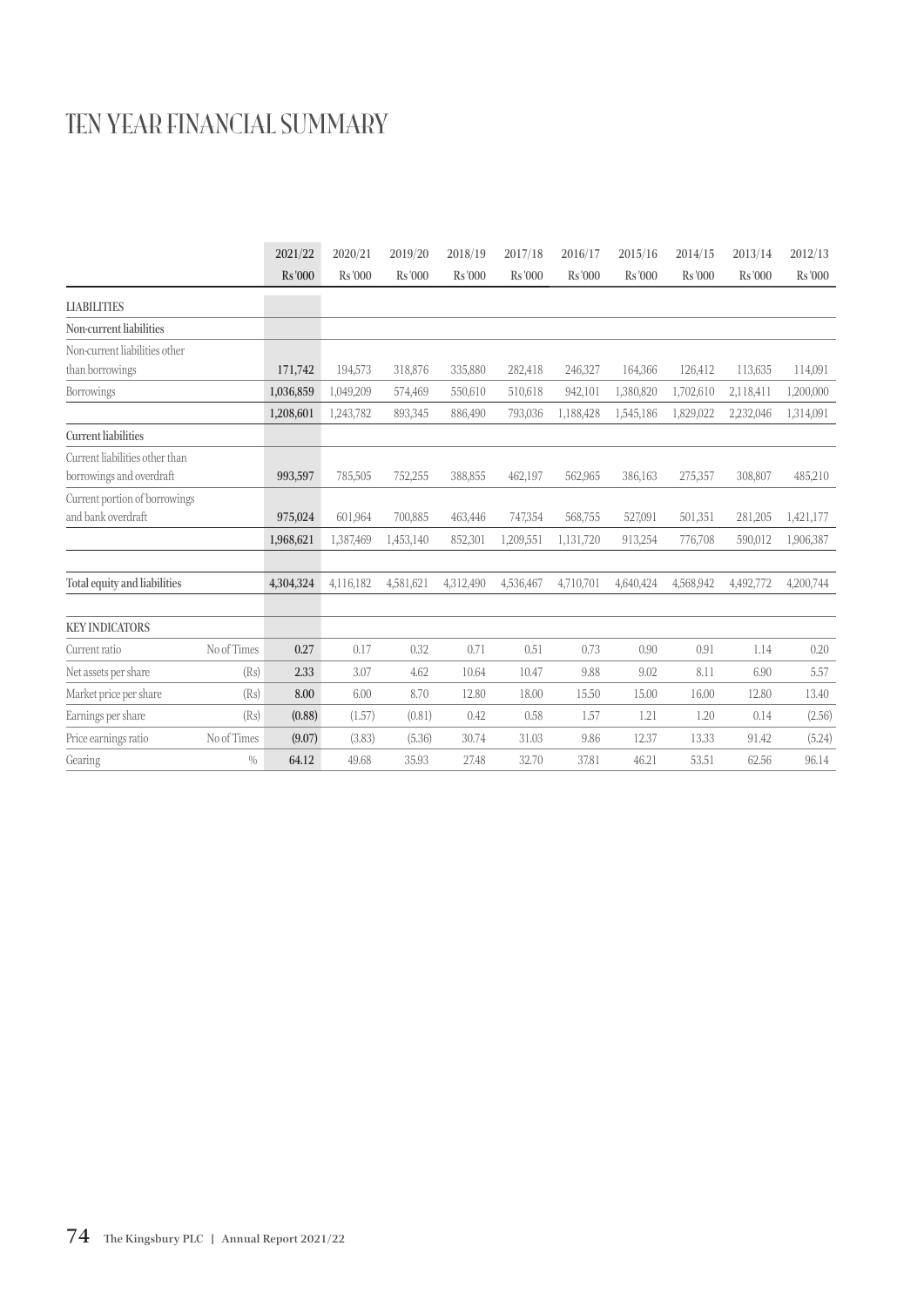# **NOTES**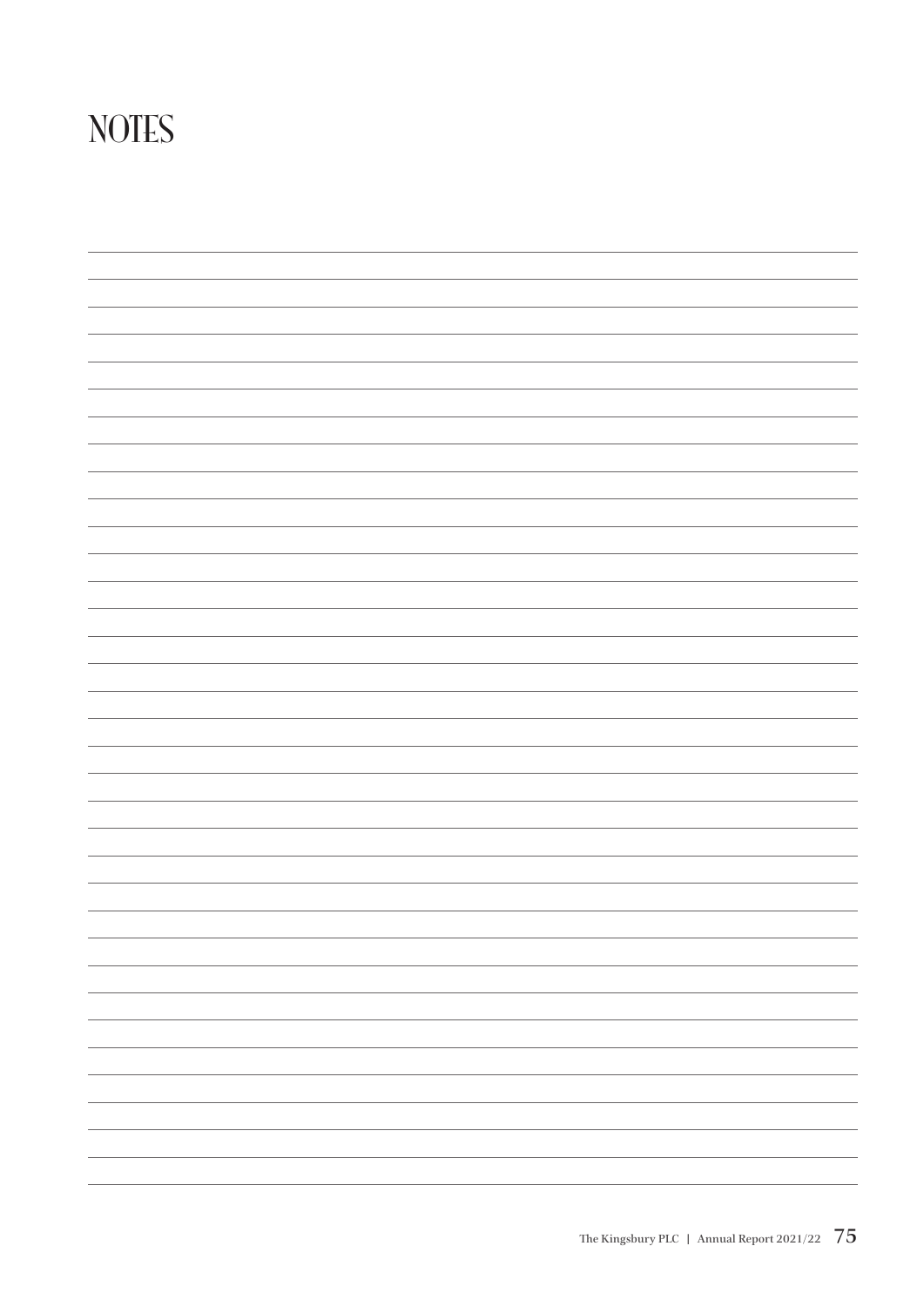# **NOTES**

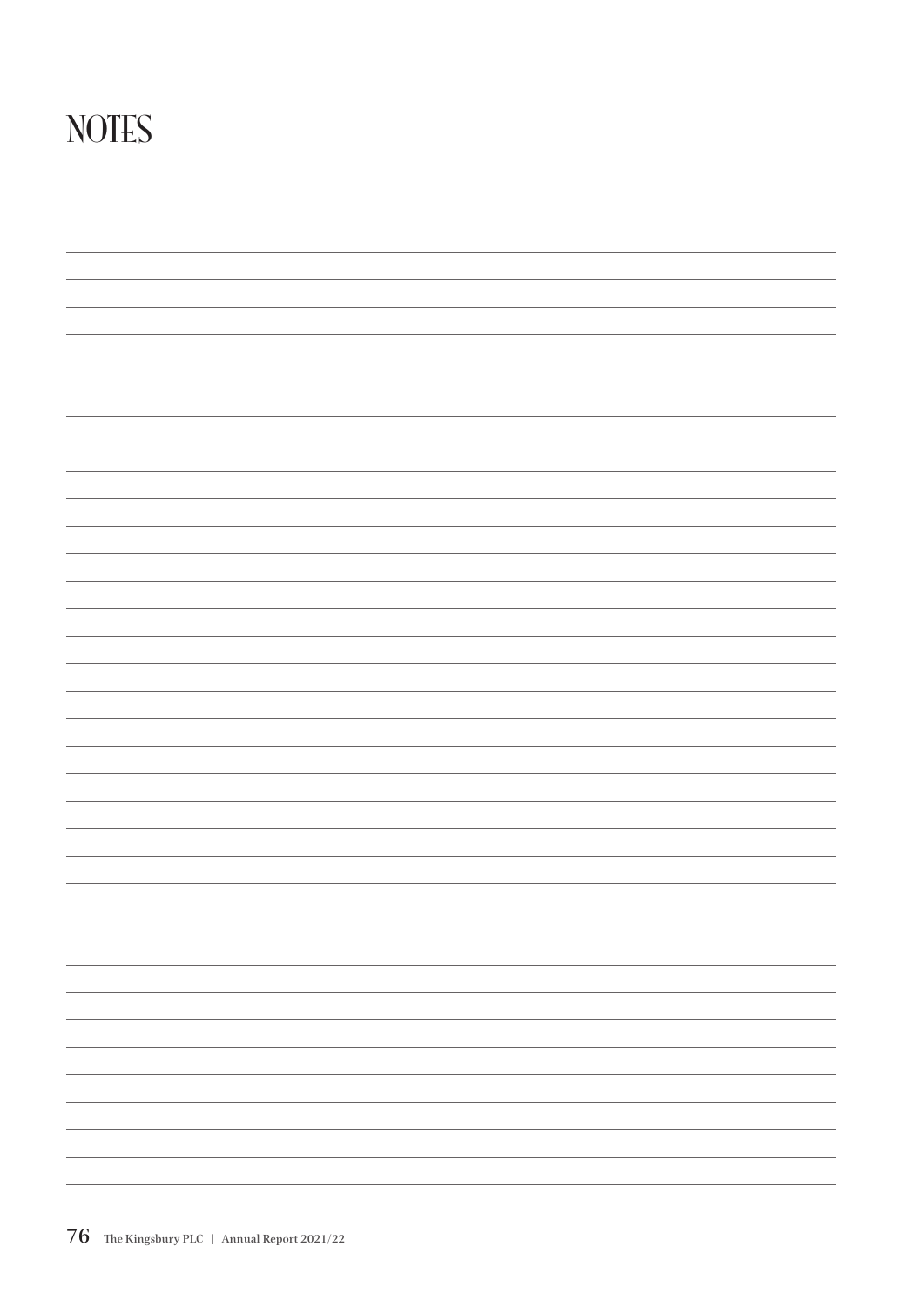# **NOTES**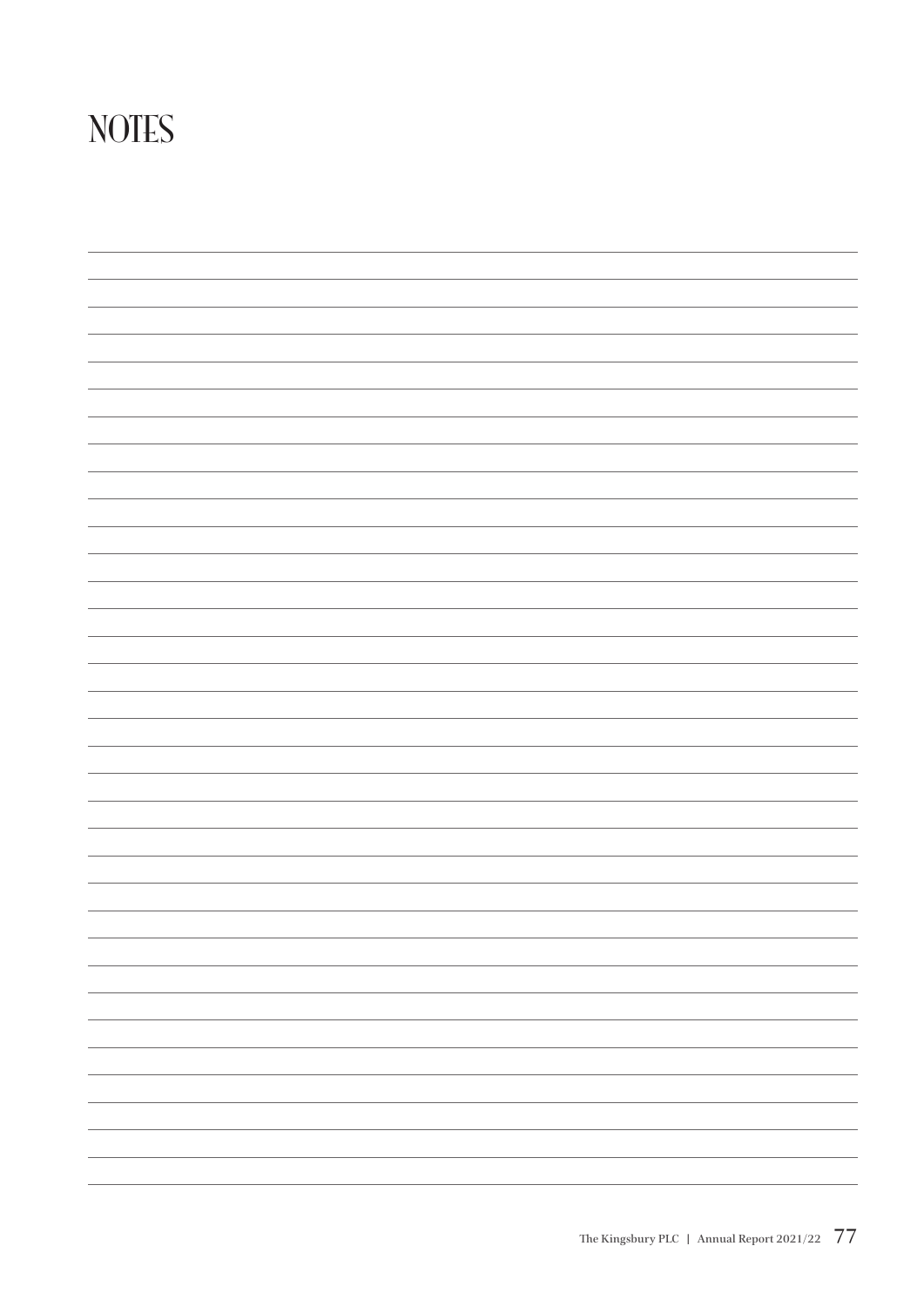# NOTICE OF MEETING

NOTICE IS HEREBY GIVEN THAT THE FIFTY THIRD ANNUAL GENERAL MEETING OF THE KINGSBURY PLC will be held on Thursday, 30th June 2022 at 10.00 a.m. via online meeting platform for the following purposes:

### **AGENDA**

- 1. To consider and adopt the Annual Report of the Board of Directors and the Statements of Accounts for the year ended 31st March 2022 with the Report of the Auditors thereon.
- 2. To re-elect as a Director Ms. R. N. Ponnambalam, who retires by rotation at the Annual General Meeting in terms of Article 86 of the Articles of Association of the Company.
- 3. To re-elect as a Director Mr. J. P. Van Twest , who retires by rotation at the Annual General Meeting in terms of Article 86 of the Articles of Association of the Company.
- 4. To propose the following resolution as an ordinary resolution for the re-appointment of Mr. A. M. Pandithage, in terms of Section 211 of the Companies Act No. 07 of 2007, who retires having attained the age of seventy one years.

### ORDINARY RESOLUTION

'That Mr. Abeyakumar Mohan Pandithage, who has attained the age of seventy one years be and is hereby re-appointed a Director for a further period of one year and it is hereby declared that the age limit of seventy years referred to in Section 210 of the Companies Act No. 07 of 2007 shall not apply to the appointment of the said Director'

5) To propose the following resolution as an ordinary resolution for the re-appointment of Mr. N. J. De S. Deva Aditya, in terms of Section 211 of the Companies Act No. 07 of 2007, who retires having attained the age of seventy four years.

### ORDINARY RESOLUTION

'That Mr. Niranjan Joseph De Silva Deva Aditya, who has attained the age of seventy three years be and is hereby re-appointed a Director for a further period of one year and it is hereby declared that the age limit of seventy years referred to in Section 210 of the Companies Act No. 07 of 2007 shall not apply to the appointment of the said Director.

- 7. To authorise the directors to determine donations and contributions to charities for the ensuing year.
- 8. To re-appoint Messrs Ernst & Young, Chartered Accountants as the Auditors of the Company for the year 2022/23 and to authorise the Directors to determine their remuneration.
- 9. To consider any other business of which due notice has been given.

By Order of the Board THE KINGSBURY PLC

Henrylee

Hayleys Group Services (Private) Limited *Company Secretaries*

01st June 2022

### **NOTES :**

- 1. The Annual Report of the Company for 2021/22 is available on the corporate website www.thekingsburyhotel.com and on the Colombo Stock Exchange website - www.cse.lk
- 2. In the interest of protecting public health the Annual General Meeting of the Company will be held as a virtual meeting via an online meeting platform. Details are given in the Circular to Shareholders.
- 3. A Shareholder is entitled to appoint a proxy to attend and vote instead of himself/herself and a proxy need not be a Shareholder of the Company. A Form of Proxy is enclosed for this purpose. The instrument appointing a proxy must be deposited at No. 400, Deans Road, Colombo 10, Sri Lanka or must be emailed to kingsagm@secretarial.hayleys.com not less than forty eight (48) hours before the time fixed for the Meeting.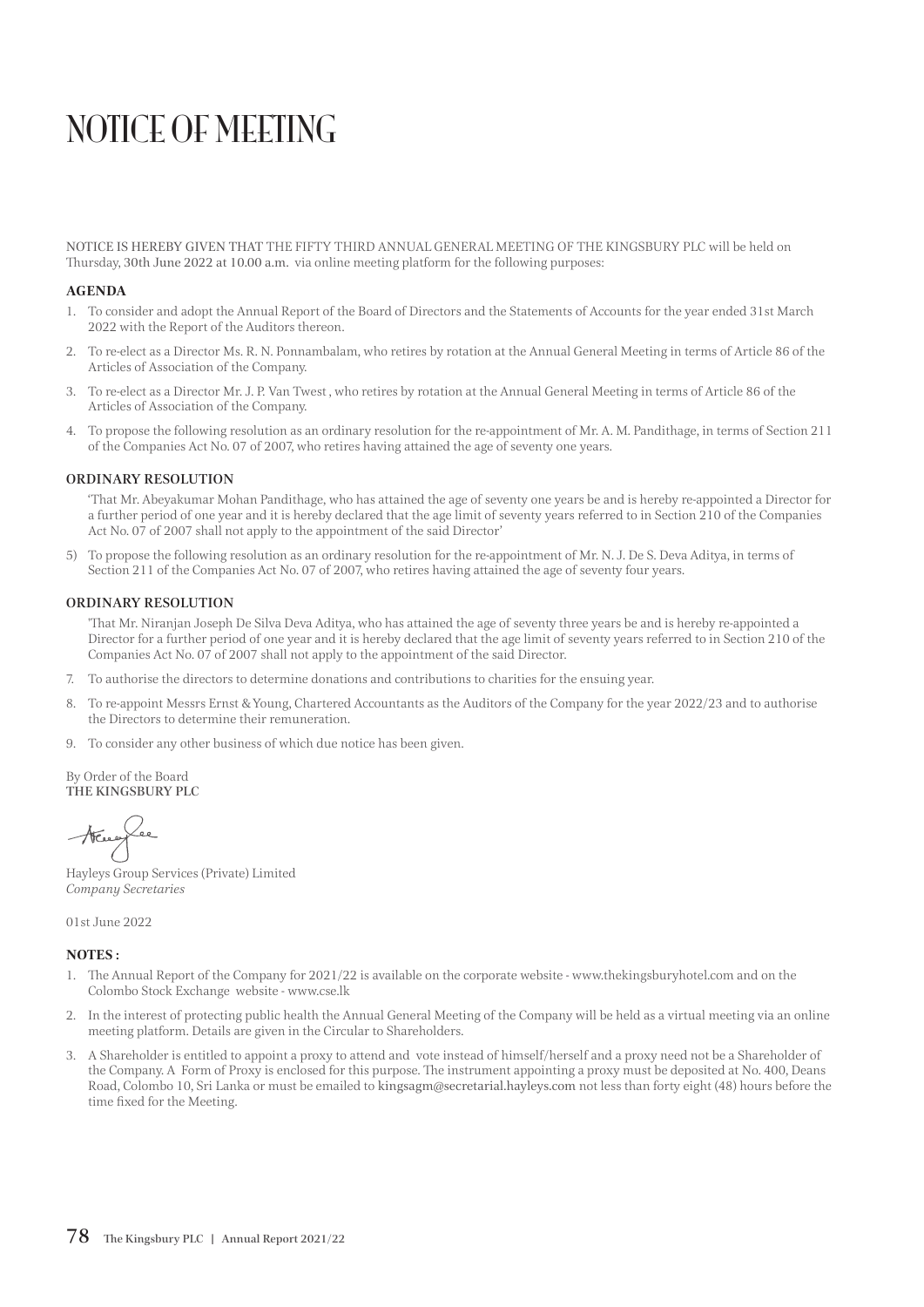## FORM OF PROXY

|        | thereof:                 | 2. ABEYAKUMAR MOHAN PANDITHAGE (Chairman of the Company) of Colombo, or failing him, one of the Directors of the Company as my/<br>our* proxy to attend, speak and vote as indicated hereunder for me/us* and on my/our* behalf at the Fifty Third Annual General Meeting of the<br>Company to be held on 30th June 2022 and at every poll which may be taken in consequence of the aforesaid meeting and at any adjournment |     |         |
|--------|--------------------------|------------------------------------------------------------------------------------------------------------------------------------------------------------------------------------------------------------------------------------------------------------------------------------------------------------------------------------------------------------------------------------------------------------------------------|-----|---------|
|        |                          |                                                                                                                                                                                                                                                                                                                                                                                                                              | For | Against |
| 1.     |                          | To adopt the Annual Report of the Directors and the Statements of Accounts for the year ended 31st<br>March 2022 together with the Report of the Auditors thereon.                                                                                                                                                                                                                                                           |     |         |
| 2.     |                          | To re-elect, Ms. R. N. Ponnambalam a who retires by rotation at the Annual General Meeting, as a Director.                                                                                                                                                                                                                                                                                                                   |     |         |
| 3.     |                          | To re-elect, Mr. J. P. Van Twest who retires by rotation at the Annual General Meeting, as a Director.                                                                                                                                                                                                                                                                                                                       |     |         |
| 4.     |                          | To re-appoint Mr. A. M. Pandithage, who retires having attained the age of Seventy one, a Director by passing the Ordinary<br>Resolution set out in the Notice.                                                                                                                                                                                                                                                              |     |         |
| 5.     |                          | To re-appoint Mr. N. J. De S. Deva Adithya, who retires having attained the age of Seventy four, a Director by passing the<br>Ordinary Resolution set out in the Notice.                                                                                                                                                                                                                                                     |     |         |
| 6.     |                          | To authorise the Directors to determine contributions to charities for the financial year 2022/23.                                                                                                                                                                                                                                                                                                                           |     |         |
| 7.     |                          | To re-appoint Messrs. Ernst & Young, Chartered Accountants as the Auditors of the Company for the year 2022/23 to<br>authorise the Directors to determine their remuneration.                                                                                                                                                                                                                                                |     |         |
|        |                          | (***) The proxy may vote as he/she* thinks fit on any other resolution brought before the Meeting of which due Notice has been given.                                                                                                                                                                                                                                                                                        |     |         |
|        |                          |                                                                                                                                                                                                                                                                                                                                                                                                                              |     |         |
|        | Signature of Shareholder |                                                                                                                                                                                                                                                                                                                                                                                                                              |     |         |
|        |                          |                                                                                                                                                                                                                                                                                                                                                                                                                              |     |         |
| Name   |                          |                                                                                                                                                                                                                                                                                                                                                                                                                              |     |         |
|        | Address                  |                                                                                                                                                                                                                                                                                                                                                                                                                              |     |         |
|        | NIC No.                  |                                                                                                                                                                                                                                                                                                                                                                                                                              |     |         |
| Notes: |                          |                                                                                                                                                                                                                                                                                                                                                                                                                              |     |         |
|        |                          | (a) * Please delete the inappropriate words.                                                                                                                                                                                                                                                                                                                                                                                 |     |         |
|        |                          | (b) A shareholder entitled to attend and vote at the Annual General meeting of the Company, is entitled to appoint a proxy to                                                                                                                                                                                                                                                                                                |     |         |
|        |                          | attend and vote instead of him/her and the proxy need not be a shareholder of the Company.                                                                                                                                                                                                                                                                                                                                   |     |         |
|        |                          | ** Full name of shareholder/proxy holder and their NIC No's and Witness are mandatory. Your Proxy Form will be rejected if<br>these details are not completed.                                                                                                                                                                                                                                                               |     |         |

- (c) A shareholder is not entitled to appoint more than one proxy to attend on the same occasion.
- (d) Instructions are noted on the reverse hereof.
- (e) This Form of Proxy is in terms of the Articles of Association of the Company.
- (f ) Please refer the 'Circular to Shareholders' dated 01st June 2022 and follow the instructions to join the meeting virtually.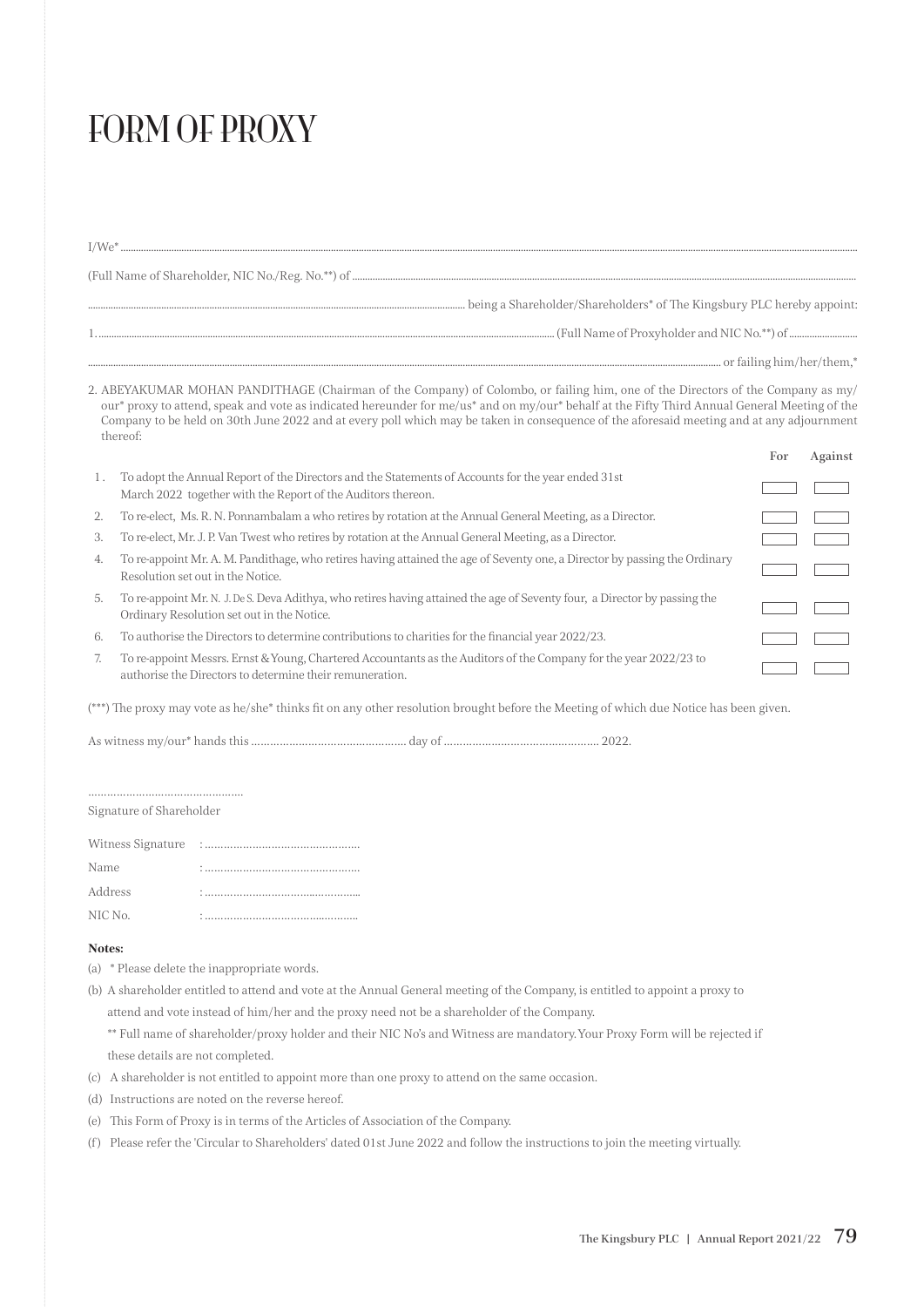### FORM OF PROXY

### **INSTRUCTIONS AS TO COMPLETION**

- 1. To be valid, the completed Form of Proxy must be deposited with the Company Secretaries, Hayleys Group Services (Pvt) Ltd at No. 400, Deans Road, Colombo 10, Sri Lanka or must be emailed to kingsagm@secretarial.hayleys.com not less than forty eight (48) hours before the start of the Meeting.
- 2. In perfecting the Form of Proxy, please ensure that all requested details are filled in legibly including mandatory details. Kindly Sign and fill in the date of signing.
- 3. If you wish to appoint a person other than the Chairman of the Company (or failing him, one of the Directors) as your proxy, please insert the relevant details at (1) overleaf. The proxy need not be a member of the Company.
- 4. Please indicate with an X in the space provided how your proxy is to vote on the resolutions. If no indication is given, the proxy in his/ her discretion will vote as he/she thinks fit. Please also delete (\*\*\*) if you do not wish your Proxy to vote as he/she thinks fit on any other resolution brought before the meeting.
- 5. In the case of a Company / Corporation the proxy must be under its common seal which should be affixed and attested in the manner prescribed by its Articles of Association.

In the case of the individual shareholders, the signature of the shareholder should be witnessed by any person over 18 years of age.

- 6. Where the Form of Proxy is signed under a Power of Attorney (POA) which has not been registered with the Company, the original POA together with a photocopy of same or a copy certified by a Notary Public must be lodged with the Company along with the Form of Proxy.
- 7. In case of Marginal Trading Accounts (slash accounts), the form of Proxy should be signed by the respective authorised Fund Manager/ Banker with whom the account is maintained.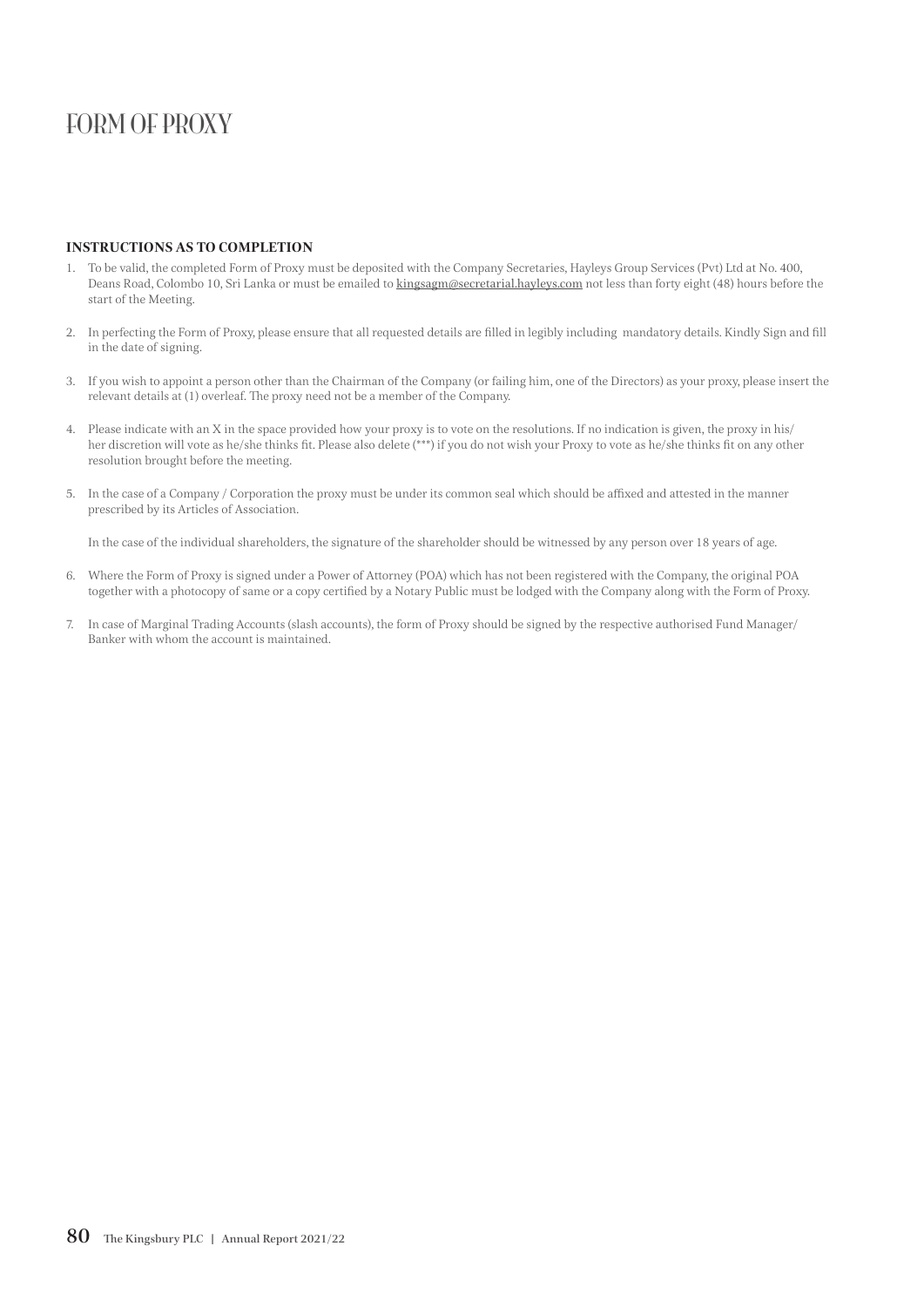# CORPORATE STRUCTURE

### **COMPANY NAME**

The Kingsbury PLC

### **LEGAL FORM**

A Public Limited Company Incorporated in Sri Lanka on 04th May 1969

### **COMPANY NUMBER**

PQ 203

### **DIRECTORS**

Mr. A. M. Pandithage - Executive Chairman Mr. Dhammika Perera - Co-Chairman - Non-Executive Mr. Rohan J. Karunarajah - Managing Director Mr. N. J. De S. Deva Aditya Mr. S. C. Ganegoda Mr. S. J. Wijesinghe Mr. L. N. De S. Wijeyeratne Ms. R. N. Ponnambalam Mr. J. P. Van Twest Ms. I. Jamaldeen Ms. A. A. K. Amarasinghe (Alternate Director to Mr. Dhammika Perera)

### **AUDIT COMMITTEE**

Mr. L. N. De S. Wijeyeratne - Chairman

Ms. R. N. Ponnambalam

Mr. J. P. Van Twest

### **SECRETARIES**

Hayleys Group Services (Private) Limited No. 400, Deans Road, Colombo 10, Sri Lanka.

Telephone +94 112 627 650 - 3 (4 Lines) Fax +94 112 627 645, +94 11 2627 655

### **AUDITORS**

Ernst and Young Chartered Accountants No. 201, De Saram Place, Colombo 10, Sri Lanka.

### **STOCK EXCHANGE LISTING**

The Ordinary shares of the Company are listed with the Colombo Stock Exchange of Sri Lanka.

### **REGISTERED OFFICE**

The Kingsbury PLC No. 48, Janadhipathi Mawatha, Colombo 01, Sri Lanka.